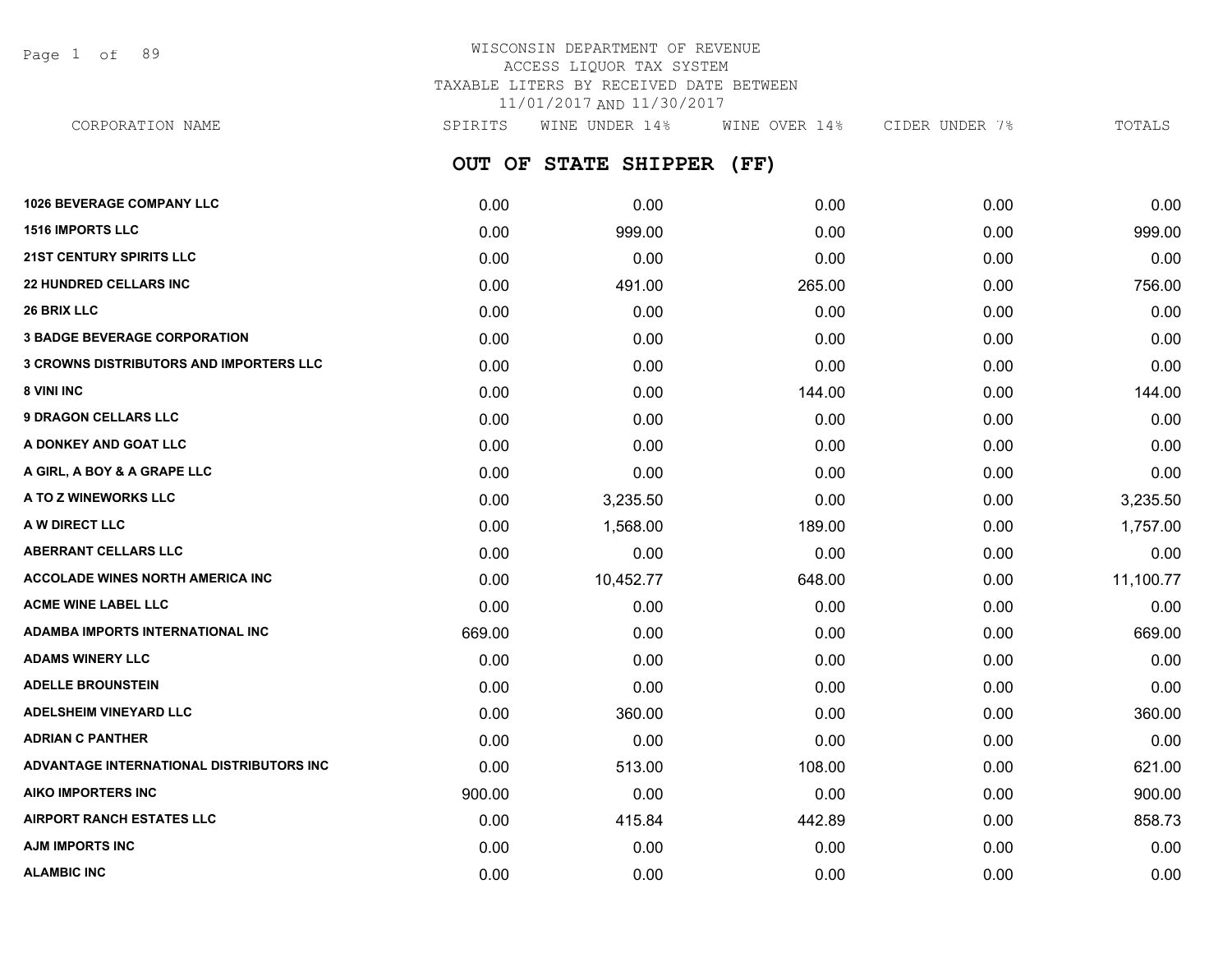Page 2 of 89

| CORPORATION NAME                       | SPIRITS  | WINE UNDER 14% | WINE OVER 14% | CIDER UNDER 7% | TOTALS   |
|----------------------------------------|----------|----------------|---------------|----------------|----------|
| ALEJANDRO BULGHERONI ESTATE LLC        | 0.00     | 0.00           | 0.00          | 0.00           | 0.00     |
| ALEXANDRIA NICOLE CELLARS LLC          | 0.00     | 0.00           | 0.00          | 0.00           | 0.00     |
| <b>ALFRED G PALMATEER JR</b>           | 0.00     | 540.00         | 0.00          | 0.00           | 540.00   |
| <b>ALLIED IMPORTERS USA LTD</b>        | 0.00     | 261.00         | 0.00          | 0.00           | 261.00   |
| <b>ALLORO VINEYARD INC</b>             | 0.00     | 0.00           | 0.00          | 0.00           | 0.00     |
| <b>ALLTECH'S BEVERAGE DIVISION LLC</b> | 45.00    | 0.00           | 0.00          | 0.00           | 45.00    |
| <b>ALPHA &amp; OMEGA WINERY LLC</b>    | 0.00     | 0.00           | 13.50         | 0.00           | 13.50    |
| ALPHA MARKETING NETWORK INC            | 0.00     | 0.00           | 0.00          | 0.00           | 0.00     |
| <b>ALTAMAR BRANDS LLC</b>              | 28.50    | 0.00           | 0.00          | 0.00           | 28.50    |
| <b>ALTAMURA WINERY INC</b>             | 0.00     | 0.00           | 0.00          | 0.00           | 0.00     |
| <b>AMAVI CELLARS LLC</b>               | 0.00     | 0.00           | 0.00          | 0.00           | 0.00     |
| <b>AMBRABEV LLC</b>                    | 0.00     | 0.00           | 0.00          | 0.00           | 0.00     |
| <b>AMERICAN BEVERAGE CORP</b>          | 0.00     | 0.00           | 0.00          | 0.00           | 0.00     |
| <b>AMERICAN ESTATES WINES INC</b>      | 0.00     | 0.00           | 0.00          | 0.00           | 0.00     |
| AMERICAN NORTHWEST DISTRIBUTORS INC    | 0.00     | 603.00         | 144.00        | 0.00           | 747.00   |
| AMERICAN VINTAGE BEVERAGE INC.         | 7,560.00 | 0.00           | 0.00          | 0.00           | 7,560.00 |
| <b>AMERICAN VINTNERS LLC</b>           | 0.00     | 126.00         | 63.00         | 0.00           | 189.00   |
| <b>AMERICAN WINE TRADE INC</b>         | 0.00     | 400.50         | 9.00          | 0.00           | 409.50   |
| <b>AMICUS CELLARS LLC</b>              | 0.00     | 2,520.00       | 0.00          | 0.00           | 2,520.00 |
| <b>AMIR PEAY</b>                       | 0.00     | 0.00           | 0.00          | 0.00           | 0.00     |
| <b>AMUSE BOUCHE LLC</b>                | 0.00     | 0.00           | 0.00          | 0.00           | 0.00     |
| ANCHOR DISTILLING COMPANY LLC          | 850.46   | 0.00           | 0.00          | 0.00           | 850.46   |
| <b>ANCIEN WINES INC</b>                | 0.00     | 0.00           | 0.00          | 0.00           | 0.00     |
| <b>ANCIENT PEAK INC</b>                | 0.00     | 0.00           | 0.00          | 0.00           | 0.00     |
| ANDERS-LANE ARTISAN WINES LP           | 0.00     | 0.00           | 0.00          | 0.00           | 0.00     |
| ANDERSONS CONN VALLEY WINERY INC       | 0.00     | 0.00           | 0.00          | 0.00           | 0.00     |
| <b>ANDIS WINES LLC</b>                 | 0.00     | 72.00          | 54.00         | 0.00           | 126.00   |
| <b>ANDREW T BECKSTOFFER</b>            | 0.00     | 0.00           | 0.00          | 0.00           | 0.00     |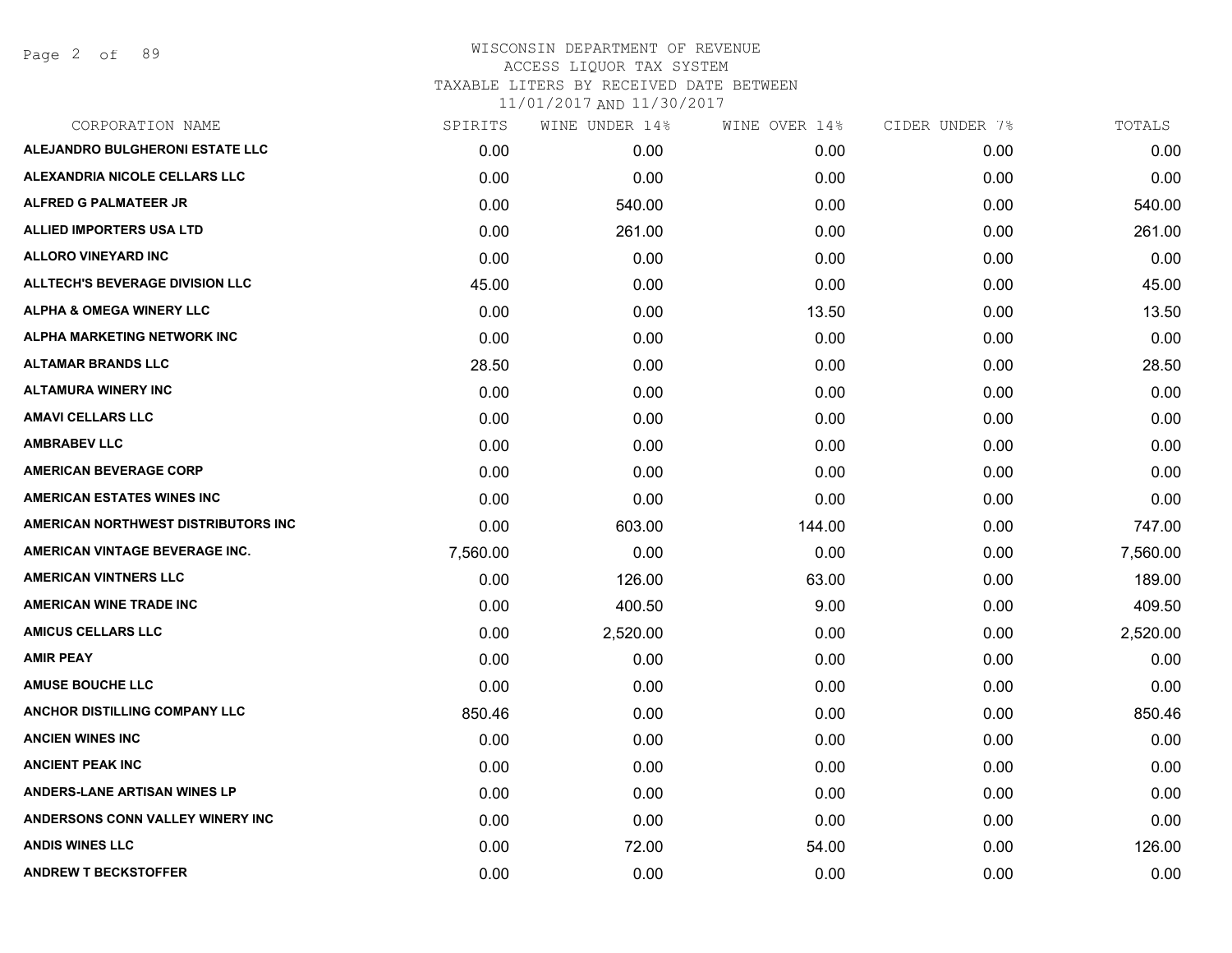Page 3 of 89

| CORPORATION NAME                       | SPIRITS   | WINE UNDER 14% | WINE OVER 14% | CIDER UNDER 7% | TOTALS    |
|----------------------------------------|-----------|----------------|---------------|----------------|-----------|
| <b>ANGELA OSBORNE</b>                  | 0.00      | 0.00           | 0.00          | 0.00           | 0.00      |
| <b>ANHEUSER-BUSCH COMPANIES LLC</b>    | 0.00      | 0.00           | 0.00          | 19,576.02      | 19,576.02 |
| <b>ANNE HUBATCH</b>                    | 0.00      | 63.00          | 0.00          | 0.00           | 63.00     |
| <b>ANTHONY BOZZANO</b>                 | 0.00      | 144.00         | 0.00          | 0.00           | 144.00    |
| <b>ANTHONY M TRUCHARD</b>              | 0.00      | 0.00           | 189.00        | 0.00           | 189.00    |
| <b>ANTHONY ROAD WINE CO INC</b>        | 0.00      | 0.00           | 0.00          | 0.00           | 0.00      |
| <b>ANTIPODEAN WINES LLC</b>            | 0.00      | 0.00           | 0.00          | 0.00           | 0.00      |
| <b>APOSTROPHE BRANDS LLC</b>           | 504.00    | 0.00           | 0.00          | 0.00           | 504.00    |
| <b>APPELLATION TRADING COMPANY LLC</b> | 0.00      | 0.00           | 0.00          | 0.00           | 0.00      |
| <b>APPELLATIONS LP</b>                 | 0.00      | 0.00           | 0.00          | 0.00           | 0.00      |
| <b>APRIORI CELLAR LLC</b>              | 0.00      | 0.00           | 0.00          | 0.00           | 0.00      |
| <b>AQUA PUMPKIN INC</b>                | 0.00      | 0.00           | 0.00          | 0.00           | 0.00      |
| <b>ARANO LLC</b>                       | 0.00      | 0.00           | 0.00          | 0.00           | 0.00      |
| <b>ARCHANA A DAVE</b>                  | 0.00      | 27.00          | 0.00          | 0.00           | 27.00     |
| AREL GROUP WINE & SPIRITS INC          | 0.00      | 0.00           | 0.00          | 0.00           | 0.00      |
| <b>ARETE WINES LLC</b>                 | 0.00      | 0.00           | 0.00          | 0.00           | 0.00      |
| <b>ARGI HOSPITALITY LLC</b>            | 0.00      | 0.00           | 0.00          | 0.00           | 0.00      |
| ARIETTA INC                            | 0.00      | 0.00           | 0.00          | 0.00           | 0.00      |
| <b>ARNOT-ROBERTS LLC</b>               | 0.00      | 0.00           | 288.00        | 0.00           | 288.00    |
| <b>ARTHUR VLASATY</b>                  | 0.00      | 0.00           | 0.00          | 0.00           | 0.00      |
| <b>ARTISANAL IMPORTS INC</b>           | 9.00      | 0.00           | 0.00          | 66.00          | 75.00     |
| <b>ARTISANS &amp; VINES LLC</b>        | 0.00      | 252.00         | 0.00          | 0.00           | 252.00    |
| <b>ASCENT WINES INC</b>                | 0.00      | 0.00           | 0.00          | 0.00           | 0.00      |
| <b>ASSOCIATED BREWING COMPANY</b>      | 0.00      | 0.00           | 0.00          | 0.00           | 0.00      |
| <b>ASV WINES INC</b>                   | 0.00      | 846.00         | 0.00          | 0.00           | 846.00    |
| ATHENEE IMPORTERS & DISTRIBUTORS LTD   | 0.00      | 0.00           | 0.00          | 0.00           | 0.00      |
| <b>ATLAS WINE COMPANY LLC</b>          | 0.00      | 0.00           | 0.00          | 0.00           | 0.00      |
| <b>ATOMIC BRANDS INC</b>               | 10,629.44 | 0.00           | 0.00          | 0.00           | 10,629.44 |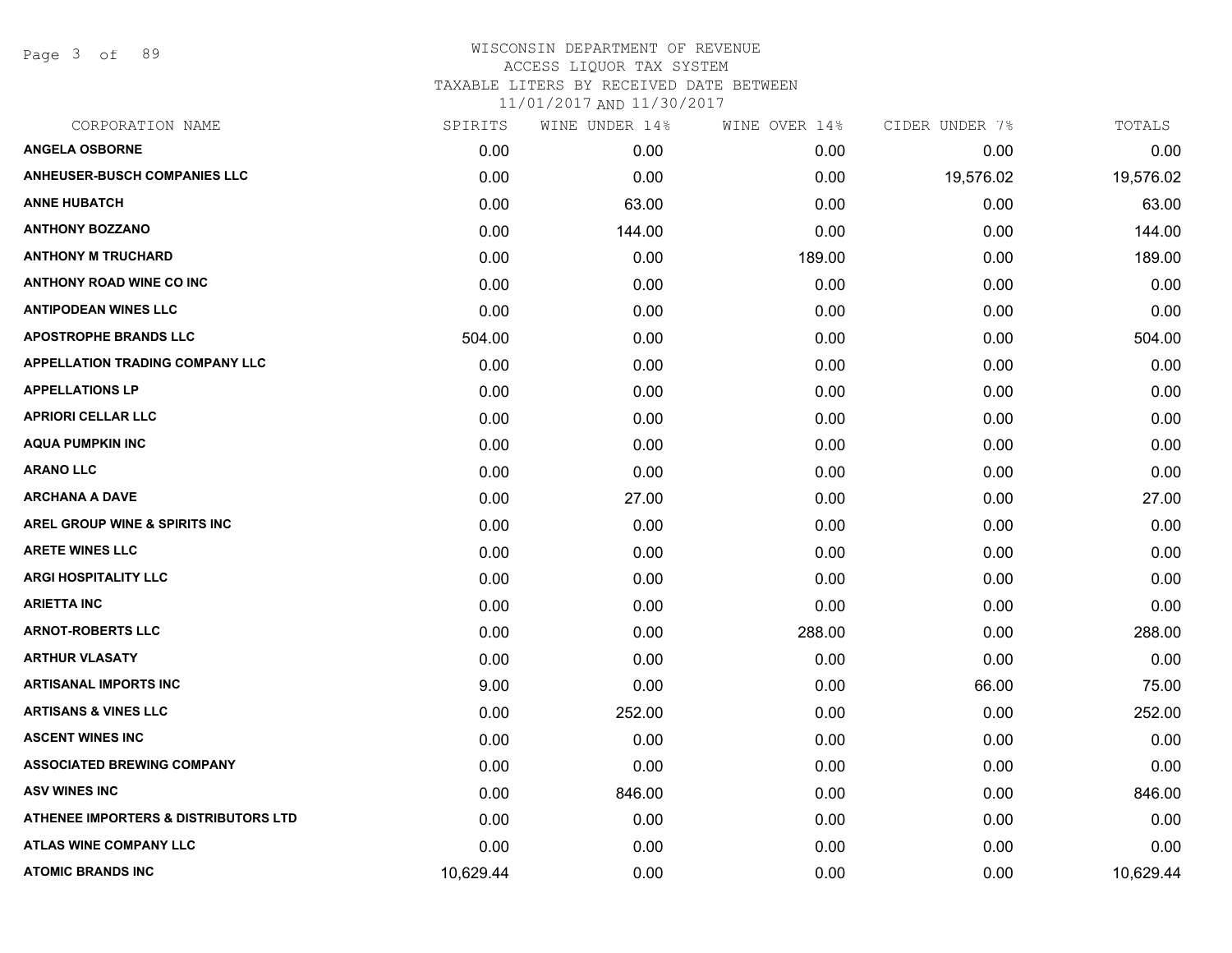Page 4 of 89

#### WISCONSIN DEPARTMENT OF REVENUE ACCESS LIQUOR TAX SYSTEM

TAXABLE LITERS BY RECEIVED DATE BETWEEN

| CORPORATION NAME                           | SPIRITS    | WINE UNDER 14% | WINE OVER 14% | CIDER UNDER 7% | TOTALS     |
|--------------------------------------------|------------|----------------|---------------|----------------|------------|
| <b>AUGUST WINE GROUP LLC</b>               | 0.00       | 261.00         | 0.00          | 0.00           | 261.00     |
| <b>AUSTRAL WINES LLC</b>                   | 0.00       | 0.00           | 2,259.00      | 0.00           | 2,259.00   |
| <b>AV BRANDS INC</b>                       | 0.00       | 1,098.00       | 909.00        | 0.00           | 2,007.00   |
| AVV WINERY CO LLC                          | 0.00       | 0.00           | 2,362.50      | 0.00           | 2,362.50   |
| <b>AXIOS INC</b>                           | 0.00       | 0.00           | 0.00          | 0.00           | 0.00       |
| <b>B &amp; I OVERSEAS TRADING INC</b>      | 0.00       | 0.00           | 0.00          | 0.00           | 0.00       |
| <b>B UNITED INTERNATIONAL INC</b>          | 0.00       | 15.58          | 270.48        | 33.03          | 319.09     |
| <b>B. NEKTAR LLC</b>                       | 0.00       | 0.00           | 0.00          | 0.00           | 0.00       |
| <b>BACARDI U.S.A., INC.</b>                | 222,390.15 | 1,757.34       | 972.00        | 0.00           | 225,119.49 |
| <b>BACCHUS TECHNOLOGIES LLC</b>            | 0.00       | 1,431.00       | 99.00         | 0.00           | 1,530.00   |
| <b>BACIO DIVINO CELLARS LLC</b>            | 0.00       | 0.00           | 40.50         | 0.00           | 40.50      |
| <b>BADGER MOUNTAIN INC</b>                 | 0.00       | 1,557.00       | 0.00          | 0.00           | 1,557.00   |
| <b>BALCONES DISTILLING LLC</b>             | 0.00       | 0.00           | 0.00          | 0.00           | 0.00       |
| <b>BANFI PRODUCTS CORPORATION</b>          | 13.50      | 7,269.99       | 247.50        | 0.00           | 7,530.99   |
| <b>BANSHEE WINES LLC</b>                   | 0.00       | 2,490.00       | 1,326.00      | 0.00           | 3,816.00   |
| <b>BANVILLE &amp; JONES WINE MERCHANTS</b> | 45.00      | 2,524.50       | 40.50         | 0.00           | 2,610.00   |
| <b>BANZAI BEVERAGE CORPORATION</b>         | 0.00       | 9.56           | 0.00          | 0.00           | 9.56       |
| <b>BARGETTOS SANTA CRUZ WINERY INC</b>     | 0.00       | 0.00           | 0.00          | 0.00           | 0.00       |
| <b>BARLOW VINEYARDS LLC</b>                | 0.00       | 0.00           | 0.00          | 0.00           | 0.00       |
| <b>BARNARD GRIFFIN INC</b>                 | 0.00       | 0.00           | 0.00          | 0.00           | 0.00       |
| <b>BARNETT VINEYARDS LP</b>                | 0.00       | 0.00           | 0.00          | 0.00           | 0.00       |
| <b>BATTAGLIA DISTRIBUTING CORP INC</b>     | 0.00       | 0.00           | 0.00          | 0.00           | 0.00       |
| <b>BAUM WINE IMPORTS INC</b>               | 115.50     | 8,210.25       | 475.50        | 0.00           | 8,801.25   |
| BE SAFE WINE IMPORTS LLC                   | 0.00       | 0.00           | 0.00          | 0.00           | 0.00       |
| <b>BEATBOX BEVERAGES LLC</b>               | 0.00       | 0.00           | 0.00          | 0.00           | 0.00       |
| <b>BEATBOX BEVERAGES LLC</b>               | 0.00       | 0.00           | 0.00          | 0.00           | 0.00       |
| <b>BEAUX FRERES LLC</b>                    | 0.00       | 0.00           | 0.00          | 0.00           | 0.00       |
| <b>BEDROCK WINE COMPANY LP</b>             | 0.00       | 0.00           | 0.00          | 0.00           | 0.00       |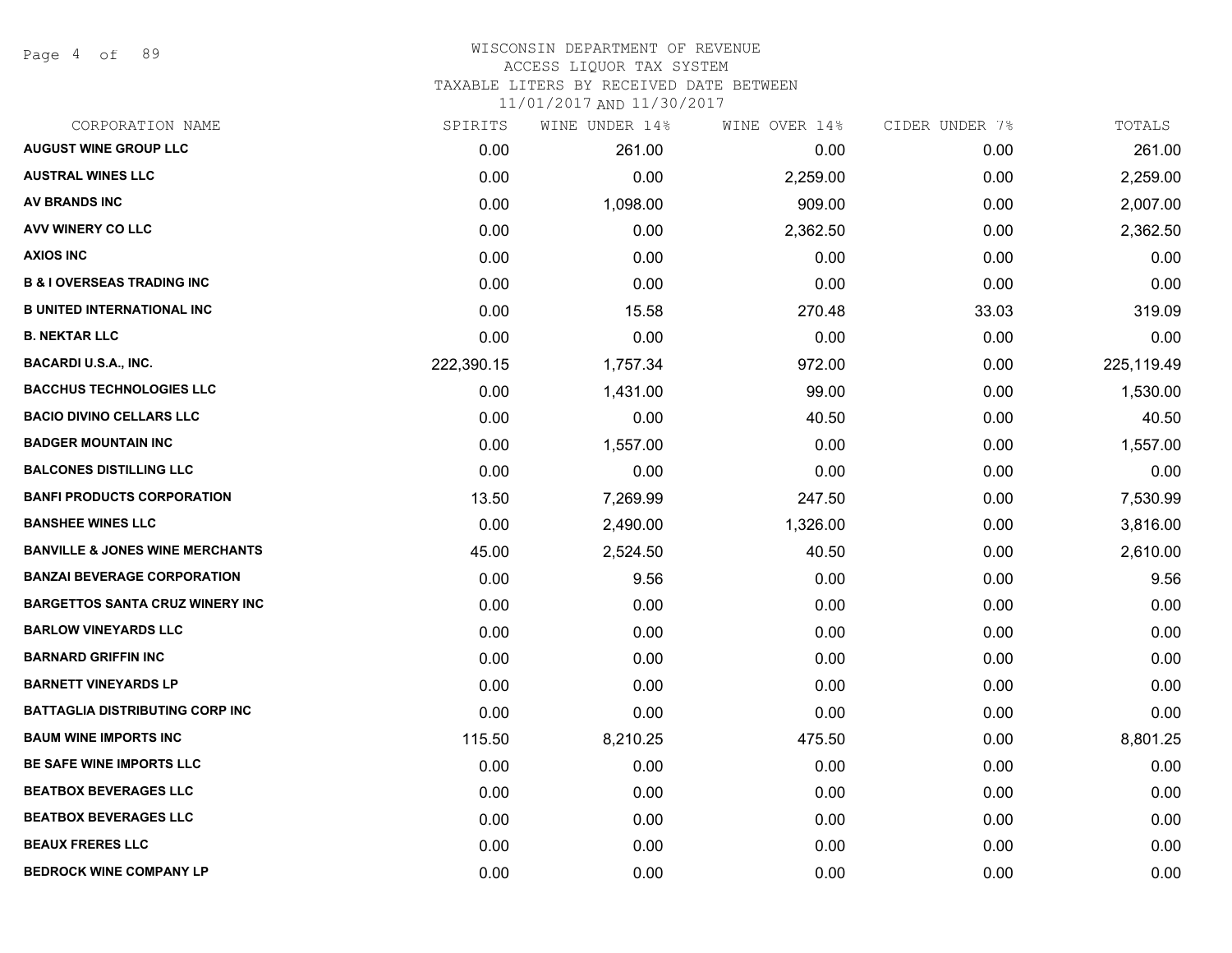Page 5 of 89

| CORPORATION NAME                                       | SPIRITS | WINE UNDER 14% | WINE OVER 14% | CIDER UNDER 7% | TOTALS    |
|--------------------------------------------------------|---------|----------------|---------------|----------------|-----------|
| <b>BENDISTILLERY INC</b>                               | 0.00    | 0.00           | 0.00          | 0.00           | 0.00      |
| <b>BENESSERE VINEYARDS LTD</b>                         | 0.00    | 0.00           | 0.00          | 0.00           | 0.00      |
| <b>BENNETT LANE WINERY LLC</b>                         | 0.00    | 0.00           | 49.93         | 0.00           | 49.93     |
| <b>BENOVIA WINERY LLC</b>                              | 0.00    | 0.00           | 0.00          | 0.00           | 0.00      |
| <b>BENTON-LANE LLC</b>                                 | 0.00    | 252.00         | 0.00          | 0.00           | 252.00    |
| <b>BERGSTROM WINES LLC</b>                             | 0.00    | 166.50         | 0.00          | 0.00           | 166.50    |
| <b>BERNARDUS LLC</b>                                   | 0.00    | 0.00           | 0.00          | 0.00           | 0.00      |
| BETHEL HEIGHTS VINEYARD INC                            | 0.00    | 346.50         | 0.00          | 0.00           | 346.50    |
| <b>BETTER BRANDS INTERNATIONAL</b>                     | 0.00    | 882.00         | 252.00        | 0.00           | 1,134.00  |
| <b>BETZ CELLARS LLC</b>                                | 0.00    | 0.00           | 0.00          | 0.00           | 0.00      |
| <b>BEVERAGE BROTHERS INC</b>                           | 0.00    | 0.00           | 0.00          | 575.08         | 575.08    |
| <b>BEVERAGE GROUP INTERNATIONAL LLC</b>                | 0.00    | 0.00           | 0.00          | 0.00           | 0.00      |
| <b>BEVERAGE SOLUTIONS &amp; LOGISTICS INC</b>          | 0.00    | 0.00           | 0.00          | 0.00           | 0.00      |
| <b>BF ACQUISITION LTD</b>                              | 0.00    | 99.00          | 0.00          | 0.00           | 99.00     |
| <b>BIAGIO CRU &amp; ESTATE WINES LLC</b>               | 0.00    | 0.00           | 0.00          | 0.00           | 0.00      |
| <b>BIEN NACIDO VINEYARDS OF RANCHO TEPUSQUET</b><br>LP | 0.00    | 0.00           | 0.00          | 0.00           | 0.00      |
| <b>BILTMORE ESTATE WINE COMPANY</b>                    | 0.00    | 0.00           | 0.00          | 0.00           | 0.00      |
| <b>BLACK ROCK SPIRITS LLC</b>                          | 387.00  | 0.00           | 0.00          | 0.00           | 387.00    |
| <b>BLACKBIRD VINEYARDS LLC</b>                         | 0.00    | 252.00         | 675.00        | 0.00           | 927.00    |
| <b>BLACKBURN ENTERPRISES LLC</b>                       | 0.00    | 0.00           | 252.00        | 0.00           | 252.00    |
| <b>BLAKE FARMS HARD APPLE CIDER LLC</b>                | 0.00    | 234.70         | 0.00          | 10,484.64      | 10,719.34 |
| <b>BLAUM BROS DISTILLING CO LLC</b>                    | 0.00    | 0.00           | 0.00          | 0.00           | 0.00      |
| <b>BLUE RIDGE DISTILLING CO INC</b>                    | 0.00    | 0.00           | 0.00          | 0.00           | 0.00      |
| <b>BNA WINE GROUP LLC</b>                              | 0.00    | 774.00         | 0.00          | 0.00           | 774.00    |
| <b>BNP DISTRIBUTING CO INC</b>                         | 0.00    | 0.00           | 0.00          | 0.00           | 0.00      |
| <b>BOEGER WINERY INC</b>                               | 0.00    | 0.00           | 0.00          | 0.00           | 0.00      |
| <b>BOGLE VINEYARDS INC</b>                             | 0.00    | 7,056.00       | 1,161.00      | 0.00           | 8,217.00  |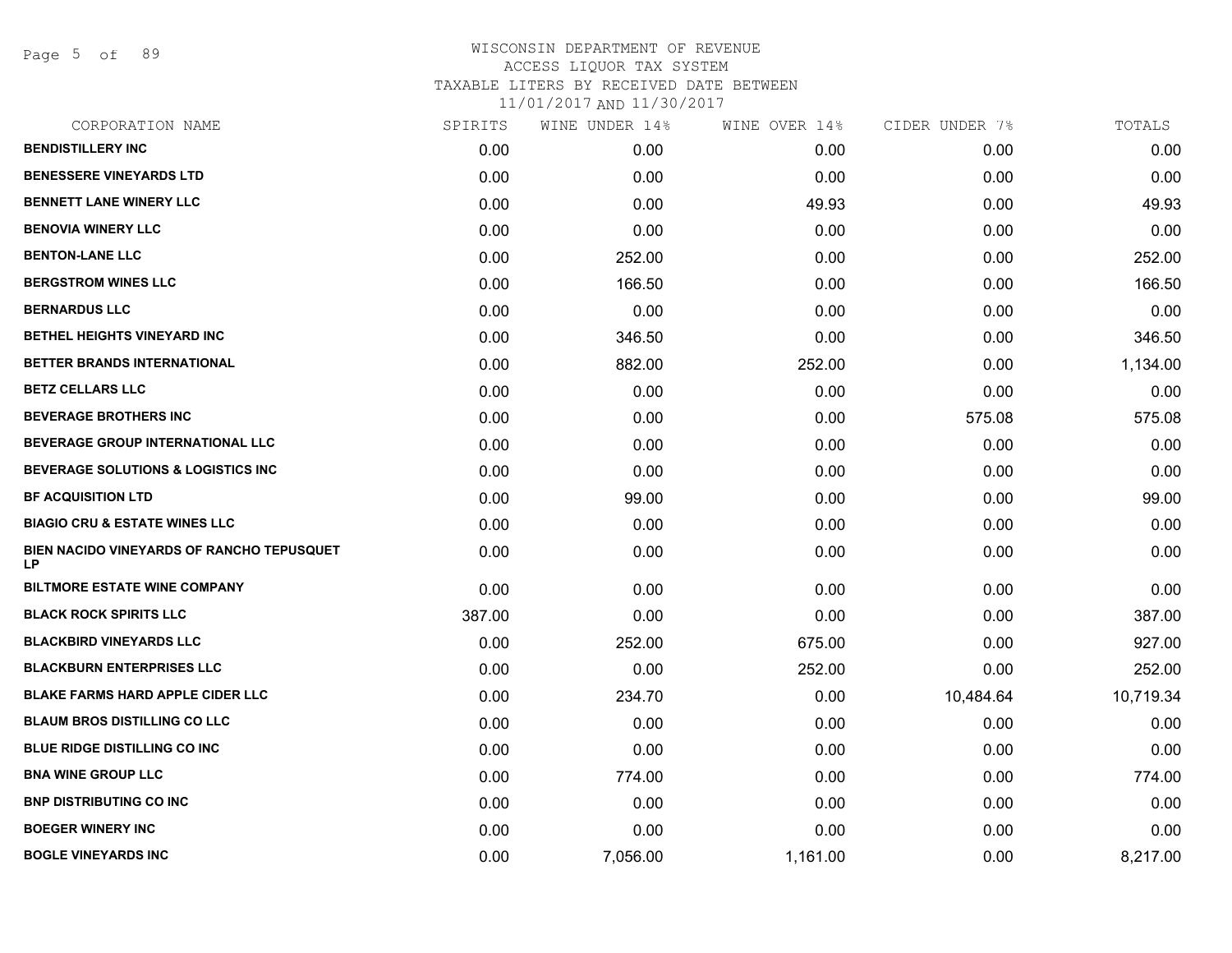Page 6 of 89

| CORPORATION NAME                               | SPIRITS    | WINE UNDER 14% | WINE OVER 14% | CIDER UNDER 7% | TOTALS     |
|------------------------------------------------|------------|----------------|---------------|----------------|------------|
| <b>BONANNO VINTNERS LLC</b>                    | 0.00       | 0.00           | 0.00          | 0.00           | 0.00       |
| <b>BONNY DOON WINERY INC</b>                   | 0.00       | 0.00           | 18.00         | 0.00           | 18.00      |
| <b>BOSTON BEER CORPORATION</b>                 | 0.00       | 0.00           | 0.00          | 157,613.18     | 157,613.18 |
| <b>BOUCHAINE VINEYARDS INC</b>                 | 0.00       | 0.00           | 0.00          | 0.00           | 0.00       |
| <b>BOUNDARY BREAKS LLC</b>                     | 0.00       | 0.00           | 0.00          | 0.00           | 0.00       |
| <b>BOUTINOT USA INC</b>                        | 0.00       | 3,059.98       | 0.00          | 0.00           | 3,059.98   |
| <b>BRASSFIELD ESTATE WINERY LLC</b>            | 0.00       | 189.00         | 1,782.00      | 0.00           | 1,971.00   |
| <b>BRAZOS WINE IMPORTS LLC</b>                 | 0.00       | 1,080.00       | 90.00         | 0.00           | 1,170.00   |
| <b>BRICKELL WINES LLC</b>                      | 0.00       | 0.00           | 0.00          | 0.00           | 0.00       |
| <b>BRIDGEVIEW VINEYARDS INC</b>                | 0.00       | 144.00         | 0.00          | 0.00           | 144.00     |
| <b>BRIGHT CELLARS INC</b>                      | 0.00       | 0.00           | 0.00          | 0.00           | 0.00       |
| <b>BROADBENT SELECTIONS INC</b>                | 0.00       | 400.50         | 112.50        | 0.00           | 513.00     |
| <b>BRONCO WINE COMPANY</b>                     | 0.00       | 94,603.63      | 1,530.00      | 0.00           | 96,133.63  |
| <b>BROTHERS INTERNATIONAL FOOD CORPORATION</b> | 0.00       | 0.00           | 0.00          | 0.00           | 0.00       |
| <b>BROVO SPIRITS LLC</b>                       | 0.00       | 0.00           | 0.00          | 0.00           | 0.00       |
| <b>BROWN-FORMAN CORPORATION</b>                | 371,455.20 | 19,969.76      | 1,584.00      | 0.00           | 393,008.96 |
| <b>BRUTOCAO CELLARS LP</b>                     | 0.00       | 531.00         | 0.00          | 0.00           | 531.00     |
| <b>BRYN MAWR VINEYARDS INC</b>                 | 0.00       | 0.00           | 0.00          | 0.00           | 0.00       |
| <b>BUEHLER VINEYARDS INC</b>                   | 0.00       | 0.00           | 279.00        | 0.00           | 279.00     |
| <b>BULLY HILL VINEYARDS INC</b>                | 0.00       | 0.00           | 0.00          | 0.00           | 0.00       |
| <b>BUONA VITA LLC</b>                          | 0.00       | 0.00           | 0.00          | 0.00           | 0.00       |
| <b>BUONCRISTIANI WINE CO LLC</b>               | 0.00       | 0.00           | 0.00          | 0.00           | 0.00       |
| <b>BURGESS CELLARS INC</b>                     | 0.00       | 0.00           | 441.00        | 0.00           | 441.00     |
| <b>BUZZBALLZ LLC</b>                           | 0.00       | 0.00           | 0.00          | 0.00           | 0.00       |
| <b>BUZZBOX BEVERAGES INC</b>                   | 0.00       | 0.00           | 0.00          | 0.00           | 0.00       |
| <b>BYMOFO LLC</b>                              | 0.00       | 0.00           | 0.00          | 0.00           | 0.00       |
| <b>C &amp; C WINE SERVICES INC</b>             | 0.00       | 0.00           | 0.00          | 0.00           | 0.00       |
| <b>C MONDAVI &amp; SONS</b>                    | 0.00       | 19,971.00      | 1,305.00      | 0.00           | 21,276.00  |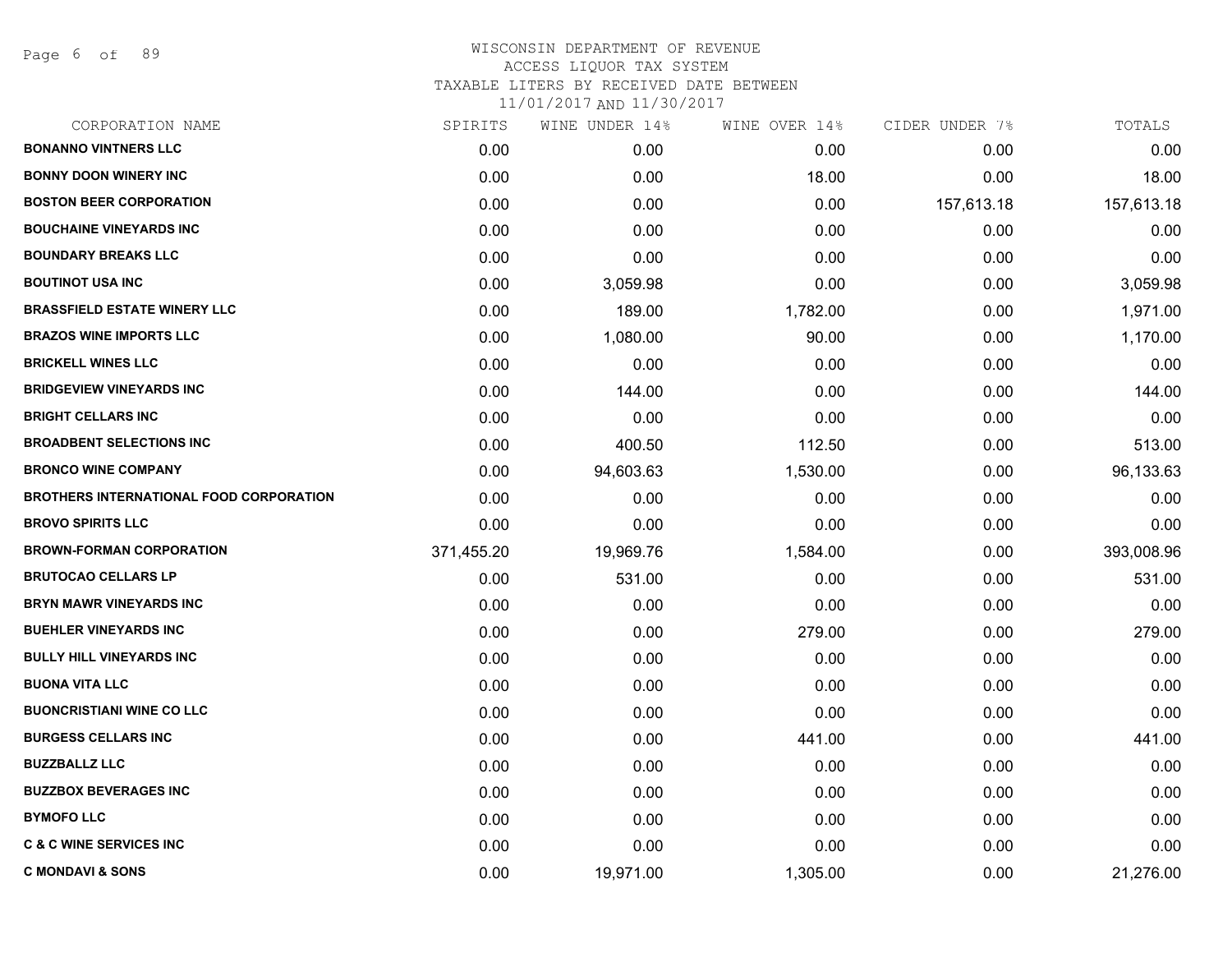Page 7 of 89

#### WISCONSIN DEPARTMENT OF REVENUE ACCESS LIQUOR TAX SYSTEM

TAXABLE LITERS BY RECEIVED DATE BETWEEN

| CORPORATION NAME                            | SPIRITS    | WINE UNDER 14% | WINE OVER 14% | CIDER UNDER 7% | TOTALS     |
|---------------------------------------------|------------|----------------|---------------|----------------|------------|
| <b>CABERNET CORP</b>                        | 0.00       | 1,399.50       | 94.50         | 0.00           | 1,494.00   |
| <b>CAFFO BEVERAGES INC</b>                  | 0.00       | 0.00           | 0.00          | 0.00           | 0.00       |
| <b>CAIN CELLARS INC</b>                     | 0.00       | 0.00           | 0.00          | 0.00           | 0.00       |
| <b>CAL VIN ENTERPRISES CORPORATION</b>      | 0.00       | 63.00          | 441.00        | 0.00           | 504.00     |
| <b>CALCAREOUS VINEYARD LLC</b>              | 0.00       | 0.00           | 0.00          | 0.00           | 0.00       |
| <b>CALERA WINE COMPANY LP</b>               | 0.00       | 0.00           | 0.00          | 0.00           | 0.00       |
| <b>CALIFORNIA CIDER COMPANY</b>             | 0.00       | 0.00           | 0.00          | 5,192.05       | 5,192.05   |
| <b>CALIFORNIA NATURAL PRODUCTS INC</b>      | 0.00       | 0.00           | 0.00          | 0.00           | 0.00       |
| <b>CALIFORNIA VINEYARDS INC</b>             | 0.00       | 0.00           | 0.00          | 0.00           | 0.00       |
| <b>CALLUNA VINEYARDS LLC</b>                | 0.00       | 0.00           | 0.00          | 0.00           | 0.00       |
| <b>CAMARDA CORP</b>                         | 0.00       | 0.00           | 540.00        | 0.00           | 540.00     |
| <b>CAMPARI AMERICA LLC</b>                  | 109,801.80 | 0.00           | 0.00          | 0.00           | 109,801.80 |
| <b>CANNON RIVER WINERY LLC</b>              | 0.00       | 0.00           | 0.00          | 0.00           | 0.00       |
| <b>CAPE CLASSICS INC</b>                    | 0.00       | 1,602.00       | 0.00          | 0.00           | 1,602.00   |
| <b>CARAVEL GROUP LLC</b>                    | 0.00       | 0.00           | 0.00          | 0.00           | 0.00       |
| <b>CARDWELL HILL CELLARS LLC</b>            | 0.00       | 0.00           | 0.00          | 0.00           | 0.00       |
| <b>CARIBBEAN DISTILLERS LLC</b>             | 582.00     | 8,460.03       | 0.00          | 0.00           | 9,042.03   |
| <b>CARIBBEAN SPIRITS INC</b>                | 0.00       | 0.00           | 0.00          | 0.00           | 0.00       |
| <b>CARL JEPPSON COMPANY</b>                 | 0.00       | 0.00           | 0.00          | 0.00           | 0.00       |
| <b>CARL THOMA</b>                           | 0.00       | 0.00           | 0.00          | 0.00           | 0.00       |
| <b>CARLSON VINEYARDS INC</b>                | 0.00       | 0.00           | 0.00          | 0.00           | 0.00       |
| <b>CAROLE MINOGUE</b>                       | 0.00       | 0.00           | 0.00          | 0.00           | 0.00       |
| <b>CAROLINA DISTRIBUTION LLC</b>            | 0.00       | 0.00           | 0.00          | 0.00           | 0.00       |
| <b>CARRIAGE HOUSE IMPORTS, LTD.</b>         | 135.00     | 0.00           | 0.00          | 0.00           | 135.00     |
| <b>CASTLE BRANDS USA CORP</b>               | 8,712.00   | 0.00           | 0.00          | 0.00           | 8,712.00   |
| <b>CASTORO CELLARS</b>                      | 0.00       | 378.00         | 0.00          | 0.00           | 378.00     |
| <b>CEDAR KNOLL VINEYARDS INC</b>            | 0.00       | 0.00           | 0.00          | 0.00           | 0.00       |
| <b>CELEBRATION DISTILLATION CORPORATION</b> | 0.00       | 0.00           | 0.00          | 0.00           | 0.00       |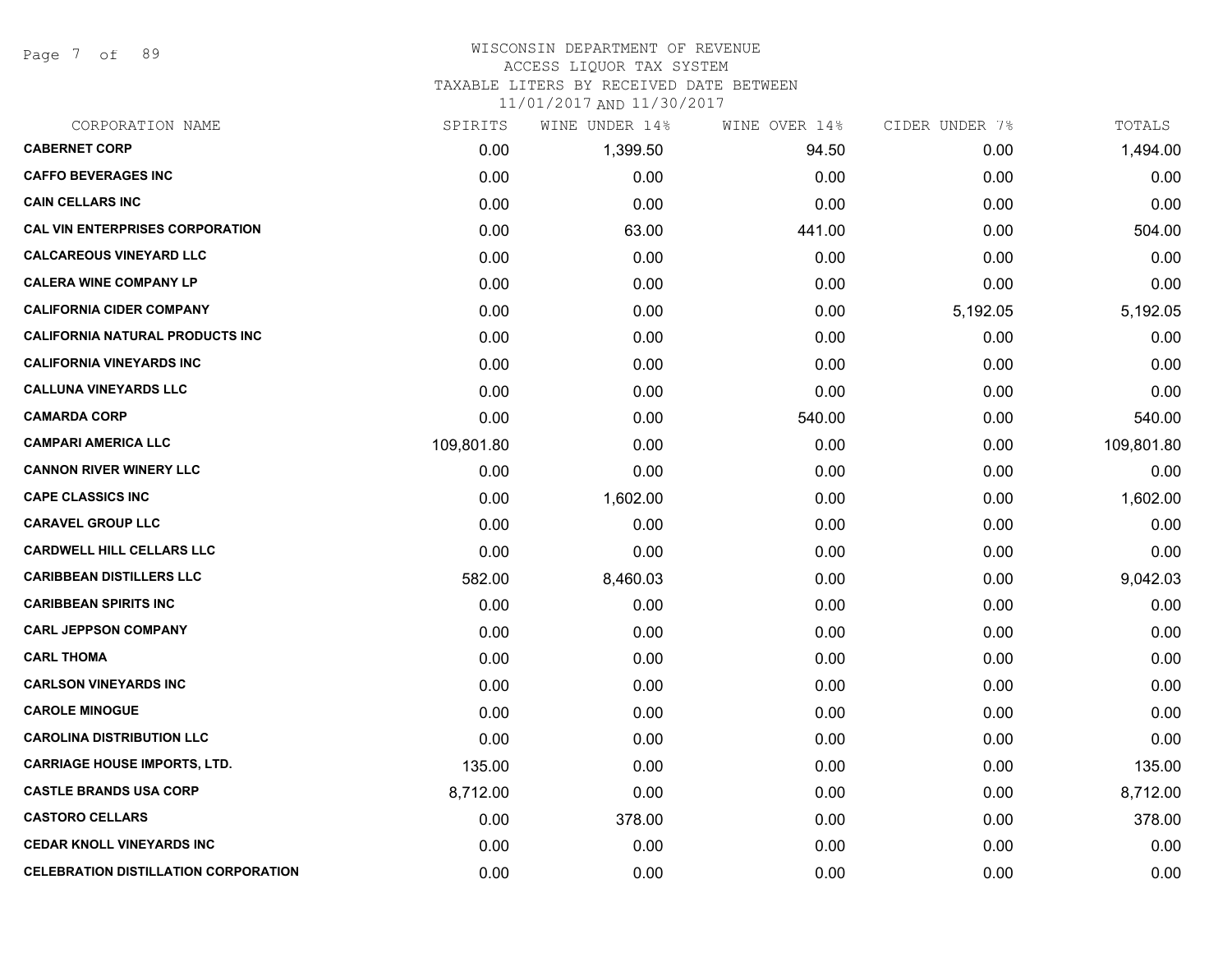Page 8 of 89

# WISCONSIN DEPARTMENT OF REVENUE ACCESS LIQUOR TAX SYSTEM TAXABLE LITERS BY RECEIVED DATE BETWEEN

| CORPORATION NAME                      | SPIRITS   | WINE UNDER 14% | WINE OVER 14% | CIDER UNDER 7% | TOTALS    |
|---------------------------------------|-----------|----------------|---------------|----------------|-----------|
| <b>CELLAR D LLC</b>                   | 0.00      | 0.00           | 0.00          | 0.00           | 0.00      |
| <b>CELLARS INTERNATIONAL INC</b>      | 0.00      | 220.76         | 0.00          | 0.00           | 220.76    |
| <b>CELLIER WINES DISTRIBUTING INC</b> | 0.00      | 0.00           | 0.00          | 0.00           | 0.00      |
| <b>CENTER VALLEY ORCHARDS LLC</b>     | 0.00      | 0.00           | 0.00          | 0.00           | 0.00      |
| <b>CHAISE VENTURES INC</b>            | 0.00      | 0.00           | 0.00          | 0.00           | 0.00      |
| <b>CHANNING DAUGHTERS WINERY LLC</b>  | 0.00      | 0.00           | 0.00          | 0.00           | 0.00      |
| <b>CHAPPELLET WINERY INC</b>          | 0.00      | 0.00           | 0.00          | 0.00           | 0.00      |
| <b>CHARBAUT AMERICA INC</b>           | 0.00      | 26.92          | 0.00          | 0.00           | 26.92     |
| <b>CHARLES &amp; MARTHA BARRA</b>     | 0.00      | 92.72          | 7.13          | 0.00           | 99.85     |
| <b>CHARLES JACQUIN ET CIE INC</b>     | 16,259.13 | 0.00           | 135.01        | 0.00           | 16,394.14 |
| <b>CHARLES NEAL SELECTIONS INC</b>    | 0.00      | 342.00         | 0.00          | 0.00           | 342.00    |
| <b>CHARLES REININGER LLC</b>          | 0.00      | 0.00           | 0.00          | 0.00           | 0.00      |
| <b>CHATEAU BARNABY LLC</b>            | 0.00      | 0.00           | 0.00          | 0.00           | 0.00      |
| <b>CHATEAU DIANA LLC</b>              | 0.00      | 216.55         | 126.00        | 0.00           | 342.55    |
| <b>CHATHAM IMPORTS INC</b>            | 454.50    | 0.00           | 0.00          | 0.00           | 454.50    |
| <b>CHEHALEM INC</b>                   | 0.00      | 0.00           | 0.00          | 0.00           | 0.00      |
| <b>CHICAGO DISTILLING COMPANY LLC</b> | 0.00      | 0.00           | 0.00          | 0.00           | 0.00      |
| <b>CHITOWN SPIRITS COMPANY</b>        | 0.00      | 0.00           | 0.00          | 0.00           | 0.00      |
| <b>CHOYA UMESHU USA INC</b>           | 0.00      | 27.00          | 126.00        | 0.00           | 153.00    |
| <b>CHRISTIAN P SCHAEFER</b>           | 0.00      | 25,182.00      | 0.00          | 3,679.42       | 28,861.42 |
| <b>CHRISTOPHER DRAKE WHITCRAFT</b>    | 0.00      | 0.00           | 0.00          | 0.00           | 0.00      |
| <b>CHRISTOPHER F PITTENGER</b>        | 0.00      | 0.00           | 0.00          | 0.00           | 0.00      |
| <b>CHRISTOPHER FIGGINS</b>            | 0.00      | 0.00           | 0.00          | 0.00           | 0.00      |
| <b>CHRISTOPHER J FLOOD</b>            | 0.00      | 0.00           | 0.00          | 0.00           | 0.00      |
| <b>CHRISTOPHER M JAMES</b>            | 0.00      | 0.00           | 0.00          | 0.00           | 0.00      |
| <b>CHRISTOPHER MICHAEL WINES LLC</b>  | 0.00      | 252.00         | 0.00          | 0.00           | 252.00    |
| CIV (USA) INC                         | 0.00      | 19,359.00      | 0.00          | 0.00           | 19,359.00 |
| <b>CLAAR CELLARS LLC</b>              | 0.00      | 0.00           | 0.00          | 0.00           | 0.00      |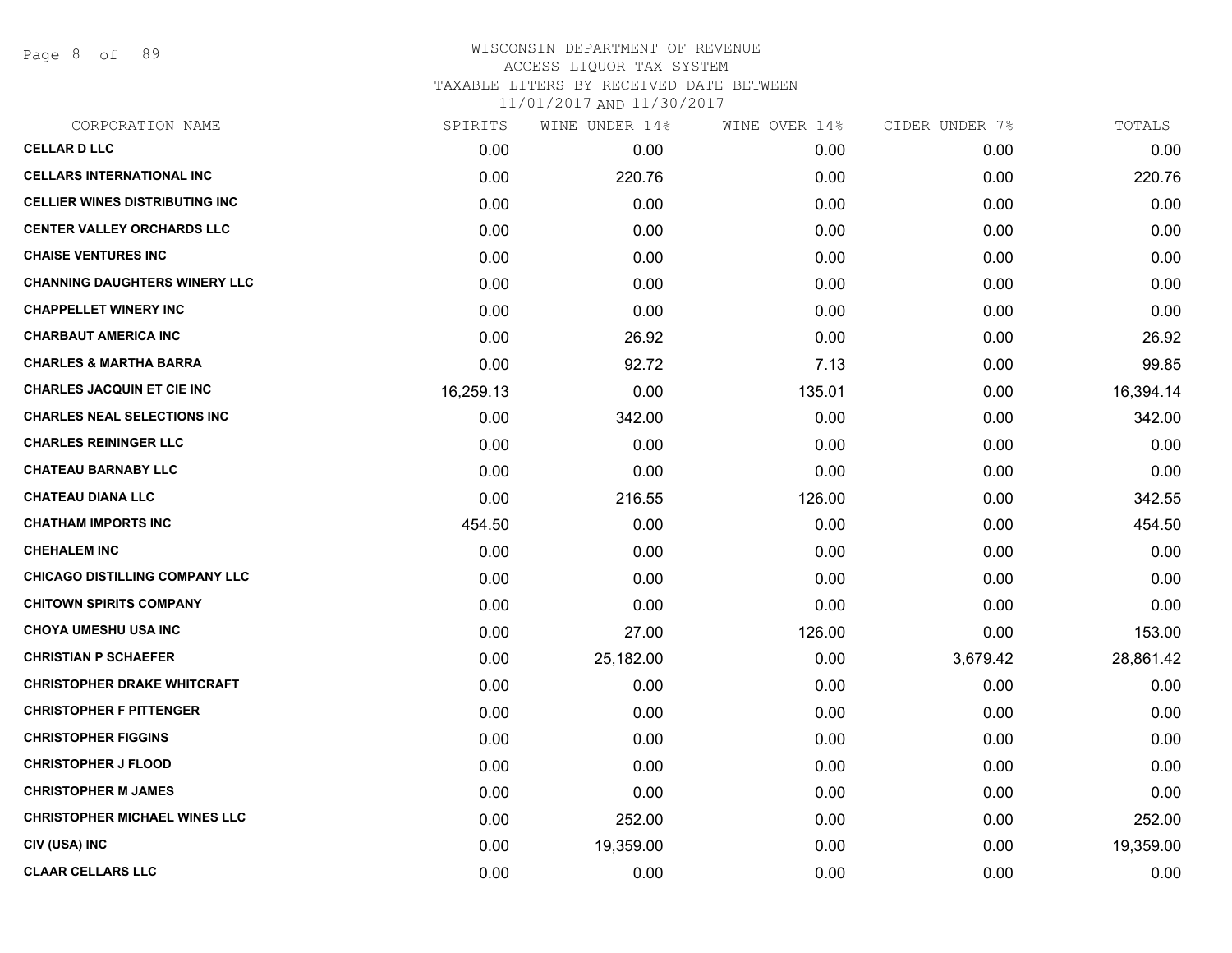Page 9 of 89

#### WISCONSIN DEPARTMENT OF REVENUE ACCESS LIQUOR TAX SYSTEM

TAXABLE LITERS BY RECEIVED DATE BETWEEN

| CORPORATION NAME                             | SPIRITS    | WINE UNDER 14% | WINE OVER 14% | CIDER UNDER 7% | TOTALS     |
|----------------------------------------------|------------|----------------|---------------|----------------|------------|
| <b>CLASSIC WINES INC</b>                     | 0.00       | 0.00           | 0.00          | 0.00           | 0.00       |
| <b>CLASSICAL WINES FROM SPAIN LTD</b>        | 0.00       | 0.00           | 0.00          | 0.00           | 0.00       |
| <b>CLENDENENLINDQUIST VINTNERS</b>           | 0.00       | 0.00           | 0.00          | 0.00           | 0.00       |
| <b>CLINE CELLARS INC</b>                     | 0.00       | 4,410.00       | 3,780.00      | 0.00           | 8,190.00   |
| <b>CLINE SISTERS IMPORTS LLC</b>             | 0.00       | 0.00           | 0.00          | 0.00           | 0.00       |
| <b>CLINT PROPERTIES INC</b>                  | 0.00       | 0.00           | 0.00          | 0.00           | 0.00       |
| <b>CLOS LACHANCE WINES LLC</b>               | 0.00       | 126.00         | 0.00          | 0.00           | 126.00     |
| <b>COCKERELL WINE CONSULTING LLC</b>         | 0.00       | 0.00           | 189.00        | 0.00           | 189.00     |
| <b>CODY T WRIGHT</b>                         | 0.00       | 0.00           | 0.00          | 0.00           | 0.00       |
| <b>COHO WINES LLC</b>                        | 0.00       | 0.00           | 0.00          | 0.00           | 0.00       |
| <b>CONSTELLATION BRANDS INC</b>              | 144,044.10 | 377,523.04     | 26,519.81     | 0.00           | 548,086.95 |
| <b>COOL HAND VINEYARDS LLC</b>               | 0.00       | 0.00           | 0.00          | 0.00           | 0.00       |
| <b>COPA FINA WINE IMPORTS LLC</b>            | 0.00       | 0.00           | 0.00          | 0.00           | 0.00       |
| <b>COPPER &amp; KINGS AMERICAN BRANDY CO</b> | 378.00     | 0.00           | 0.00          | 0.00           | 378.00     |
| <b>COPPER CANE LLC</b>                       | 0.00       | 144.00         | 495.00        | 0.00           | 639.00     |
| <b>CORA IMPORTS LTD</b>                      | 0.00       | 0.00           | 0.00          | 0.00           | 0.00       |
| <b>CORDELINA WINE COMPANY LLC</b>            | 0.00       | 0.00           | 0.00          | 0.00           | 0.00       |
| <b>CORK ALLIANCE INC</b>                     | 0.00       | 810.00         | 0.00          | 0.00           | 810.00     |
| <b>CORNERSTONE CELLARS LLC</b>               | 0.00       | 0.00           | 0.00          | 0.00           | 0.00       |
| <b>CORNERSTONE U.S. WINE IMPORTS INC</b>     | 0.00       | 0.00           | 0.00          | 0.00           | 0.00       |
| <b>COUP DE FOUDRE LLC</b>                    | 0.00       | 0.00           | 13.50         | 0.00           | 13.50      |
| <b>COURAGEOUS INC</b>                        | 0.00       | 0.00           | 0.00          | 0.00           | 0.00       |
| <b>CRACOVIA BRANDS INC</b>                   | 0.00       | 4.50           | 4.50          | 0.00           | 9.00       |
| <b>CRAFTED ARTISAN MEADERY LLC</b>           | 0.00       | 0.00           | 0.00          | 0.00           | 0.00       |
| <b>CRAIG S HANDLY</b>                        | 0.00       | 0.00           | 0.00          | 0.00           | 0.00       |
| <b>CREATIVE WINE CONCEPTS INC</b>            | 0.00       | 0.00           | 0.00          | 0.00           | 0.00       |
| <b>CREW WINE COMPANY LLC</b>                 | 0.00       | 3,019.60       | 501.00        | 0.00           | 3,520.60   |
| <b>CRIBARI VINEYARDS INC</b>                 | 0.00       | 0.00           | 0.00          | 0.00           | 0.00       |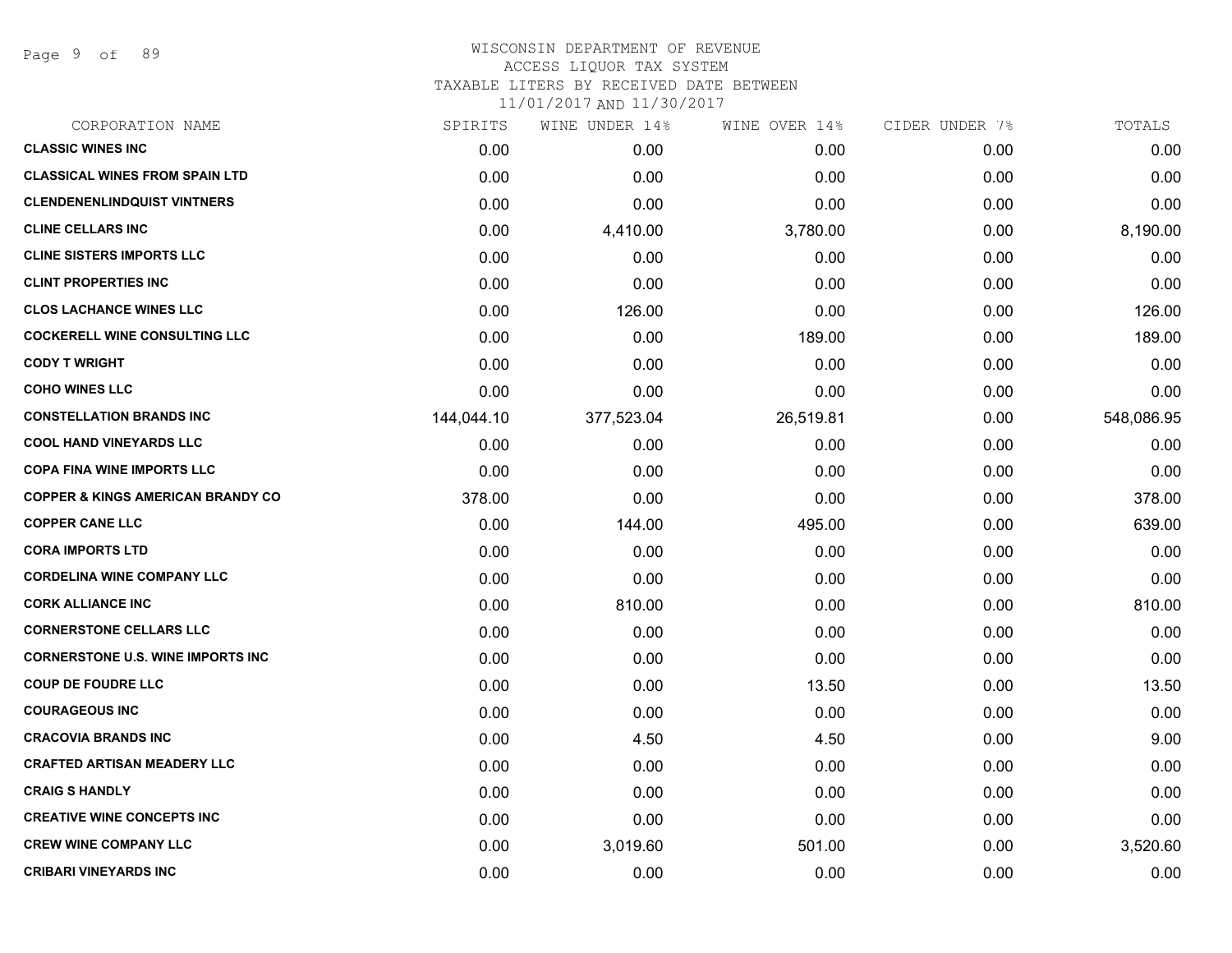Page 10 of 89

## WISCONSIN DEPARTMENT OF REVENUE ACCESS LIQUOR TAX SYSTEM TAXABLE LITERS BY RECEIVED DATE BETWEEN

| CORPORATION NAME                        | SPIRITS   | WINE UNDER 14% | WINE OVER 14% | CIDER UNDER 7% | TOTALS    |
|-----------------------------------------|-----------|----------------|---------------|----------------|-----------|
| <b>CRIMSON WINE GROUP LTD</b>           | 0.00      | 126.00         | 0.00          | 0.00           | 126.00    |
| <b>CRISPIN CIDER COMPANY</b>            | 0.00      | 0.00           | 0.00          | 0.00           | 0.00      |
| <b>CRISTOM VINEYARDS INC</b>            | 0.00      | 269.00         | 0.00          | 0.00           | 269.00    |
| <b>CROWN POINT WINERY LLC</b>           | 0.00      | 0.00           | 0.00          | 0.00           | 0.00      |
| <b>CROWN VALLEY WINERY INC</b>          | 0.00      | 0.00           | 0.00          | 0.00           | 0.00      |
| <b>CULT OF 8</b>                        | 0.00      | 630.00         | 756.00        | 0.00           | 1,386.00  |
| <b>CULTIVATE WINES LLC</b>              | 0.00      | 279.00         | 378.00        | 0.00           | 657.00    |
| <b>CUSHMAN WINERY CORPORATION</b>       | 0.00      | 0.00           | 0.00          | 0.00           | 0.00      |
| <b>CUTWATER SPIRITS LLC</b>             | 12,625.50 | 0.00           | 0.00          | 0.00           | 12,625.50 |
| <b>CUVAISON INC</b>                     | 0.00      | 0.00           | 0.00          | 0.00           | 0.00      |
| <b>D &amp; D VINEYARDS INC</b>          | 0.00      | 0.00           | 0.00          | 0.00           | 0.00      |
| <b>D &amp; J F CELLARS INC</b>          | 0.00      | 0.00           | 0.00          | 0.00           | 0.00      |
| <b>D.G.L. DISTRIBUTORS, INC</b>         | 0.00      | 0.00           | 0.00          | 0.00           | 0.00      |
| <b>DAEDALUS CELLARS CO</b>              | 0.00      | 0.00           | 0.00          | 0.00           | 0.00      |
| <b>DAN CAREY</b>                        | 0.00      | 0.00           | 0.00          | 0.00           | 0.00      |
| <b>DANCING COYOTE WINES</b>             | 0.00      | 0.00           | 0.00          | 0.00           | 0.00      |
| <b>DANNY RAKOVIC</b>                    | 0.00      | 0.00           | 0.00          | 0.00           | 0.00      |
| <b>DAOU VINEYARDS LLC</b>               | 0.00      | 0.00           | 0.00          | 0.00           | 0.00      |
| <b>DAQUINO ITALIAN IMPORTING CO INC</b> | 0.00      | 0.00           | 0.00          | 0.00           | 0.00      |
| DARIOUSH KHALEDI WINERY LLC             | 0.00      | 0.00           | 63.00         | 0.00           | 63.00     |
| <b>DAVID ARTHUR VINEYARDS LLC</b>       | 0.00      | 0.00           | 0.00          | 0.00           | 0.00      |
| <b>DAVID B POTTER</b>                   | 0.00      | 0.00           | 0.00          | 0.00           | 0.00      |
| <b>DAVID N RAYNE</b>                    | 1,791.79  | 42,646.18      | 4,940.24      | 0.00           | 49,378.21 |
| <b>DAVID R BARNES</b>                   | 0.00      | 0.00           | 0.00          | 0.00           | 0.00      |
| <b>DAVIDS PINOT VINEYARDS INC</b>       | 0.00      | 0.00           | 0.00          | 0.00           | 0.00      |
| <b>DAVOS BRANDS LLC</b>                 | 1,188.00  | 39.60          | 0.00          | 0.00           | 1,227.60  |
| DAYLIGHT WINE COMPANY LLC               | 0.00      | 0.00           | 63.00         | 0.00           | 63.00     |
| DE MAISON SELECTIONS INC                | 24.00     | 1,534.50       | 54.00         | 81.00          | 1,693.50  |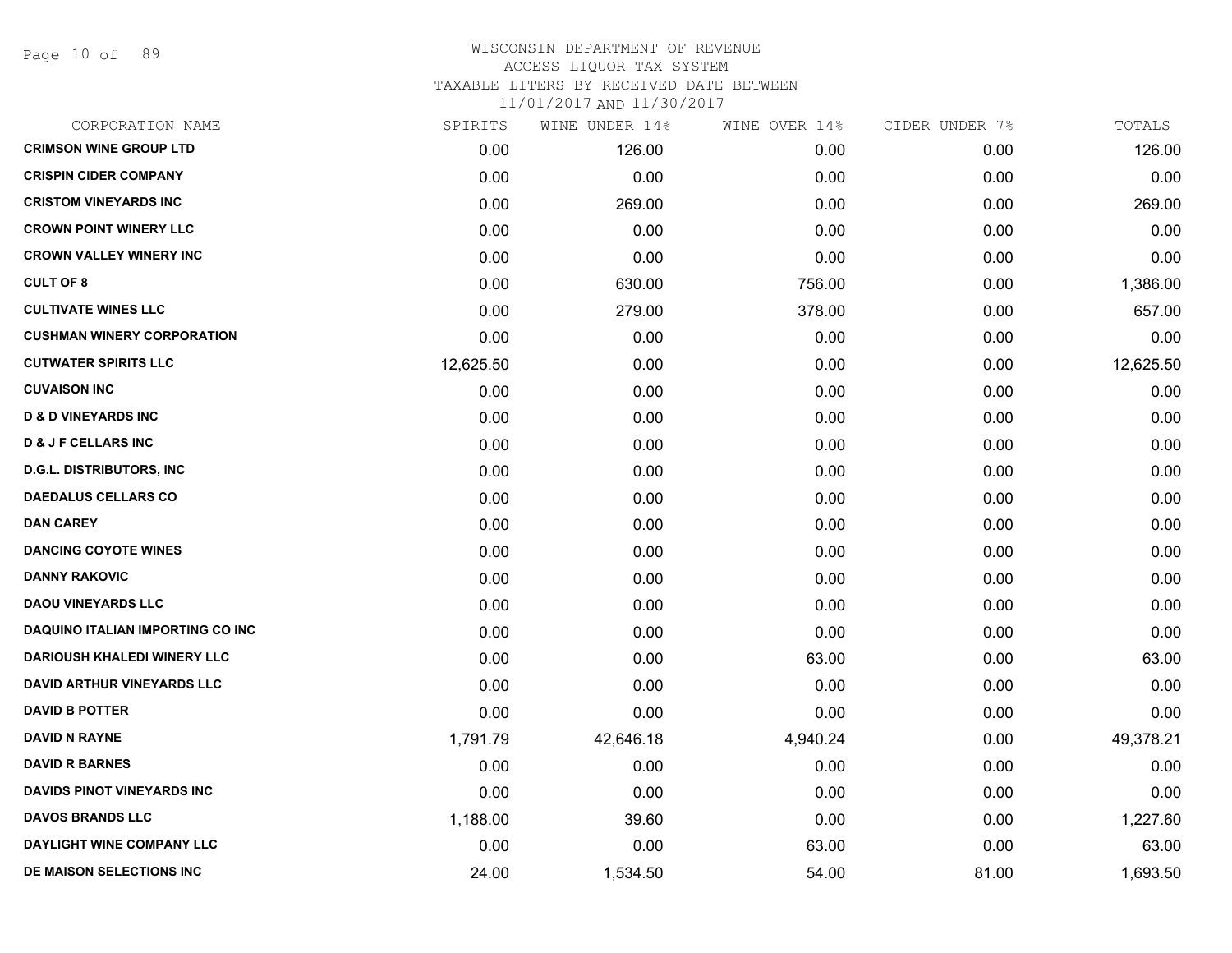Page 11 of 89

# WISCONSIN DEPARTMENT OF REVENUE

# ACCESS LIQUOR TAX SYSTEM

TAXABLE LITERS BY RECEIVED DATE BETWEEN

| CORPORATION NAME                                                         | SPIRITS      | WINE UNDER 14% | WINE OVER 14% | CIDER UNDER 7% | TOTALS       |
|--------------------------------------------------------------------------|--------------|----------------|---------------|----------------|--------------|
| <b>DEANNA BASTIANICH</b>                                                 | 0.75         | 189.00         | 0.00          | 0.00           | 189.75       |
| <b>DELEGAT USA INC</b>                                                   | 0.00         | 5,346.00       | 0.00          | 0.00           | 5,346.00     |
| <b>DELIA E RODRIGUEZ</b>                                                 | 0.00         | 0.00           | 0.00          | 0.00           | 0.00         |
| <b>DELICATO VINEYARDS INC</b>                                            | 0.00         | 123,210.00     | 8,496.00      | 0.00           | 131,706.00   |
| <b>DELILLE CELLARS LLC</b>                                               | 0.00         | 0.00           | 0.00          | 0.00           | 0.00         |
| <b>DEMERARA DISTILLERS (USA) INC</b>                                     | 0.00         | 0.00           | 0.00          | 0.00           | 0.00         |
| <b>DEROSE WINERY INC</b>                                                 | 0.00         | 0.00           | 0.00          | 0.00           | 0.00         |
| <b>DERRICK C MANCINI</b>                                                 | 0.00         | 0.00           | 0.00          | 0.00           | 0.00         |
| <b>DIAGEO AMERICAS, INC.</b>                                             | 1,563,470.35 | 0.00           | 0.00          | 0.00           | 1,563,470.35 |
| <b>DIAMOND IMPORTERS INC</b>                                             | 0.00         | 288.00         | 0.00          | 0.00           | 288.00       |
| <b>DIRTY IMPORTS LLC</b>                                                 | 0.00         | 0.00           | 0.00          | 0.00           | 0.00         |
| <b>DISARONNO INTERNATIONAL LLC</b>                                       | 4,938.00     | 0.00           | 0.00          | 0.00           | 4,938.00     |
| DISTILLERY NO. 209 LTD NAPA CALIFORNIA                                   | 0.00         | 0.00           | 0.00          | 0.00           | 0.00         |
| <b>DIVOT ENTERPRISES LLC</b>                                             | 0.00         | 0.00           | 0.00          | 0.00           | 0.00         |
| DOMAINE DE LA TERRE ROUGE LTD                                            | 0.00         | 0.00           | 0.00          | 0.00           | 0.00         |
| <b>DOMAINE DE MARIA SOTER LLC</b>                                        | 0.00         | 0.00           | 0.00          | 0.00           | 0.00         |
| <b>DOMAINE MB LLC</b>                                                    | 0.00         | 0.00           | 36.00         | 0.00           | 36.00        |
| <b>DOMAINE SELECT WINE &amp; SPIRITS LLC</b>                             | 0.00         | 0.00           | 0.00          | 0.00           | 0.00         |
| <b>DOMAINE SERENE VINEYARDS &amp; WINERY INC.</b>                        | 0.00         | 378.00         | 36.00         | 0.00           | 414.00       |
| <b>DOMAINE ST GEORGE</b>                                                 | 0.00         | 0.00           | 0.00          | 0.00           | 0.00         |
| <b>DON SEBASTIANI &amp; SONS INTERNATIONAL WINE</b><br><b>NEGOCIANTS</b> | 0.00         | 6,180.00       | 126.00        | 0.00           | 6,306.00     |
| DOUBLE DIAMOND DISTILLERY LLC                                            | 0.00         | 0.00           | 0.00          | 0.00           | 0.00         |
| <b>DOUBLE DOWN SPIRITS LLC</b>                                           | 81.00        | 0.00           | 0.00          | 0.00           | 81.00        |
| <b>DOYNA LTD</b>                                                         | 370.00       | 342.00         | 7.50          | 0.00           | 719.50       |
| <b>DREYER WINE LLC</b>                                                   | 0.00         | 126.00         | 0.00          | 0.00           | 126.00       |
| <b>DREYFUS ASHBY INC</b>                                                 | 0.00         | 702.00         | 535.50        | 0.00           | 1,237.50     |
| <b>DRG IMPORTS LLC</b>                                                   | 0.00         | 414.00         | 0.00          | 0.00           | 414.00       |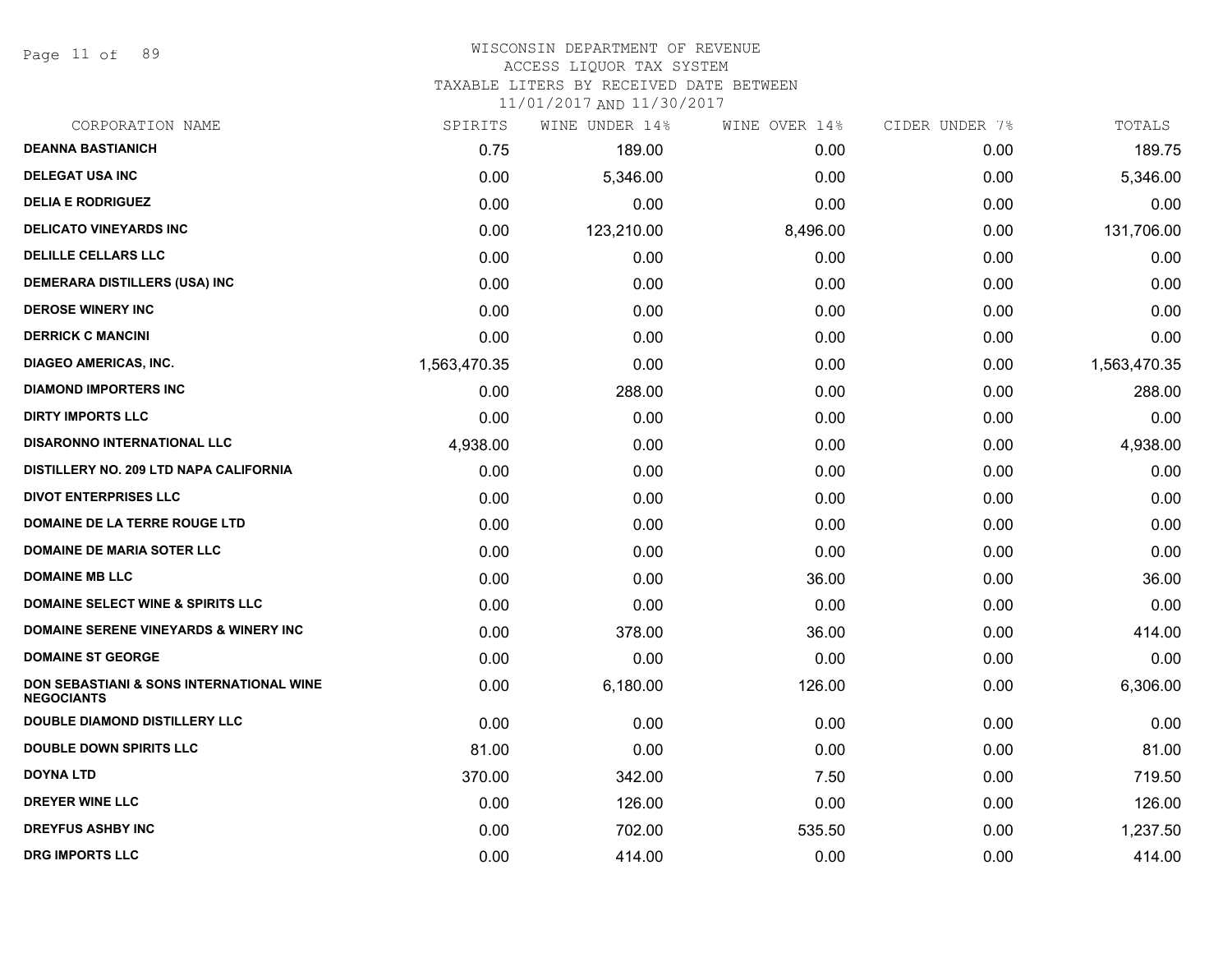Page 12 of 89

#### WISCONSIN DEPARTMENT OF REVENUE ACCESS LIQUOR TAX SYSTEM

TAXABLE LITERS BY RECEIVED DATE BETWEEN

| CORPORATION NAME                        | SPIRITS    | WINE UNDER 14% | WINE OVER 14% | CIDER UNDER 7% | TOTALS       |
|-----------------------------------------|------------|----------------|---------------|----------------|--------------|
| <b>DRINKS AMERICAS INC</b>              | 0.00       | 0.00           | 0.00          | 0.00           | 0.00         |
| DRY CREEK VINEYARD INC                  | 0.00       | 796.50         | 8.40          | 0.00           | 804.90       |
| <b>DUCKHORN WINE COMPANY</b>            | 0.00       | 14,965.50      | 2,664.00      | 0.00           | 17,629.50    |
| DUGGANS DISTILLERS PRODUCTS CORPORATION | 216.00     | 0.00           | 0.00          | 0.00           | 216.00       |
| <b>DUMOL WINERY LLC</b>                 | 0.00       | 0.00           | 0.00          | 0.00           | 0.00         |
| <b>DUNHAM CELLARS LLC</b>               | 0.00       | 252.00         | 0.00          | 0.00           | 252.00       |
| <b>DUNN VINEYARDS LLC</b>               | 0.00       | 0.00           | 0.00          | 0.00           | 0.00         |
| DUTTON GOLDFIELD WINERY LLC             | 0.00       | 0.00           | 0.00          | 0.00           | 0.00         |
| <b>DV SPIRITS LLC</b>                   | 0.00       | 0.00           | 0.00          | 0.00           | 0.00         |
| <b>E &amp; J GALLO WINERY</b>           | 197,256.30 | 1,206,020.20   | 47,691.00     | 0.00           | 1,450,967.50 |
| <b>EAGLE EYE IMPORTS LLC</b>            | 0.00       | 252.00         | 0.00          | 0.00           | 252.00       |
| <b>EAGLES LANDING WINERY LLC</b>        | 0.00       | 540.75         | 0.00          | 0.00           | 540.75       |
| <b>EASTERN LIQUORS USA INC</b>          | 432.00     | 0.00           | 0.00          | 0.00           | 432.00       |
| <b>EBERLE WINERY LP</b>                 | 0.00       | 0.00           | 126.00        | 0.00           | 126.00       |
| <b>ECLIPSE ASSETS LLC</b>               | 0.00       | 0.00           | 0.00          | 0.00           | 0.00         |
| <b>ECOSUR GROUP LLC</b>                 | 0.00       | 0.00           | 0.00          | 0.00           | 0.00         |
| <b>EHREN JORDAN WINE CELLARS LLC</b>    | 0.00       | 0.00           | 0.00          | 0.00           | 0.00         |
| <b>EIGHT BOTTLES LLC</b>                | 0.00       | 0.00           | 0.00          | 0.00           | 0.00         |
| ELK COVE VINEYARDS INC                  | 0.00       | 0.00           | 0.00          | 0.00           | 0.00         |
| <b>ELV-OREGON LLC</b>                   | 0.00       | 0.00           | 0.00          | 0.00           | 0.00         |
| <b>ELYSE WINERY LLC</b>                 | 0.00       | 0.00           | 0.00          | 0.00           | 0.00         |
| <b>EMCO CHEMICAL DISTRIBUTORS, INC.</b> | 0.00       | 0.00           | 0.00          | 0.00           | 0.00         |
| <b>EMILIO GUGLIELMO WINERY INC</b>      | 0.00       | 0.00           | 0.00          | 0.00           | 0.00         |
| <b>EMPSON USA INC</b>                   | 0.00       | 4,837.11       | 0.00          | 0.00           | 4,837.11     |
| <b>ENOS VINEYARDS INC</b>               | 0.00       | 0.00           | 0.00          | 0.00           | 0.00         |
| <b>ENOTEC IMPORTS INC</b>               | 0.00       | 0.00           | 0.00          | 0.00           | 0.00         |
| <b>ENOVATION BRANDS INC</b>             | 0.00       | 337.50         | 0.00          | 0.00           | 337.50       |
| <b>ENTENTE SPIRITS LLC</b>              | 0.00       | 0.00           | 0.00          | 0.00           | 0.00         |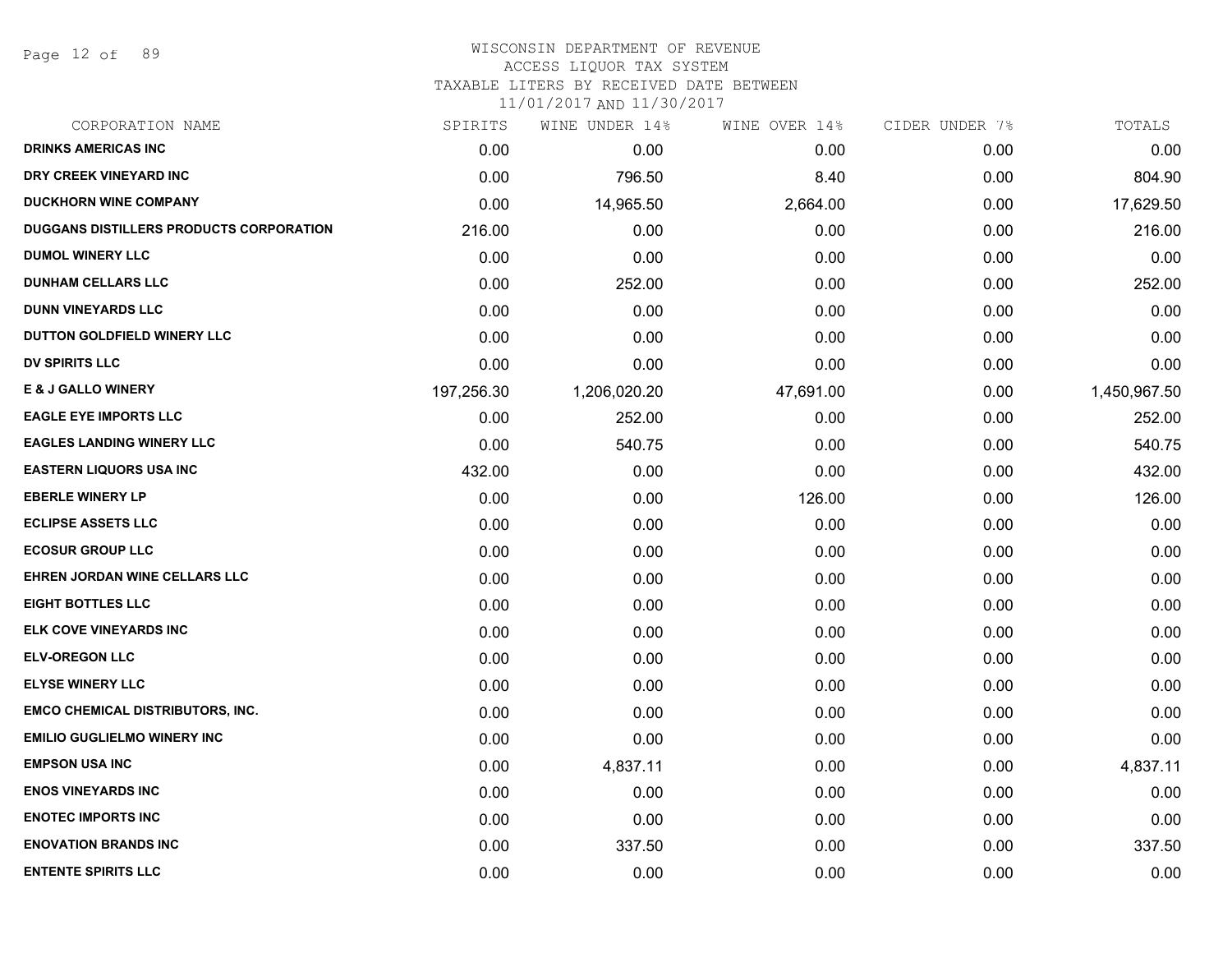Page 13 of 89

| CORPORATION NAME                                 | SPIRITS    | WINE UNDER 14% | WINE OVER 14% | CIDER UNDER 7% | TOTALS     |
|--------------------------------------------------|------------|----------------|---------------|----------------|------------|
| <b>EPICUREAN WINES LLC</b>                       | 0.00       | 0.00           | 126.00        | 0.00           | 126.00     |
| <b>ERIC FLANAGAN</b>                             | 0.00       | 0.00           | 0.00          | 0.00           | 0.00       |
| <b>ERIC TRUMP WINE MANUFACTURING LLC</b>         | 0.00       | 0.00           | 0.00          | 0.00           | 0.00       |
| <b>ERNST A STORM</b>                             | 0.00       | 0.00           | 0.00          | 0.00           | 0.00       |
| <b>ESSER WINES LLC</b>                           | 0.00       | 0.00           | 0.00          | 0.00           | 0.00       |
| <b>EUGENE WINE CELLARS LLC</b>                   | 0.00       | 0.00           | 0.00          | 0.00           | 0.00       |
| <b>EUROPEAN IMPORTS &amp; EXPORTS LLC</b>        | 0.00       | 0.00           | 0.00          | 0.00           | 0.00       |
| <b>EUROPEAN WINE IMPORTS INC</b>                 | 0.00       | 0.00           | 0.00          | 0.00           | 0.00       |
| <b>EVAKI INC</b>                                 | 0.00       | 0.00           | 0.00          | 0.00           | 0.00       |
| EVESHAM WOOD VINEYARD AND WINERY LLC             | 0.00       | 441.00         | 0.00          | 0.00           | 441.00     |
| <b>EXCELSIOR WINE COMPANY LLC</b>                | 0.00       | 2,038.42       | $-4.50$       | 0.00           | 2,033.92   |
| <b>F KORBEL &amp; BROS INC</b>                   | 0.00       | 0.00           | 0.00          | 0.00           | 0.00       |
| <b>FL NAVARRO LIMITED</b>                        | 0.00       | 252.00         | 0.00          | 0.00           | 252.00     |
| <b>F&amp;F FINE WINES INTERNATIONAL INC</b>      | 0.00       | $-792.00$      | 18.00         | 0.00           | $-774.00$  |
| F.X. MAGNER SELECTIONS, INC.                     | 0.00       | 0.00           | 0.00          | 0.00           | 0.00       |
| <b>FAMILY &amp; FARMERS LLC</b>                  | 0.00       | 0.00           | 0.00          | 0.00           | 0.00       |
| <b>FANTIS IMPORTS INC</b>                        | 0.00       | 0.00           | 0.00          | 0.00           | 0.00       |
| <b>FAR NORTH SPIRITS INC</b>                     | 117.00     | 0.00           | 0.00          | 0.00           | 117.00     |
| <b>FASEL SHENSTONE LLC</b>                       | 0.00       | 0.00           | 490.50        | 0.00           | 490.50     |
| <b>FERRARI CARANO VINEYARDS &amp; WINERY LLC</b> | 0.00       | 0.00           | 387.00        | 0.00           | 387.00     |
| <b>FETZER VINEYARDS</b>                          | 0.00       | 11,281.08      | 2,043.00      | 0.00           | 13,324.08  |
| <b>FIDDLEHEAD CELLARS LP</b>                     | 0.00       | 0.00           | 0.00          | 0.00           | 0.00       |
| FIFTH GENERATION INC                             | 156,426.00 | 0.00           | 0.00          | 0.00           | 156,426.00 |
| FIFTY FOURTH STREET ENTERPRISES LLC              | 0.00       | 0.00           | 0.00          | 0.00           | 0.00       |
| <b>FIRE HOUSE LLC</b>                            | 0.00       | 33.29          | 16.64         | 0.00           | 49.93      |
| <b>FIRESTEED CORPORATION</b>                     | 0.00       | 0.00           | 0.00          | 0.00           | 0.00       |
| <b>FISHER VINEYARDS</b>                          | 0.00       | 0.00           | 18.00         | 0.00           | 18.00      |
| <b>FIVE GRAPES LLC</b>                           | 0.00       | 0.00           | 0.00          | 0.00           | 0.00       |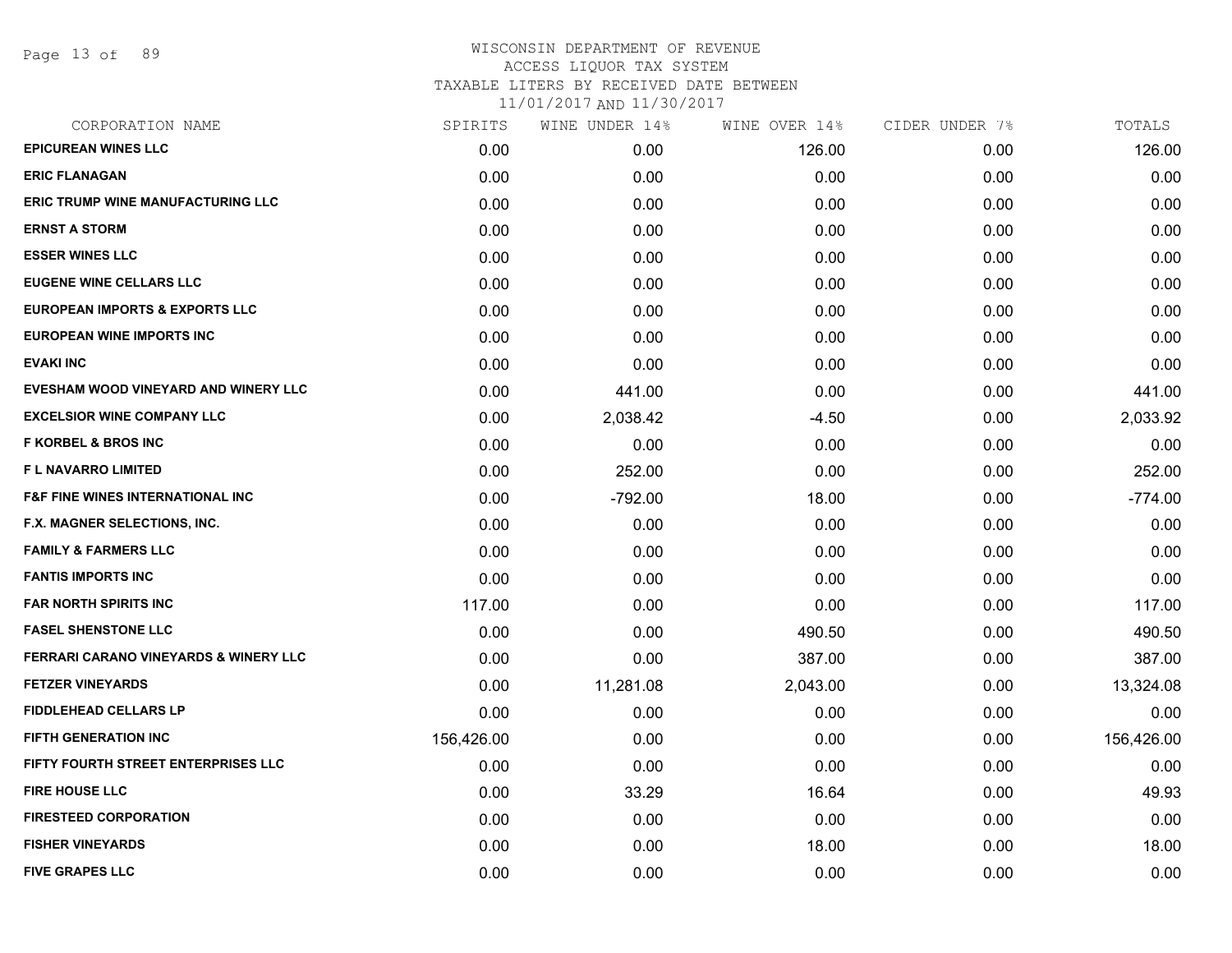Page 14 of 89

# WISCONSIN DEPARTMENT OF REVENUE ACCESS LIQUOR TAX SYSTEM

TAXABLE LITERS BY RECEIVED DATE BETWEEN

| CORPORATION NAME                         | SPIRITS  | WINE UNDER 14% | WINE OVER 14% | CIDER UNDER 7% | TOTALS     |
|------------------------------------------|----------|----------------|---------------|----------------|------------|
| <b>FJN FINE WINES LLC</b>                | 0.00     | 0.00           | 0.00          | 0.00           | 0.00       |
| <b>FLORA SPRINGS WINE COMPANY</b>        | 0.00     | 0.00           | 0.00          | 0.00           | 0.00       |
| <b>FLORIDA ORANGE GROVES INC</b>         | 0.00     | 0.00           | 0.00          | 0.00           | 0.00       |
| <b>FN CELLARS LLC</b>                    | 0.00     | 0.00           | 441.00        | 0.00           | 441.00     |
| <b>FOLEY FAMILY WINES INC</b>            | 0.00     | 211,558.64     | 16,200.00     | 0.00           | 227,758.64 |
| <b>FOLIO WINE COMPANY LLC</b>            | 0.00     | 6,858.00       | 600.00        | 0.00           | 7,458.00   |
| FORT ROSS VINEYARD & WINERY LLC          | 0.00     | 0.00           | 0.00          | 0.00           | 0.00       |
| <b>FOUR BEARS WINERY LLC</b>             | 0.00     | 0.00           | 0.00          | 0.00           | 0.00       |
| FOUR DAUGHTERS VINEYARD AND WINERY LLC   | 0.00     | 0.00           | 0.00          | 6,990.04       | 6,990.04   |
| <b>FOUR ROSES DISTILLERY LLC</b>         | 6,673.50 | 0.00           | 0.00          | 0.00           | 6,673.50   |
| <b>FOWLES WINE USA INC</b>               | 0.00     | 207.00         | 0.00          | 0.00           | 207.00     |
| <b>FOXEN VINEYARD INC</b>                | 0.00     | 0.00           | 0.00          | 0.00           | 0.00       |
| <b>FRANCIS COPPOLA WINERY LLC</b>        | 0.00     | 39,138.85      | 688.50        | 0.00           | 39,827.35  |
| <b>FRANK FAMILY VINEYARDS LLC</b>        | 0.00     | 0.00           | 1,512.00      | 0.00           | 1,512.00   |
| <b>FRANK LIN DISTILLERS PRODUCTS LTD</b> | 4,729.50 | 0.00           | 0.00          | 0.00           | 4,729.50   |
| <b>FRED C SCHERRER</b>                   | 0.00     | 0.00           | 0.00          | 0.00           | 0.00       |
| <b>FREDERICK WILDMAN &amp; SONS LTD</b>  | 279.00   | 4,604.98       | 171.00        | 0.00           | 5,054.98   |
| <b>FREELANCE WINES LLC</b>               | 0.00     | 0.00           | 0.00          | 0.00           | 0.00       |
| <b>FREIXENET USA INC</b>                 | 0.00     | 7,691.97       | 90.00         | 0.00           | 7,781.97   |
| <b>FREY VINEYARDS LTD</b>                | 0.00     | 1,953.00       | 0.00          | 0.00           | 1,953.00   |
| <b>FRIEND WINE MARKETING</b>             | 0.00     | 0.00           | 0.00          | 0.00           | 0.00       |
| <b>FRITZ CELLARS INC</b>                 | 0.00     | 0.00           | 0.00          | 0.00           | 0.00       |
| <b>FROGS LEAP WINERY</b>                 | 0.00     | 544.50         | 0.00          | 0.00           | 544.50     |
| <b>FRONTIER CORPORATION</b>              | 0.00     | 378.00         | 0.00          | 0.00           | 378.00     |
| <b>FRUIT OF THE VINES INC</b>            | 0.00     | 657.07         | 0.00          | 0.00           | 657.07     |
| FULL THROTTLE SLOON SHINE LLC            | 369.00   | 0.00           | 0.00          | 0.00           | 369.00     |
| <b>FULTON STREET BREWERY LLC</b>         | 0.00     | 0.00           | 0.00          | 0.00           | 0.00       |
| <b>G K SKAGGS INC</b>                    | 0.00     | 0.00           | 0.00          | 0.00           | 0.00       |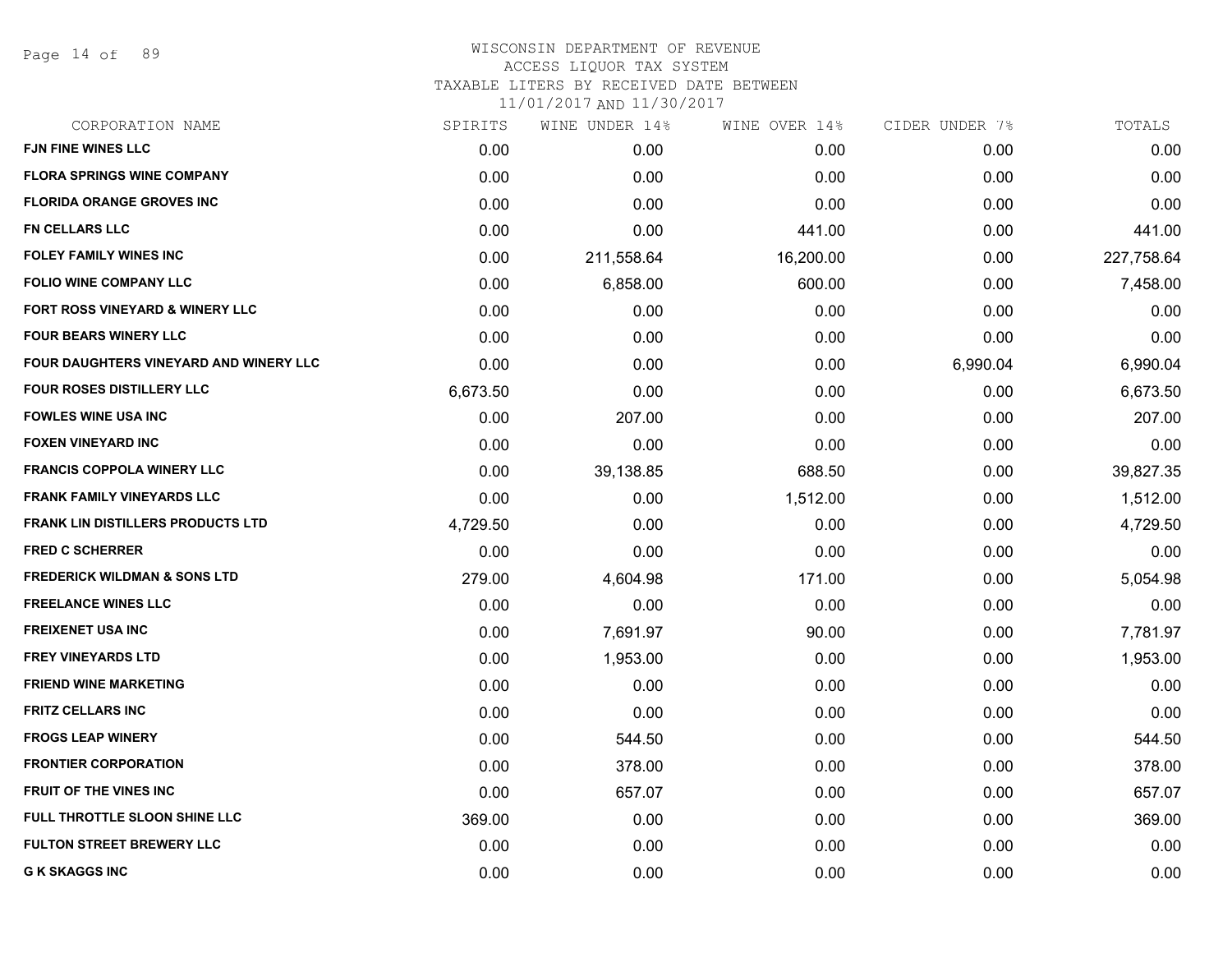Page 15 of 89

# WISCONSIN DEPARTMENT OF REVENUE ACCESS LIQUOR TAX SYSTEM

TAXABLE LITERS BY RECEIVED DATE BETWEEN

| CORPORATION NAME                                    | SPIRITS  | WINE UNDER 14% | WINE OVER 14% | CIDER UNDER 7% | TOTALS   |
|-----------------------------------------------------|----------|----------------|---------------|----------------|----------|
| G.S.W.C. INC.                                       | 225.00   | 0.00           | 567.00        | 0.00           | 792.00   |
| <b>GAMBA VINEYARDS AND WINERY LLC</b>               | 0.00     | 0.00           | 0.00          | 0.00           | 0.00     |
| <b>GAMBLE FAMILY VINEYARDS LLC</b>                  | 0.00     | 0.00           | 0.00          | 0.00           | 0.00     |
| <b>GENERATIONS OF SONOMA LLC</b>                    | 0.00     | 0.00           | 63.00         | 0.00           | 63.00    |
| <b>GENESEO PARTNERS LP</b>                          | 0.00     | 0.00           | 56.25         | 0.00           | 56.25    |
| <b>GEORGE BOZIC JR</b>                              | 420.00   | 729.00         | 0.00          | 0.00           | 1,149.00 |
| <b>GEORGIAN ROYAL COLLECTION, INC.</b>              | 0.00     | 0.00           | 0.00          | 0.00           | 0.00     |
| <b>GERBER, GERBER &amp; GERBER DISCLAIMER TRUST</b> | 0.00     | 819.00         | 0.00          | 0.00           | 819.00   |
| <b>GF WINES LLC</b>                                 | 0.00     | 63.00          | 0.00          | 0.00           | 63.00    |
| <b>GH HOLDINGS LP</b>                               | 0.00     | 0.00           | 0.00          | 0.00           | 0.00     |
| <b>GIBSON WINE COMPANY</b>                          | 0.00     | 0.00           | 945.00        | 0.00           | 945.00   |
| <b>GILBERT CELLARS LLC</b>                          | 0.00     | 0.00           | 0.00          | 0.00           | 0.00     |
| <b>GLOBAL SPIRITS USA LLC</b>                       | 2,255.10 | 0.00           | 0.00          | 0.00           | 2,255.10 |
| <b>GLOBAL VINEYARD IMPORTERS INC</b>                | 0.00     | 0.00           | 0.00          | 0.00           | 0.00     |
| <b>GLUNZ FAMILY WINERY &amp; CELLARS INC</b>        | 0.00     | 0.00           | 0.00          | 0.00           | 0.00     |
| <b>GNEKOW FAMILY WINERY LLC</b>                     | 0.00     | 0.00           | 1,134.00      | 0.00           | 1,134.00 |
| <b>GOAMERICAGO BEVERAGES LLC</b>                    | 490.50   | 0.00           | 0.00          | 0.00           | 490.50   |
| <b>GOLDSCHMIDT VINEYARDS LLC</b>                    | 0.00     | 0.00           | 1,512.00      | 0.00           | 1,512.00 |
| <b>GONZAGUE &amp; CLAIRE LURTON VINEYARDS INC</b>   | 0.00     | 0.00           | 0.00          | 0.00           | 0.00     |
| <b>GOOSE RIDGE LLC</b>                              | 0.00     | 27.00          | 63.00         | 0.00           | 90.00    |
| <b>GORDON BROTHERS CELLARS INC</b>                  | 0.00     | 0.00           | 0.00          | 0.00           | 0.00     |
| <b>GRAPE SOLUTIONS INC</b>                          | 0.00     | 0.00           | 0.00          | 0.00           | 0.00     |
| <b>GRAPE VISIONS LLC</b>                            | 0.00     | 0.00           | 0.00          | 0.00           | 0.00     |
| <b>GRAPES OF SPAIN INC</b>                          | 0.00     | 0.00           | 0.00          | 0.00           | 0.00     |
| <b>GRATON SPIRITS COMPANY LLC</b>                   | 0.00     | 0.00           | 0.00          | 0.00           | 0.00     |
| <b>GREAT DOMAINS &amp; ESTATES LLC</b>              | 0.00     | 0.00           | 0.00          | 0.00           | 0.00     |
| <b>GREAT SMOKY MTS DISTILLERY, INC</b>              | 0.00     | 0.00           | 0.00          | 0.00           | 0.00     |
| <b>GREG &amp; GREG INC</b>                          | 0.00     | 126.00         | 0.00          | 0.00           | 126.00   |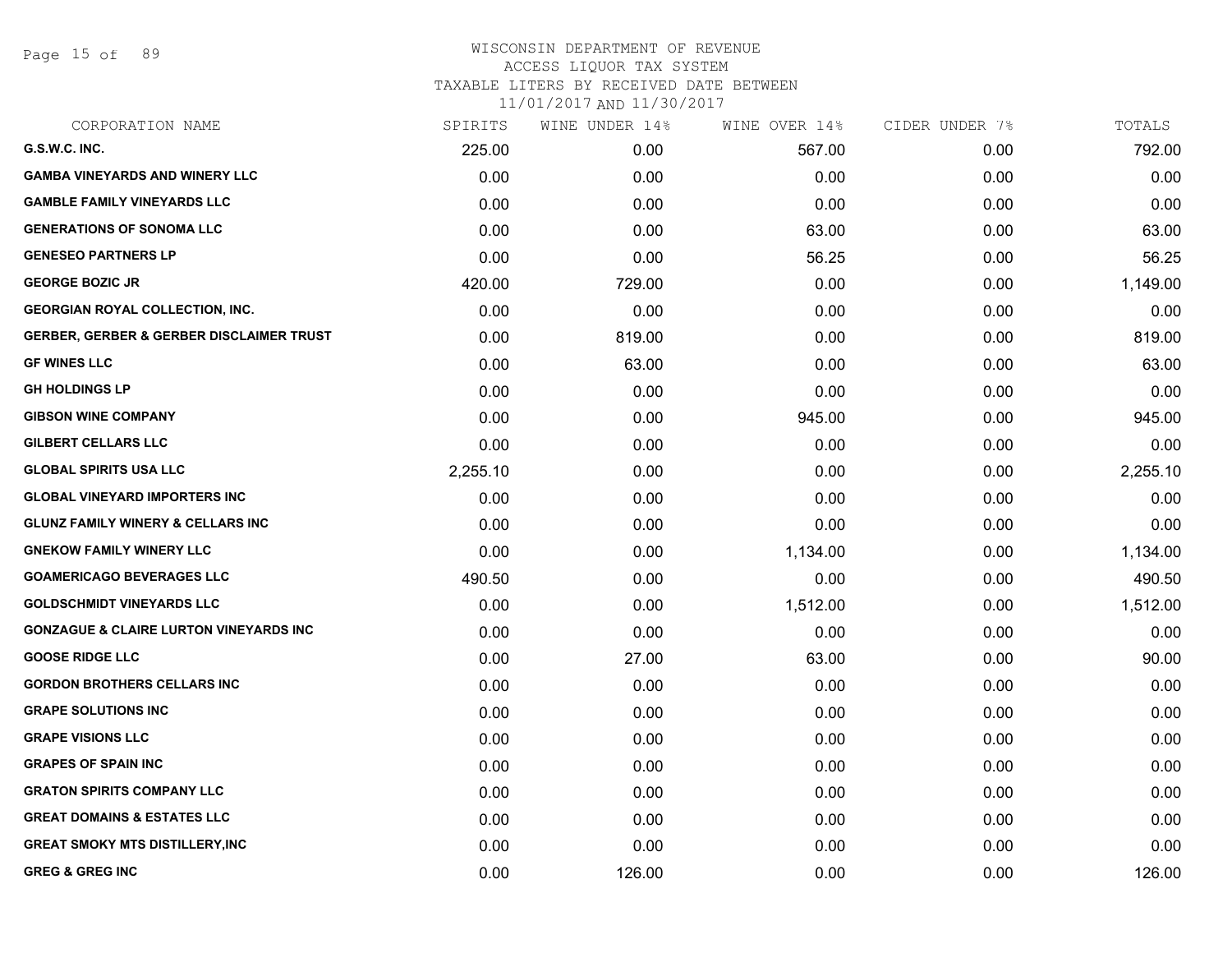Page 16 of 89

#### WISCONSIN DEPARTMENT OF REVENUE ACCESS LIQUOR TAX SYSTEM

TAXABLE LITERS BY RECEIVED DATE BETWEEN

| CORPORATION NAME                           | SPIRITS    | WINE UNDER 14% | WINE OVER 14% | CIDER UNDER 7% | TOTALS     |
|--------------------------------------------|------------|----------------|---------------|----------------|------------|
| <b>GREG &amp; PAM HARRINGTON WINES LLC</b> | 0.00       | 2.38           | 42.79         | 0.00           | 45.17      |
| <b>GREG SANDERS</b>                        | 0.00       | 0.00           | 0.00          | 0.00           | 0.00       |
| <b>GREGORY F BUONOCORE</b>                 | 0.00       | 252.00         | 0.00          | 0.00           | 252.00     |
| <b>GREGORY GRAZIANO</b>                    | 0.00       | 0.00           | 0.00          | 0.00           | 0.00       |
| <b>GRGICH HILLS CELLAR</b>                 | 0.00       | 0.00           | 72.00         | 0.00           | 72.00      |
| <b>GRIEB OPTIMAL WINECRAFTING LLC</b>      | 0.00       | 0.00           | 0.00          | 0.00           | 0.00       |
| <b>GROTH VINEYARDS &amp; WINERY LLC</b>    | 0.00       | 0.00           | 1,701.00      | 0.00           | 1,701.00   |
| <b>GUARACHI WINE PARTNERS INC</b>          | 0.00       | 4,918.50       | 531.00        | 0.00           | 5,449.50   |
| <b>H ERIK ZETTERSTROM</b>                  | 0.00       | 0.00           | 0.00          | 0.00           | 0.00       |
| <b>H2 VINO LLC</b>                         | 0.00       | 828.00         | 0.00          | 0.00           | 828.00     |
| <b>HAAS BROTHERS INC</b>                   | 0.00       | 0.00           | 0.00          | 0.00           | 0.00       |
| <b>HAHN ESTATE</b>                         | 0.00       | 0.00           | 5,310.00      | 0.00           | 5,310.00   |
| <b>HALBY MARKETING INC</b>                 | 0.00       | 948.00         | 0.00          | 0.00           | 948.00     |
| <b>HALCYON SYNDICATE LTD LLC</b>           | 0.00       | 0.00           | 0.00          | 0.00           | 0.00       |
| <b>HALL WINES LLC</b>                      | 0.00       | 0.00           | 126.00        | 0.00           | 126.00     |
| <b>HAMEL FAMILY WINES LLC</b>              | 0.00       | 0.00           | 0.00          | 0.00           | 0.00       |
| <b>HAND PICKED SELECTIONS INC</b>          | 0.00       | 252.00         | 0.00          | 0.00           | 252.00     |
| <b>HAPPY HOUR COMPANY LLC</b>              | 0.00       | 0.00           | 0.00          | 0.00           | 0.00       |
| <b>HARDY USA LTD</b>                       | 769.50     | 0.00           | 0.00          | 0.00           | 769.50     |
| <b>HARLAN ESTATE WINERY INC</b>            | 0.00       | 0.00           | 0.00          | 0.00           | 0.00       |
| <b>HARRIS &amp; HARRIS</b>                 | 0.00       | 0.00           | 0.00          | 0.00           | 0.00       |
| <b>HAUS WINE &amp; SPIRITS INC</b>         | 0.00       | 0.00           | 0.00          | 0.00           | 0.00       |
| <b>HAWAII SEA SPIRITS LLC</b>              | 0.00       | 0.00           | 0.00          | 0.00           | 0.00       |
| <b>HDD LLC</b>                             | 0.00       | 0.00           | 0.00          | 0.00           | 0.00       |
| <b>HEADFRAME SPIRITS INC</b>               | 0.00       | 0.00           | 0.00          | 0.00           | 0.00       |
| <b>HEAVEN HILL DISTILLERIES INC</b>        | 320,947.35 | 1,138.50       | 1,881.00      | 0.00           | 323,966.85 |
| <b>HEINEKEN USA INCORPORATED</b>           | 0.00       | 0.00           | 0.00          | 24,246.00      | 24,246.00  |
| <b>HEITZ WINE CELLARS</b>                  | 0.00       | 27.00          | 225.00        | 0.00           | 252.00     |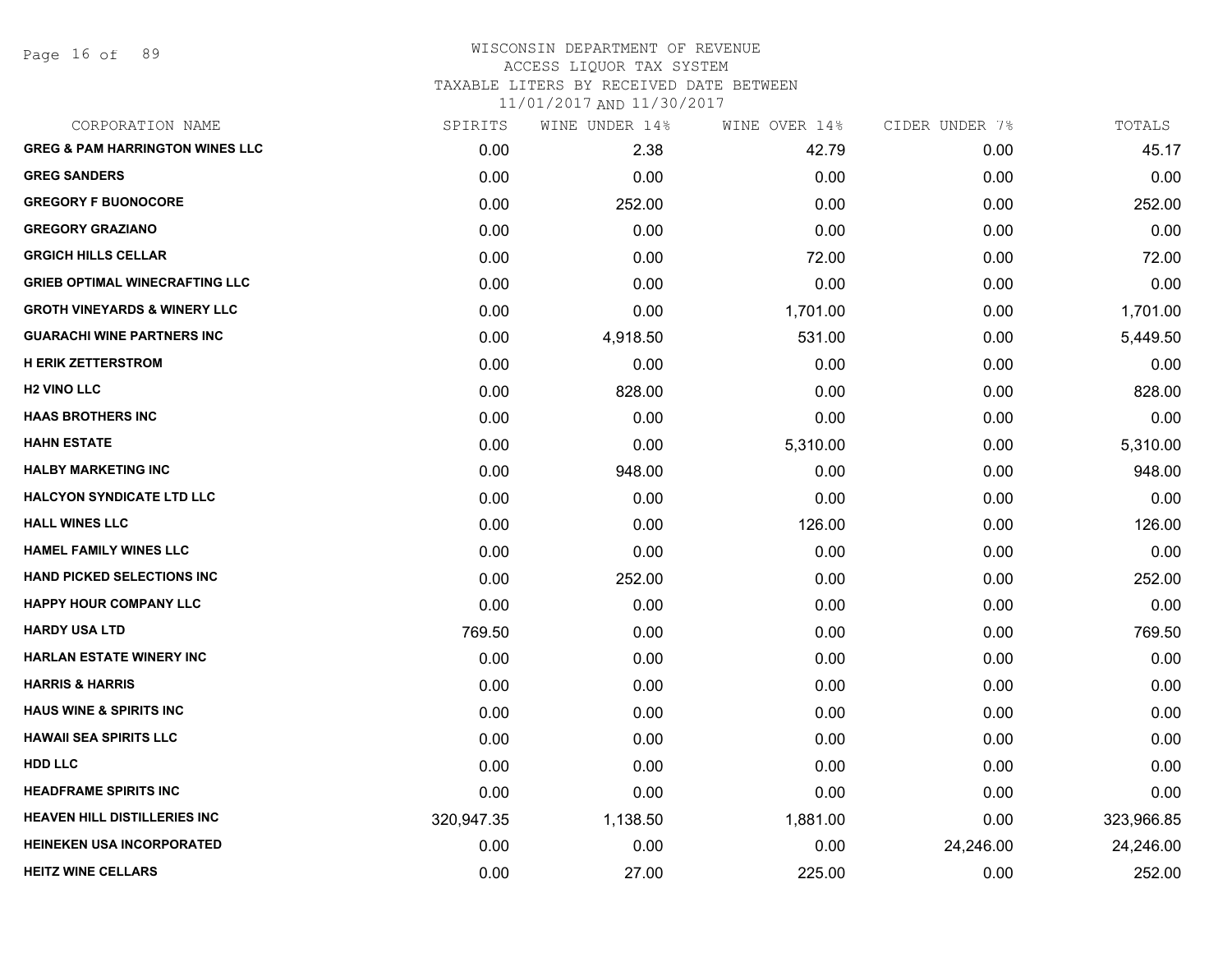#### WISCONSIN DEPARTMENT OF REVENUE ACCESS LIQUOR TAX SYSTEM TAXABLE LITERS BY RECEIVED DATE BETWEEN

| CORPORATION NAME                       | SPIRITS  | WINE UNDER 14% | WINE OVER 14% | CIDER UNDER 7% | TOTALS   |
|----------------------------------------|----------|----------------|---------------|----------------|----------|
| <b>HEMINGWAY RUM COMPANY LLC</b>       | 0.00     | 0.00           | 0.00          | 0.00           | 0.00     |
| <b>HEMISPHERE WINE COMPANY INC</b>     | 0.00     | 0.00           | 0.00          | 0.00           | 0.00     |
| <b>HENDRY PREMIUM IMPORTS INC</b>      | 0.00     | 0.00           | 0.00          | 0.00           | 0.00     |
| <b>HENRIOT INC</b>                     | 0.00     | 1,494.00       | 0.00          | 0.00           | 1,494.00 |
| <b>HENRY STEELE IMPORTS LLC</b>        | 0.00     | 0.00           | 0.00          | 0.00           | 0.00     |
| <b>HERITAGE DISTILLING COMPANY INC</b> | 0.00     | 0.00           | 0.00          | 0.00           | 0.00     |
| <b>HERITAGE WINE CELLARS LTD</b>       | 0.00     | 1,098.00       | 0.00          | 0.00           | 1,098.00 |
| <b>HERMAN STORY WINES INC</b>          | 0.00     | 0.00           | 63.06         | 0.00           | 63.06    |
| <b>HERON WINES INC</b>                 | 0.00     | 0.00           | 504.00        | 0.00           | 504.00   |
| <b>HEYDAY CORPORATION</b>              | 0.00     | 243.00         | 0.00          | 0.00           | 243.00   |
| <b>HIDALGO IMPORTS LLC</b>             | 0.00     | 0.00           | 0.00          | 0.00           | 0.00     |
| <b>HILL ESTATES INC</b>                | 0.00     | 0.00           | 0.00          | 0.00           | 0.00     |
| <b>HIRSCH WINERY LLC</b>               | 0.00     | 0.00           | 0.00          | 0.00           | 0.00     |
| <b>HIWWS INC</b>                       | 0.00     | 0.00           | 0.00          | 0.00           | 0.00     |
| HONEOYE FALLS DISTILLERY LLC           | 0.00     | 0.00           | 0.00          | 0.00           | 0.00     |
| <b>HONEYWOOD INC</b>                   | 0.00     | 0.00           | 0.00          | 0.00           | 0.00     |
| HONIG VINEYARD AND WINERY LLC          | 0.00     | 405.00         | 189.00        | 0.00           | 594.00   |
| <b>HOOD RIVER DISTILLERS INC</b>       | 4,527.00 | 0.00           | 0.00          | 0.00           | 4,527.00 |
| <b>HOPE WINE LLC</b>                   | 0.00     | 540.00         | 0.00          | 0.00           | 540.00   |
| <b>HORN ENTERPRISES INC</b>            | 0.00     | 0.00           | 0.00          | 0.00           | 0.00     |
| <b>HOTCOOP LLC</b>                     | 0.00     | 0.00           | 0.00          | 0.00           | 0.00     |
| <b>HOURGLASS WINE COMPANY INC</b>      | 0.00     | 0.00           | 45.00         | 0.00           | 45.00    |
| <b>HUA YUAN</b>                        | 0.00     | 0.00           | 0.00          | 0.00           | 0.00     |
| <b>HUBER ORCHARDS INC</b>              | 72.00    | 243.00         | 0.00          | 0.00           | 315.00   |
| <b>HUDSON WINE BROKERS LLC</b>         | 0.00     | 216.00         | 0.00          | 0.00           | 216.00   |
| <b>HUNEEUS VINTNERS LLC</b>            | 0.00     | 126.00         | 504.00        | 0.00           | 630.00   |
| <b>HUSCH VINEYARDS INC</b>             | 0.00     | 0.00           | 0.00          | 0.00           | 0.00     |
| <b>HYATT FARM PARTNERSHIP</b>          | 0.00     | 0.00           | 0.00          | 0.00           | 0.00     |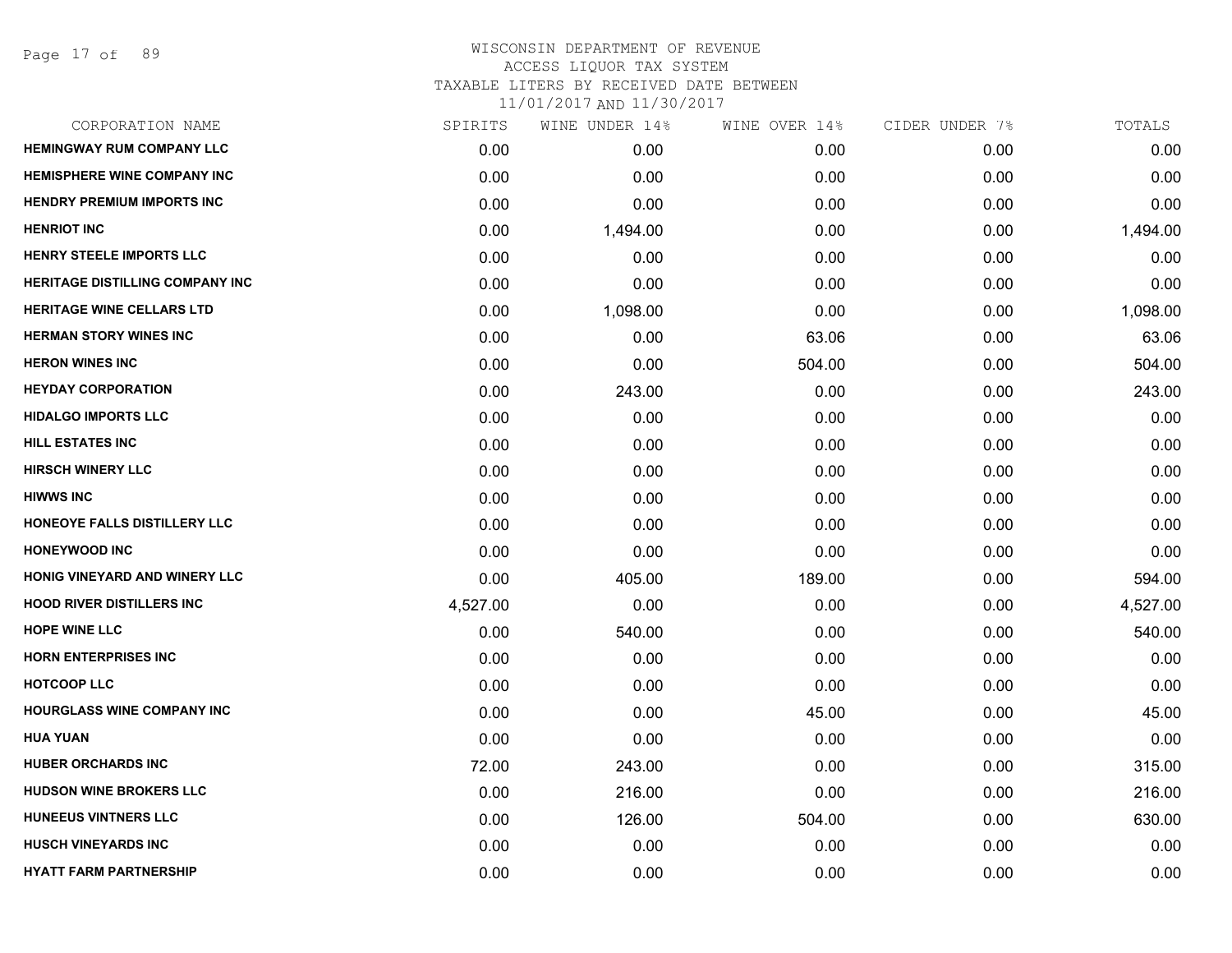Page 18 of 89

| CORPORATION NAME                                  | SPIRITS   | WINE UNDER 14% | WINE OVER 14% | CIDER UNDER 7% | TOTALS    |
|---------------------------------------------------|-----------|----------------|---------------|----------------|-----------|
| <b>IAN BRAND</b>                                  | 0.00      | 0.00           | 0.00          | 0.00           | 0.00      |
| <b>IDEAL WINE &amp; SPIRITS CO INC</b>            | 0.00      | 0.00           | 0.00          | 0.00           | 0.00      |
| <b>ILLAHE VINEYARDS AND WINERY INC</b>            | 0.00      | 0.00           | 0.00          | 0.00           | 0.00      |
| <b>ILLYRIAN IMPORT INC</b>                        | 0.00      | 0.00           | 0.00          | 0.00           | 0.00      |
| <b>IMMORTAL BRANDS, LLC</b>                       | 0.00      | 0.00           | 0.00          | 0.00           | 0.00      |
| <b>IMPERIAL BRANDS INC</b>                        | 3,162.00  | 0.00           | 0.00          | 0.00           | 3,162.00  |
| <b>IMPEX BEVERAGES INC</b>                        | 45.00     | 0.00           | 0.00          | 0.00           | 45.00     |
| IN AGAVE WE TRUST LLC                             | 0.00      | 0.00           | 0.00          | 0.00           | 0.00      |
| <b>INDIGENOUS SELECTIONS LLC</b>                  | 0.00      | 1,250.96       | 173.21        | 0.00           | 1,424.17  |
| <b>INDIGO WINE GROUP LLC</b>                      | 0.00      | 1,138.50       | 0.00          | 0.00           | 1,138.50  |
| <b>INFINIUM SPIRITS INC.</b>                      | 10,143.30 | 0.00           | 0.00          | 0.00           | 10,143.30 |
| <b>INNO VINO INTERNATIONAL INC</b>                | 0.00      | 0.00           | 0.00          | 0.00           | 0.00      |
| <b>INTEGRITY WINES LLC</b>                        | 0.00      | 0.00           | 0.00          | 0.00           | 0.00      |
| <b>INTERNATIONAL DISTILLERS &amp; VINTERS LTD</b> | 0.00      | 0.00           | 0.00          | 0.00           | 0.00      |
| <b>INTERNATIONAL VINES INC</b>                    | 0.00      | 0.00           | 0.00          | 0.00           | 0.00      |
| <b>INTERRA FOOD MARKETING LLC</b>                 | 0.00      | 0.00           | 0.00          | 0.00           | 0.00      |
| <b>INTERSECT BEVERAGE LLC</b>                     | 0.00      | 0.00           | 0.00          | 0.00           | 0.00      |
| <b>INTERTRADE USA COMPANY</b>                     | 0.00      | 0.00           | 0.00          | 0.00           | 0.00      |
| <b>INVESTOR'S OF AMERICA LP</b>                   | 0.00      | 0.00           | 0.00          | 0.00           | 0.00      |
| <b>ION BEVERAGES LLC</b>                          | 0.00      | 0.00           | 0.00          | 0.00           | 0.00      |
| <b>IRON HORSE VINEYARDS LP</b>                    | 0.00      | 0.00           | 0.00          | 0.00           | 0.00      |
| <b>ISANTI SPIRITS LLC</b>                         | 0.00      | 0.00           | 0.00          | 0.00           | 0.00      |
| <b>IWK USA IMPORTERS LLC</b>                      | 0.00      | 0.00           | 0.00          | 0.00           | 0.00      |
| <b>J &amp; D WINES INC</b>                        | 283.50    | 0.00           | 0.00          | 0.00           | 283.50    |
| <b>J LOHR WINERY CORP</b>                         | 0.00      | 5,823.00       | 441.00        | 0.00           | 6,264.00  |
| <b>J PEDRONCELLI WINERY</b>                       | 0.00      | 126.00         | 126.00        | 0.00           | 252.00    |
| <b>J3 WINE PARTNERS LLC</b>                       | 0.00      | 0.00           | 0.00          | 0.00           | 0.00      |
| <b>JACK POUST &amp; COMPANY INC</b>               | 0.00      | 1,008.00       | 27.00         | 0.00           | 1,035.00  |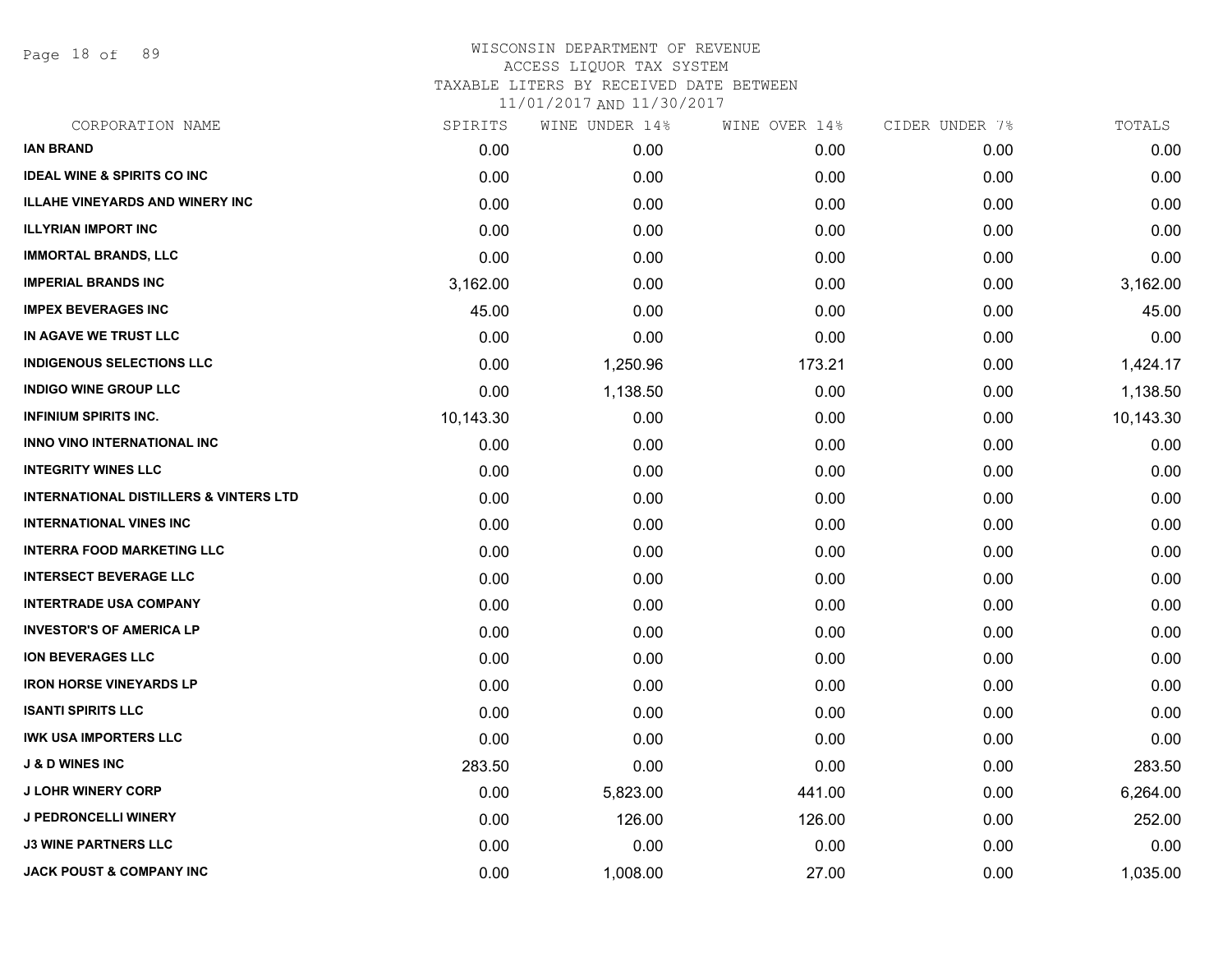Page 19 of 89

#### WISCONSIN DEPARTMENT OF REVENUE ACCESS LIQUOR TAX SYSTEM

TAXABLE LITERS BY RECEIVED DATE BETWEEN

| CORPORATION NAME                         | SPIRITS    | WINE UNDER 14% | WINE OVER 14% | CIDER UNDER 7% | TOTALS     |
|------------------------------------------|------------|----------------|---------------|----------------|------------|
| <b>JACKSON FAMILY ENTERPRISES INC</b>    | 0.00       | 2,430.00       | 463.50        | 0.00           | 2,893.50   |
| <b>JACKY RANDELL TRENTHAM</b>            | 0.00       | 0.00           | 0.00          | 0.00           | 0.00       |
| <b>JACUZZI FAMILY VINEYARDS LLC</b>      | 0.00       | 0.00           | 63.00         | 0.00           | 63.00      |
| <b>JAM CELLARS INC</b>                   | 0.00       | 0.00           | 0.00          | 0.00           | 0.00       |
| <b>JAMES E COSMA</b>                     | 0.00       | 126.00         | 0.00          | 0.00           | 126.00     |
| <b>JAMES J MOORE</b>                     | 0.00       | 0.00           | 0.00          | 0.00           | 0.00       |
| <b>JAMES L LAMBERT</b>                   | 0.00       | 396.00         | 324.00        | 0.00           | 720.00     |
| <b>JAMES MORONEY INC</b>                 | 0.00       | 0.00           | 0.00          | 0.00           | 0.00       |
| <b>JAMES RICKER</b>                      | 0.00       | 17,534.25      | 297.00        | 0.00           | 17,831.25  |
| JAPAN PRESTIGE SAKE INTERNATIONAL INC    | 0.00       | 0.00           | 112.46        | 0.00           | 112.46     |
| <b>JARVIS</b>                            | 0.00       | 0.00           | 0.00          | 0.00           | 0.00       |
| <b>JASON J AND MOLLY N DREW</b>          | 0.00       | 0.00           | 0.00          | 0.00           | 0.00       |
| <b>JAX VINEYARDS LLC</b>                 | 0.00       | 0.00           | 0.00          | 0.00           | 0.00       |
| <b>JAY J HEMINWAY</b>                    | 0.00       | 0.00           | 0.00          | 0.00           | 0.00       |
| <b>JAY MIDWEST INC</b>                   | 306.00     | 300.00         | 146.00        | 0.00           | 752.00     |
| <b>JB GEORGE LLC</b>                     | 0.00       | 0.00           | 0.00          | 0.00           | 0.00       |
| <b>JC CELLARS INC</b>                    | 0.00       | 0.00           | 0.00          | 0.00           | 0.00       |
| <b>JEAN CLAUDE BOISSET WINES USA INC</b> | 0.00       | 4,987.50       | 495.00        | 0.00           | 5,482.50   |
| <b>JEFF QUINT</b>                        | 0.00       | 0.00           | 0.00          | 0.00           | 0.00       |
| <b>JEFFREY L EMERY</b>                   | 0.00       | 0.00           | 0.00          | 0.00           | 0.00       |
| <b>JEM BEVERAGE COMPANY</b>              | 2,674.00   | 0.00           | 0.00          | 0.00           | 2,674.00   |
| <b>JFC INTERNATIONAL INC</b>             | 4.54       | 436.83         | 473.93        | 0.00           | 915.30     |
| <b>JIM BEAM BRANDS CO</b>                | 325,858.35 | 180.00         | 360.00        | 0.00           | 326,398.35 |
| <b>J-NH WINE GROUP LLC</b>               | 0.00       | 0.00           | 0.00          | 0.00           | 0.00       |
| <b>JNJ INTERNATIONAL INC</b>             | 0.00       | 0.00           | 0.00          | 0.00           | 0.00       |
| JOHAN VINEYARDS LLC                      | 0.00       | 315.00         | 0.00          | 0.00           | 315.00     |
| JOHN ANTHONY VINEYARDS LLC               | 0.00       | 0.00           | 504.00        | 0.00           | 504.00     |
| <b>JOHN R LUCAS</b>                      | 0.00       | 279.00         | 0.00          | 0.00           | 279.00     |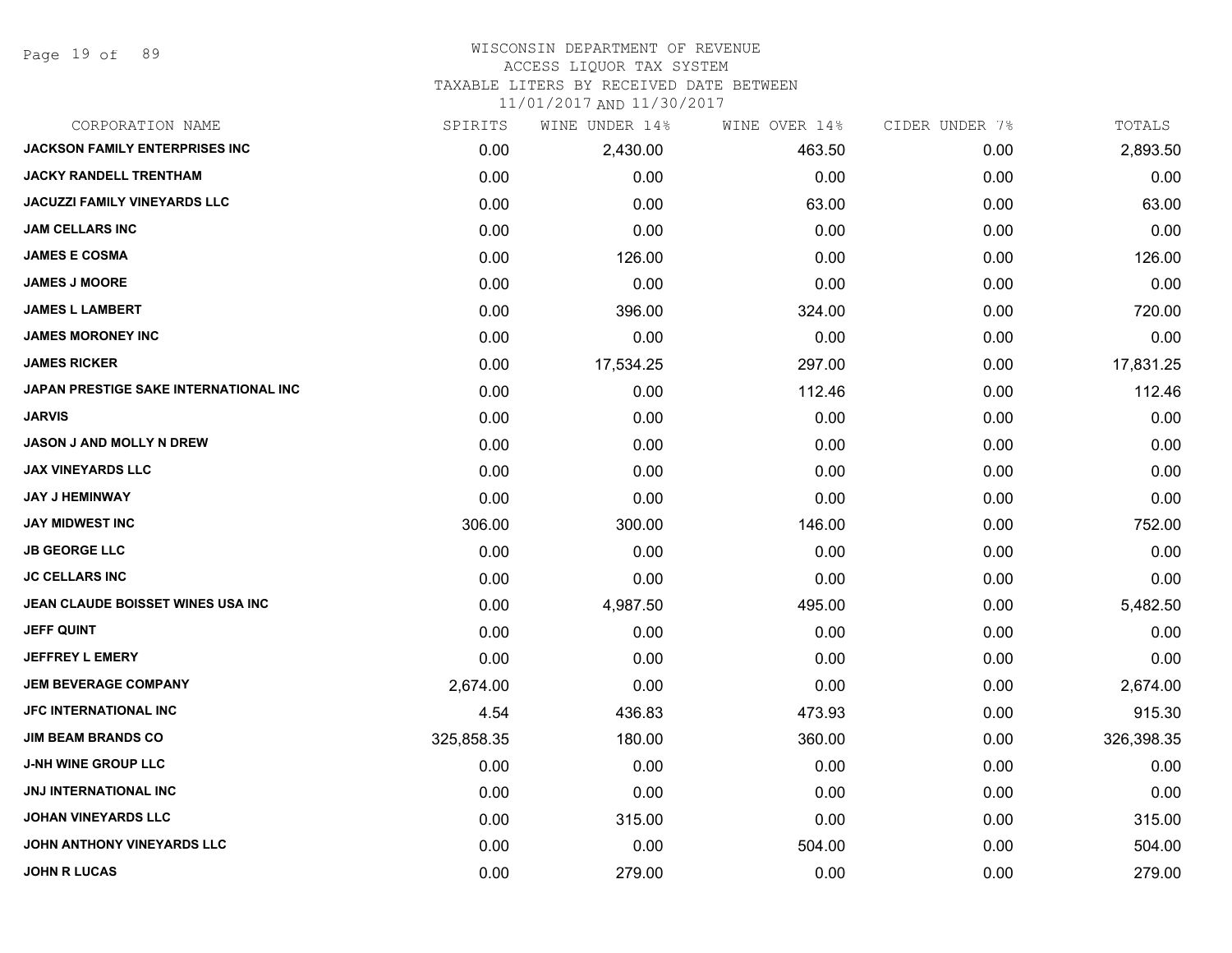Page 20 of 89

| CORPORATION NAME                         | SPIRITS  | WINE UNDER 14% | WINE OVER 14% | CIDER UNDER 7% | TOTALS   |
|------------------------------------------|----------|----------------|---------------|----------------|----------|
| <b>JON A GERSTENSCHLAGER</b>             | 0.00     | 0.00           | 0.00          | 0.00           | 0.00     |
| <b>JOSE PASTOR</b>                       | 0.00     | 0.00           | 0.00          | 0.00           | 0.00     |
| JOSEPH PHELPS VINEYARDS LLC              | 0.00     | 36.00          | 382.50        | 0.00           | 418.50   |
| <b>JOSEPH VICTORI WINES, INC.</b>        | 0.00     | 252.00         | 0.00          | 0.00           | 252.00   |
| <b>JOSU GALDOS</b>                       | 0.00     | 0.00           | 0.00          | 0.00           | 0.00     |
| JOURNEYMAN DISTILLERY LLC                | 9.00     | 0.00           | 0.00          | 0.00           | 9.00     |
| <b>JPPZ INC</b>                          | 0.00     | 0.00           | 0.00          | 0.00           | 0.00     |
| <b>JRV LLC</b>                           | 0.00     | 0.00           | 0.00          | 0.00           | 0.00     |
| JUDD FAMILY VINEYARDS LP                 | 0.00     | 0.00           | 0.00          | 0.00           | 0.00     |
| <b>JUSTIN VINEYARDS &amp; WINERY LLC</b> | 0.00     | 0.00           | 0.00          | 0.00           | 0.00     |
| <b>JVW CORPORATION</b>                   | 0.00     | 1,638.00       | 0.00          | 0.00           | 1,638.00 |
| <b>JZ WINE COMPANY</b>                   | 0.00     | 63.00          | 0.00          | 0.00           | 63.00    |
| <b>K VINTNERS LLC</b>                    | 0.00     | 504.00         | 603.00        | 0.00           | 1,107.00 |
| <b>KAITRIN N COOPER</b>                  | 738.00   | 0.00           | 0.00          | 0.00           | 738.00   |
| <b>KALIN CELLARS INC</b>                 | 0.00     | 0.00           | 0.00          | 0.00           | 0.00     |
| <b>KAY OLSEN</b>                         | 0.00     | 0.00           | 0.00          | 0.00           | 0.00     |
| <b>KB WINES LLC</b>                      | 0.00     | 0.00           | 18.00         | 0.00           | 18.00    |
| <b>KEEPER'S QUEST INC</b>                | 0.00     | 0.00           | 0.00          | 0.00           | 0.00     |
| <b>KELLER ESTATE LTD</b>                 | 0.00     | 0.00           | 0.00          | 0.00           | 0.00     |
| <b>KEN WRIGHT CELLARS CO</b>             | 0.00     | 0.00           | 0.00          | 0.00           | 0.00     |
| <b>KENNETH S LIKITPRAKONG</b>            | 0.00     | 413.00         | 0.00          | 0.00           | 413.00   |
| <b>KENT HUMPHREY</b>                     | 0.00     | 0.00           | 0.00          | 0.00           | 0.00     |
| <b>KENT RASMUSSEN WINERY</b>             | 0.00     | 675.00         | 0.00          | 0.00           | 675.00   |
| KENTUCKY BOURBON DISTILLERS LTD          | 1,387.60 | 0.00           | 0.00          | 0.00           | 1,387.60 |
| <b>KERMIT LYNCH WINE MERCHANTS</b>       | 0.00     | 522.75         | 312.00        | 0.00           | 834.75   |
| <b>KIMBERTON WINES LLC</b>               | 0.00     | 0.00           | 0.00          | 0.00           | 0.00     |
| KINDRED SPIRITS NORTH AMERICA INC        | 0.00     | 0.00           | 0.00          | 0.00           | 0.00     |
| KINDRED VINES IMPORT CO LLC              | 0.00     | 0.00           | 0.00          | 0.00           | 0.00     |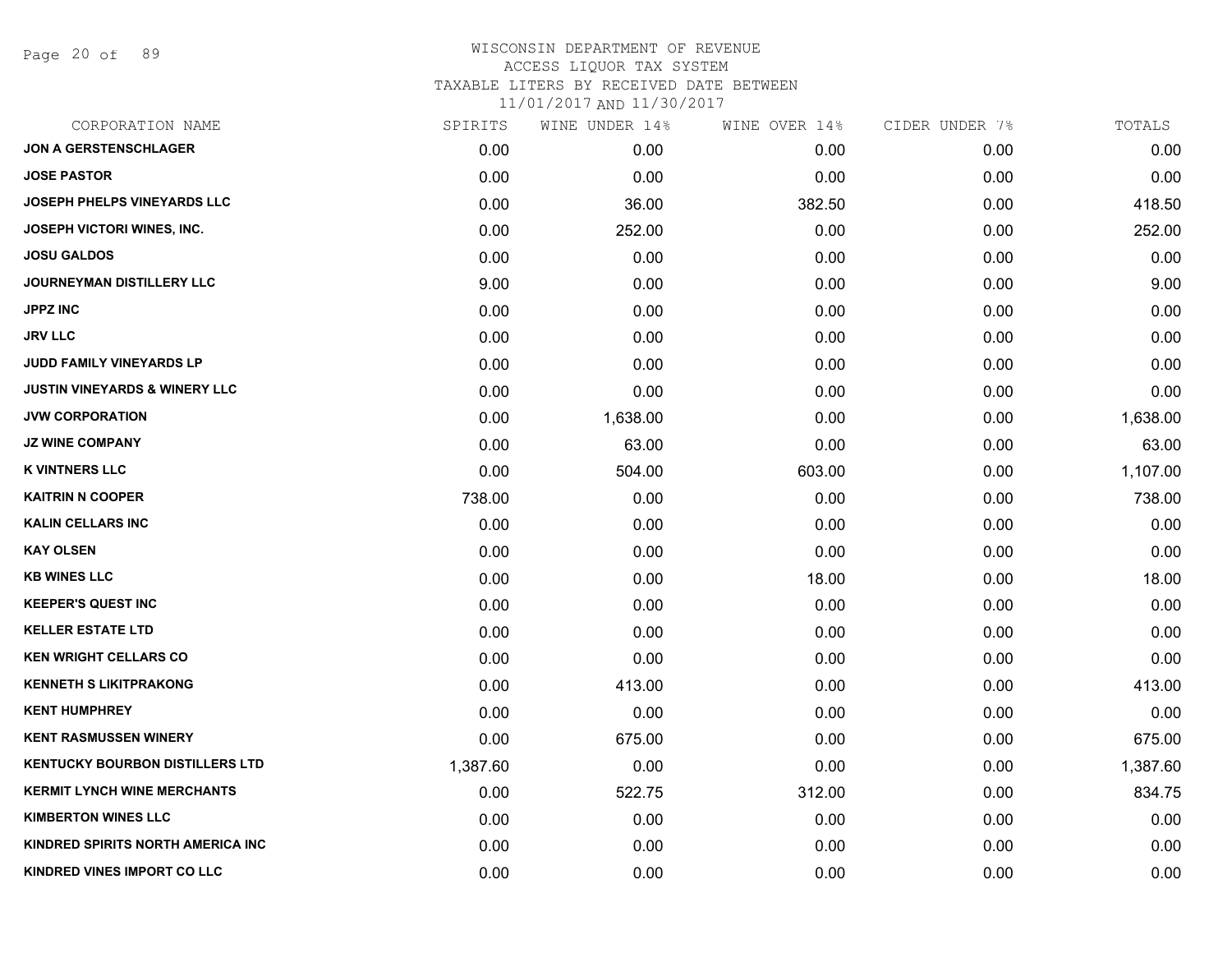Page 21 of 89

# WISCONSIN DEPARTMENT OF REVENUE

# ACCESS LIQUOR TAX SYSTEM

TAXABLE LITERS BY RECEIVED DATE BETWEEN

| CORPORATION NAME                           | SPIRITS | WINE UNDER 14% | WINE OVER 14% | CIDER UNDER 7% | TOTALS    |
|--------------------------------------------|---------|----------------|---------------|----------------|-----------|
| <b>KING ESTATE WINERY LP</b>               | 0.00    | 1,008.00       | 0.00          | 0.00           | 1,008.00  |
| <b>KIONA VINEYARDS LLC</b>                 | 0.00    | 0.00           | 0.00          | 0.00           | 0.00      |
| KISTLER VINEYARDS, LLC                     | 0.00    | 0.00           | 0.00          | 0.00           | 0.00      |
| <b>KITFOX VINEYARDS LLC</b>                | 0.00    | 0.00           | 0.00          | 0.00           | 0.00      |
| <b>KLEIN FOODS INC</b>                     | 0.00    | 7,056.00       | 4,608.00      | 0.00           | 11,664.00 |
| <b>KLIN SPIRITS LLC</b>                    | 0.00    | 0.00           | 0.00          | 0.00           | 0.00      |
| <b>KLINKER BRICK WINERY INC</b>            | 0.00    | 0.00           | 1,260.00      | 0.00           | 1,260.00  |
| <b>KOBRAND CORPORATION</b>                 | 583.80  | 6,883.50       | 1,781.79      | 0.00           | 9,249.09  |
| KOJIMA & INTERNATIONAL ASSOCIATES INC      | 0.00    | 0.00           | 0.00          | 0.00           | 0.00      |
| <b>KONGSGAARD WINE LLC</b>                 | 0.00    | 0.00           | 0.00          | 0.00           | 0.00      |
| <b>KONSTANTIN D FRANK &amp; SONS</b>       | 0.00    | 7,110.00       | 0.00          | 0.00           | 7,110.00  |
| <b>KOPRI INC</b>                           | 0.00    | 126.00         | 0.00          | 0.00           | 126.00    |
| <b>KOVAL INC</b>                           | 299.50  | 0.00           | 0.00          | 0.00           | 299.50    |
| <b>KRA-ZE LLC</b>                          | 0.00    | 0.00           | 0.00          | 0.00           | 0.00      |
| <b>KRUPP BROTHERS LLC</b>                  | 0.00    | 0.00           | 0.00          | 0.00           | 0.00      |
| <b>KUTCH WINES INC</b>                     | 0.00    | 0.00           | 0.00          | 0.00           | 0.00      |
| KYSELA PERE ET FILS LTD                    | 0.00    | 1,237.50       | 98.64         | 0.00           | 1,336.14  |
| <b>L &amp; F BRANDS INC</b>                | 0.00    | 0.00           | 0.00          | 0.00           | 0.00      |
| <b>L &amp; L IMPORTS LLC</b>               | 0.00    | 0.00           | 0.00          | 0.00           | 0.00      |
| <b>L C WINE</b>                            | 0.00    | 0.00           | 0.00          | 0.00           | 0.00      |
| L FOPPIANO WINE CO INC                     | 0.00    | 0.00           | 0.00          | 0.00           | 0.00      |
| <b>L&amp;C WINE COUNTRY OPERATIONS LLC</b> | 0.00    | 0.00           | 135.00        | 0.00           | 135.00    |
| <b>LADERA WINERY LLC</b>                   | 0.00    | 36.00          | 45.00         | 0.00           | 81.00     |
| <b>LADY HILL LLC</b>                       | 0.00    | 0.00           | 0.00          | 0.00           | 0.00      |
| <b>LAETITIA VINEYARD &amp; WINERY INC</b>  | 0.00    | 0.00           | 0.00          | 0.00           | 0.00      |
| <b>LAIRD &amp; COMPANY</b>                 | 319.50  | 0.00           | 0.00          | 0.00           | 319.50    |
| <b>LAKE COUNTRY LIBARE DISTILLING LLC</b>  | 49.50   | 0.00           | 0.00          | 0.00           | 49.50     |
| <b>LANCE C RANDOLPH</b>                    | 0.00    | 7,164.00       | 1,170.00      | 0.00           | 8,334.00  |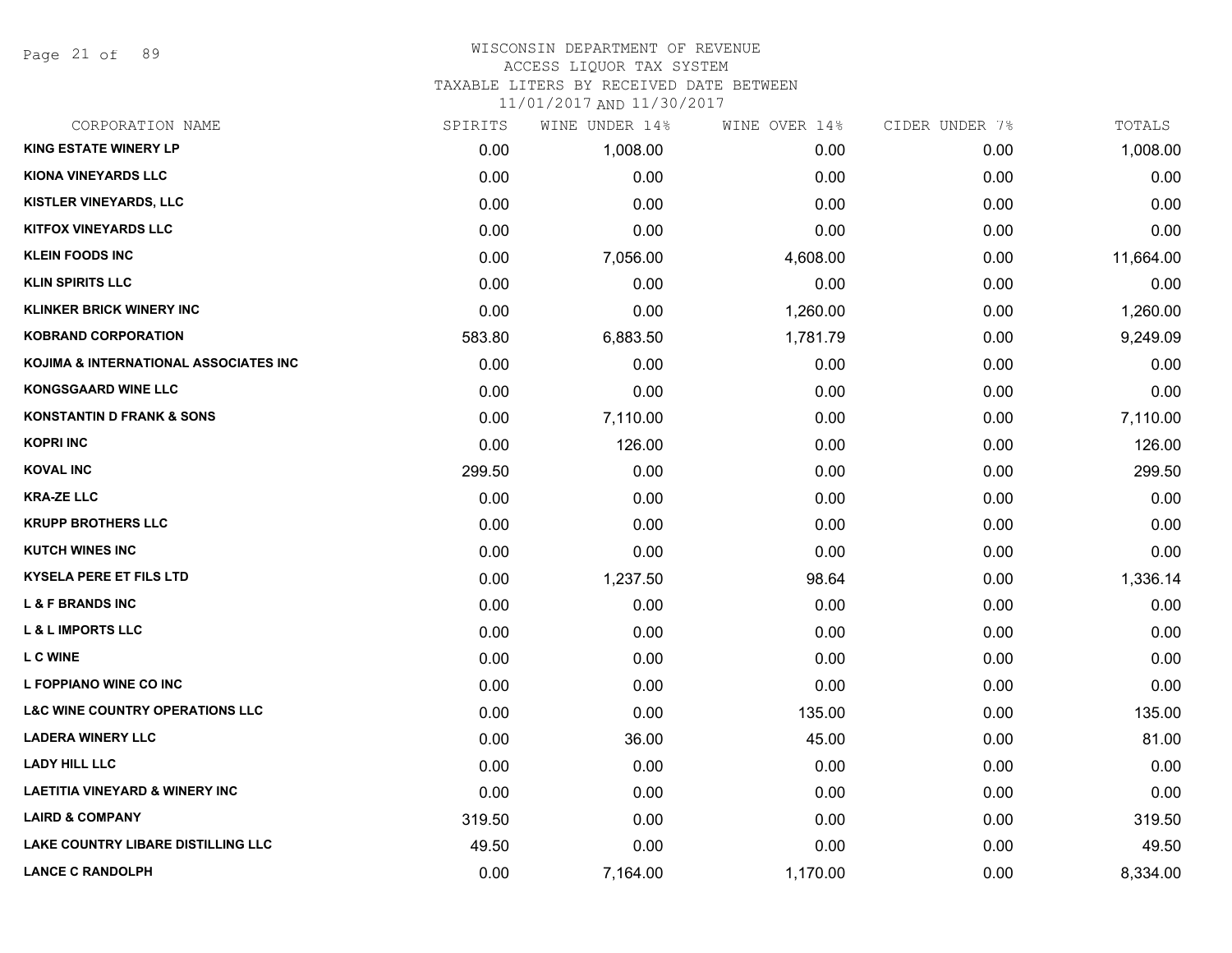Page 22 of 89

| SPIRITS   | WINE UNDER 14% | WINE OVER 14% | CIDER UNDER 7% | TOTALS    |
|-----------|----------------|---------------|----------------|-----------|
| 0.00      | 63.00          | 0.00          | 0.00           | 63.00     |
| 0.00      | 0.00           | 0.00          | 0.00           | 0.00      |
| 0.00      | 0.00           | 0.00          | 0.00           | 0.00      |
| 0.00      | 0.00           | 0.00          | 0.00           | 0.00      |
| 0.00      | 0.00           | 0.00          | 0.00           | 0.00      |
| 0.00      | 0.00           | 0.00          | 0.00           | 0.00      |
| 0.00      | 0.00           | 0.00          | 0.00           | 0.00      |
| 0.00      | 0.00           | 0.00          | 0.00           | 0.00      |
| 0.00      | 756.00         | 252.00        | 0.00           | 1,008.00  |
| 0.00      | 0.00           | 0.00          | 0.00           | 0.00      |
| 0.00      | 0.00           | 0.00          | 0.00           | 0.00      |
| 0.00      | 0.00           | 0.00          | 0.00           | 0.00      |
| 0.00      | 0.00           | 0.00          | 0.00           | 0.00      |
| 0.00      | 0.00           | 0.00          | 0.00           | 0.00      |
| 0.00      | 0.00           | 0.00          | 0.00           | 0.00      |
| 0.00      | 1,018.05       | 0.00          | 0.00           | 1,018.05  |
| 0.00      | 0.00           | 36.00         | 0.00           | 36.00     |
| 0.00      | 0.00           | 0.00          | 0.00           | 0.00      |
| 34,606.50 | 0.00           | 0.00          | 0.00           | 34,606.50 |
| 0.00      | 0.00           | 0.00          | 0.00           | 0.00      |
| 0.00      | 0.00           | 0.00          | 0.00           | 0.00      |
| 0.00      | 0.00           | 0.00          | 0.00           | 0.00      |
| 0.00      | 0.00           | 0.00          | 0.00           | 0.00      |
| 0.00      | 0.00           | 0.00          | 0.00           | 0.00      |
| 0.00      | 513.00         | 327.00        | 0.00           | 840.00    |
| 0.00      | 0.00           | 0.00          | 0.00           | 0.00      |
| 7,088.64  | 0.00           | 0.00          | 0.00           | 7,088.64  |
| 0.00      | 0.00           | 0.00          | 0.00           | 0.00      |
|           |                |               |                |           |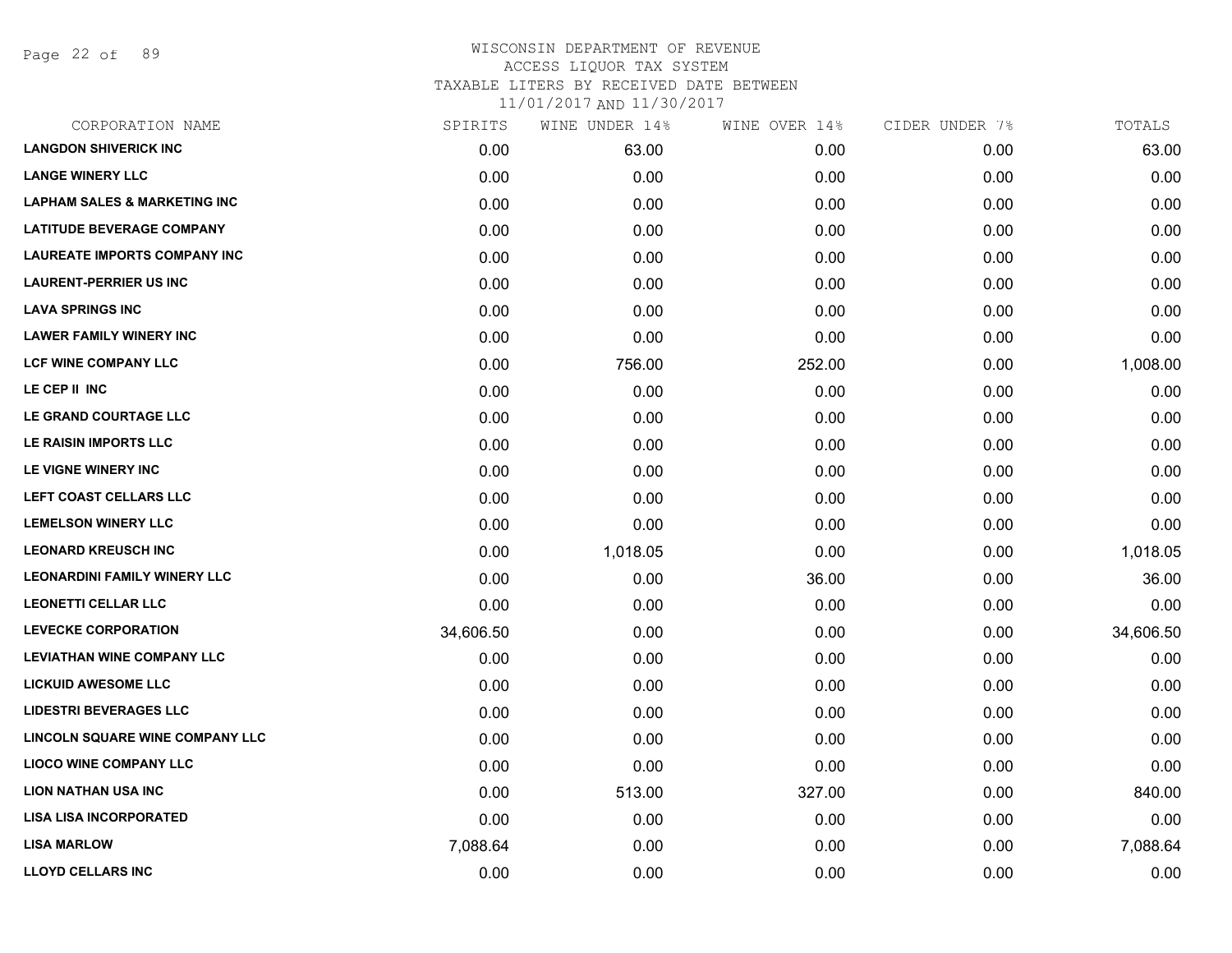Page 23 of 89

| CORPORATION NAME                              | SPIRITS    | WINE UNDER 14% | WINE OVER 14% | CIDER UNDER 7% | TOTALS     |
|-----------------------------------------------|------------|----------------|---------------|----------------|------------|
| <b>LOCAL DISTILLING INC</b>                   | 0.00       | 0.00           | 0.00          | 0.00           | 0.00       |
| <b>LOEST &amp; MCNAMEE INC</b>                | 0.00       | 0.00           | 0.00          | 0.00           | 0.00       |
| <b>LONG MEADOW RANCH WINERY INC</b>           | 0.00       | 351.00         | 171.00        | 0.00           | 522.00     |
| <b>LONG SHADOWS VINTNERS LLC</b>              | 0.00       | 126.00         | 337.50        | 0.00           | 463.50     |
| <b>LONZ WINERY INC</b>                        | 0.00       | 540.00         | 0.00          | 0.00           | 540.00     |
| <b>LOOSEN BROS USA LTD</b>                    | 0.00       | 0.00           | 0.00          | 0.00           | 0.00       |
| <b>LORING WINE COMPANY LLC</b>                | 0.00       | 0.00           | 0.00          | 0.00           | 0.00       |
| <b>LOUIS GLUNZ BEER INC</b>                   | 0.00       | 0.00           | 0.00          | 365.40         | 365.40     |
| <b>LOUIS GLUNZ WINE INC</b>                   | 0.00       | 0.00           | 0.00          | 0.00           | 0.00       |
| <b>LOUIS LATOUR INC</b>                       | 0.00       | 270.00         | 0.00          | 0.00           | 270.00     |
| <b>LOWDEN SCHOOLHOUSE CORPORATION</b>         | 0.00       | 0.00           | 378.00        | 0.00           | 378.00     |
| <b>LUNA VINEYARDS INC</b>                     | 0.00       | 315.00         | 216.00        | 0.00           | 531.00     |
| <b>LUNEAU USA INC</b>                         | 0.00       | 6,531.00       | 0.00          | 0.00           | 6,531.00   |
| <b>LUXCO INC</b>                              | 104,059.40 | 144.00         | 1,626.00      | 0.00           | 105,829.40 |
| <b>LYNMAR WINERY LLC</b>                      | 0.00       | 0.00           | 0.00          | 0.00           | 0.00       |
| <b>M.A.C. WINES, LLC</b>                      | 0.00       | 0.00           | 0.00          | 0.00           | 0.00       |
| <b>MACH FLYNT INC</b>                         | 2,952.00   | 22,680.00      | 0.00          | 0.00           | 25,632.00  |
| <b>MAD CAR WINE CO LLC</b>                    | 0.00       | 189.00         | 0.00          | 0.00           | 189.00     |
| <b>MADRIGAL FAMILY WINERY LLC</b>             | 0.00       | 0.00           | 0.00          | 0.00           | 0.00       |
| <b>MAGAVE TEQUILA INC</b>                     | 0.00       | 0.00           | 0.00          | 0.00           | 0.00       |
| <b>MAISONS MARQUES &amp; DOMAINES USA INC</b> | 0.00       | 288.00         | 18.00         | 0.00           | 306.00     |
| <b>MANO'S INC</b>                             | 0.00       | 38,320.50      | $-63.00$      | 0.00           | 38,257.50  |
| <b>MANUEL PULIDO</b>                          | 0.00       | 0.00           | 0.00          | 0.00           | 0.00       |
| <b>MARIETTA CELLARS INC</b>                   | 0.00       | 1,008.00       | 499.50        | 0.00           | 1,507.50   |
| <b>MARIPOSA WINE COMPANY LLC</b>              | 0.00       | 0.00           | 0.00          | 0.00           | 0.00       |
| <b>MARK ANDERSON</b>                          | 0.00       | 0.00           | 0.00          | 0.00           | 0.00       |
| <b>MARK ANTHONY BRANDS INC</b>                | 0.00       | 0.00           | 0.00          | 0.00           | 0.00       |
| <b>MARK SZUMOWSKI</b>                         | 0.00       | 0.00           | 0.00          | 0.00           | 0.00       |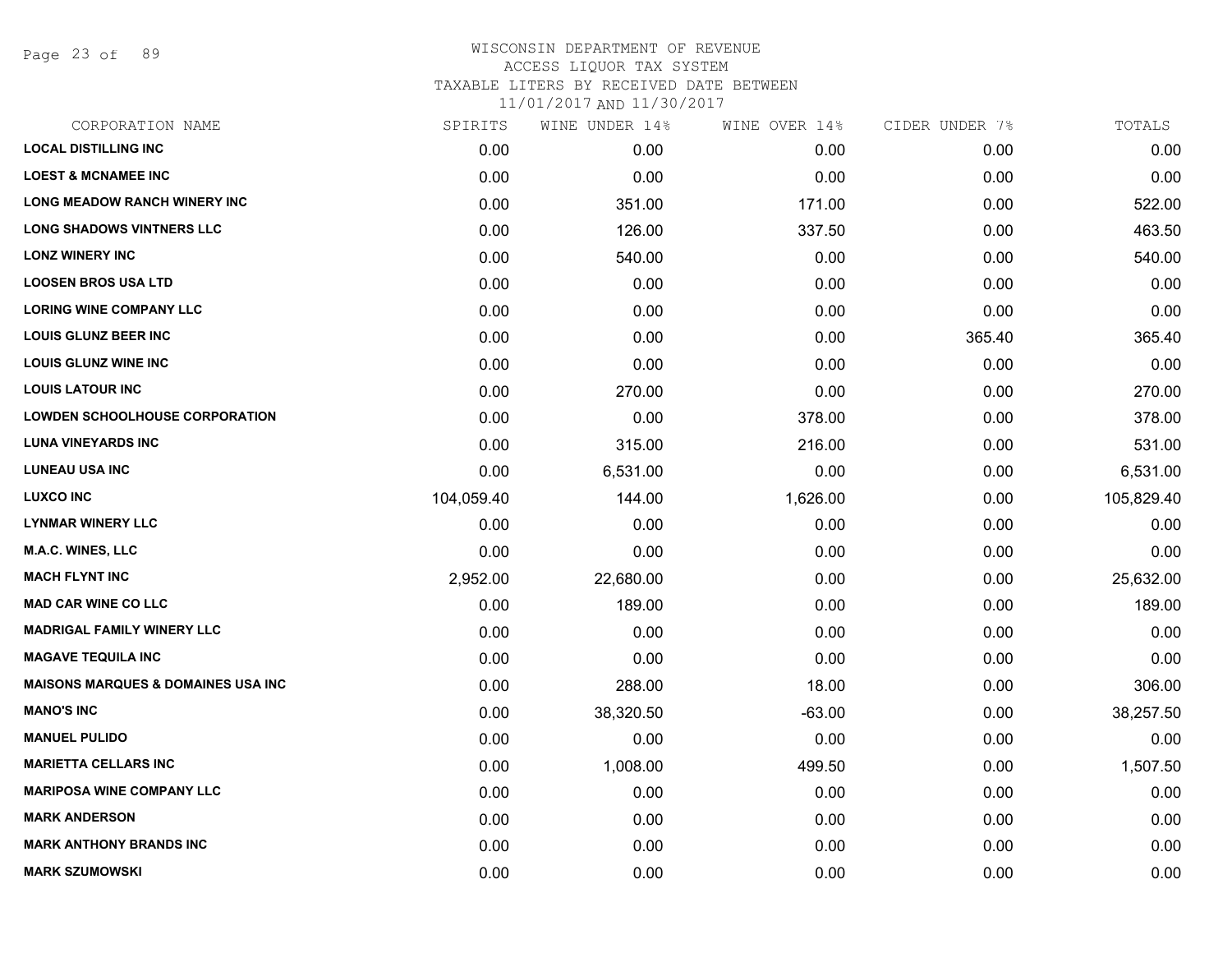Page 24 of 89

| CORPORATION NAME                        | SPIRITS   | WINE UNDER 14% | WINE OVER 14% | CIDER UNDER 7% | TOTALS    |
|-----------------------------------------|-----------|----------------|---------------|----------------|-----------|
| <b>MARKETING GLOBAL BRANDS CORP</b>     | 0.00      | 0.00           | 0.00          | 0.00           | 0.00      |
| <b>MARTIN RAY WINERY INC</b>            | 0.00      | 0.00           | 0.00          | 0.00           | 0.00      |
| <b>MARTINELLI WINERY INC</b>            | 0.00      | 0.00           | 54.00         | 0.00           | 54.00     |
| <b>MASSANOIS LLC</b>                    | 0.00      | 1,572.00       | 144.00        | 0.00           | 1,716.00  |
| <b>MATCHVINO LLC</b>                    | 0.00      | 528.00         | 0.00          | 0.00           | 528.00    |
| <b>MATHY WINERY LLC</b>                 | 0.00      | 0.00           | 0.00          | 0.00           | 0.00      |
| <b>MATRICK HOLDINGS CORPORATION</b>     | 0.00      | 0.00           | 0.00          | 0.00           | 0.00      |
| <b>MATTHIASSON FAMILY VINEYARDS LLC</b> | 0.00      | 33.00          | 0.00          | 0.00           | 33.00     |
| <b>MAURITSON FAMILY WINERY</b>          | 0.00      | 0.00           | 0.00          | 0.00           | 0.00      |
| <b>MAYACAMAS VINEYARDS INC</b>          | 0.00      | 0.00           | 0.00          | 0.00           | 0.00      |
| <b>MC CORMICK DISTILLING CO INC</b>     | 30,583.50 | 0.00           | 0.00          | 0.00           | 30,583.50 |
| <b>MCKENZIE'S BEVERAGES INC</b>         | 0.00      | 0.00           | 0.00          | 0.00           | 0.00      |
| <b>MCMANIS FAMILY VINEYARDS INC</b>     | 0.00      | 2,772.00       | 0.00          | 0.00           | 2,772.00  |
| <b>MCNAB RIDGE WINERY LLC</b>           | 0.00      | 0.00           | 0.00          | 0.00           | 0.00      |
| <b>MEDCO ATLANTIC INC</b>               | 0.00      | 0.00           | 0.00          | 0.00           | 0.00      |
| <b>MEIERS WINE CELLARS INC</b>          | 0.00      | 567.00         | 211.50        | 0.00           | 778.50    |
| <b>MENDOCINO WINE GROUP LLC</b>         | 0.00      | 1,323.00       | 2,853.00      | 0.00           | 4,176.00  |
| <b>MERCER WINE ESTATES LLC</b>          | 0.00      | 189.00         | 504.00        | 0.00           | 693.00    |
| <b>MERCHANT DU VIN CORPORATION</b>      | 0.00      | 0.00           | 0.00          | 247.00         | 247.00    |
| <b>MEREDITH VINEYARD ESTATE INC</b>     | 0.00      | 0.00           | 0.00          | 0.00           | 0.00      |
| <b>METEOR VINEYARD LLC</b>              | 0.00      | 0.00           | 54.00         | 0.00           | 54.00     |
| <b>METROWINE DISTRIBUTION CO INC</b>    | 0.00      | 1,008.00       | 0.00          | 0.00           | 1,008.00  |
| <b>METTLER WINES LLC</b>                | 0.00      | 0.00           | 252.00        | 0.00           | 252.00    |
| <b>MEV CORPORATION</b>                  | 0.00      | 0.00           | 0.00          | 0.00           | 0.00      |
| <b>MEXCOR INC</b>                       | 1,242.00  | 0.00           | 0.00          | 0.00           | 1,242.00  |
| <b>MEYER CELLARS LLC</b>                | 0.00      | 0.00           | 0.00          | 0.00           | 0.00      |
| <b>MHW LTD</b>                          | 28,471.80 | 19,311.75      | 6,597.00      | 0.00           | 54,380.55 |
| <b>MICHAEL HOUGH</b>                    | 0.00      | $-36.00$       | 0.00          | 0.00           | $-36.00$  |
|                                         |           |                |               |                |           |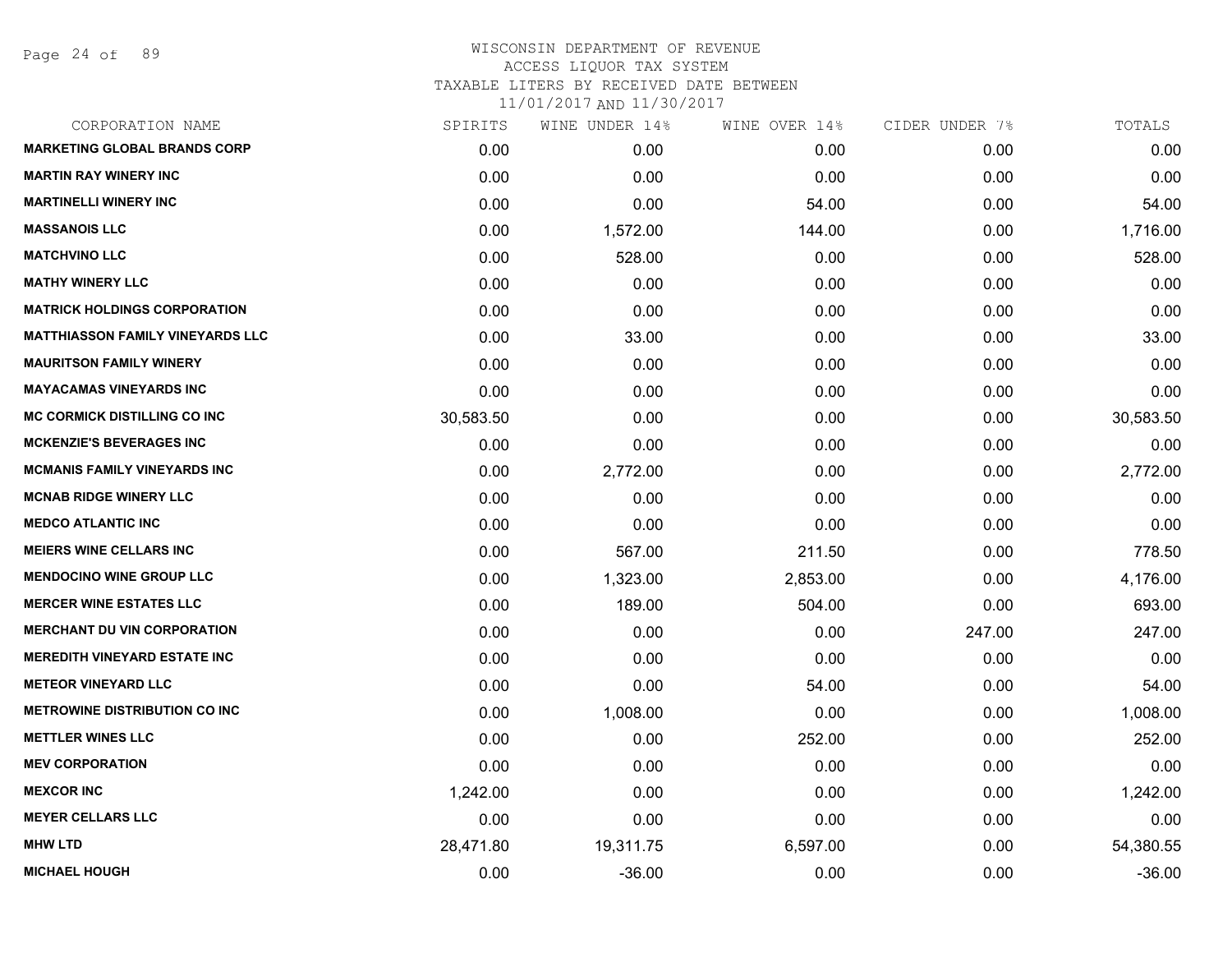# WISCONSIN DEPARTMENT OF REVENUE

ACCESS LIQUOR TAX SYSTEM

TAXABLE LITERS BY RECEIVED DATE BETWEEN

| CORPORATION NAME                                  | SPIRITS   | WINE UNDER 14% | WINE OVER 14% | CIDER UNDER 7% | TOTALS    |
|---------------------------------------------------|-----------|----------------|---------------|----------------|-----------|
| <b>MICHAEL SKURNIK WINES INC</b>                  | 0.00      | 2,552.25       | 0.00          | 0.00           | 2,552.25  |
| <b>MICHEAL DASHE</b>                              | 0.00      | 0.00           | 0.00          | 0.00           | 0.00      |
| <b>MIDDLETON FAMILY WINES LLC</b>                 | 0.00      | 0.00           | 0.00          | 0.00           | 0.00      |
| <b>MIDNIGHT CELLARS INC</b>                       | 0.00      | 0.00           | 0.00          | 0.00           | 0.00      |
| <b>MID-OAK DISTILLERY INC</b>                     | 0.00      | 0.00           | 0.00          | 0.00           | 0.00      |
| MIGHTY SWELL COCKTAIL COMPANY LLC                 | 0.00      | 0.00           | 0.00          | 0.00           | 0.00      |
| <b>MILBRANDT FAMILY WINES LLC</b>                 | 0.00      | 846.00         | 360.00        | 0.00           | 1,206.00  |
| <b>MILE HIGH SPIRITS LLC</b>                      | 0.00      | 0.00           | 0.00          | 0.00           | 0.00      |
| <b>MILL CREEK VINEYARDS</b>                       | 0.00      | 0.00           | 0.00          | 0.00           | 0.00      |
| <b>MILLER SQUARED INC</b>                         | 0.00      | 0.00           | 0.00          | 0.00           | 0.00      |
| <b>MILLERCOORS LLC</b>                            | 0.00      | 0.00           | 0.00          | 0.00           | 0.00      |
| <b>MILTONS DISTRIBUTING CO INC</b>                | 0.00      | 3,230.92       | 360.00        | 0.00           | 3,590.92  |
| <b>MINER FAMILY WINERY LLC</b>                    | 0.00      | 0.00           | 27.00         | 0.00           | 27.00     |
| <b>MINNESOTAS FINEST FERMENTED PRODUCTS</b>       | 0.00      | 0.00           | 0.00          | 0.00           | 0.00      |
| <b>MIONETTO USA INC</b>                           | 0.00      | 485.90         | 0.00          | 0.00           | 485.90    |
| <b>MIRA WINERY LLC</b>                            | 0.00      | 0.00           | 0.00          | 0.00           | 0.00      |
| <b>MIRAMONT ESTATE VINEYARDS &amp; WINERY INC</b> | 0.00      | 0.00           | 454.25        | 0.00           | 454.25    |
| <b>MIRASOL WINE LLC</b>                           | 0.00      | 90.00          | 81.00         | 0.00           | 171.00    |
| <b>MISA IMPORTS INC</b>                           | 9,468.00  | 9,282.00       | 0.00          | 0.00           | 18,750.00 |
| <b>MISSISSIPPI RIVER DISTILLING COMPANY</b>       | 76.50     | 0.00           | 0.00          | 0.00           | 76.50     |
| <b>MISTARR WINE IMPORTERS</b>                     | 0.00      | 0.00           | 126.00        | 0.00           | 126.00    |
| <b>MIURA VINEYARDS LLC</b>                        | 0.00      | 0.00           | 0.00          | 0.00           | 0.00      |
| <b>MODERN DEVELOPMENT COMPANY</b>                 | 0.00      | 0.00           | 0.00          | 0.00           | 0.00      |
| <b>MODERN SPIRITS LLC</b>                         | 13.50     | 0.00           | 103.50        | 0.00           | 117.00    |
| <b>MODUS OPERANDI CELLARS LLC</b>                 | 0.00      | 0.00           | 0.00          | 0.00           | 0.00      |
| <b>MOET HENNESSY USA, INC.</b>                    | 44,931.40 | 13,675.50      | 990.00        | 0.00           | 59,596.90 |
| <b>MOLLYDOOKER INTERNATIONAL LLC</b>              | 0.00      | 0.00           | 729.00        | 0.00           | 729.00    |
| <b>MOLLY'S WINERY INC</b>                         | 0.00      | 0.00           | 0.00          | 0.00           | 0.00      |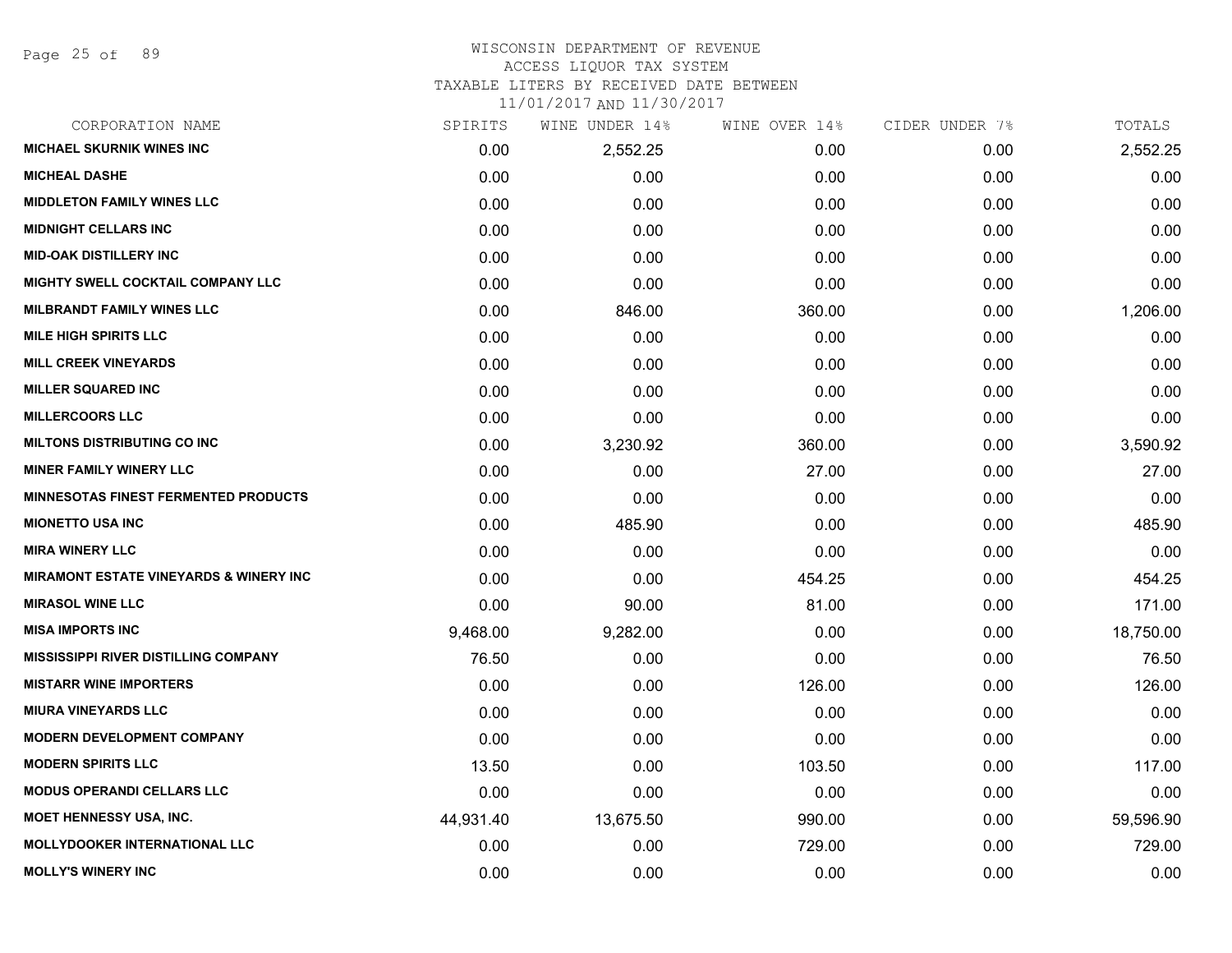Page 26 of 89

#### WISCONSIN DEPARTMENT OF REVENUE ACCESS LIQUOR TAX SYSTEM

TAXABLE LITERS BY RECEIVED DATE BETWEEN

| CORPORATION NAME                                                                   | SPIRITS  | WINE UNDER 14% | WINE OVER 14% | CIDER UNDER 7% | TOTALS    |
|------------------------------------------------------------------------------------|----------|----------------|---------------|----------------|-----------|
| <b>MONICA NOGUES</b>                                                               | 0.00     | 378.00         | 126.00        | 0.00           | 504.00    |
| <b>MONSIEUR TOUTON SELECTION LTD / ORIGIN USA</b>                                  | 0.00     | 0.00           | 0.00          | 0.00           | 0.00      |
| <b>MONTANERO MEZCAL LLC</b>                                                        | 0.00     | 0.00           | 0.00          | 0.00           | 0.00      |
| <b>MONTE CRISTO BLOCK IV LLC</b>                                                   | 0.00     | 0.00           | 0.00          | 0.00           | 0.00      |
| <b>MONTEREY WINE COMPANY LLC</b>                                                   | 0.00     | 2,016.00       | 0.00          | 0.00           | 2,016.00  |
| <b>MONTICELLO CELLARS INC</b>                                                      | 0.00     | 0.00           | 0.00          | 0.00           | 0.00      |
| <b>MONTINORE VINEYARDS LIMITED</b>                                                 | 0.00     | 216.00         | 0.00          | 0.00           | 216.00    |
| <b>MOONRISE DISTILLERY INC</b>                                                     | 450.00   | 0.00           | 0.00          | 0.00           | 450.00    |
| <b>MORE THAN GRAPES, LLC</b>                                                       | 0.00     | 0.00           | 0.00          | 0.00           | 0.00      |
| <b>MORGAN WINERY INC</b>                                                           | 0.00     | 63.00          | 63.00         | 0.00           | 126.00    |
| <b>MOUNT VEEDER FARMS LLC</b>                                                      | 0.00     | 0.00           | 0.00          | 0.00           | 0.00      |
| <b>MOUNTAIN VIEW VINTNERS LLC</b>                                                  | 0.00     | 0.00           | 0.00          | 0.00           | 0.00      |
| <b>MS WALKER INC</b>                                                               | 0.00     | 0.00           | 0.00          | 0.00           | 0.00      |
| <b>MUSTACHE MENTORS LLC</b>                                                        | 0.00     | 0.00           | 0.00          | 0.00           | 0.00      |
| MUTUAL WHOLESALE LIQUOR INC                                                        | 0.00     | 0.00           | 0.00          | 0.00           | 0.00      |
| <b>NAKED WINES LLC</b>                                                             | 0.00     | 0.00           | 0.00          | 0.00           | 0.00      |
| <b>NAPA VALLEY SPECIALTY WINES INC</b>                                             | 0.00     | 1,143.00       | 417.00        | 0.00           | 1,560.00  |
| <b>NATIONAL CONSUMER CREDIT GUARANTEE</b><br><b>ASSOCIATION OF CONNECTICUT INC</b> | 124.50   | 0.00           | 0.00          | 0.00           | 124.50    |
| <b>NATURAL BEVERAGE INFUSIONS LLC</b>                                              | 0.00     | 0.00           | 0.00          | 0.00           | 0.00      |
| <b>NATURAL MERCHANTS INC</b>                                                       | 0.00     | 252.00         | 0.00          | 0.00           | 252.00    |
| <b>NATUREL WEST CORP</b>                                                           | 0.00     | 0.00           | 0.00          | 0.00           | 0.00      |
| NAVARRO VINEYARDS, LLC                                                             | 0.00     | 0.00           | 0.00          | 0.00           | 0.00      |
| <b>NBI ACQUISITION LLC</b>                                                         | 0.00     | 0.00           | 0.00          | 0.00           | 0.00      |
| <b>NDC SYSTEMS LP</b>                                                              | 2,362.50 | 60,522.35      | 2,790.00      | 0.00           | 65,674.85 |
| <b>NEGOCIANTS USA INC</b>                                                          | 0.00     | 0.00           | 0.00          | 0.00           | 0.00      |
| <b>NESTOR IMPORTS INC</b>                                                          | 45.00    | 369.00         | 63.00         | 0.00           | 477.00    |
| <b>NEW HOLLAND BREWING CO LLC</b>                                                  | 495.00   | 0.00           | 0.00          | 0.00           | 495.00    |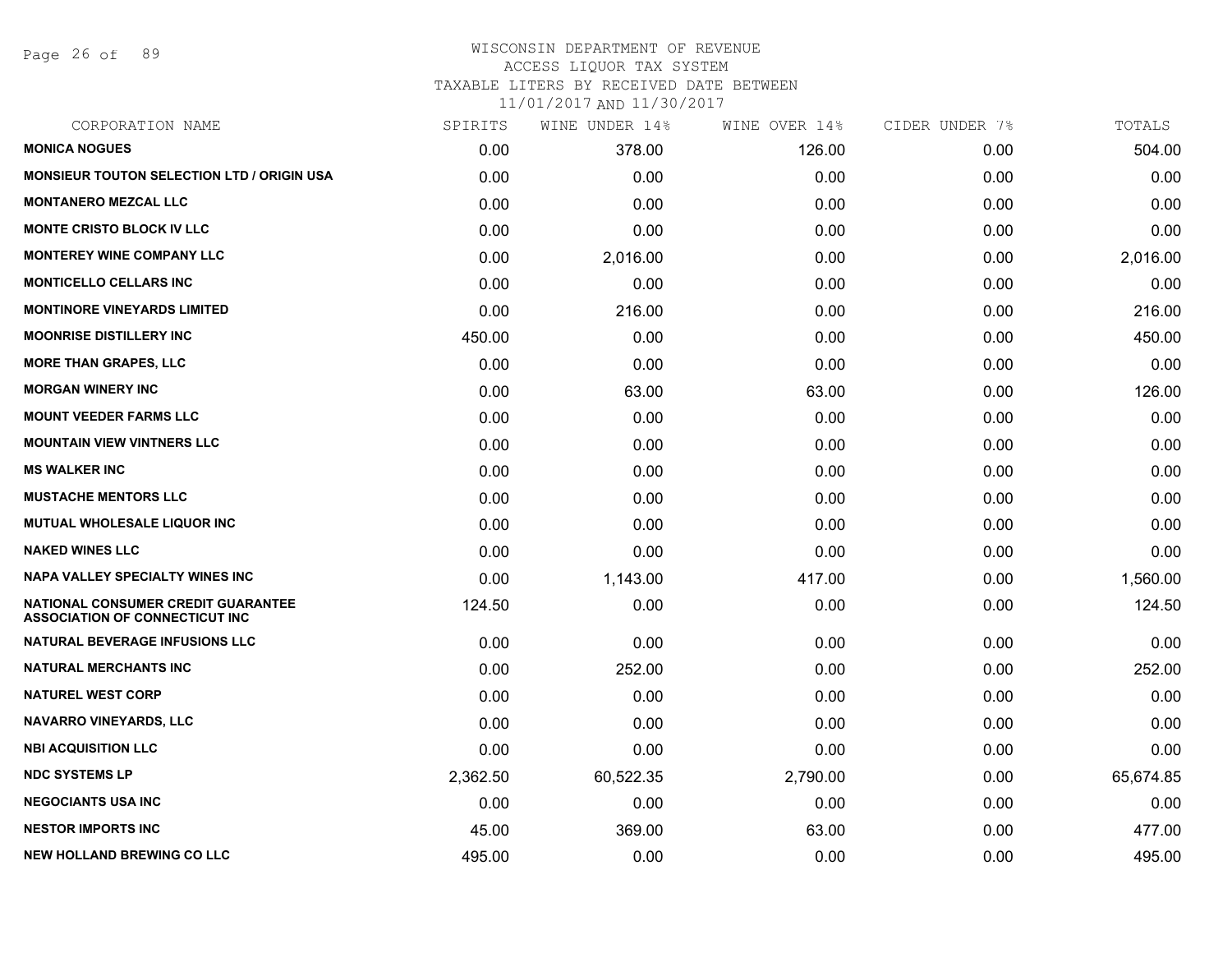Page 27 of 89

#### WISCONSIN DEPARTMENT OF REVENUE ACCESS LIQUOR TAX SYSTEM TAXABLE LITERS BY RECEIVED DATE BETWEEN

| CORPORATION NAME                      | SPIRITS  | WINE UNDER 14% | WINE OVER 14% | CIDER UNDER 7% | TOTALS    |
|---------------------------------------|----------|----------------|---------------|----------------|-----------|
| <b>NEW MEXICO WINERIES INC</b>        | 0.00     | 567.00         | 0.00          | 0.00           | 567.00    |
| <b>NEW PARROTT &amp; CO</b>           | 0.00     | 8,253.00       | 720.00        | 0.00           | 8,973.00  |
| <b>NEW VAVIN INC</b>                  | 0.00     | 0.00           | 103.50        | 0.00           | 103.50    |
| <b>NEW YORK MUTUAL TRADING CO INC</b> | 0.00     | 0.00           | 0.26          | 0.00           | 0.26      |
| <b>NEXUS BRANDS LLC</b>               | 0.00     | 0.00           | 0.00          | 0.00           | 0.00      |
| <b>NICHE IMPORT CO</b>                | 204.00   | 660.00         | 0.00          | 0.00           | 864.00    |
| <b>NICHOLAS KARAVIDAS</b>             | 0.00     | 0.00           | 0.00          | 0.00           | 0.00      |
| NIEBAUM-COPPOLA ESTATE WINERY LP      | 0.00     | 0.00           | 0.00          | 0.00           | 0.00      |
| <b>NO. 12 CIDER HOUSE LLC</b>         | 0.00     | 0.00           | 0.00          | 0.00           | 0.00      |
| <b>NOLET SPIRITS USA INC</b>          | 0.00     | 0.00           | 0.00          | 0.00           | 0.00      |
| <b>NORTH SHORE DISTILLERY LLC</b>     | 0.00     | 0.00           | 0.00          | 0.00           | 0.00      |
| <b>NOVA WINES, INC.</b>               | 0.00     | 0.00           | 0.00          | 0.00           | 0.00      |
| <b>NUCCIO &amp; WISE</b>              | 0.00     | 0.00           | 36.00         | 0.00           | 36.00     |
| <b>NV AWG LTD</b>                     | 0.00     | 0.00           | 26.25         | 0.00           | 26.25     |
| <b>NW WINE COMPANY LLC</b>            | 0.00     | 0.00           | 0.00          | 0.00           | 0.00      |
| OAK RIDGE WINERY LLC                  | 0.00     | 3,228.00       | 0.00          | 0.00           | 3,228.00  |
| <b>OLD BRIDGE CELLARS</b>             | 0.00     | 2,242.00       | 279.00        | 0.00           | 2,521.00  |
| <b>OLD ELK HOLDINGS LLC</b>           | 0.00     | 0.00           | 0.00          | 0.00           | 0.00      |
| OLDE WORLD IMPORTS INC                | 0.00     | 0.00           | 0.00          | 0.00           | 0.00      |
| OLE SMOKY DISTILLERY LLC              | 2,096.70 | 0.00           | 0.00          | 0.00           | 2,096.70  |
| <b>OLIVER WINE COMPANY INC</b>        | 0.00     | 1,053.00       | 0.00          | 0.00           | 1,053.00  |
| ONE TRUE VINE LLC                     | 0.00     | 9,657.00       | 4,914.00      | 0.00           | 14,571.00 |
| O'NEILL BEVERAGES CO LLC              | 0.00     | 5,787.00       | 126.00        | 0.00           | 5,913.00  |
| <b>OPICI IMPORT COMPANY</b>           | 0.00     | 1,266.00       | 45.00         | 0.00           | 1,311.00  |
| <b>OPOLO WINES LP</b>                 | 0.00     | 0.00           | 0.00          | 0.00           | 0.00      |
| OPUS ONE WINERY LLC                   | 0.00     | 0.00           | 0.00          | 0.00           | 0.00      |
| ORCA PROPERTIES LLC                   | 0.00     | 0.00           | 0.00          | 0.00           | 0.00      |
| <b>OREGON BREWING COMPANY INC</b>     | 0.00     | 0.00           | 0.00          | 0.00           | 0.00      |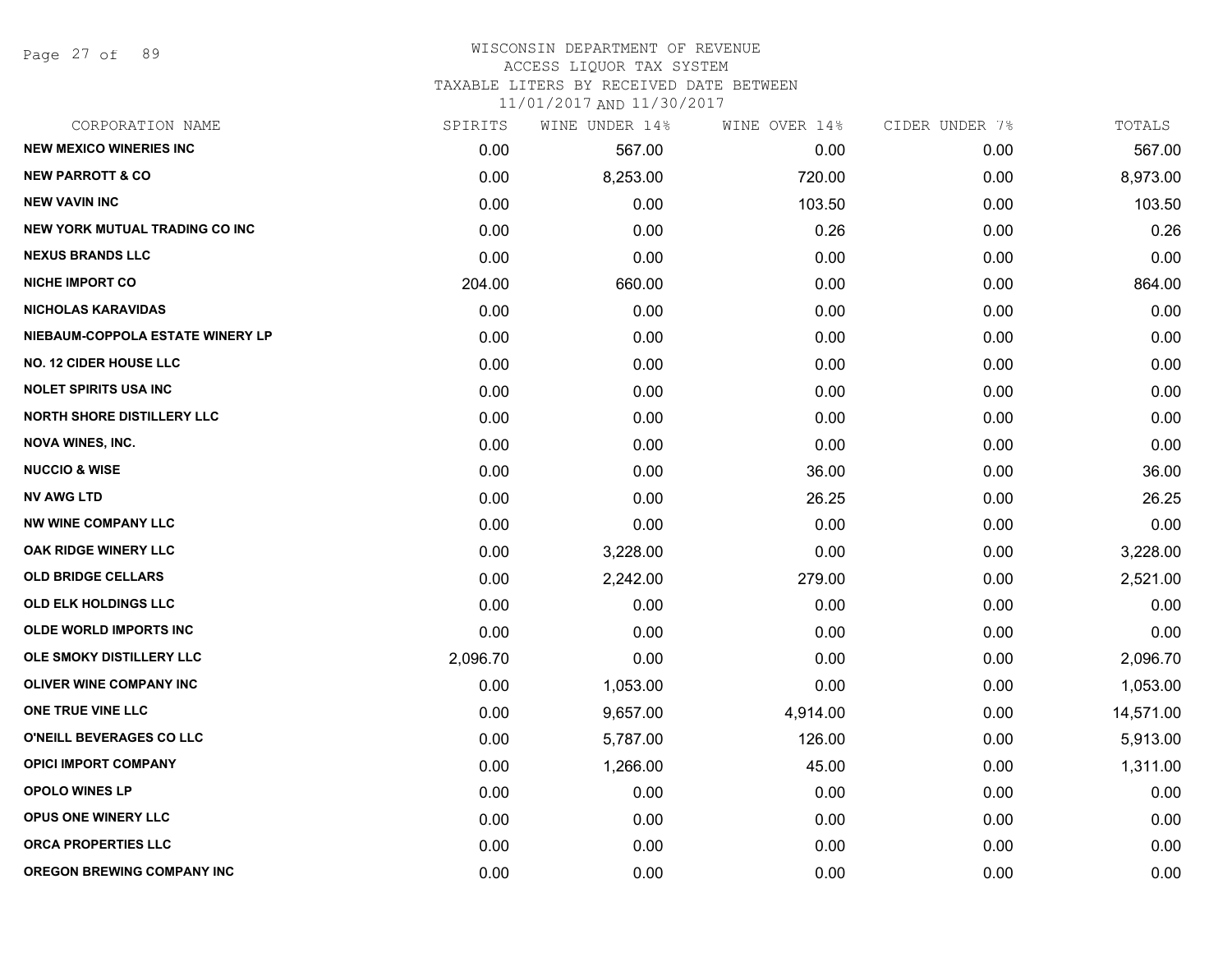| CORPORATION NAME                  | SPIRITS   | WINE UNDER 14% | WINE OVER 14% | CIDER UNDER 7% | TOTALS    |
|-----------------------------------|-----------|----------------|---------------|----------------|-----------|
| <b>ORIGINAL SIN CORPORATION</b>   | 0.00      | 0.00           | 0.00          | 0.00           | 0.00      |
| <b>ORIGINS PALEO MEALS LLC</b>    | 0.00      | 0.00           | 0.00          | 0.00           | 0.00      |
| ORIN SWIFT CELLARS LLC            | 0.00      | 0.00           | 0.00          | 0.00           | 0.00      |
| ORVINO IMPORTS & DISTRIBUTING INC | 0.00      | 0.00           | 0.00          | 0.00           | 0.00      |
| O'SHAUGHNESSY DEL OSO LLC         | 0.00      | 0.00           | 297.00        | 0.00           | 297.00    |
| <b>OWEN ROE LLC</b>               | 0.00      | 756.00         | 0.00          | 0.00           | 756.00    |
| P R GRISLEY CO INC                | 0.00      | 0.00           | 0.00          | 0.00           | 0.00      |
| PABST HOLDINGS LLC                | 0.00      | 0.00           | 0.00          | 25,749.00      | 25,749.00 |
| PACIFIC EDGE MARKETING GROUP INC  | 762.00    | 0.00           | 0.00          | 0.00           | 762.00    |
| PACIFIC INTERNATIONAL LIQUOR INC  | 49.50     | 122.40         | 451.80        | 0.00           | 623.70    |
| <b>PAHLMEYER LLC</b>              | 0.00      | 0.00           | 31.50         | 0.00           | 31.50     |
| PALI WINE COMPANY LP              | 0.00      | 0.00           | 0.00          | 0.00           | 0.00      |
| PALM BAY INTERNATIONAL INC        | 171.00    | 28,368.24      | 375.00        | 0.00           | 28,914.24 |
| <b>PAMELA FRYE</b>                | 0.00      | 252.00         | 0.00          | 0.00           | 252.00    |
| <b>PAMPA BEVERAGES LLC</b>        | 0.00      | 2,702.00       | 0.00          | 0.00           | 2,702.00  |
| <b>PANEBIANCO LLC</b>             | 0.00      | 0.00           | 0.00          | 0.00           | 0.00      |
| PANTHER CREEK CELLARS LLC         | 0.00      | 63.00          | 126.00        | 0.00           | 189.00    |
| PARAGON VINEYARD CO INC           | 0.00      | 0.00           | 0.00          | 0.00           | 0.00      |
| PARK STREET IMPORTS LLC           | 4,324.50  | 4,746.00       | 9.00          | 792.00         | 9,871.50  |
| <b>PARK WINE COMPANY INC</b>      | 0.00      | 126.00         | 378.00        | 0.00           | 504.00    |
| <b>PARKER STATION INC</b>         | 0.00      | 756.00         | 598.50        | 0.00           | 1,354.50  |
| <b>PATERNO IMPORTS LTD</b>        | 369.00    | 21,577.50      | 8,660.70      | 0.00           | 30,607.20 |
| <b>PATRICIO C MATA</b>            | 0.00      | 72.00          | 0.00          | 0.00           | 72.00     |
| <b>PATRICK A RONEY</b>            | 0.00      | 5,484.00       | 882.00        | 0.00           | 6,366.00  |
| PATRON SPIRITS COMPANY            | 19,531.10 | 0.00           | 0.00          | 0.00           | 19,531.10 |
| PAUL HOBBS IMPORTS INC            | 0.00      | 0.00           | 0.00          | 0.00           | 0.00      |
| <b>PAUL HOBBS WINERY LP</b>       | 0.00      | 0.00           | 0.00          | 0.00           | 0.00      |
| <b>PAUL W QUACKENBUSH</b>         | 0.00      | 0.00           | 0.00          | 0.00           | 0.00      |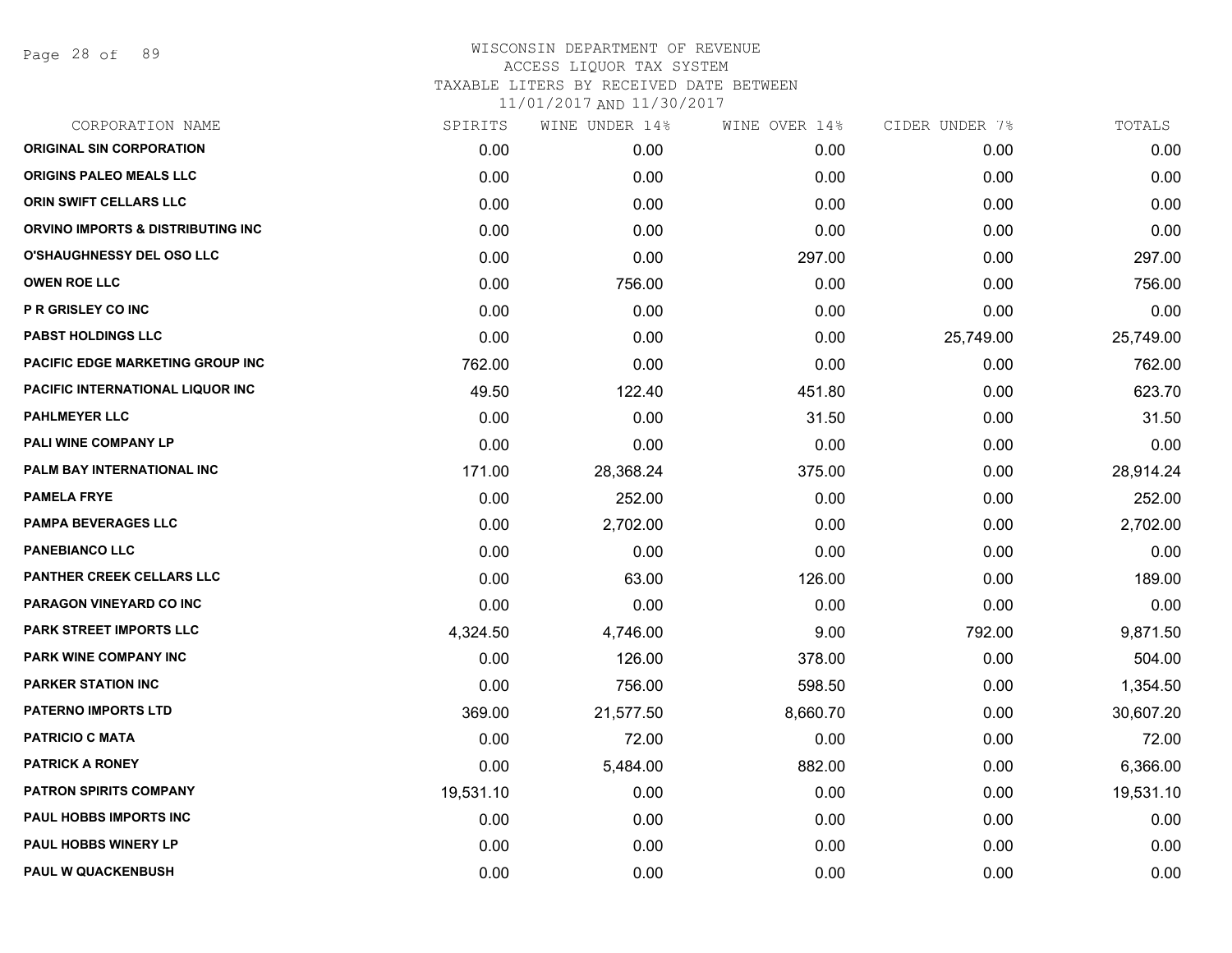Page 29 of 89

#### WISCONSIN DEPARTMENT OF REVENUE ACCESS LIQUOR TAX SYSTEM TAXABLE LITERS BY RECEIVED DATE BETWEEN

| CORPORATION NAME                     | SPIRITS    | WINE UNDER 14% | WINE OVER 14% | CIDER UNDER 7% | TOTALS     |
|--------------------------------------|------------|----------------|---------------|----------------|------------|
| <b>PAVI WINES LLC</b>                | 0.00       | 0.00           | 0.00          | 0.00           | 0.00       |
| <b>PAWEL LATO</b>                    | 0.00       | 0.00           | 0.00          | 0.00           | 0.00       |
| <b>PAX MAHLE WINES LLC</b>           | 0.00       | 0.00           | 0.00          | 0.00           | 0.00       |
| PEACHY CANYON WINERY                 | 0.00       | 0.00           | 630.00        | 0.00           | 630.00     |
| PEJU FAMILY OPERATING PARTNERSHIP LP | 0.00       | 0.00           | 0.00          | 0.00           | 0.00       |
| PEPPER BRIDGE WINERY LLC             | 0.00       | 0.00           | 0.00          | 0.00           | 0.00       |
| PERNOD RICARD USA LLC                | 110,041.20 | 12,950.64      | 354.00        | 0.00           | 123,345.84 |
| PETER ANDREW LLC                     | 0.00       | 0.00           | 0.00          | 0.00           | 0.00       |
| <b>PETER CREIGHTON</b>               | 0.00       | 0.00           | 0.00          | 0.00           | 0.00       |
| <b>PETER M MESROBIAN</b>             | 0.00       | 0.00           | 0.00          | 0.00           | 0.00       |
| <b>PETER ROSBACK</b>                 | 0.00       | 0.00           | 0.00          | 0.00           | 0.00       |
| PETERSON WINERY LLC                  | 0.00       | 18.00          | 0.00          | 0.00           | 18.00      |
| PETIT HAMEAU LLC                     | 0.00       | 63.00          | 0.00          | 0.00           | 63.00      |
| <b>PHILIP LAROCCA</b>                | 0.00       | 0.00           | 0.00          | 0.00           | 0.00       |
| PHILIP TOGNI VINEYARD LP             | 0.00       | 0.00           | 0.00          | 0.00           | 0.00       |
| PHILLIP STEINSCHREIBER               | 0.00       | 0.00           | 0.00          | 0.00           | 0.00       |
| <b>PHILLIPS FARMS LLC</b>            | 0.00       | 324.00         | 18,405.00     | 0.00           | 18,729.00  |
| PHUSION PROJECTS LLC                 | 1,260.00   | 558.00         | 0.00          | 0.00           | 1,818.00   |
| PICNIC WINE COMPANY LLC              | 0.00       | 0.00           | 0.00          | 0.00           | 0.00       |
| PIEDMONT DISTILLERS INC              | 1,125.00   | 0.00           | 0.00          | 0.00           | 1,125.00   |
| <b>PINA CELLARS LP</b>               | 0.00       | 0.00           | 0.00          | 0.00           | 0.00       |
| PINE RIDGE WINERY LLC                | 0.00       | 2,646.00       | 238.50        | 0.00           | 2,884.50   |
| PLATA WINE PARTNERS LLC              | 0.00       | 0.00           | 0.00          | 0.00           | 0.00       |
| <b>PLUME RIDGE IRREVOCABLE TRUST</b> | 0.00       | 507.06         | 0.00          | 0.00           | 507.06     |
| <b>POPCORN DESIGN LLC</b>            | 0.00       | 0.00           | 0.00          | 0.00           | 0.00       |
| POPCORN SUTTON DISTILLING LLC        | 0.00       | 0.00           | 0.00          | 0.00           | 0.00       |
| PORT WASHINGTON IMPORTS LLC          | 0.00       | 180.00         | 378.00        | 0.00           | 558.00     |
| <b>POST WINERY INC</b>               | 0.00       | 0.00           | 0.00          | 0.00           | 0.00       |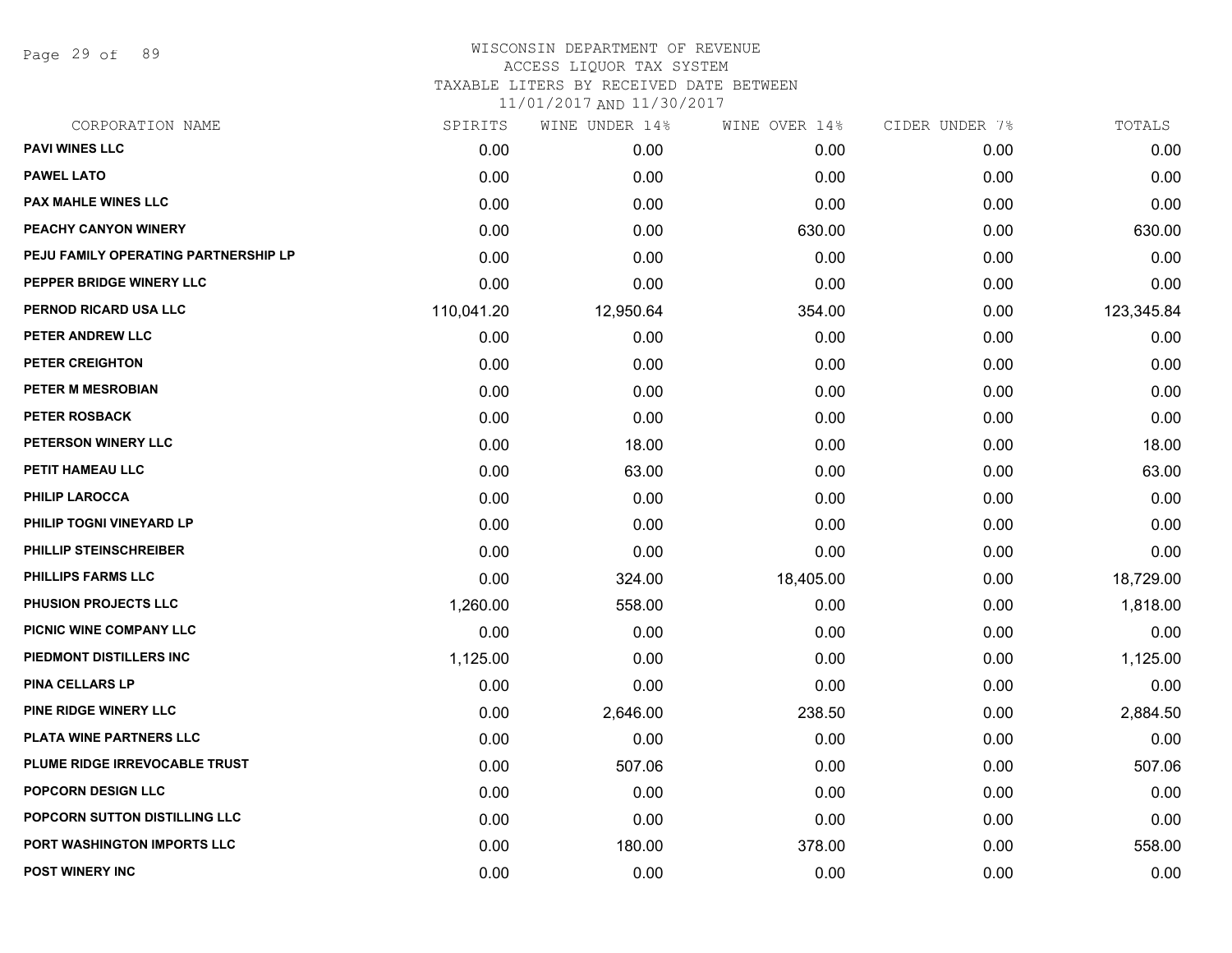Page 30 of 89

# WISCONSIN DEPARTMENT OF REVENUE ACCESS LIQUOR TAX SYSTEM TAXABLE LITERS BY RECEIVED DATE BETWEEN

| CORPORATION NAME                            | SPIRITS   | WINE UNDER 14% | WINE OVER 14% | CIDER UNDER 7% | TOTALS    |
|---------------------------------------------|-----------|----------------|---------------|----------------|-----------|
| <b>POUR MANAGEMENT LLC</b>                  | 0.00      | 441.00         | 0.00          | 0.00           | 441.00    |
| <b>PRAGER WINERY &amp; PORT WORKS, INC.</b> | 0.00      | 0.00           | 0.00          | 0.00           | 0.00      |
| <b>PRAIRIE CREEK BEVERAGES LLC</b>          | 1,026.00  | 0.00           | 0.00          | 0.00           | 1,026.00  |
| <b>PRECEPT BRANDS LLC</b>                   | 0.00      | 21,438.00      | 3,060.00      | 0.00           | 24,498.00 |
| PREMIERE DISTILLERY LLC                     | 0.00      | 0.00           | 0.00          | 0.00           | 0.00      |
| PREMIUM PORT WINES INC                      | 0.00      | 0.00           | 486.00        | 0.00           | 486.00    |
| PRESTIGE IMPORTS LLC                        | 0.00      | 0.00           | 0.00          | 0.00           | 0.00      |
| <b>PRESTIGE WINE IMPORTS CORP</b>           | 0.00      | 12,806.95      | 27.00         | 0.00           | 12,833.95 |
| PRICHARDS DISTILLERY INC                    | 0.00      | 0.00           | 0.00          | 0.00           | 0.00      |
| PRIDE MOUNTAIN VINEYARDS LLC                | 0.00      | 0.00           | 0.00          | 0.00           | 0.00      |
| <b>PRINCE MICHEL LLC</b>                    | 0.00      | 0.00           | 0.00          | 0.00           | 0.00      |
| <b>PRO-LIQUITECH LLC</b>                    | 0.00      | 0.00           | 0.00          | 0.00           | 0.00      |
| PROST BEVERAGE COMPANY LLC                  | 0.00      | 0.00           | 0.00          | 0.00           | 0.00      |
| <b>PROXIMO SPIRITS INC</b>                  | 21,812.40 | 0.00           | 0.00          | 0.00           | 21,812.40 |
| PUENTE-INTERNACIONAL INC                    | 274.50    | 0.00           | 0.00          | 0.00           | 274.50    |
| PURPLE WINE COMPANY LLC                     | 0.00      | 1,764.00       | 126.00        | 0.00           | 1,890.00  |
| <b>QUADY SOUTH WINERY LLC</b>               | 90.00     | 2,016.00       | 27.00         | 0.00           | 2,133.00  |
| <b>QUATERNA LLC</b>                         | 0.00      | 504.00         | 0.00          | 0.00           | 504.00    |
| <b>QUILCEDA CREEK VINTNERS INC</b>          | 0.00      | 0.00           | 0.00          | 0.00           | 0.00      |
| <b>QUINTESSENTIAL LLC</b>                   | 0.00      | 2,556.00       | 462.00        | 0.00           | 3,018.00  |
| QUO VINO LLC                                | 0.00      | 0.00           | 0.00          | 0.00           | 0.00      |
| <b>R &amp; G SCHATZ FARMS INC</b>           | 0.00      | 1,008.99       | 611.00        | 0.00           | 1,619.99  |
| <b>R &amp; M BRANDS INC</b>                 | 845.25    | 1,692.00       | 36.00         | 0.00           | 2,573.25  |
| <b>RH KEENAN CO</b>                         | 0.00      | 0.00           | 0.00          | 0.00           | 0.00      |
| <b>R LAWSON ENTERPRISES LLC</b>             | 0.00      | 0.00           | 0.00          | 0.00           | 0.00      |
| <b>RABBIT HOLE SPIRITS LLC</b>              | 952.56    | 0.00           | 0.00          | 0.00           | 952.56    |
| <b>RACINE WINE CO LLC</b>                   | 0.00      | 0.00           | 0.00          | 0.00           | 0.00      |
| <b>RADIO-COTEAU WINE CELLARS LLC</b>        | 0.00      | 0.00           | 0.00          | 0.00           | 0.00      |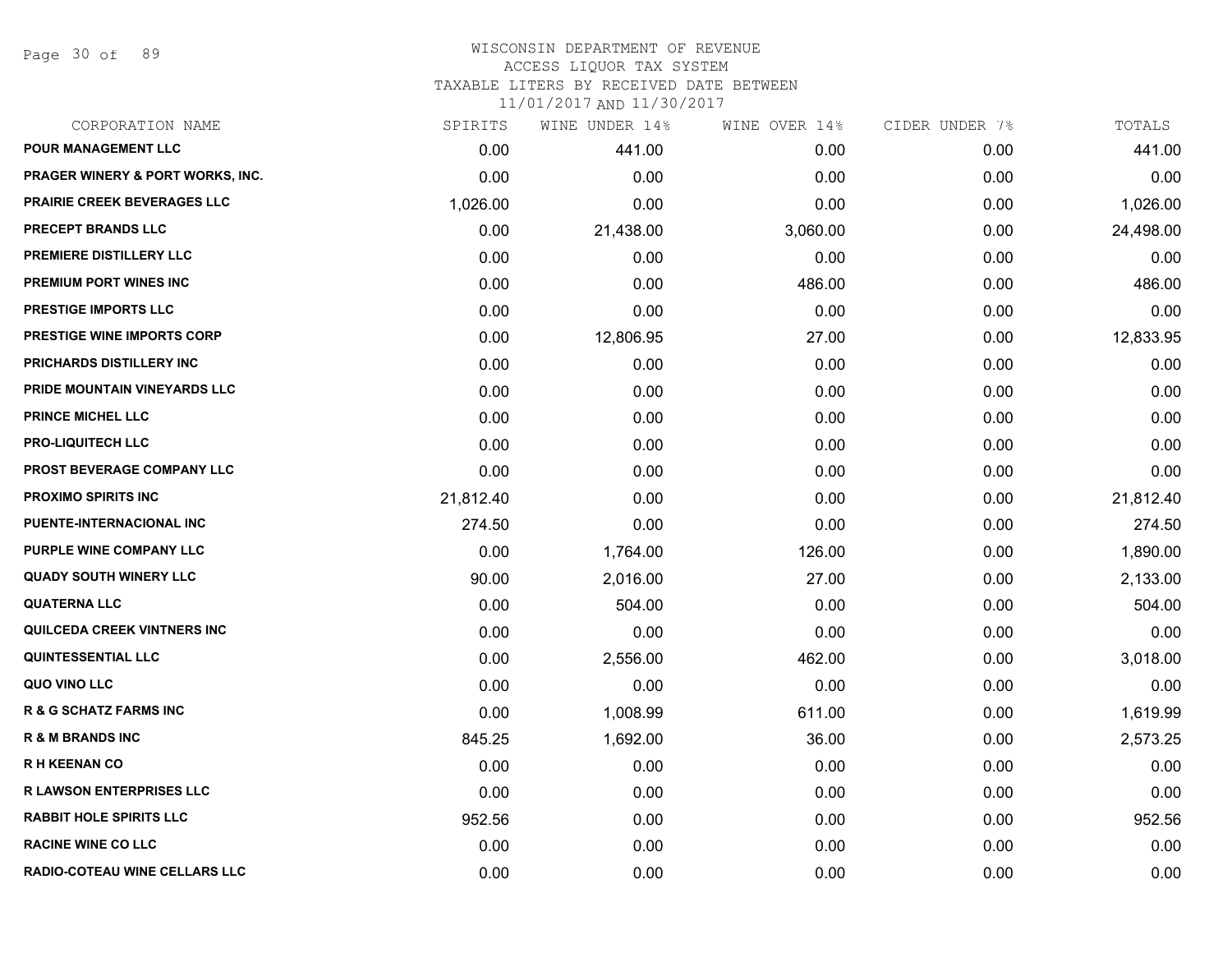Page 31 of 89

## WISCONSIN DEPARTMENT OF REVENUE ACCESS LIQUOR TAX SYSTEM TAXABLE LITERS BY RECEIVED DATE BETWEEN

| CORPORATION NAME                                 | SPIRITS  | WINE UNDER 14% | WINE OVER 14% | CIDER UNDER 7% | TOTALS   |
|--------------------------------------------------|----------|----------------|---------------|----------------|----------|
| <b>RAINIER WINE LLC</b>                          | 0.00     | 0.00           | 0.00          | 0.00           | 0.00     |
| <b>RAMEY WINE CELLARS INC</b>                    | 0.00     | 189.00         | 117.00        | 0.00           | 306.00   |
| <b>RANSOM SPIRITS LLC</b>                        | 15.89    | 0.00           | 0.00          | 0.00           | 15.89    |
| <b>RB WINE ASSOCIATES LLC</b>                    | 0.00     | 99.00          | 0.00          | 0.00           | 99.00    |
| <b>RBZ VINEYARDS LLC</b>                         | 0.00     | 0.00           | 0.00          | 0.00           | 0.00     |
| <b>RED CAR WINE COMPANY LLC</b>                  | 0.00     | 0.00           | 0.00          | 0.00           | 0.00     |
| <b>RED TAIL RIDGE INC</b>                        | 0.00     | 0.00           | 0.00          | 0.00           | 0.00     |
| <b>REDEMPTION SPIRITS LLC</b>                    | 0.00     | 0.00           | 0.00          | 0.00           | 0.00     |
| <b>REDWOOD SPIRITS INC</b>                       | 0.00     | 0.00           | 0.00          | 0.00           | 0.00     |
| <b>REGAL WINE IMPORTS INC</b>                    | 0.00     | 1,773.00       | 0.00          | 0.00           | 1,773.00 |
| <b>REGUSCI WINERY INC</b>                        | 0.00     | 0.00           | 0.00          | 0.00           | 0.00     |
| <b>REMY COINTREAU AMERIQUE USA</b>               | 6,832.35 | 1,287.00       | 0.00          | 0.00           | 8,119.35 |
| <b>REN ACQUISITION INC</b>                       | 0.00     | 0.00           | 0.00          | 0.00           | 0.00     |
| <b>RENO G FARINELLI &amp; JOSEF H SHEBL</b>      | 0.00     | 0.00           | 126.00        | 0.00           | 126.00   |
| <b>RENT A BBQ</b>                                | 0.00     | 0.00           | 0.00          | 0.00           | 0.00     |
| <b>RESERVA WINES LLC</b>                         | 0.00     | 441.00         | 0.00          | 0.00           | 441.00   |
| <b>REVELRY VINTNERS LLC</b>                      | 0.00     | 0.00           | 0.00          | 0.00           | 0.00     |
| <b>REYNOLDS CREATIVE PRODUCTS INC.</b>           | 0.00     | 0.00           | 0.00          | 0.00           | 0.00     |
| <b>RGI BRANDS LLC</b>                            | 0.00     | 0.00           | 0.00          | 0.00           | 0.00     |
| <b>RICHARD J ANDERS</b>                          | 0.00     | 0.00           | 0.00          | 0.00           | 0.00     |
| <b>RICHARD STELTZNER</b>                         | 0.00     | 0.00           | 0.00          | 0.00           | 0.00     |
| <b>RIDGE VINEYARDS INC</b>                       | 0.00     | 0.00           | 63.00         | 0.00           | 63.00    |
| <b>RIGHT BEE LLC</b>                             | 0.00     | 0.00           | 0.00          | 0.00           | 0.00     |
| <b>RIVER VIEW WINERY LLC</b>                     | 0.00     | 0.00           | 0.00          | 0.00           | 0.00     |
| <b>RO SALES &amp; DISTRIBUTION SERVICES INC.</b> | 0.00     | 0.00           | 0.00          | 0.00           | 0.00     |
| <b>RO SALES &amp; DISTRIBUTION SERVICES INC</b>  | 0.00     | 2,142.00       | 0.00          | 0.00           | 2,142.00 |
| <b>ROBERT A CUTTER</b>                           | 0.00     | 657.00         | 63.00         | 0.00           | 720.00   |
| <b>ROBERT CRAIG WINERY LP</b>                    | 0.00     | 0.00           | 63.00         | 0.00           | 63.00    |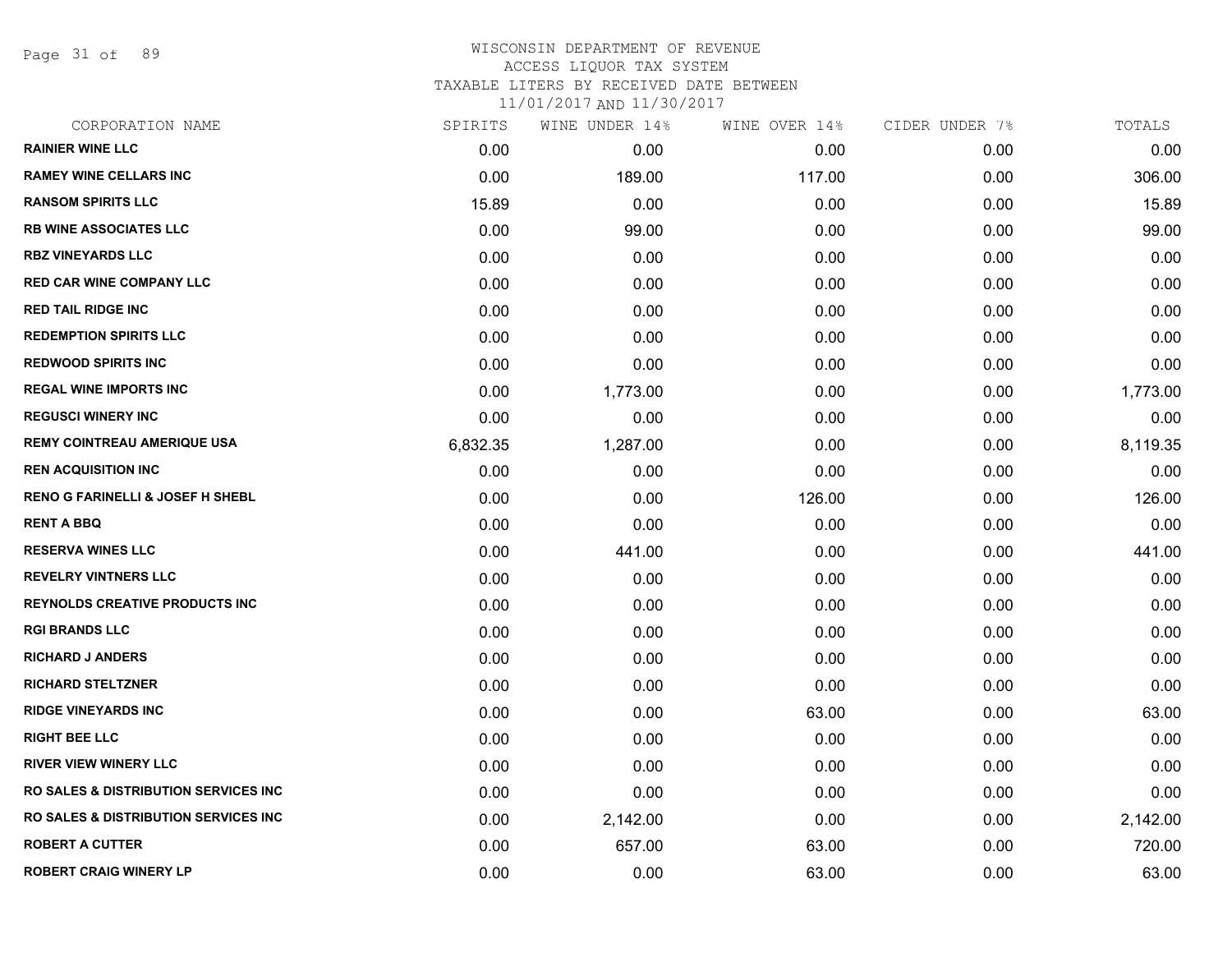Page 32 of 89

| CORPORATION NAME                             | SPIRITS  | WINE UNDER 14% | WINE OVER 14% | CIDER UNDER 7% | TOTALS    |
|----------------------------------------------|----------|----------------|---------------|----------------|-----------|
| <b>ROBERT J GROSS</b>                        | 0.00     | 16.66          | 0.00          | 0.00           | 16.66     |
| <b>ROBERT L HUDSON</b>                       | 0.00     | 0.00           | 0.00          | 0.00           | 0.00      |
| ROBERT YOUNG ESTATE WINERY LLC               | 0.00     | 0.00           | 2.25          | 0.00           | 2.25      |
| <b>ROCK SAKE LLC</b>                         | 0.00     | 0.00           | 0.00          | 0.00           | 0.00      |
| ROCK WALL WINE COMPANY INC                   | 0.00     | 0.00           | 0.00          | 0.00           | 0.00      |
| <b>ROMBAUER VINEYARDS INC</b>                | 0.00     | 0.00           | 2,556.00      | 0.00           | 2,556.00  |
| <b>RONALD J WICKER</b>                       | 0.00     | 0.00           | 0.00          | 0.00           | 0.00      |
| <b>RONALD T RUBIN</b>                        | 0.00     | 0.00           | 0.00          | 0.00           | 0.00      |
| <b>ROOTS RUN DEEP LLC</b>                    | 0.00     | 0.00           | 630.00        | 0.00           | 630.00    |
| <b>ROSE IMPORTING &amp; DISTRIBUTING LLC</b> | 0.00     | 360.00         | 0.00          | 0.00           | 360.00    |
| ROSENTHAL WINE MERCHANT NY LTD               | 0.00     | 0.00           | 0.00          | 0.00           | 0.00      |
| <b>ROTTA WINERY LLC</b>                      | 0.00     | 0.00           | 0.00          | 0.00           | 0.00      |
| <b>ROUND HILL CELLARS</b>                    | 0.00     | 4,557.00       | 513.00        | 0.00           | 5,070.00  |
| <b>ROUND POND ESTATE LLC</b>                 | 0.00     | 0.00           | 0.00          | 0.00           | 0.00      |
| <b>ROYAL WINE CORPORATION</b>                | 54.00    | 2,457.00       | 0.00          | 0.00           | 2,511.00  |
| <b>RUBISSOW FAMILY WINES LLC</b>             | 0.00     | 0.00           | 0.00          | 0.00           | 0.00      |
| <b>RUSSIAN STANDARD VODKA (USA) INC</b>      | 3,261.00 | 4,938.34       | 0.00          | 0.00           | 8,199.34  |
| <b>RYAN E ROARK</b>                          | 0.00     | 0.00           | 0.00          | 0.00           | 0.00      |
| <b>S &amp; R WINES LLC</b>                   | 0.00     | 0.00           | 0.00          | 0.00           | 0.00      |
| <b>SLJ GROUP INC</b>                         | 0.00     | 14,883.98      | 6,724.48      | 0.00           | 21,608.46 |
| <b>SAGAMORE WHISKEY LLC</b>                  | 0.00     | 0.00           | 0.00          | 0.00           | 0.00      |
| <b>SAINTSBURY LLC</b>                        | 0.00     | 0.00           | 0.00          | 0.00           | 0.00      |
| <b>SAKEONE CORPORATION</b>                   | 0.00     | 156.72         | 276.84        | 0.00           | 433.56    |
| <b>SALOON SPIRITS LLC</b>                    | 0.00     | 0.00           | 0.00          | 0.00           | 0.00      |
| <b>SALVESTRIN WINE CO LLC</b>                | 0.00     | 0.00           | 126.00        | 0.00           | 126.00    |
| <b>SAN ANTONIO WINERY INC</b>                | 0.00     | 21,560.93      | 81.00         | 0.00           | 21,641.93 |
| <b>SAN FRANCISCO WINE EXCHANGE INC</b>       | 0.00     | 0.00           | 0.00          | 0.00           | 0.00      |
| SAN GABRIEL VALLEY WAREHOUSE & STORAGE INC   | 0.00     | 0.00           | 156.00        | 0.00           | 156.00    |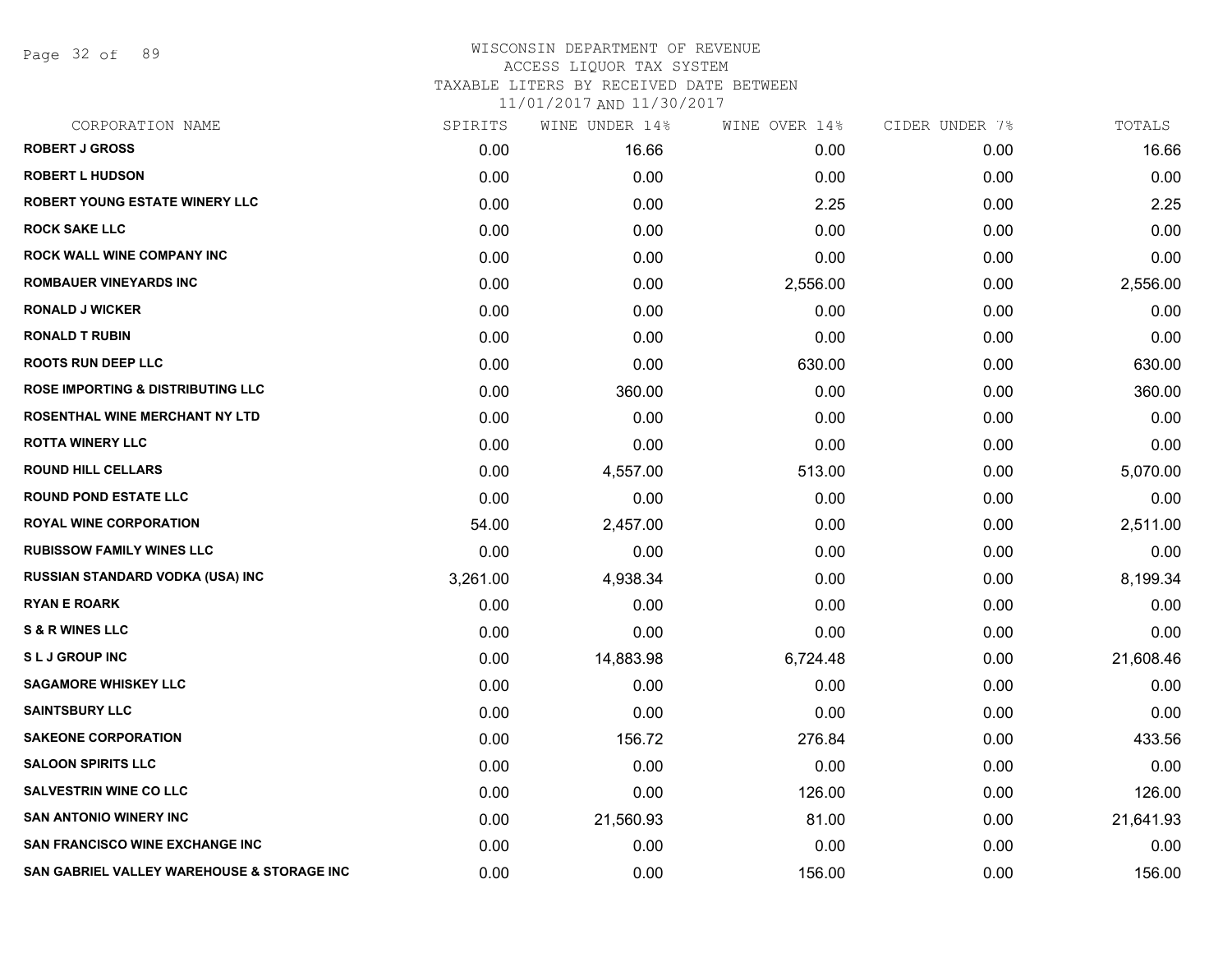Page 33 of 89

#### WISCONSIN DEPARTMENT OF REVENUE ACCESS LIQUOR TAX SYSTEM

TAXABLE LITERS BY RECEIVED DATE BETWEEN

| CORPORATION NAME                            | SPIRITS    | WINE UNDER 14% | WINE OVER 14% | CIDER UNDER 7% | TOTALS     |
|---------------------------------------------|------------|----------------|---------------|----------------|------------|
| <b>SAN JOAQUIN WINE COMPANY INC</b>         | 0.00       | 378.00         | 252.00        | 0.00           | 630.00     |
| <b>SAN LUIS SPIRITS DISTILLING CO LLC</b>   | 9.00       | 0.00           | 0.00          | 0.00           | 9.00       |
| <b>SAN MARTINO IMPORTS INC</b>              | 0.00       | 0.00           | 0.00          | 0.00           | 0.00       |
| <b>SANGLIER SELECTIONS LLC</b>              | 0.00       | 1,548.00       | 0.00          | 0.00           | 1,548.00   |
| <b>SANS LIEGE INC</b>                       | 0.00       | 0.00           | 0.00          | 0.00           | 0.00       |
| <b>SANS WINE &amp; SPIRITS CO</b>           | 0.00       | 0.00           | 0.00          | 0.00           | 0.00       |
| <b>SANTA FE DISTILLERY LLC</b>              | 0.00       | 0.00           | 0.00          | 0.00           | 0.00       |
| <b>SANTA MARGHERITA USA INC</b>             | 0.00       | 189.00         | 0.00          | 0.00           | 189.00     |
| <b>SANTA RITA USA CORPORATION</b>           | 0.00       | 252.00         | 0.00          | 0.00           | 252.00     |
| <b>SAPSUCKER FARMS LLC</b>                  | 0.00       | 0.00           | 0.00          | 2,216.36       | 2,216.36   |
| <b>SARACINA VINEYARDS LLC</b>               | 0.00       | 0.00           | 0.00          | 0.00           | 0.00       |
| <b>SARMENTO'S IMPORTS &amp; EXPORTS INC</b> | 0.00       | 0.00           | 0.00          | 0.00           | 0.00       |
| <b>SAVIAH ROSE WINERY LLC</b>               | 0.00       | 0.00           | 0.00          | 0.00           | 0.00       |
| <b>SAZERAC COMPANY INC</b>                  | 477,775.20 | 80.99          | 131.99        | 0.00           | 477,988.18 |
| <b>SAZERAC NORTH AMERICA INC</b>            | 712,529.70 | 0.00           | 0.00          | 0.00           | 712,529.70 |
| <b>SB WINE CO LLC</b>                       | 0.00       | 0.00           | 0.00          | 0.00           | 0.00       |
| <b>SBRAGIA FAMILY VINEYARDS LLC</b>         | 0.00       | 0.00           | 0.00          | 0.00           | 0.00       |
| <b>SCENIC ROOT WINEGROWERS LLC</b>          | 0.00       | 0.00           | 0.00          | 0.00           | 0.00       |
| <b>SCHEID VINEYARDS CALIFORNIA INC</b>      | 0.00       | 7,042.50       | 0.00          | 0.00           | 7,042.50   |
| <b>SCHMITT SOHNE INC</b>                    | 0.00       | 0.00           | 0.00          | 0.00           | 0.00       |
| <b>SCHUG WINERY LLC</b>                     | 0.00       | 184.50         | 18.00         | 0.00           | 202.50     |
| <b>SCHWEIGER VINEYARDS INC</b>              | 0.00       | 90.00          | 45.00         | 0.00           | 135.00     |
| <b>SCOPERTA IMPORTING CO INC</b>            | 0.00       | 2,992.50       | 0.00          | 0.00           | 2,992.50   |
| <b>SCOTT PAUL WINES OREGON LLC</b>          | 0.00       | 0.00           | 0.00          | 0.00           | 0.00       |
| SEATTLE CIDER COMPANY LLC                   | 0.00       | 0.00           | 0.00          | 14,087.51      | 14,087.51  |
| <b>SEAVEY VINEYARD LP</b>                   | 0.00       | 0.00           | 0.00          | 0.00           | 0.00       |
| <b>SELBY ENTERPRISES INC</b>                | 0.00       | 0.00           | 1,008.00      | 0.00           | 1,008.00   |
| SELECTIVE WINE ESTATES INC                  | 0.00       | 1,512.00       | 0.00          | 0.00           | 1,512.00   |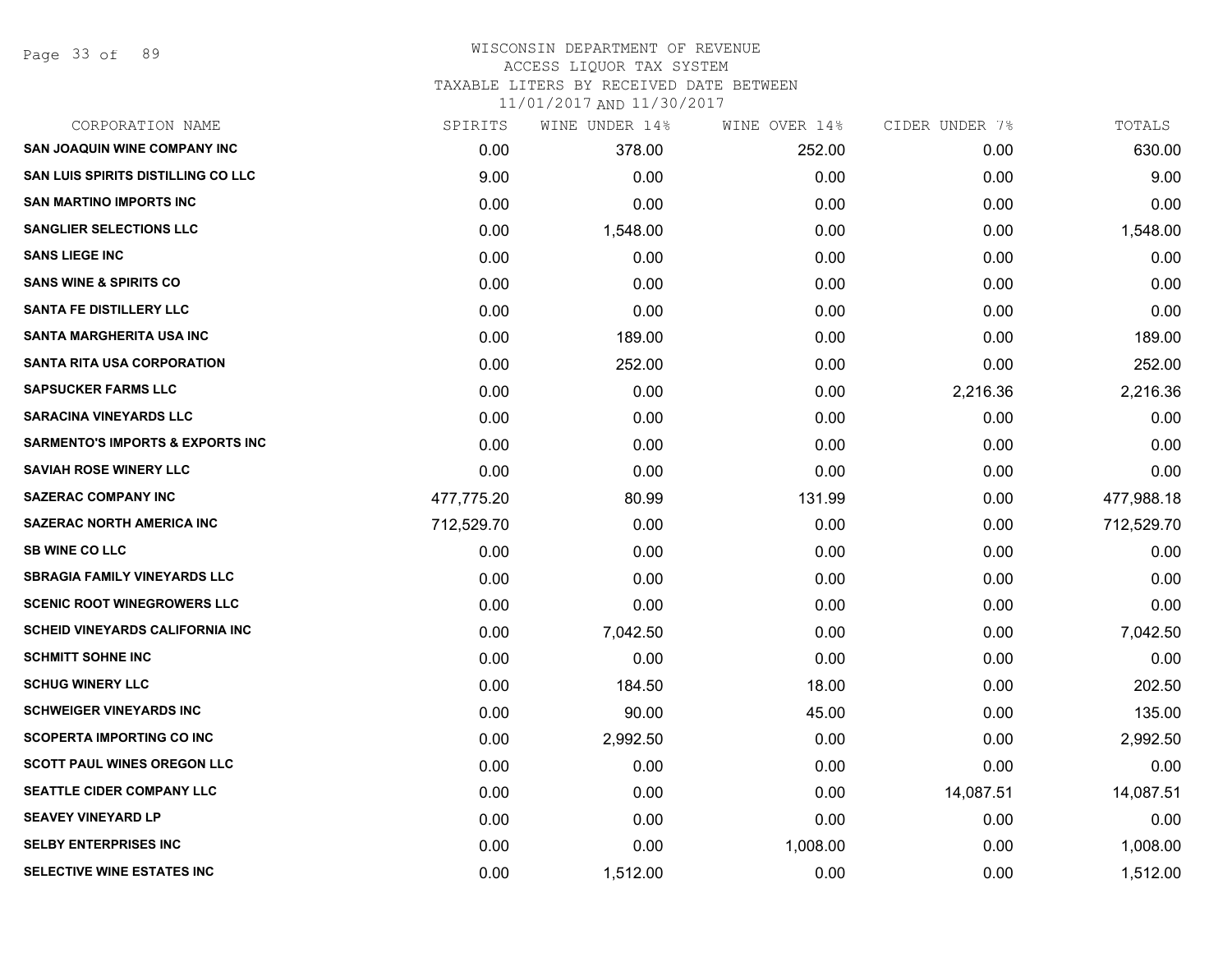Page 34 of 89

#### WISCONSIN DEPARTMENT OF REVENUE ACCESS LIQUOR TAX SYSTEM TAXABLE LITERS BY RECEIVED DATE BETWEEN

| CORPORATION NAME                 | SPIRITS  | WINE UNDER 14% | WINE OVER 14% | CIDER UNDER 7% | TOTALS    |
|----------------------------------|----------|----------------|---------------|----------------|-----------|
| <b>SERGEY CHISTOV</b>            | 0.00     | 0.00           | 0.00          | 0.00           | 0.00      |
| <b>SERRALLES USA LLC</b>         | 1,566.00 | 0.00           | 0.00          | 0.00           | 1,566.00  |
| <b>SHAFER VINEYARDS INC</b>      | 0.00     | 0.00           | 0.00          | 0.00           | 0.00      |
| <b>SHANNON RIDGE INC</b>         | 0.00     | 3,069.00       | 135.00        | 0.00           | 3,204.00  |
| <b>SHAW-ROSS HOLDING CO LLC</b>  | 1,513.50 | 2,434.50       | 2,340.01      | 0.00           | 6,288.01  |
| SHEA WINE CELLARS LLC            | 0.00     | 0.00           | 0.00          | 0.00           | 0.00      |
| SHELTON-MACKENZIE WINE COMPANY   | 0.00     | 0.00           | 0.00          | 0.00           | 0.00      |
| <b>SHORTS BREWING COMPANY</b>    | 0.00     | 0.00           | 0.00          | 3,623.41       | 3,623.41  |
| SIDNEY FRANK IMPORTING CO INC    | 0.00     | 0.00           | 0.00          | 0.00           | 0.00      |
| SILVER OAK WINE CELLARS LP       | 0.00     | 0.00           | 0.00          | 0.00           | 0.00      |
| <b>SILVER TRIDENT WINERY LLC</b> | 0.00     | 0.00           | 126.00        | 0.00           | 126.00    |
| <b>SIMIONI IMPORTS LLC</b>       | 0.00     | 0.00           | 0.00          | 0.00           | 0.00      |
| <b>SINSKEY VINEYARDS INC</b>     | 0.00     | 126.00         | 0.00          | 0.00           | 126.00    |
| <b>SIX SIGMA WINERY LLC</b>      | 0.00     | 0.00           | 0.00          | 0.00           | 0.00      |
| <b>SKINNER-DAVENA LLC</b>        | 0.00     | 0.00           | 0.00          | 0.00           | 0.00      |
| <b>SLO DOWN WINES LLC</b>        | 0.00     | 0.00           | 0.00          | 0.00           | 0.00      |
| <b>SMALL VINES WINES INC</b>     | 0.00     | 0.00           | 0.00          | 0.00           | 0.00      |
| <b>SMART VENDING LLC</b>         | 0.00     | 0.00           | 0.00          | 0.00           | 0.00      |
| <b>SMITH &amp; SMITH</b>         | 0.00     | 0.00           | 0.00          | 0.00           | 0.00      |
| <b>SMT ACQUISITIONS LLC</b>      | 0.00     | 3,811.50       | 0.00          | 0.00           | 3,811.50  |
| <b>SOCIAL ENJOYMENTS LLC</b>     | 0.00     | 0.00           | 0.00          | 0.00           | 0.00      |
| <b>SOKOL BLOSSER LTD</b>         | 0.00     | 792.00         | 0.00          | 0.00           | 792.00    |
| <b>SOLBERG DISTILLING LLC</b>    | 112.50   | 0.00           | 0.00          | 0.00           | 112.50    |
| <b>SOLENA CELLARS LLC</b>        | 0.00     | 0.00           | 0.00          | 0.00           | 0.00      |
| SOMERSTON WINE COMPANY, LLC      | 0.00     | 0.00           | 0.00          | 0.00           | 0.00      |
| SORELLE CASA FINE WINES LLC      | 0.00     | 0.00           | 0.00          | 0.00           | 0.00      |
| SOURCE CODE BEVERAGE LLC         | 0.00     | 0.00           | 0.00          | 0.00           | 0.00      |
| <b>SOUTH BAY WINE GROUP LLC</b>  | 0.00     | 10,458.00      | 252.00        | 0.00           | 10,710.00 |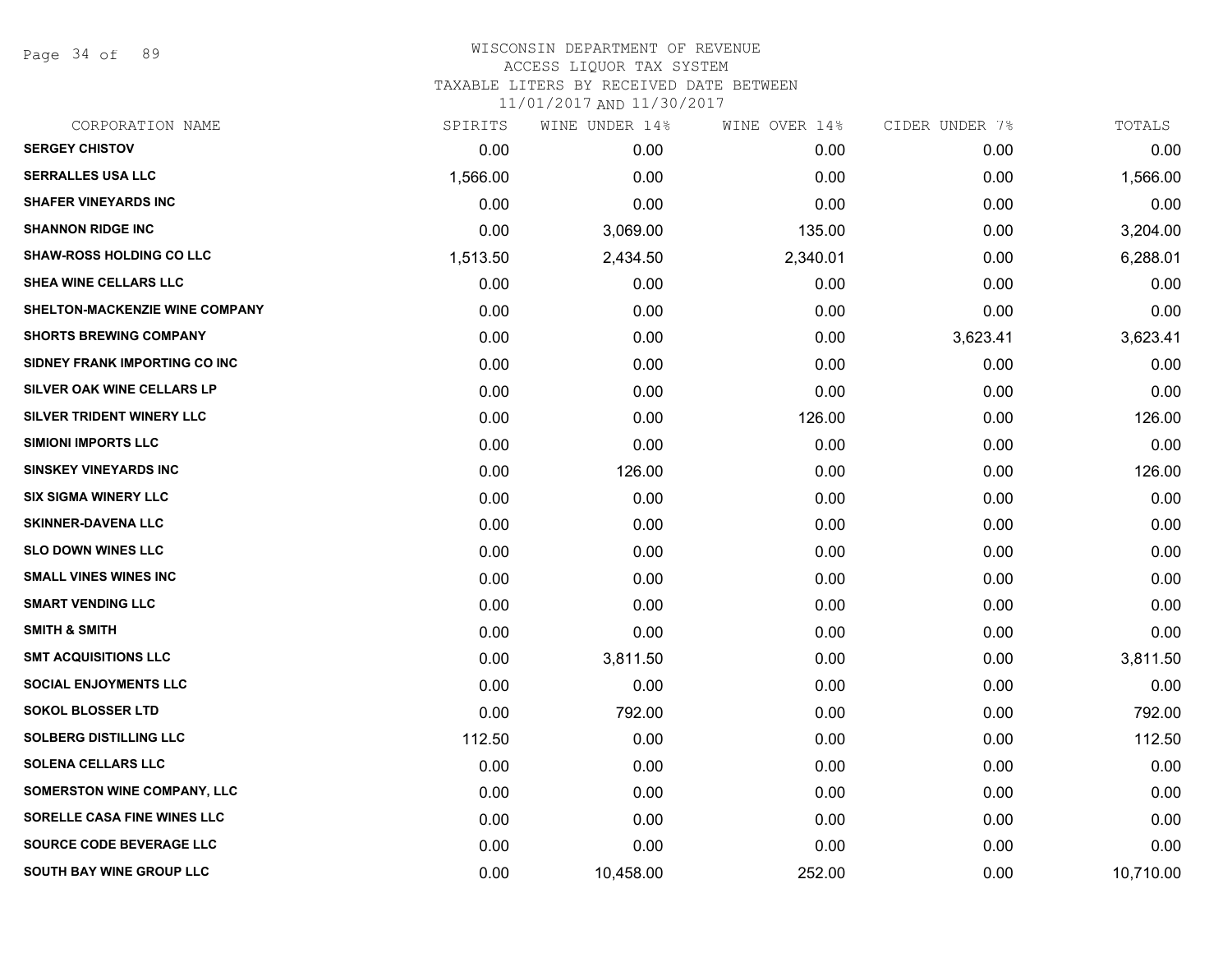Page 35 of 89

#### WISCONSIN DEPARTMENT OF REVENUE ACCESS LIQUOR TAX SYSTEM

TAXABLE LITERS BY RECEIVED DATE BETWEEN

| CORPORATION NAME                        | SPIRITS | WINE UNDER 14% | WINE OVER 14% | CIDER UNDER 7% | TOTALS    |
|-----------------------------------------|---------|----------------|---------------|----------------|-----------|
| <b>SOUTHERN STARZ INC</b>               | 0.00    | 1,359.00       | 1,179.00      | 0.00           | 2,538.00  |
| <b>SOUTHERN WINE GROUP LLC</b>          | 0.00    | 0.00           | 0.00          | 0.00           | 0.00      |
| <b>SOUTHWEST SPIRITS &amp; WINE LLC</b> | 0.00    | 0.00           | 0.00          | 0.00           | 0.00      |
| <b>SOVEREIGN BRANDS LLC</b>             | 0.00    | 1,957.50       | 0.00          | 0.00           | 1,957.50  |
| <b>SPANN VINEYARDS INC</b>              | 0.00    | 0.00           | 0.00          | 0.00           | 0.00      |
| <b>SPARKLING OREGON LLC</b>             | 0.00    | 0.00           | 0.00          | 0.00           | 0.00      |
| <b>SPEAKEASY SPIRITS LLC</b>            | 0.00    | 0.00           | 0.00          | 0.00           | 0.00      |
| <b>SPENCER HOOPES</b>                   | 0.00    | 0.00           | 0.00          | 0.00           | 0.00      |
| <b>SPIRIT IMPORTS INC</b>               | 0.00    | 0.00           | 0.00          | 0.00           | 0.00      |
| <b>SPLINTER GROUP NAPA LLC</b>          | 36.00   | 0.00           | 0.00          | 0.00           | 36.00     |
| <b>SPOTTSWOODE WINERY INC</b>           | 0.00    | 0.00           | 0.00          | 0.00           | 0.00      |
| SPRING MOUNTAIN VINEYARD INC            | 0.00    | 0.00           | 0.00          | 0.00           | 0.00      |
| <b>SQUARE ONE ORGANIC SPIRITS LLC</b>   | 0.00    | 0.00           | 0.00          | 0.00           | 0.00      |
| <b>SQUARE ONE ORGANIC SPIRITS LLC</b>   | 0.00    | 0.00           | 0.00          | 0.00           | 0.00      |
| <b>SQZ BEVS LLC</b>                     | 0.00    | 0.00           | 0.00          | 0.00           | 0.00      |
| <b>ST GEORGE SPIRITS INC</b>            | 943.20  | 0.00           | 0.00          | 0.00           | 943.20    |
| <b>ST HELENA ESTATE LLC</b>             | 0.00    | 0.00           | 0.00          | 0.00           | 0.00      |
| <b>ST INNOCENT LTD</b>                  | 0.00    | 405.00         | 0.00          | 0.00           | 405.00    |
| ST JULIAN WINE COMPANY INC              | 0.00    | 549.00         | 0.00          | 0.00           | 549.00    |
| ST KILLIAN IMPORTING CO INC             | 0.00    | 0.00           | 0.00          | 0.00           | 0.00      |
| <b>ST SUPERY INC</b>                    | 0.00    | 0.00           | 0.00          | 0.00           | 0.00      |
| <b>STACKED WINES LLC</b>                | 0.00    | 0.00           | 0.00          | 0.00           | 0.00      |
| <b>STAGLIN FAMILY VINEYARD LLC</b>      | 0.00    | 0.00           | 0.00          | 0.00           | 0.00      |
| <b>STANLEY STAWSKI DIST CO INC</b>      | 27.00   | 0.00           | 0.00          | 0.00           | 27.00     |
| <b>STAR INDUSTRIES INC</b>              | 0.00    | 0.00           | 0.00          | 0.00           | 0.00      |
| <b>STARRY NIGHT WINERY LLC</b>          | 0.00    | 0.00           | 0.00          | 0.00           | 0.00      |
| STE MICHELLE WINE ESTATES LTD           | 108.00  | 77,067.00      | 11,925.00     | 0.00           | 89,100.00 |
| <b>STEELE WINES INC</b>                 | 0.00    | 0.00           | 0.00          | 0.00           | 0.00      |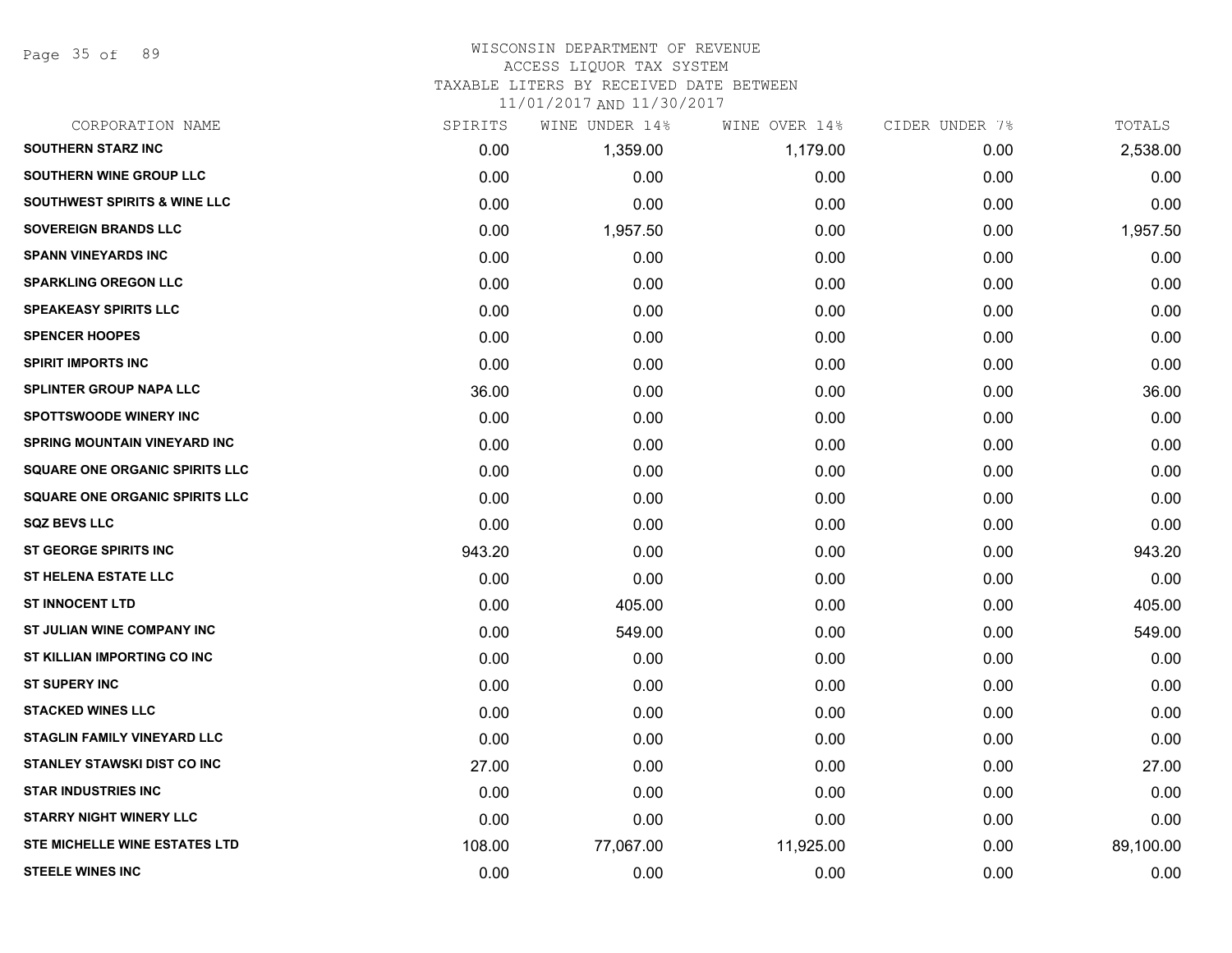Page 36 of 89

# WISCONSIN DEPARTMENT OF REVENUE ACCESS LIQUOR TAX SYSTEM TAXABLE LITERS BY RECEIVED DATE BETWEEN

| CORPORATION NAME                       | SPIRITS   | WINE UNDER 14% | WINE OVER 14% | CIDER UNDER 7% | TOTALS     |
|----------------------------------------|-----------|----------------|---------------|----------------|------------|
| <b>STEFANO SALOCCHI</b>                | 0.00      | 0.00           | 0.00          | 0.00           | 0.00       |
| <b>STELLAR IMPORTING COMPANY LLC</b>   | 0.00      | 0.00           | 0.00          | 0.00           | 0.00       |
| <b>STEM CIDERS LLC</b>                 | 0.00      | 0.00           | 0.00          | 0.00           | 0.00       |
| <b>STEPHAN VINEYARD INC</b>            | 0.00      | 0.00           | 0.00          | 0.00           | 0.00       |
| STEPHEN DOOLEY WINE CO INC             | 0.00      | 0.00           | 0.00          | 0.00           | 0.00       |
| <b>STEVE MILES SELECTIONS INC</b>      | 0.00      | 0.00           | 0.00          | 0.00           | 0.00       |
| STEVEN EDMUNDS & CORNELIA ST JOHN      | 0.00      | 0.00           | 0.00          | 0.00           | 0.00       |
| <b>STEZ &amp; BOWER</b>                | 0.00      | 0.00           | 0.00          | 0.00           | 0.00       |
| <b>STOLI GROUP (USA) LLC</b>           | 11,217.00 | 0.00           | 94.50         | 0.00           | 11,311.50  |
| <b>STOLLER IMPORTS INC</b>             | 514.80    | 0.00           | 0.00          | 0.00           | 514.80     |
| <b>STOLLER VINEYARDS INC</b>           | 0.00      | 630.00         | 0.00          | 0.00           | 630.00     |
| STOLPMAN VINEYARDS LLC                 | 0.00      | 0.00           | 0.00          | 0.00           | 0.00       |
| <b>STONEBRAKER-SOLES INC</b>           | 0.00      | 0.00           | 0.00          | 0.00           | 0.00       |
| <b>STONECUSHION INC</b>                | 0.00      | 0.00           | 0.00          | 0.00           | 0.00       |
| SUGARLANDS DISTILLING COMPANY LLC      | 279.00    | 0.00           | 0.00          | 0.00           | 279.00     |
| <b>SURVILLE ENTERPRISES CORP</b>       | 0.00      | 7,718.66       | 253.50        | 0.00           | 7,972.16   |
| <b>SUTTER HOME WINERY INC</b>          | 567.00    | 266,366.26     | 8,793.00      | 341.00         | 276,067.26 |
| <b>SVENSKA FOOD &amp; BEVERAGE LLC</b> | 0.00      | 0.00           | 0.00          | 0.00           | 0.00       |
| <b>SVP WINERY LLC</b>                  | 0.00      | 0.00           | 0.00          | 0.00           | 0.00       |
| <b>T ELENTENY HOLDINGS LLC</b>         | 0.00      | 904.50         | 504.00        | 0.00           | 1,408.50   |
| <b>TAFT STREET INC</b>                 | 0.00      | 0.00           | 0.00          | 0.00           | 0.00       |
| <b>TAKARA SAKE USA INC</b>             | 4.50      | 952.20         | 387.00        | 25.20          | 1,368.90   |
| <b>TALLEY VINEYARDS INC</b>            | 0.00      | 441.00         | 0.00          | 0.00           | 441.00     |
| <b>TAMBER BEY VINEYARDS LLC</b>        | 0.00      | 198.00         | 0.00          | 0.00           | 198.00     |
| <b>TATOMER INC</b>                     | 0.00      | 0.00           | 0.00          | 0.00           | 0.00       |
| <b>TATTERSALL COMPANIES LLC</b>        | 62.99     | 0.00           | 0.00          | 0.00           | 62.99      |
| <b>TERRA VINUM LLC</b>                 | 0.00      | 0.00           | 0.00          | 0.00           | 0.00       |
| <b>TERRANEO MERCHANTS INC</b>          | 0.00      | 0.00           | 0.00          | 0.00           | 0.00       |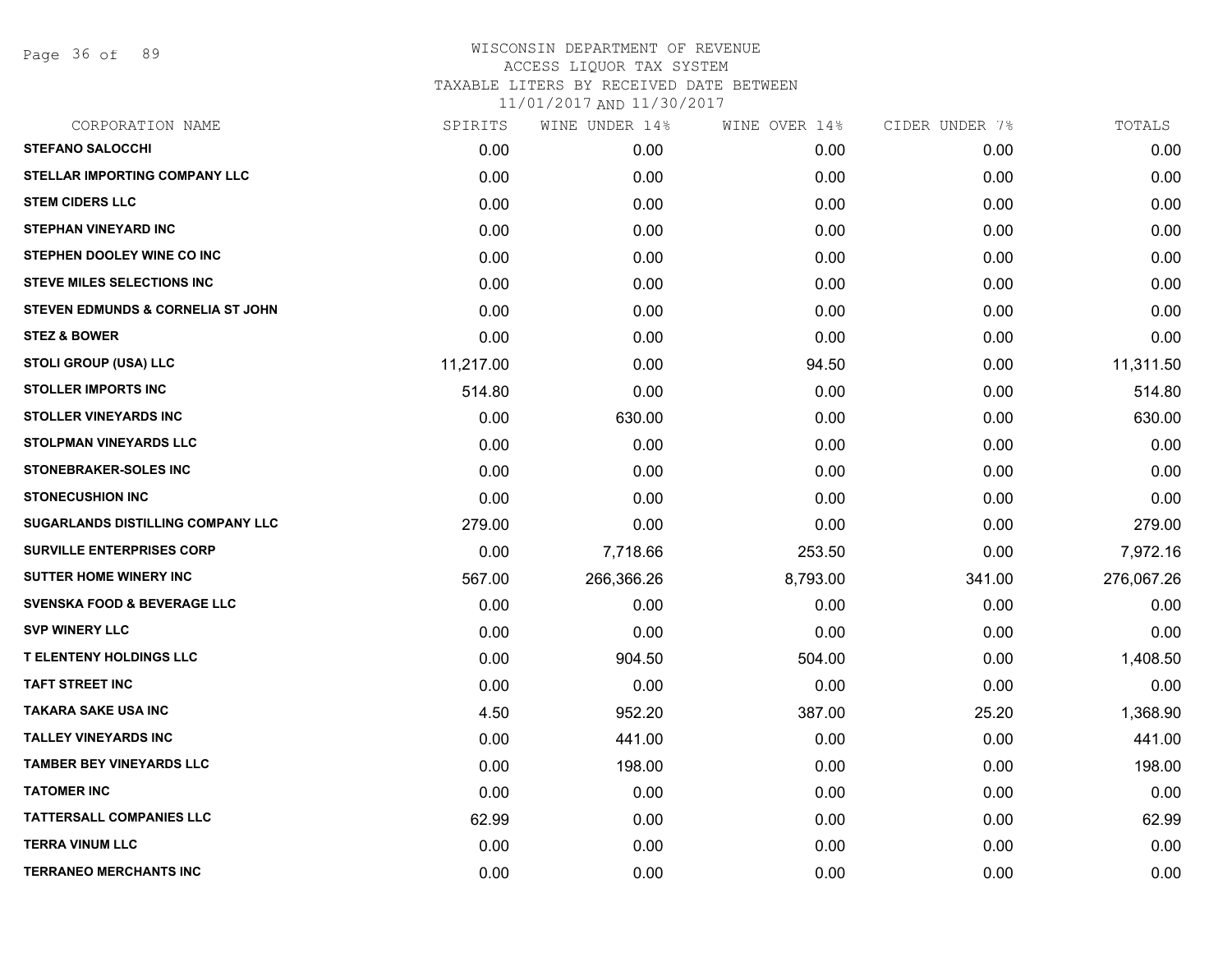#### WISCONSIN DEPARTMENT OF REVENUE ACCESS LIQUOR TAX SYSTEM

TAXABLE LITERS BY RECEIVED DATE BETWEEN

| CORPORATION NAME                   | SPIRITS  | WINE UNDER 14% | WINE OVER 14% | CIDER UNDER 7% | TOTALS     |
|------------------------------------|----------|----------------|---------------|----------------|------------|
| <b>TERRAVANT WINE COMPANY LLC</b>  | 0.00     | 1,008.00       | 0.00          | 0.00           | 1,008.00   |
| <b>TERRESSENTIA CORPORATION</b>    | 0.00     | 0.00           | 0.00          | 0.00           | 0.00       |
| <b>TERRIZZI VINO INC</b>           | 0.00     | 0.00           | 0.00          | 0.00           | 0.00       |
| <b>TGE LLC</b>                     | 0.00     | 1,290.30       | 0.00          | 0.00           | 1,290.30   |
| THE 11 WELLS SPIRITS COMPANY LLC   | 0.00     | 0.00           | 0.00          | 0.00           | 0.00       |
| THE AUSTRALIAN WINE CONNECTION INC | 0.00     | 270.00         | 0.00          | 0.00           | 270.00     |
| THE BIALE ESTATE                   | 0.00     | 0.00           | 0.00          | 0.00           | 0.00       |
| THE BLACK PRINCE DISTILLERY INC    | 0.00     | 0.00           | 0.00          | 0.00           | 0.00       |
| THE BRANDER VINEYARD               | 0.00     | 0.00           | 0.00          | 0.00           | 0.00       |
| THE BUSINESS CHAIN INC             | 0.00     | 0.00           | 0.00          | 0.00           | 0.00       |
| THE EDRINGTON GROUP USA LLC        | 1,674.00 | 0.00           | 0.00          | 0.00           | 1,674.00   |
| THE HESS COLLECTION WINERY         | 0.00     | 3,231.00       | 1,264.50      | 0.00           | 4,495.50   |
| THE HOUSE OF BURGUNDY INC          | 0.00     | 0.00           | 0.00          | 0.00           | 0.00       |
| THE INFINITE MONKEY THEOREM INC    | 0.00     | 0.00           | 0.00          | 0.00           | 0.00       |
| THE MALT GUILD INC                 | 0.00     | 0.00           | 0.00          | 0.00           | 0.00       |
| THE MEEKER VINEYARD                | 0.00     | 391.50         | 1,086.75      | 0.00           | 1,478.25   |
| THE MORLET SELECTION INC           | 0.00     | 0.00           | 0.00          | 0.00           | 0.00       |
| THE MORNE WINE COMPANY             | 0.00     | 324.00         | 0.00          | 0.00           | 324.00     |
| THE R.S. LIPMAN COMPANY            | 0.00     | 0.00           | 0.00          | 0.00           | 0.00       |
| THE SILVERADO VINEYARDS            | 0.00     | 315.00         | 630.00        | 0.00           | 945.00     |
| THE SORTING TABLE LLC              | 0.00     | 126.00         | 378.00        | 0.00           | 504.00     |
| THE TRITON COLLECTION INC          | 0.00     | 819.00         | 0.00          | 0.00           | 819.00     |
| THE WINE GROUP INC                 | 0.00     | 481,296.63     | 11,983.50     | 0.00           | 493,280.13 |
| THE WINE SOURCE INC                | 0.00     | 0.00           | 0.00          | 0.00           | 0.00       |
| THE WOODMAR GROUP LLC              | 0.00     | 2,511.00       | 0.00          | 0.00           | 2,511.00   |
| THIENOT USA INC                    | 0.00     | 0.00           | 0.00          | 0.00           | 0.00       |
| <b>THOMAS D MORTIMER</b>           | 0.00     | 0.00           | 0.00          | 0.00           | 0.00       |
| THREE RING PRODUCTIONS LLC         | 0.00     | 0.00           | 0.00          | 0.00           | 0.00       |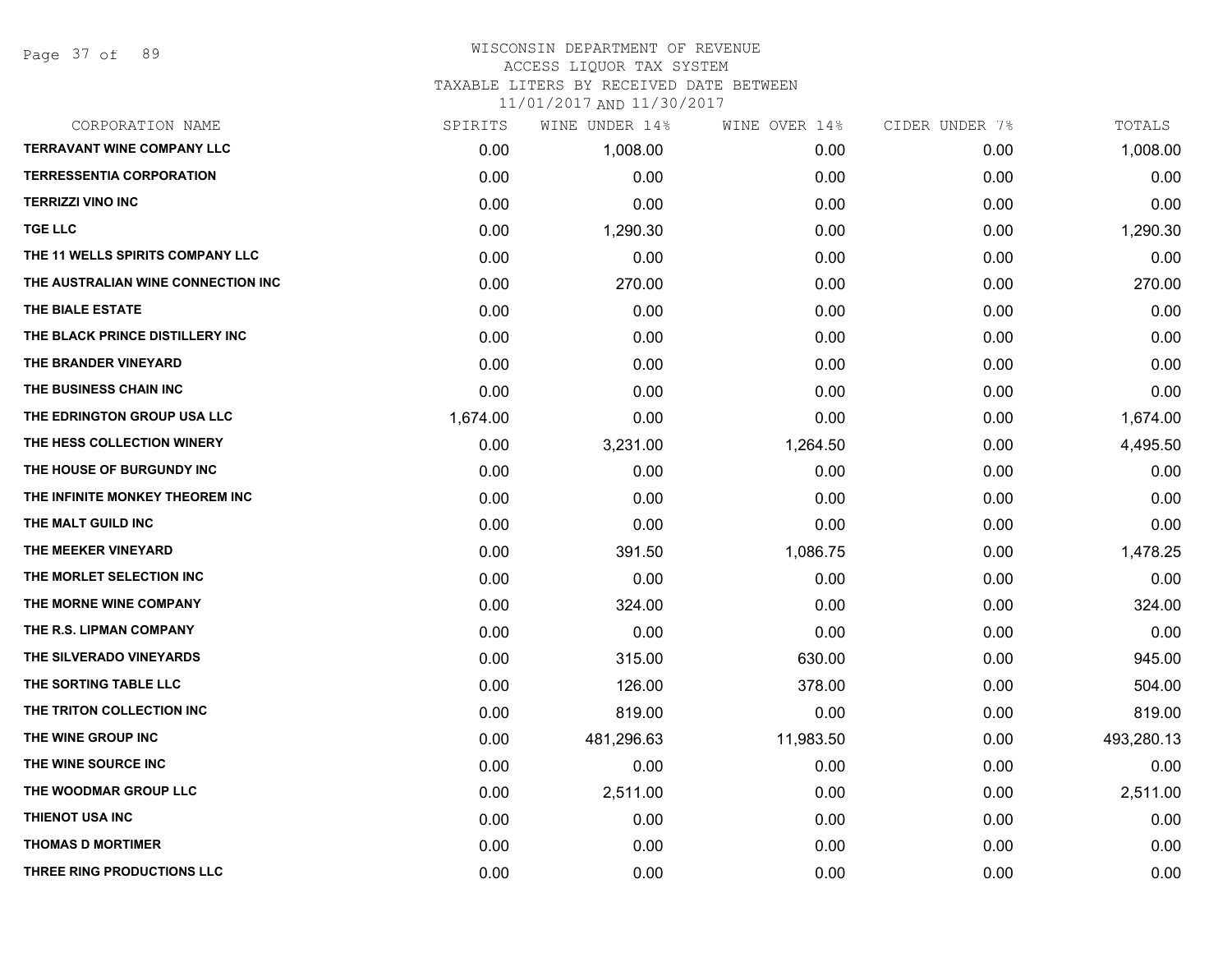Page 38 of 89

## WISCONSIN DEPARTMENT OF REVENUE ACCESS LIQUOR TAX SYSTEM TAXABLE LITERS BY RECEIVED DATE BETWEEN

| CORPORATION NAME                              | SPIRITS    | WINE UNDER 14% | WINE OVER 14% | CIDER UNDER 7% | TOTALS     |
|-----------------------------------------------|------------|----------------|---------------|----------------|------------|
| TI BEVERAGE GROUP LTD                         | 0.00       | 0.00           | 0.00          | 0.00           | 0.00       |
| <b>TIERRA DIVINA VINEYARD LLC</b>             | 0.00       | 0.00           | 63.00         | 0.00           | 63.00      |
| <b>TITUS &amp; TITUS</b>                      | 0.00       | 0.00           | 0.00          | 0.00           | 0.00       |
| TMR WINE COMPANY LLC                          | 0.00       | 0.00           | 0.75          | 0.00           | 0.75       |
| <b>TOAD HOLLOW VINEYARDS INC</b>              | 0.00       | 1,134.00       | 162.00        | 0.00           | 1,296.00   |
| <b>TOBIN JAMES CELLARS</b>                    | 0.00       | 0.00           | 0.00          | 0.00           | 0.00       |
| <b>TOBY BEALL</b>                             | 0.00       | 0.00           | 0.00          | 0.00           | 0.00       |
| <b>TOLLIVER RANCH BRANDS LLC</b>              | 0.00       | 0.00           | 0.00          | 0.00           | 0.00       |
| <b>TOM MEADOWCROFT</b>                        | 0.00       | 0.00           | 0.00          | 0.00           | 0.00       |
| <b>TREANA WINERY LLC</b>                      | 0.00       | 1,008.00       | 1,260.00      | 0.00           | 2,268.00   |
| <b>TREASURY WINE ESTATES AMERICAS COMPANY</b> | 0.00       | 51,615.00      | 15,030.00     | 0.00           | 66,645.00  |
| <b>TREFETHEN VINEYARDS WINERY INC</b>         | 0.00       | 0.00           | 477.00        | 0.00           | 477.00     |
| <b>TREMAINE ATKINSON</b>                      | 0.00       | 0.00           | 0.00          | 0.00           | 0.00       |
| <b>TRENTADUE WINERY LLC</b>                   | 0.00       | 378.00         | 0.00          | 0.00           | 378.00     |
| TRI VIN IMPORTS INC                           | 0.00       | 5,346.00       | 0.00          | 0.00           | 5,346.00   |
| <b>TRINITAS CELLARS LLC</b>                   | 0.00       | 0.00           | 0.00          | 0.00           | 0.00       |
| <b>TRIONE VINEYARDS LLC</b>                   | 0.00       | 0.00           | 0.00          | 0.00           | 0.00       |
| <b>TRI-STAR MARKETING INC</b>                 | 0.00       | 4,419.00       | 315.00        | 0.00           | 4,734.00   |
| <b>TURLEY WINE CELLARS INC</b>                | 0.00       | 0.00           | 1,188.00      | 0.00           | 1,188.00   |
| TURN KEY WINE BRANDS LLC                      | 0.00       | 0.00           | 0.00          | 0.00           | 0.00       |
| <b>TURNBULL WINE CELLARS</b>                  | 0.00       | 0.00           | 0.00          | 0.00           | 0.00       |
| TWIN PEAKS WINERY INC                         | 0.00       | 0.00           | 0.00          | 0.00           | 0.00       |
| <b>UMPQUA WINE WORKS LLC</b>                  | 0.00       | 0.00           | 0.00          | 0.00           | 0.00       |
| <b>UN SOGNO LLC</b>                           | 0.00       | 0.00           | 0.00          | 0.00           | 0.00       |
| UNCLE JOHN'S FRUIT HOUSE WINERY LLC           | 0.00       | 0.00           | 0.00          | 0.00           | 0.00       |
| <b>UNION WINE COMPANY</b>                     | 0.00       | 1,242.00       | 0.00          | 0.00           | 1,242.00   |
| UNITED SPIRITS INC                            | 0.00       | 0.00           | 0.00          | 0.00           | 0.00       |
| UNITED STATES DISTILLED PRODUCTS CO.          | 309,586.00 | 77,714.14      | 9,958.50      | 0.00           | 397,258.64 |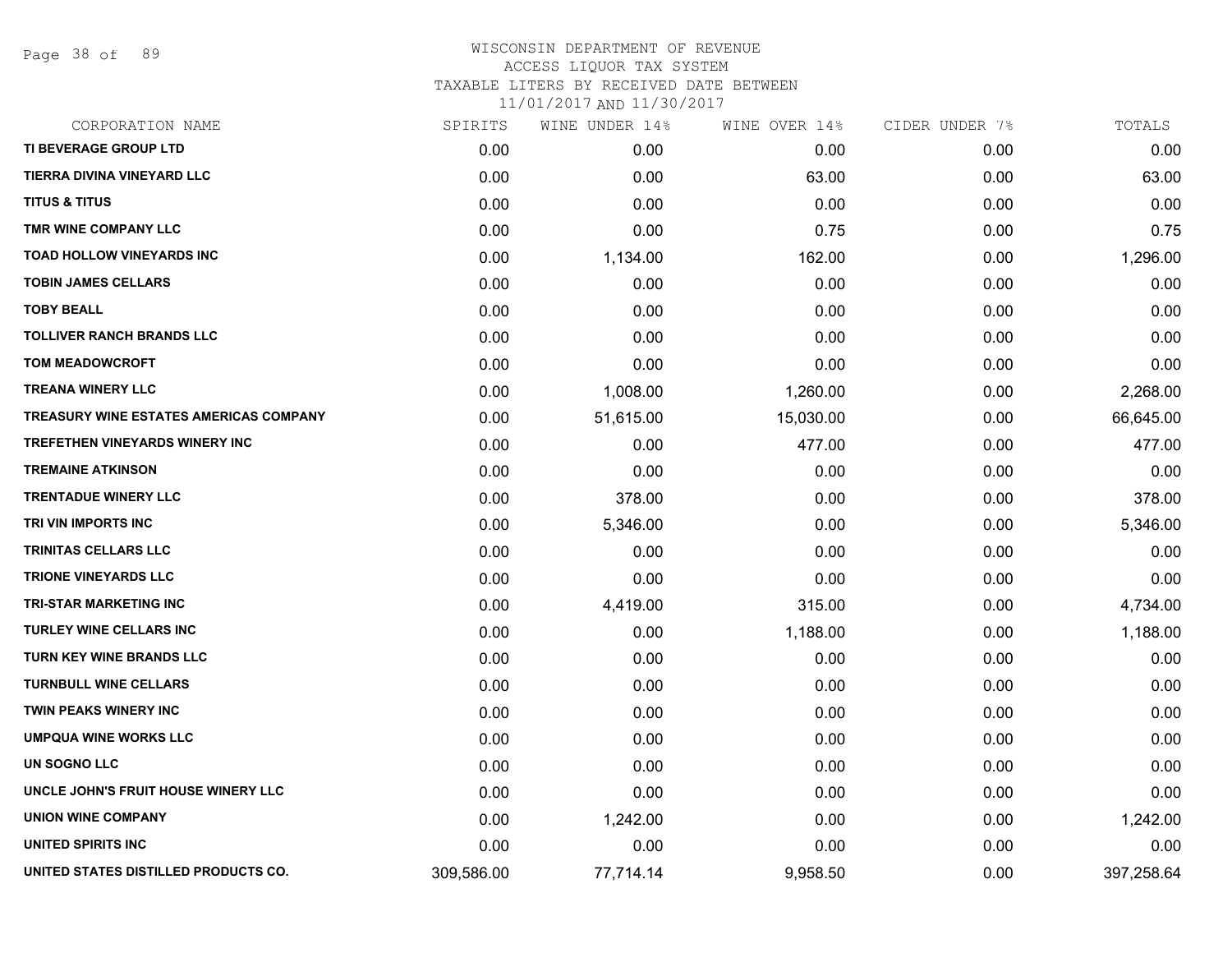Page 39 of 89

### WISCONSIN DEPARTMENT OF REVENUE ACCESS LIQUOR TAX SYSTEM TAXABLE LITERS BY RECEIVED DATE BETWEEN

| CORPORATION NAME                     | SPIRITS | WINE UNDER 14% | WINE OVER 14% | CIDER UNDER 7% | TOTALS   |
|--------------------------------------|---------|----------------|---------------|----------------|----------|
| UNITED WINE AND SPIRITS LLC          | 0.00    | 0.00           | 0.00          | 0.00           | 0.00     |
| UNTI WINE CO LLC                     | 0.00    | 0.00           | 0.00          | 0.00           | 0.00     |
| <b>UPCHURCH VINEYARD LLC</b>         | 0.00    | 0.00           | 0.00          | 0.00           | 0.00     |
| USA WINE IMPORTS INC                 | 0.00    | 552.00         | 0.00          | 0.00           | 552.00   |
| <b>USA WINE WEST LLC</b>             | 117.00  | 9,329.30       | 540.00        | 0.00           | 9,986.30 |
| UVE ENTERPRISES INC                  | 6.75    | 1,008.00       | 54.00         | 0.00           | 1,068.75 |
| V & C LLC                            | 0.00    | 0.00           | 0.00          | 0.00           | 0.00     |
| <b>V2 WINE GROUP LLC</b>             | 0.00    | 40.46          | 252.00        | 0.00           | 292.46   |
| <b>VALCKENBERG INTERNATIONAL INC</b> | 0.00    | 378.00         | 0.00          | 0.00           | 378.00   |
| <b>VALIANT VINEYARDS INC</b>         | 0.00    | 0.00           | 0.00          | 0.00           | 0.00     |
| <b>VALOR WINE CO LLC</b>             | 0.00    | 0.00           | 0.00          | 0.00           | 0.00     |
| VAN RUITEN FAMILY WINERY LLC         | 0.00    | 0.00           | 0.00          | 0.00           | 0.00     |
| <b>VANDER MILL LLC</b>               | 0.00    | 0.00           | 0.00          | 4,458.42       | 4,458.42 |
| <b>VEN CAL RANCHES LLC</b>           | 0.00    | 0.00           | 0.00          | 0.00           | 0.00     |
| <b>VENGE VINEYARDS INC</b>           | 0.00    | 0.00           | 0.00          | 0.00           | 0.00     |
| <b>VERITY WINES LLC</b>              | 0.00    | 0.00           | 0.00          | 0.00           | 0.00     |
| <b>VERMEIL WINE GROUP LLC</b>        | 0.00    | 0.00           | 0.00          | 0.00           | 0.00     |
| VI. SCO. INC                         | 0.00    | 0.00           | 0.00          | 0.00           | 0.00     |
| <b>VIAS IMPORTS LTD</b>              | 0.00    | 0.00           | 0.00          | 0.00           | 0.00     |
| <b>VICENTE GANDIA USA INC</b>        | 0.00    | 0.00           | 0.00          | 0.00           | 0.00     |
| <b>VIEUX VINS INC</b>                | 0.00    | 141.00         | 349.50        | 0.00           | 490.50   |
| <b>VIGNAIOLI LTD</b>                 | 0.00    | 0.00           | 0.00          | 0.00           | 0.00     |
| <b>VIKRE DISTILLERY LLC</b>          | 360.00  | 0.00           | 0.00          | 0.00           | 360.00   |
| <b>VILLA CREEK INC</b>               | 0.00    | 0.00           | 0.00          | 0.00           | 0.00     |
| <b>VILLA ENCINAL PARTNERS LP</b>     | 0.00    | 0.00           | 0.00          | 0.00           | 0.00     |
| VIN DE ZO LLC                        | 0.00    | 0.00           | 0.00          | 0.00           | 0.00     |
| <b>VIN DIVINO LTD</b>                | 0.00    | 0.00           | 0.00          | 0.00           | 0.00     |
| <b>VINA ROBLES INC</b>               | 0.00    | 0.00           | 567.00        | 0.00           | 567.00   |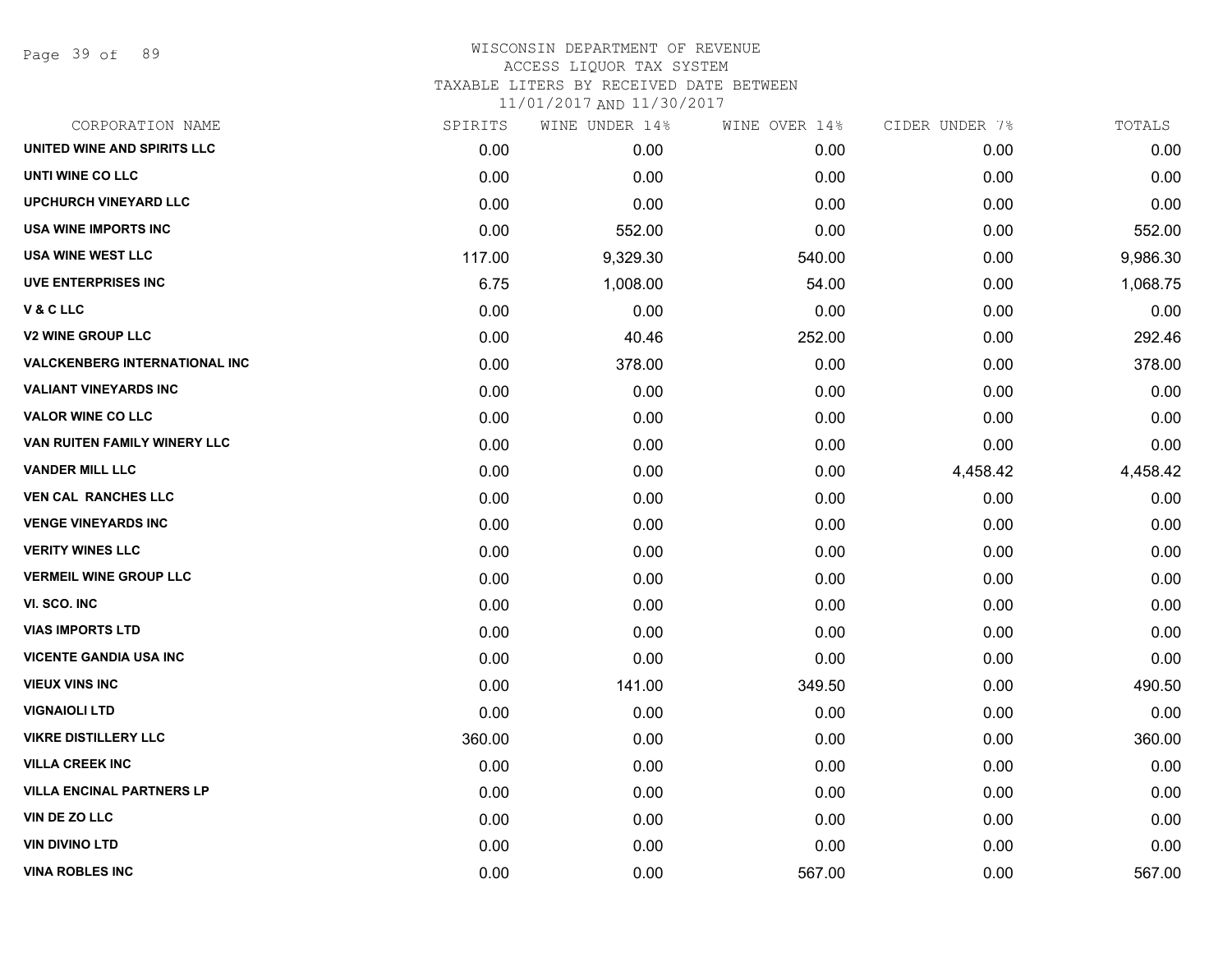Page 40 of 89

### WISCONSIN DEPARTMENT OF REVENUE ACCESS LIQUOR TAX SYSTEM TAXABLE LITERS BY RECEIVED DATE BETWEEN

| CORPORATION NAME                     | SPIRITS  | WINE UNDER 14% | WINE OVER 14% | CIDER UNDER 7% | TOTALS    |
|--------------------------------------|----------|----------------|---------------|----------------|-----------|
| <b>VINAMERICAS INC</b>               | 0.00     | 49.94          | 0.00          | 0.00           | 49.94     |
| <b>VINCENZO PADULA</b>               | 0.00     | 0.00           | 0.00          | 0.00           | 0.00      |
| <b>VINE CLIFF WINERY INC</b>         | 0.00     | 0.00           | 0.00          | 0.00           | 0.00      |
| <b>VINE CONNECTIONS LLC</b>          | 4.50     | 45.00          | 66.24         | 0.00           | 115.74    |
| <b>VINEBURG LLC</b>                  | 0.00     | 0.00           | 972.00        | 0.00           | 972.00    |
| <b>VINEDREA WINES LLC</b>            | 0.00     | 0.00           | 0.00          | 0.00           | 0.00      |
| <b>VINEYARD 29 LLC</b>               | 0.00     | 0.00           | 0.00          | 0.00           | 0.00      |
| <b>VINEYARD BRANDS LLC</b>           | 0.00     | 0.00           | 0.00          | 0.00           | 0.00      |
| <b>VINEYARD VARIETIES INC</b>        | 0.00     | 0.00           | 0.00          | 0.00           | 0.00      |
| <b>VINIFERA IMPORTS LTD</b>          | 0.00     | 0.00           | 0.00          | 0.00           | 0.00      |
| <b>VINIFERA WINE COMPANY LLC</b>     | 0.00     | 0.00           | 0.00          | 0.00           | 0.00      |
| <b>VINO DEL SOL INC</b>              | 0.00     | 1,305.00       | 9.00          | 0.00           | 1,314.00  |
| <b>VINO LOGICS CORPORATION</b>       | 0.00     | 630.00         | 0.00          | 0.00           | 630.00    |
| <b>VINO.COM LLC</b>                  | 178.50   | 684.00         | 180.00        | 0.00           | 1,042.50  |
| <b>VINOANDES LLC</b>                 | 0.00     | 0.00           | 0.00          | 0.00           | 0.00      |
| <b>VINOVIA WINE GROUP INC</b>        | 0.00     | 571.50         | 0.00          | 0.00           | 571.50    |
| <b>VINTAGE '59 IMPORTS LLC</b>       | 0.00     | 153.00         | 0.00          | 0.00           | 153.00    |
| <b>VINTAGE POINT LLC</b>             | 0.00     | 0.00           | 504.00        | 0.00           | 504.00    |
| <b>VINTURE WINE COMPANY LLC</b>      | 0.00     | 0.00           | 126.00        | 0.00           | 126.00    |
| <b>VINTUS LLC</b>                    | 0.00     | 0.00           | 0.00          | 0.00           | 0.00      |
| <b>VINTWOOD INTERNATIONAL LTD</b>    | 0.00     | 0.00           | 0.00          | 0.00           | 0.00      |
| <b>VISION WINE &amp; SPIRITS LLC</b> | 876.00   | 135.00         | 18.00         | 0.00           | 1,029.00  |
| <b>VITANI SPIRITS LLC</b>            | 0.00     | 0.00           | 0.00          | 0.00           | 0.00      |
| <b>VOTTO VINES IMPORTING INC.</b>    | 0.00     | 2,556.00       | 0.00          | 0.00           | 2,556.00  |
| <b>W J DEUTSCH &amp; SONS LTD</b>    | 4,958.95 | 48,962.48      | 4,113.75      | 0.00           | 58,035.18 |
| <b>WAGNER WINE COMPANY LLC</b>       | 0.00     | 1,764.00       | 4,482.00      | 0.00           | 6,246.00  |
| <b>WALLA WALLA VINTNERS LLC</b>      | 0.00     | 3.00           | 0.00          | 0.00           | 3.00      |
| <b>WARWICK VALLEY WINE CO INC</b>    | 0.00     | 0.00           | 0.00          | 0.00           | 0.00      |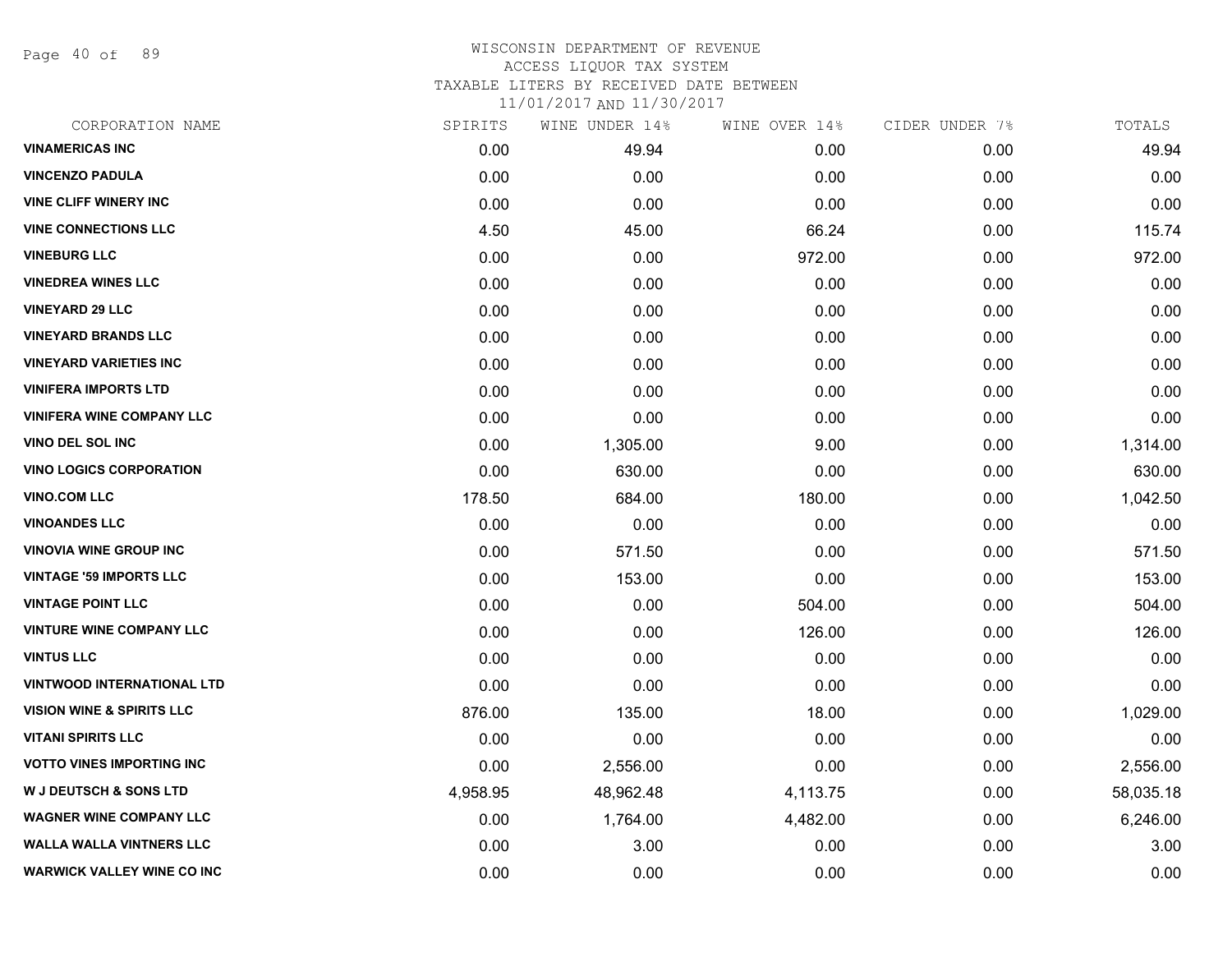Page 41 of 89

### WISCONSIN DEPARTMENT OF REVENUE ACCESS LIQUOR TAX SYSTEM TAXABLE LITERS BY RECEIVED DATE BETWEEN

| CORPORATION NAME                               | SPIRITS   | WINE UNDER 14% | WINE OVER 14% | CIDER UNDER 7% | TOTALS    |
|------------------------------------------------|-----------|----------------|---------------|----------------|-----------|
| <b>WEBSTER BARNES LLC</b>                      | 0.00      | 0.00           | 0.00          | 0.00           | 0.00      |
| <b>WEIBEL INCORPORATED</b>                     | 0.00      | 99.00          | 0.00          | 0.00           | 99.00     |
| <b>WEIN BAUER INC</b>                          | 328.58    | 6,661.58       | 0.00          | 0.00           | 6,990.16  |
| <b>WEST COAST WINE PARTNERS LLC</b>            | 0.00      | 0.00           | 0.00          | 0.00           | 0.00      |
| <b>WESTERN SPIRITS BEVERAGE CO LLC</b>         | 3,266.75  | 0.00           | 0.00          | 0.00           | 3,266.75  |
| <b>WEYGANDT-METZLER IMPORTING LTD</b>          | 0.00      | 0.00           | 0.00          | 0.00           | 0.00      |
| WHITE OAK VINEYARDS & WINERY LLC               | 0.00      | 0.00           | 0.00          | 0.00           | 0.00      |
| WHYTE AND MACKAY (AMERICAS) LIMITED LLC        | 0.00      | 0.00           | 0.00          | 0.00           | 0.00      |
| <b>WI INC</b>                                  | 0.00      | 0.00           | 0.00          | 0.00           | 0.00      |
| <b>WILLAMETTE VALLEY VINEYARDS INC</b>         | 0.00      | 315.00         | 90.00         | 0.00           | 405.00    |
| <b>WILLIAM GRANT &amp; SONS INC</b>            | 31,705.65 | 0.00           | 0.00          | 0.00           | 31,705.65 |
| <b>WILLIAM J WOLF</b>                          | 0.00      | 0.00           | 0.00          | 0.00           | 0.00      |
| <b>WILLIAM P KNUTTEL</b>                       | 0.00      | 0.00           | 0.00          | 0.00           | 0.00      |
| <b>WILLIAM PRICE III</b>                       | 0.00      | 0.00           | 0.00          | 0.00           | 0.00      |
| <b>WILLIAM T HOLLORAN</b>                      | 0.00      | 0.00           | 0.00          | 0.00           | 0.00      |
| <b>WILLIAM WOLF BRAND LLC</b>                  | 0.00      | 0.00           | 0.00          | 0.00           | 0.00      |
| <b>WILLIAM WOODRUFF</b>                        | 0.00      | 0.00           | 0.00          | 0.00           | 0.00      |
| <b>WILLIAMS &amp; SELYEM LLC</b>               | 0.00      | 0.00           | 0.00          | 0.00           | 0.00      |
| <b>WILSON CREEK WINERY &amp; VINEYARDS INC</b> | 0.00      | 0.00           | 0.00          | 0.00           | 0.00      |
| <b>WILSON DANIELS LLC</b>                      | 0.00      | 8,574.00       | 540.00        | 0.00           | 9,114.00  |
| <b>WINDY CITY DISTILLING INC</b>               | 0.00      | 0.00           | 0.00          | 0.00           | 0.00      |
| <b>WINE BRIDGE IMPORTS INC</b>                 | 0.00      | 2,497.50       | 0.00          | 0.00           | 2,497.50  |
| WINE COUNTRY INTERNATIONAL INC                 | 0.00      | 0.00           | 0.00          | 0.00           | 0.00      |
| <b>WINE CREEK LLC</b>                          | 0.00      | 63.00          | 360.00        | 0.00           | 423.00    |
| <b>WINE HOOLIGANS LLC</b>                      | 0.00      | 1,782.00       | 504.00        | 0.00           | 2,286.00  |
| <b>WINE WINE SITUATION LLC</b>                 | 0.00      | 0.00           | 0.00          | 0.00           | 0.00      |
| <b>WINEPLAYGROUND.COM INC</b>                  | 0.00      | 0.00           | 0.00          | 0.00           | 0.00      |
| <b>WINERIES &amp; SELECT PRODUCTS LLC</b>      | 0.00      | 0.00           | 0.00          | 0.00           | 0.00      |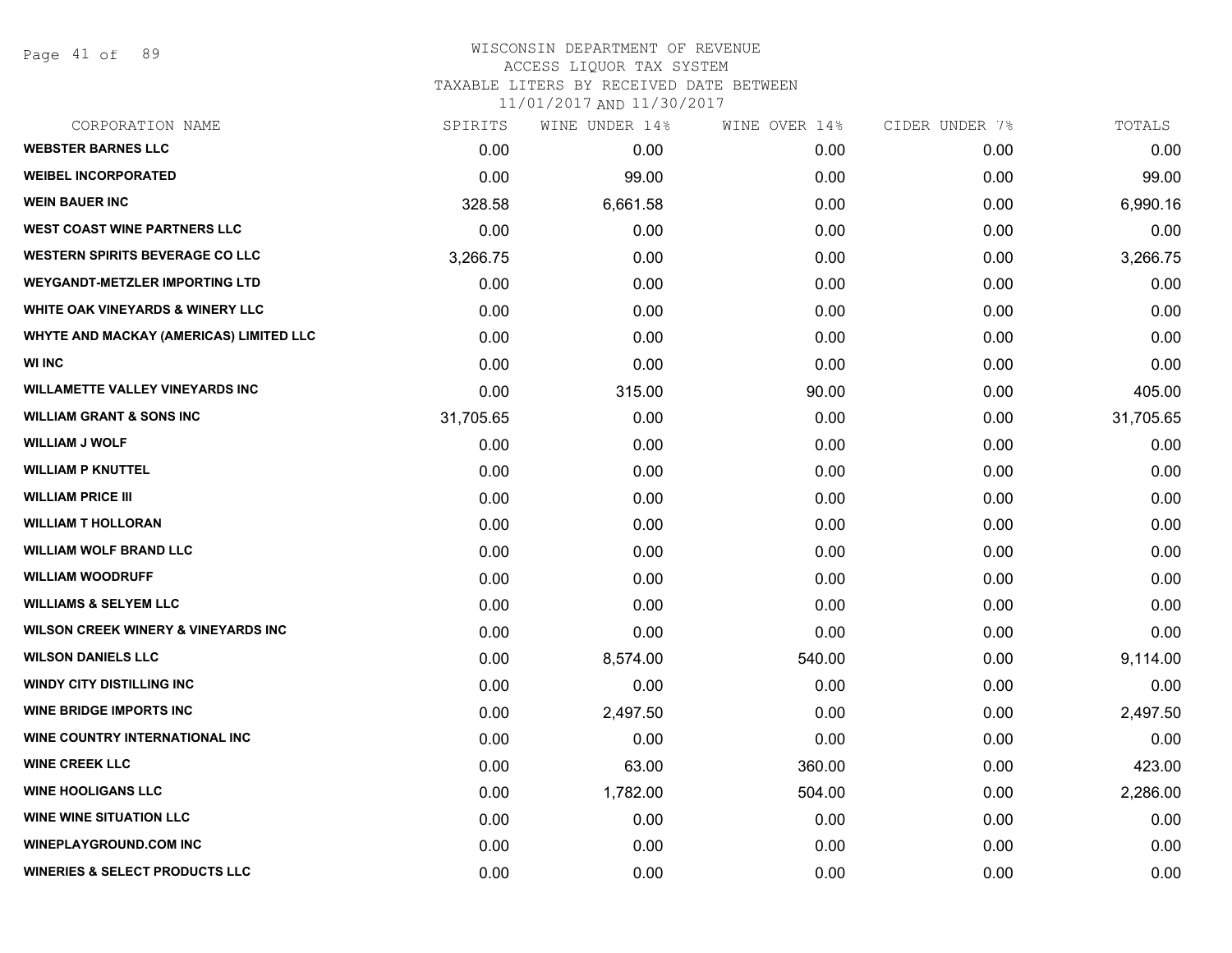Page 42 of 89

# WISCONSIN DEPARTMENT OF REVENUE

## ACCESS LIQUOR TAX SYSTEM

TAXABLE LITERS BY RECEIVED DATE BETWEEN

| CORPORATION NAME                       | SPIRITS      | WINE<br>UNDER 14% | WINE OVER 14% | CIDER UNDER 7% | TOTALS        |
|----------------------------------------|--------------|-------------------|---------------|----------------|---------------|
| <b>WINERY EXCHANGE, INC.</b>           | 0.00         | 41,724.00         | 1,134.00      | 0.00           | 42,858.00     |
| <b>WINES OF FRANCE INC.</b>            | 0.00         | 0.00              | 0.00          | 0.00           | 0.00          |
| <b>WINES UNLIMITED INC</b>             | 0.00         | 3,906.00          | 0.00          | 0.00           | 3,906.00      |
| <b>WINESELLERS LTD</b>                 | 0.00         | 4,771.00          | 48.00         | 72.00          | 4,891.00      |
| <b>WINNESHIEK WILDBERRY WINERY LLC</b> | 0.00         | 0.00              | 0.00          | 0.00           | 0.00          |
| <b>WISD LLC</b>                        | 0.00         | 522.00            | 315.00        | 0.00           | 837.00        |
| <b>WOODSON WINES LLC</b>               | 0.00         | 0.00              | 0.00          | 0.00           | 0.00          |
| <b>WORLD TRAVELER IMPORTS LLC</b>      | 0.00         | 0.00              | 0.00          | 0.00           | 0.00          |
| <b>WORLD'S END LLC</b>                 | 0.00         | 0.00              | 0.00          | 0.00           | 0.00          |
| <b>WORLDWIDE CELLARS INC</b>           | 0.00         | 747.00            | 0.00          | 0.00           | 747.00        |
| <b>WYOMING WHISKEY INC</b>             | 0.00         | 0.00              | 0.00          | 0.00           | 0.00          |
| YAEGAKI CORPORATION OF USA             | 0.00         | 792.00            | 92.88         | 0.00           | 884.88        |
| YELLOW ROSE DISTILLING LLC             | 0.00         | 0.00              | 0.00          | 0.00           | 0.00          |
| YORKVILLE CELLARS INC                  | 0.00         | 0.00              | 0.00          | 0.00           | 0.00          |
| YOUNTVILLE WINE IMPORTS LLC            | 0.00         | 0.00              | 0.00          | 0.00           | 0.00          |
| <b>ZD WINES LLC</b>                    | 0.00         | 252.00            | 175.50        | 0.00           | 427.50        |
| <b>ZEILER SPIRITS LLC</b>              | 0.00         | 0.00              | 0.00          | 0.00           | 0.00          |
| <b>ZONIN USA INC</b>                   | 0.00         | 20,537.38         | 288.00        | 0.00           | 20,825.38     |
| TOTAL LITERS FOR 11/30/2017            | 5,524,922.27 | 4,027,012.78      | 335,371.86    | 280,513.76     | 10,167,820.67 |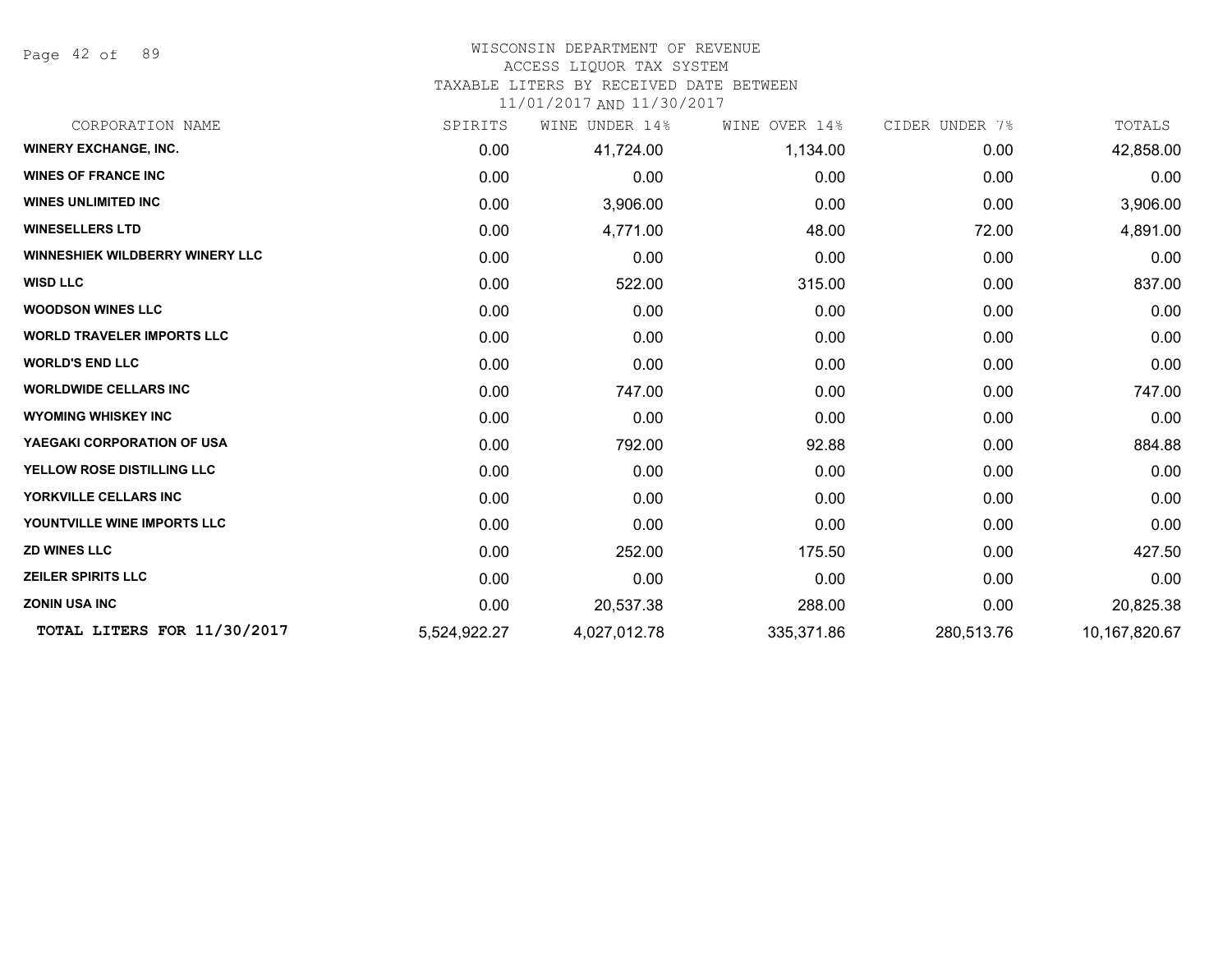Page 43 of 89

# WISCONSIN DEPARTMENT OF REVENUE ACCESS LIQUOR TAX SYSTEM TAXABLE LITERS BY RECEIVED DATE BETWEEN 11/01/2017 AND 11/30/2017

**IN STATE WHOLESALER (W) ALLSTATE LIQUOR & WINE COMPANY, INC.** 0.00 0.00 0.00 0.00 0.00 **AMPHORAE, LLC** 0.00 0.00 0.00 0.00 0.00 **AVA WINE & SPIRITS LLC** 0.00 6,741.38 0.00 0.00 6,741.38 **B&H BLENDS LLC** 0.00 0.00 0.00 0.00 0.00 **BADGER DISTRIBUTING OF MILWAUKEE LLC** 0.00 0.00 0.00 0.00 0.00 BADGER LIQUOR CO INC 183,266.10 76,919.28 8,883.00 269,068.38 **BADGER STATE WINERY COOPERATIVE** 0.00 0.00 0.00 0.00 0.00 CORPORATION NAME SPIRITS WINE UNDER 14% WINE OVER 14% CIDER UNDER 7% TOTALS

| <b>BADGER WINE &amp; SPIRITS LLC</b>              | 0.00      | 0.00      | 0.00     | 0.00 | 0.00       |
|---------------------------------------------------|-----------|-----------|----------|------|------------|
| <b>BEECHWOOD DISTRIBUTORS, INC.</b>               | 0.00      | 0.00      | 0.00     | 0.00 | 0.00       |
| <b>BEER CAPITOL DISTRIBUTING LLC</b>              | 0.00      | 0.00      | 0.00     | 0.00 | 0.00       |
| <b>BILL'S DISTRIBUTING, LTD.</b>                  | 0.00      | 0.00      | 0.00     | 0.00 | 0.00       |
| <b>BRANT T NEHMER</b>                             | 0.00      | 0.00      | 0.00     | 0.00 | 0.00       |
| <b>BREAKTHRU BEVERAGE GROUP LLC</b>               | 0.00      | 0.00      | 0.00     | 0.00 | 0.00       |
| <b>BREAKTHRU BEVERAGE GROUP LLC</b>               | 63,004.69 | 53,230.89 | 3,307.52 | 0.00 | 119,543.10 |
| <b>BREAKTHRU BEVERAGE WISCONSIN NORTH LLC</b>     | 0.00      | 0.00      | 0.00     | 0.00 | 0.00       |
| <b>C.J.W., INC.</b>                               | 0.00      | 0.00      | 0.00     | 0.00 | 0.00       |
| <b>CAPITOL-HUSTING COMPANY, INC.</b>              | 68,061.00 | 16,324.99 | 7,302.00 | 0.00 | 91,687.99  |
| <b>CATHRINE BENNETT</b>                           | 0.00      | 0.00      | 0.00     | 0.00 | 0.00       |
| CENTRAL BEER DISTRIBUTORS, INC.                   | 0.00      | 0.00      | 0.00     | 0.00 | 0.00       |
| DE PERE LIQUOR CO LLC                             | 0.00      | 0.00      | 0.00     | 0.00 | 0.00       |
| <b>DEAN DISTRIBUTING, INC.</b>                    | 0.00      | 0.00      | 0.00     | 0.00 | 0.00       |
| <b>DEAN DISTRIBUTING, INC.</b>                    | 0.00      | 0.00      | 0.00     | 0.00 | 0.00       |
| <b>DEWITT CHURCH GOODS, INC.</b>                  | 0.00      | 0.00      | 0.00     | 0.00 | 0.00       |
| <b>FABIANO BROTHERS - WISCONSIN LLC</b>           | 0.00      | 0.00      | 0.00     | 0.00 | 0.00       |
| <b>FAUSTO FIORAVANTI</b>                          | 0.00      | 0.00      | 0.00     | 0.00 | 0.00       |
| <b>FLANIGAN DISTRIBUTING OF DOOR COUNTY, INC.</b> | 0.00      | 0.00      | 0.00     | 0.00 | 0.00       |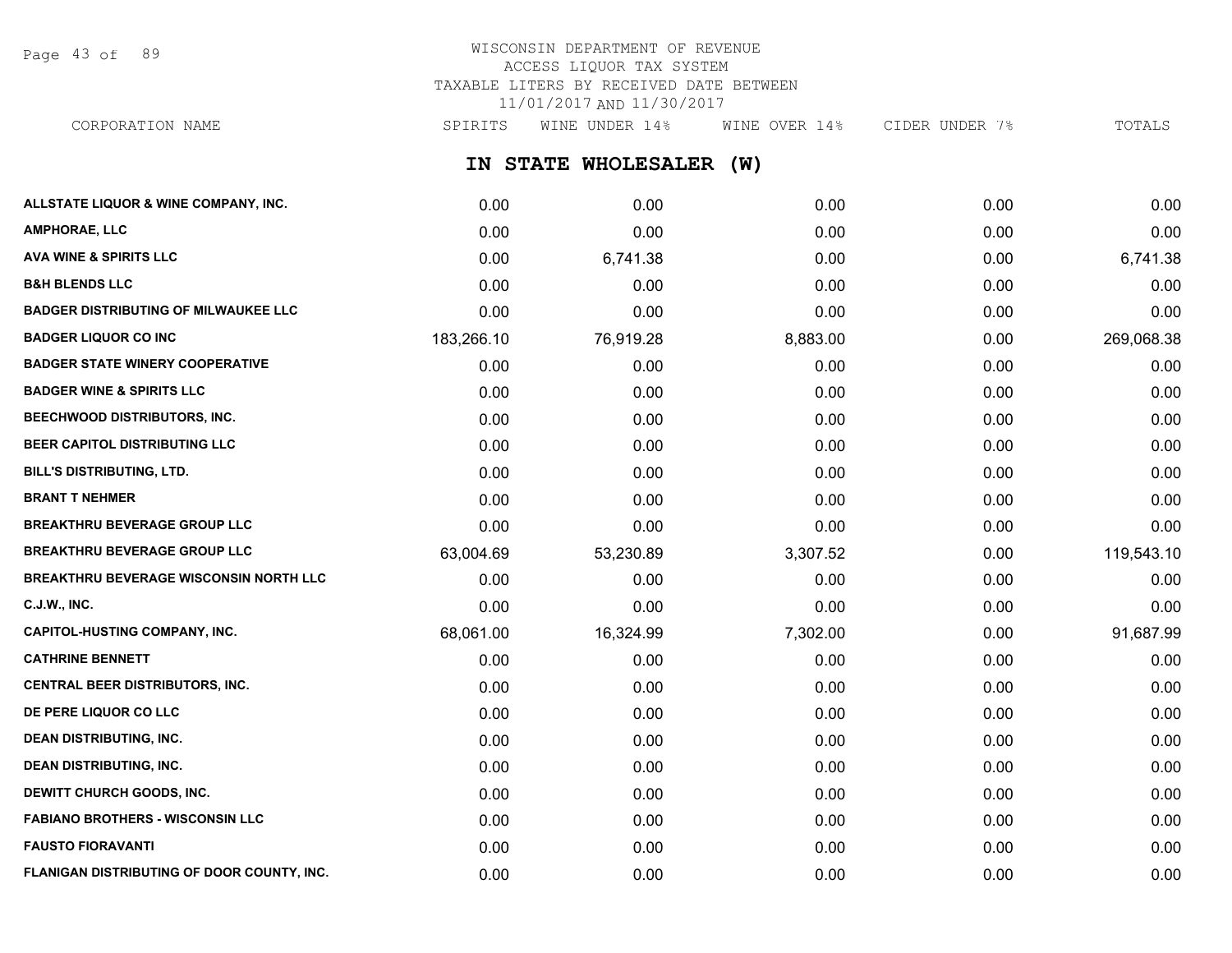Page 44 of 89

# WISCONSIN DEPARTMENT OF REVENUE ACCESS LIQUOR TAX SYSTEM TAXABLE LITERS BY RECEIVED DATE BETWEEN

| CORPORATION NAME                             | SPIRITS   | WINE UNDER 14% | WINE OVER 14% | CIDER UNDER 7% | TOTALS      |
|----------------------------------------------|-----------|----------------|---------------|----------------|-------------|
| <b>FOUR SEASONS BEER DISTRIBUTORS INC</b>    | 0.00      | 0.00           | 0.00          | 0.00           | 0.00        |
| <b>FRANK BEER DISTRIBUTORS, INC.</b>         | 0.00      | 0.00           | 0.00          | 0.00           | 0.00        |
| <b>FRANK J MIRENDA SR</b>                    | 0.00      | 0.00           | 0.00          | 0.00           | 0.00        |
| <b>FRANK LIQUOR COMPANY, INC.</b>            | 46,146.54 | 22,199.33      | 0.00          | 0.00           | 68,345.87   |
| FRANK LIQUORS OF LA CROSSE, INC.             | 0.00      | 0.00           | 0.00          | 0.00           | 0.00        |
| <b>GASPARD INC</b>                           | 0.00      | 0.00           | 0.00          | 0.00           | 0.00        |
| <b>GB SALES MILWAUKEE, INC.</b>              | 0.00      | 0.00           | 0.00          | 0.00           | 0.00        |
| <b>GENERAL BEER DISTRIBUTORS CO.</b>         | 0.00      | 0.00           | 0.00          | 0.00           | 0.00        |
| <b>GENERAL BEER-NORTHEAST INC</b>            | 0.00      | 0.00           | 0.00          | 0.00           | 0.00        |
| <b>GENERAL BEER-NORTHEAST INC</b>            | 0.00      | 0.00           | 0.00          | 0.00           | 0.00        |
| <b>GENERAL BEER-NORTHWEST, INC.</b>          | 0.00      | 0.00           | 0.00          | 0.00           | 0.00        |
| GENERAL BEER-NORTHWEST, INC.                 | 0.00      | 0.00           | 0.00          | 0.00           | 0.00        |
| <b>GENERAL BEVERAGE SALES CO.</b>            | 4,039.20  | 70,324.73      | 4,545.00      | 0.00           | 78,908.93   |
| <b>GENERAL BEVERAGE SALES CO. -- OSHKOSH</b> | 0.00      | 30,710.95      | 0.00          | 0.00           | 30,710.95   |
| GENERAL BEVERAGE SALES CO.-MILWAUKEE         | 11,127.00 | 74,534.38      | 216.00        | 0.00           | 85,877.38   |
| <b>GIUSEPPE GAGLIANELLO</b>                  | 0.00      | 0.00           | 0.00          | 0.00           | 0.00        |
| <b>GLORIA R RAGSDALE</b>                     | 0.00      | 0.00           | 0.00          | 0.00           | 0.00        |
| <b>HENDRICKS BEVERAGE, INC.</b>              | 0.00      | 0.00           | 0.00          | 0.00           | 0.00        |
| IRL, INCORPORATED                            | 0.00      | 0.00           | 0.00          | 0.00           | 0.00        |
| <b>JACQUES VIEAU, INC.</b>                   | 0.00      | 0.00           | 0.00          | 0.00           | 0.00        |
| JANDRAIN RELIGIOUS SUPPLY, INC.              | 0.00      | $-4,147.50$    | $-333.00$     | 0.00           | $-4,480.50$ |
| <b>JANSEN INTERNATIONAL LLC</b>              | 0.00      | 0.00           | 0.00          | 0.00           | 0.00        |
| <b>JAW PROPERTIES LLC</b>                    | 0.00      | 0.00           | 0.00          | 0.00           | 0.00        |
| <b>JOHN J COLLETTI</b>                       | 0.00      | $-54.00$       | $-27.00$      | 0.00           | $-81.00$    |
| <b>JOHNSON BROTHERS OF WISCONSIN INC</b>     | 15,751.05 | 50,462.63      | $-303.00$     | 0.00           | 65,910.68   |
| JONATHAN H STOLP                             | 0.00      | 0.00           | 0.00          | 0.00           | 0.00        |
| <b>JONATHON LODUCA</b>                       | 0.00      | 0.00           | 0.00          | 0.00           | 0.00        |
| <b>JOSEPH A TRYGAR</b>                       | 0.00      | 0.00           | 0.00          | 0.00           | 0.00        |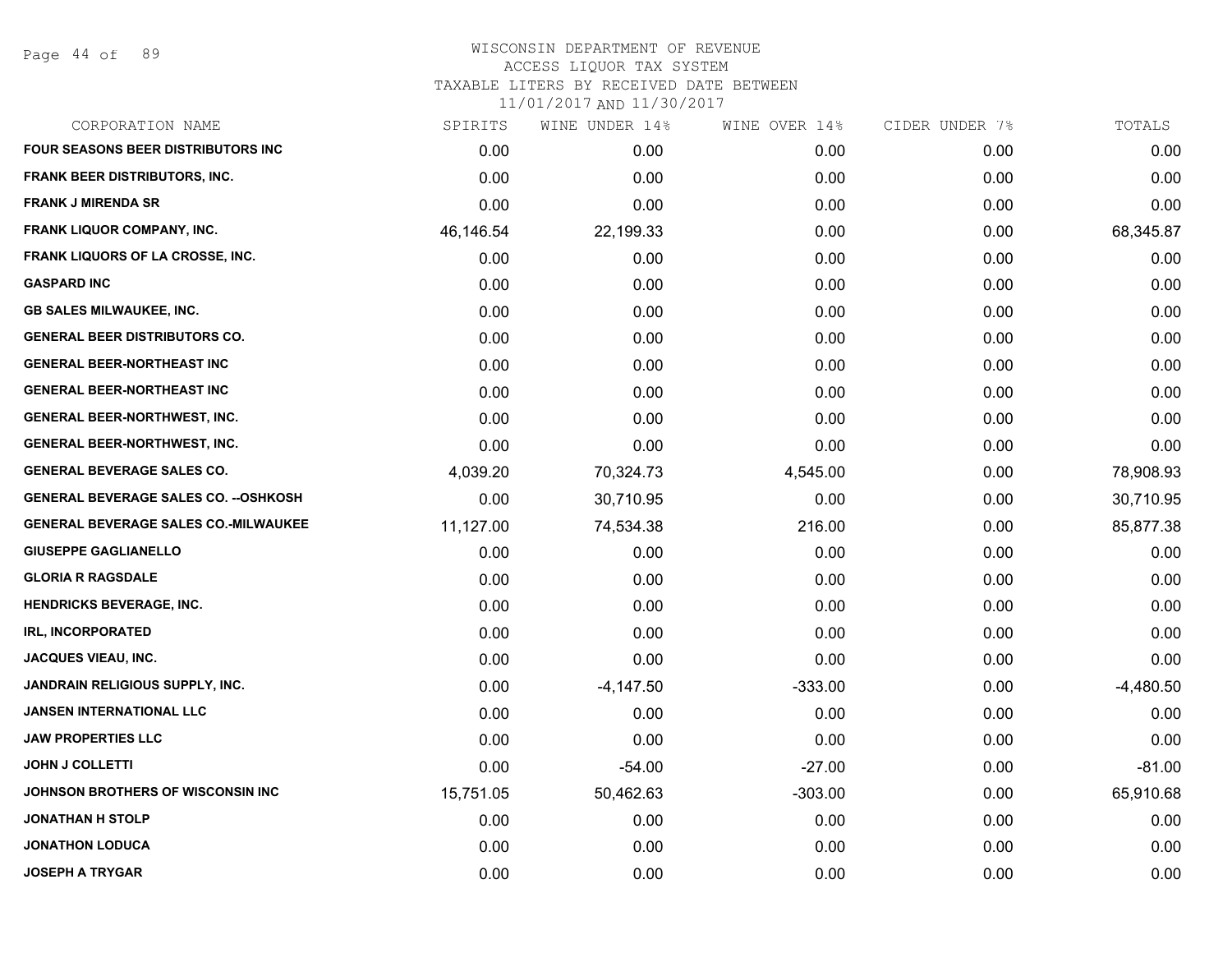Page 45 of 89

| CORPORATION NAME                         | SPIRITS   | WINE UNDER 14% | WINE OVER 14% | CIDER UNDER 7% | TOTALS    |
|------------------------------------------|-----------|----------------|---------------|----------------|-----------|
| <b>JOYVINE LLC</b>                       | 0.00      | 0.00           | 0.00          | 0.00           | 0.00      |
| KAY BEER DISTRIBUTING, INC.              | 0.00      | 0.00           | 0.00          | 0.00           | 0.00      |
| LA CROSSE BEVERAGE LLC                   | 0.00      | 0.00           | 0.00          | 0.00           | 0.00      |
| <b>LARRY'S DISTRIBUTING CO., INC.</b>    | 0.00      | 0.00           | 0.00          | 0.00           | 0.00      |
| LEE BEVERAGE OF WISCONSIN LLC            | 0.00      | 0.00           | 0.00          | 0.00           | 0.00      |
| LEE BEVERAGE OF WISCONSIN LLC            | 0.00      | 0.00           | 0.00          | 0.00           | 0.00      |
| <b>L'EFT BANK WINE COMPANY LIMITED</b>   | 3,277.50  | 51,575.70      | 3,738.00      | 0.00           | 58,591.20 |
| LETRAH INTERNATIONAL CORPORATION         | 0.00      | 0.00           | 0.00          | 0.00           | 0.00      |
| LO DUCA BROS., INC.                      | 0.00      | $-684.00$      | 0.00          | 0.00           | $-684.00$ |
| <b>LORI SCOTT</b>                        | 0.00      | 0.00           | 0.00          | 0.00           | 0.00      |
| <b>LOS ALTOS AGAVE DISTRIBUTOR INC</b>   | 16,044.00 | 0.00           | 420.00        | 0.00           | 16,464.00 |
| <b>LOVINO LLC</b>                        | 0.00      | 0.00           | 0.00          | 0.00           | 0.00      |
| <b>LYNDA MALMBERG</b>                    | 0.00      | 0.00           | 0.00          | 0.00           | 0.00      |
| <b>M SHIRAZ LLC</b>                      | 0.00      | 0.00           | 0.00          | 0.00           | 0.00      |
| <b>MARCO BRUZZI</b>                      | 0.00      | 0.00           | 0.00          | 0.00           | 0.00      |
| <b>MICCA HUTCHINS</b>                    | 0.00      | 0.00           | 0.00          | 0.00           | 0.00      |
| <b>MICHAEL G ANSAY</b>                   | 0.00      | 27.00          | 0.00          | 349.68         | 376.68    |
| <b>MIDWEST SALES &amp; SERVICE, INC.</b> | 0.00      | 0.00           | 0.00          | 0.00           | 0.00      |
| <b>NOELKE DISTRIBUTORS, INC.</b>         | 0.00      | 7,120.60       | 0.00          | 0.00           | 7,120.60  |
| <b>NORTHWEST BEVERAGES, INC.</b>         | 0.00      | 0.00           | 0.00          | 0.00           | 0.00      |
| <b>NOUVEAU VENTURES LLC</b>              | $-52.20$  | 0.00           | 0.00          | 0.00           | $-52.20$  |
| OTT SCHWEITZER DISTRIBUTORSHIP, INC.     | 0.00      | 0.00           | 0.00          | 0.00           | 0.00      |
| <b>PARK RIDGE DISTRIBUTING, INC.</b>     | 0.00      | 0.00           | 0.00          | 0.00           | 0.00      |
| PEHLER DISTRIBUTING, INC.                | 0.00      | 0.00           | 0.00          | 0.00           | 0.00      |
| PHILLIPS DISTRIBUTING CORPORATION        | 24,018.00 | 0.00           | 0.00          | 0.00           | 24,018.00 |
| PHILLIPS WINE COMPANY                    | 0.00      | 0.00           | 0.00          | 0.00           | 0.00      |
| PHILLY'S PREMIUM BEVERAGES LLC           | 0.00      | 0.00           | 0.00          | 0.00           | 0.00      |
| <b>PURE WINE WISCONSIN INC</b>           | 0.00      | 0.00           | 0.00          | 0.00           | 0.00      |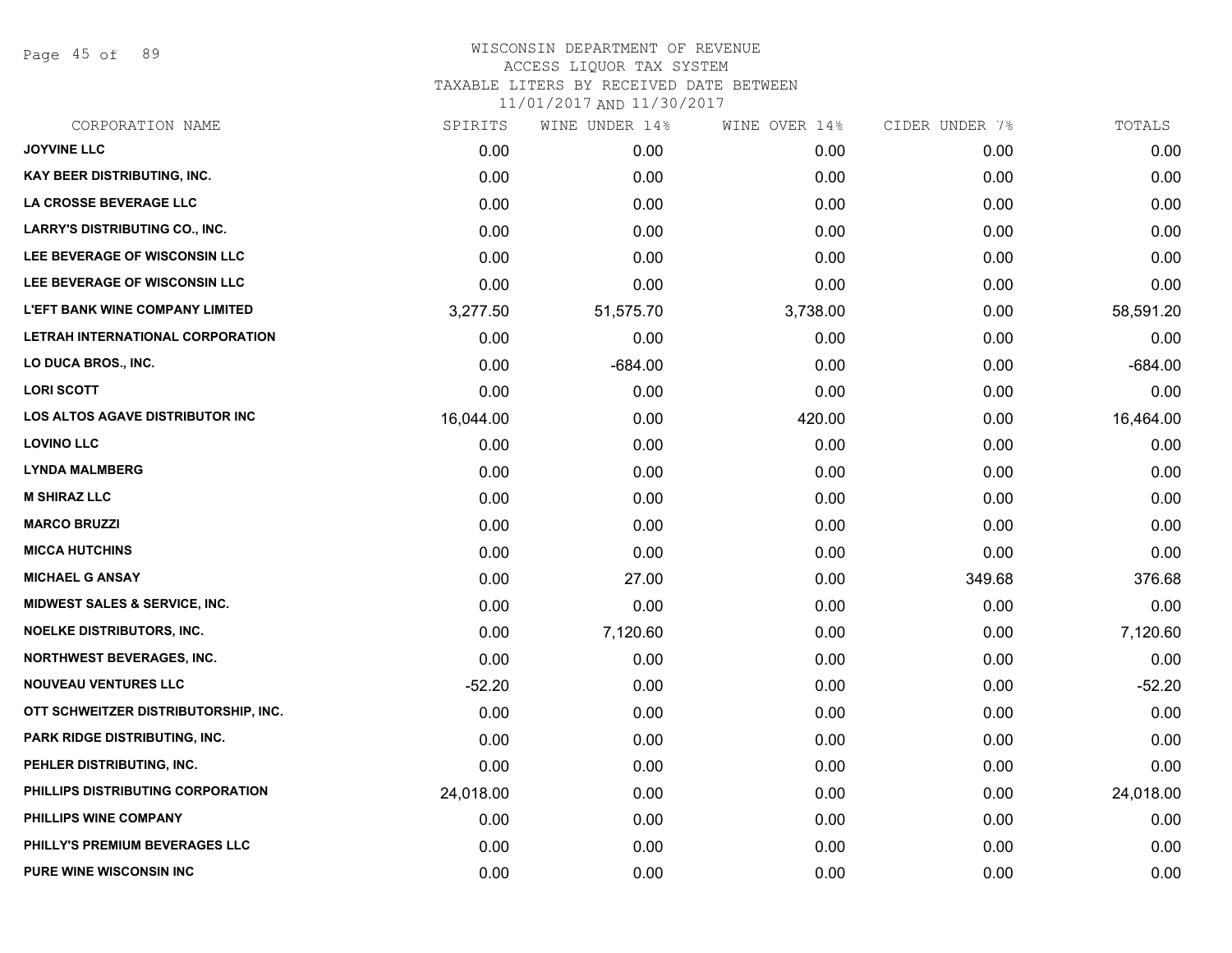Page 46 of 89

# WISCONSIN DEPARTMENT OF REVENUE

#### ACCESS LIQUOR TAX SYSTEM

TAXABLE LITERS BY RECEIVED DATE BETWEEN

| CORPORATION NAME                        | SPIRITS    | WINE UNDER 14% | WINE OVER 14% | CIDER UNDER 7% | TOTALS     |
|-----------------------------------------|------------|----------------|---------------|----------------|------------|
| <b>PURPLE FEET WINES, LLC</b>           | 298.60     | 5,715.75       | 490.50        | 0.00           | 6,504.85   |
| <b>PVD ENTERPRISES LLC</b>              | 0.00       | 0.00           | 0.00          | 0.00           | 0.00       |
| <b>RATAS WHOLESALE LIQUOR COMPANY</b>   | 0.00       | 0.00           | 0.00          | 0.00           | 0.00       |
| S. & S. DISTRIBUTING, INC.              | 0.00       | 0.00           | 0.00          | 0.00           | 0.00       |
| S. & S. DISTRIBUTING, INC.              | 0.00       | 0.00           | 0.00          | 0.00           | 0.00       |
| <b>SALIM M SHAMMO</b>                   | 0.00       | 0.00           | 0.00          | 0.00           | 0.00       |
| SARATOGA LIQUOR CO., INC.               | 18,912.00  | 19,710.00      | 0.00          | 0.00           | 38,622.00  |
| <b>SMALL LOT WINE WI INC</b>            | 0.00       | 0.00           | 0.00          | 0.00           | 0.00       |
| <b>SQUARE ROOT LLC</b>                  | 0.00       | 0.00           | 0.00          | 0.00           | 0.00       |
| <b>SUPERIOR BEVERAGES LLC</b>           | 0.00       | 0.00           | 0.00          | $-195.22$      | $-195.22$  |
| <b>TIMOTHY REILLY SR</b>                | 0.00       | 0.00           | 0.00          | 0.00           | 0.00       |
| TJ INTERNATIONAL LTD                    | 0.00       | 0.00           | 0.00          | 0.00           | 0.00       |
| TRIANGLE DISTRIBUTING COMPANY, INC.     | 0.00       | 0.00           | 0.00          | 0.00           | 0.00       |
| TRI-MART COMPANY LLC                    | 0.00       | 0.00           | 0.00          | 0.00           | 0.00       |
| VINO VERITAS, LTD.                      | 0.00       | 540.00         | 0.00          | 0.00           | 540.00     |
| <b>WDI LLC</b>                          | 0.00       | 0.00           | 0.00          | 0.00           | 0.00       |
| <b>WDI LLC</b>                          | 0.00       | 0.00           | 0.00          | 0.00           | 0.00       |
| <b>WISCONSIN DISTRIBUTORS EAST LLC</b>  | 0.00       | 0.00           | 0.00          | 0.00           | 0.00       |
| <b>WISCONSIN DISTRIBUTORS NORTH LLC</b> | 0.00       | 0.00           | 0.00          | 0.00           | 0.00       |
| <b>WISCONSIN DISTRIBUTORS SOUTH LLC</b> | 0.00       | 0.00           | 0.00          | 0.00           | 0.00       |
| <b>WISCONSIN WINERY CO-OP</b>           | 0.00       | 0.00           | 0.00          | 0.00           | 0.00       |
| <b>WOODFIELD DISTRIBUTION LLC</b>       | 0.00       | 0.00           | 0.00          | 0.00           | 0.00       |
| ZASTROW THE BEER MAN, INC.              | 0.00       | 0.00           | 0.00          | 0.00           | 0.00       |
| TOTAL LITERS FOR 11/30/2017             | 453,893.48 | 481,252.11     | 28,239.02     | 154.46         | 963,539.07 |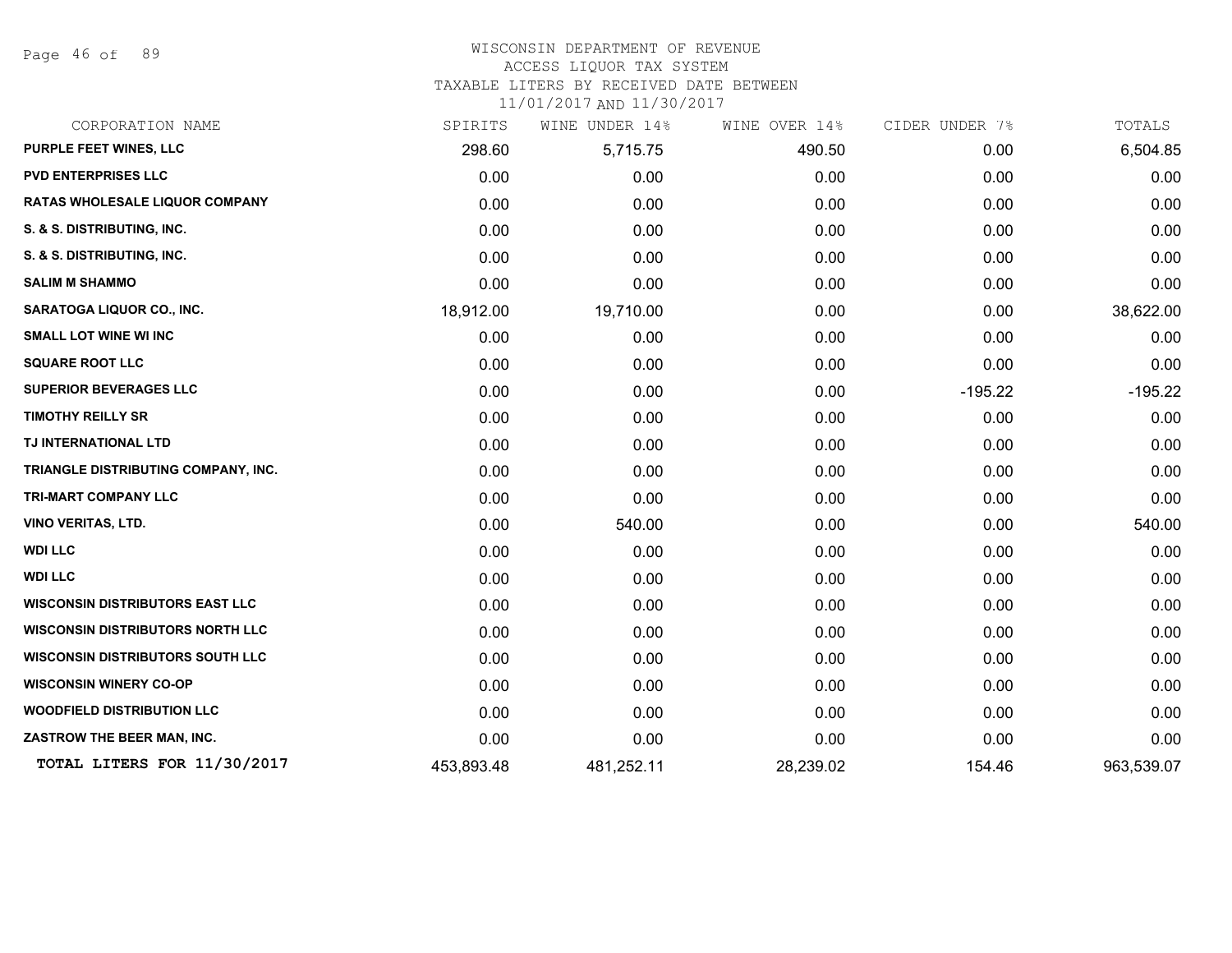Page 47 of 89

# WISCONSIN DEPARTMENT OF REVENUE ACCESS LIQUOR TAX SYSTEM TAXABLE LITERS BY RECEIVED DATE BETWEEN 11/01/2017 AND 11/30/2017

CORPORATION NAME SPIRITS WINE UNDER 14% WINE OVER 14% CIDER UNDER 7% TOTALS

**IN STATE MANUFACTURER (WM)**

| 45TH PARALLEL SPIRITS, LLC                   | 0.00     | 0.00     | 0.00   | 0.00 | 0.00     |
|----------------------------------------------|----------|----------|--------|------|----------|
| ACE ETHANOL, LLC                             | 0.00     | 0.00     | 0.00   | 0.00 | 0.00     |
| <b>AEPPELTREOW INC</b>                       | 139.49   | 0.00     | 0.00   | 0.00 | 139.49   |
| <b>ANGRY SPIRITS DISTILLING LLC</b>          | 0.00     | 0.00     | 0.00   | 0.00 | 0.00     |
| <b>B &amp; E DISTILLERY INC.</b>             | 0.00     | 0.00     | 0.00   | 0.00 | 0.00     |
| <b>BRIAN SAMMONS</b>                         | 1,577.25 | 0.00     | 0.00   | 0.00 | 1,577.25 |
| <b>C &amp; N CORPORATION</b>                 | 5,648.17 | 0.00     | 0.00   | 0.00 | 5,648.17 |
| <b>CENTRAL STANDARD LLC</b>                  | 3,303.24 | 0.00     | 0.00   | 0.00 | 3,303.24 |
| CHIPPEWA RIVER DISTILLERY AND BREWERY LLC    | 38.61    | 0.00     | 0.00   | 0.00 | 38.61    |
| <b>CLOVER MEADOW LLC</b>                     | 0.00     | 0.00     | 0.00   | 0.00 | 0.00     |
| <b>COPPER CROW DISTILLERY LLC</b>            | 0.00     | 0.00     | 0.00   | 0.00 | 0.00     |
| <b>DANCING GOAT DISTILLERY, LLC</b>          | 0.00     | 0.00     | 0.00   | 0.00 | 0.00     |
| <b>DEATH'S DOOR DISTILLERY LLC</b>           | 0.00     | 0.00     | 0.00   | 0.00 | 0.00     |
| <b>DENNIS E ERB</b>                          | 26.00    | 0.00     | 0.00   | 0.00 | 26.00    |
| <b>DISTILLERY PARTNERS, LLC</b>              | 0.00     | 0.00     | 0.00   | 0.00 | 0.00     |
| DRIFTLESS GLEN DISTILLERY LLC                | 1,677.12 | 0.00     | 0.00   | 0.00 | 1,677.12 |
| <b>EMCO CHEMICAL DISTRIBUTORS, INC.</b>      | 0.00     | 0.00     | 0.00   | 0.00 | 0.00     |
| <b>GLOBAL UNIVERSAL SRL</b>                  | 5,849.21 | 1,615.50 | 0.00   | 0.00 | 7,464.71 |
| <b>GRANT J VAN DRIEST</b>                    | 218.04   | 0.00     | 0.00   | 0.00 | 218.04   |
| <b>GREAT LAKES DISTILLERY LLC</b>            | 518.98   | 0.00     | 0.00   | 0.00 | 518.98   |
| HENDRICKS FAMILY DISTILLERY LLC              | 1,633.70 | 0.00     | 0.00   | 0.00 | 1,633.70 |
| <b>ISAAC SHOWAKI</b>                         | 0.00     | 0.00     | 0.00   | 0.00 | 0.00     |
| <b>JKLM DISTILLING PARTNERS LLC</b>          | 0.00     | 0.00     | 0.00   | 0.00 | 0.00     |
| <b>KELLY M YOCOM</b>                         | 59.43    | 36.00    | 0.00   | 0.00 | 95.43    |
| <b>MATTHEW RICK</b>                          | 476.24   | 4,536.76 | 465.76 | 0.00 | 5,478.76 |
| <b>MEISENBURG BREWING AND DISTILLING LLC</b> | 0.00     | 0.00     | 0.00   | 0.00 | 0.00     |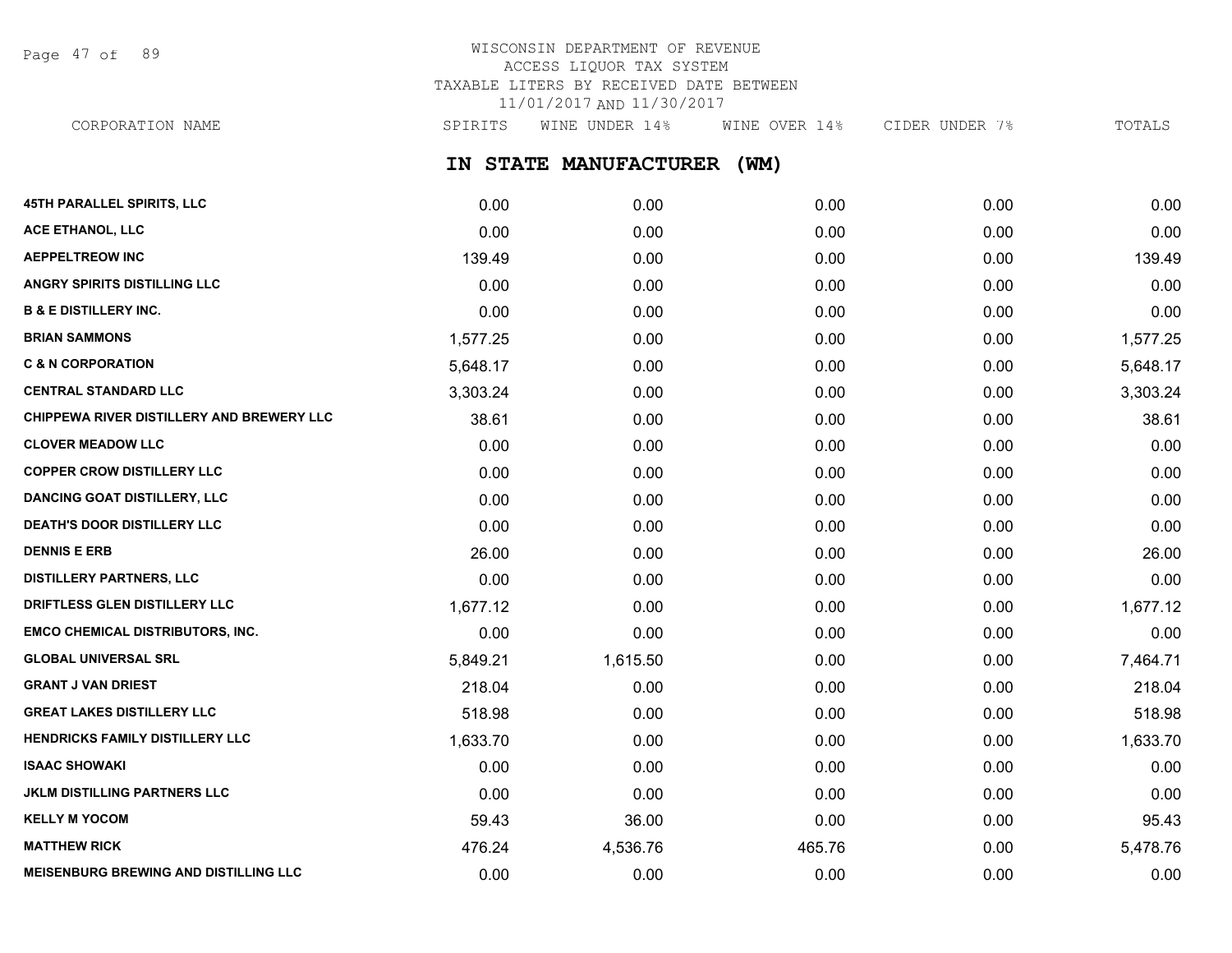Page 48 of 89

| CORPORATION NAME                            | SPIRITS   | WINE<br>UNDER 14% | WINE OVER 14% | CIDER UNDER 7% | TOTALS    |
|---------------------------------------------|-----------|-------------------|---------------|----------------|-----------|
| <b>MILLERCOORS LLC</b>                      | 0.00      | 0.00              | 0.00          | 41,968.16      | 41,968.16 |
| <b>NATHAN G GREENAWALT</b>                  | 2,434.40  | 0.00              | 0.00          | 0.00           | 2,434.40  |
| <b>NORTHERN WATERS DISTILLERY LLC</b>       | 513.53    | 0.00              | 0.00          | 0.00           | 513.53    |
| PERLICK DISTILLERY, LLC                     | 851.83    | 0.00              | 0.00          | 0.00           | 851.83    |
| <b>RIVER BEND VINEYARD &amp; WINERY LLC</b> | 0.00      | 0.00              | 0.00          | 0.00           | 0.00      |
| <b>SENSIENT FLAVORS LLC</b>                 | 0.00      | 0.00              | 0.00          | 0.00           | 0.00      |
| <b>ST CROIX SPIRITS LLC</b>                 | 0.00      | 0.00              | 0.00          | 0.00           | 0.00      |
| <b>STATE LINE DISTILLERY, LLC</b>           | 202.48    | 0.00              | 0.00          | 0.00           | 202.48    |
| THE NORTH WOODS DISTILLERY LLC              | $-375.74$ | 0.00              | 0.00          | 0.00           | $-375.74$ |
| <b>TWO TALL GUYS LLC</b>                    | 12.29     | 0.00              | 0.00          | 0.00           | 12.29     |
| WHITE WINTER WINERY INC                     | 0.00      | 0.00              | 0.00          | 0.00           | 0.00      |
| <b>WOLLERSHEIM WINERY, INC.</b>             | 355.49    | 0.00              | 0.00          | 0.00           | 355.49    |
| YAHARA BAY DISTILLERS, INC.                 | 10,067.80 | 0.00              | 0.00          | 0.00           | 10,067.80 |
| TOTAL LITERS FOR 11/30/2017                 | 35,227.56 | 6,188.26          | 465.76        | 41,968.16      | 83,849.74 |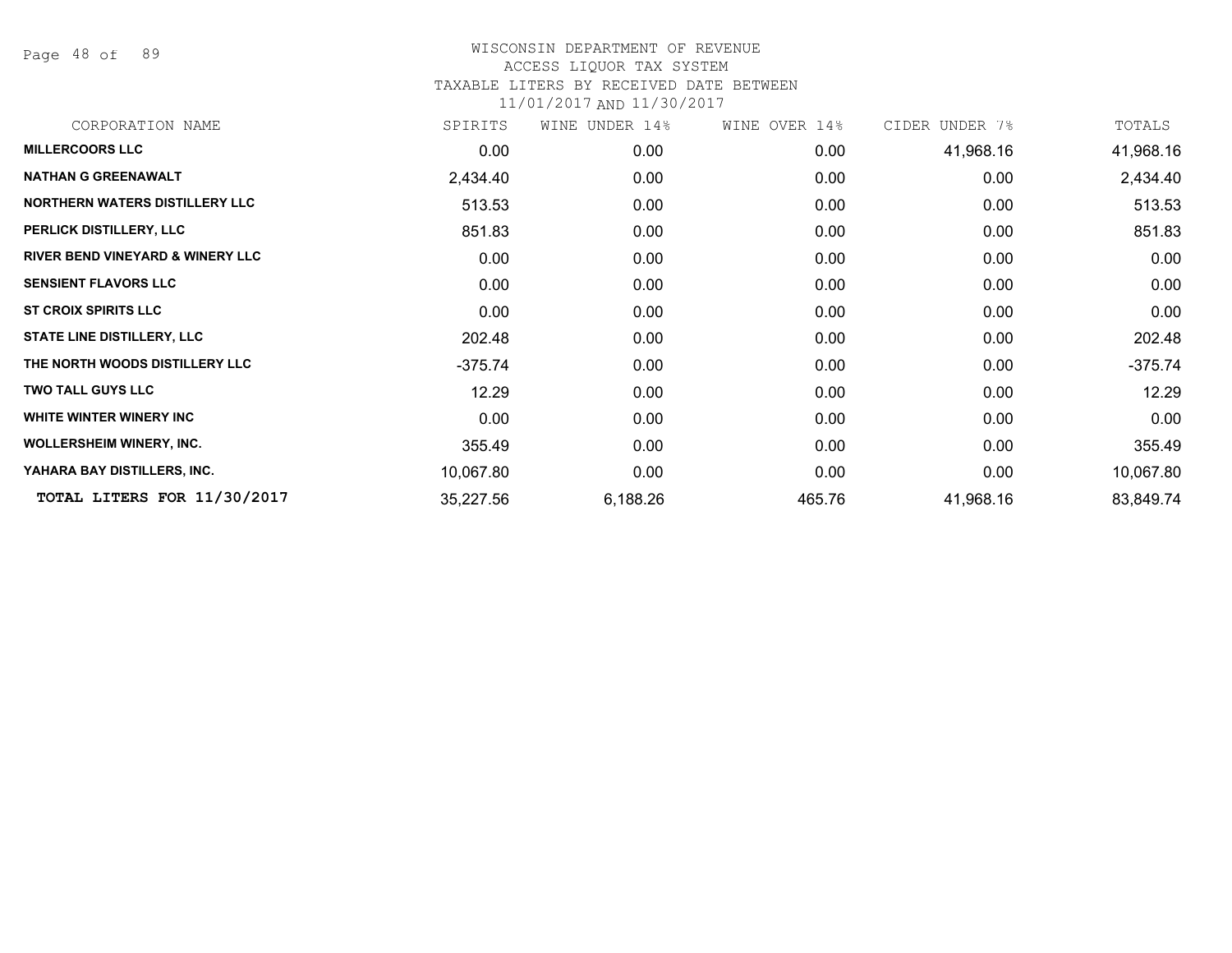Page 49 of 89

## WISCONSIN DEPARTMENT OF REVENUE ACCESS LIQUOR TAX SYSTEM TAXABLE LITERS BY RECEIVED DATE BETWEEN 11/01/2017 AND 11/30/2017 CORPORATION NAME SPIRITS WINE UNDER 14% WINE OVER 14% CIDER UNDER 7% TOTALS

**IN STATE RECTIFIER (WR)**

| <b>45TH PARALLEL SPIRITS, LLC</b>            | 3,126.00  | 0.00      | 0.00 | 0.00 | 3,126.00   |
|----------------------------------------------|-----------|-----------|------|------|------------|
| <b>ARTYS</b>                                 | 3,159.86  | 0.00      | 0.00 | 0.00 | 3,159.86   |
| CITY BREWING COMPANY, LLC                    | 0.00      | 0.00      | 0.00 | 0.00 | 0.00       |
| DANCING GOAT DISTILLERY, LLC                 | 0.00      | 0.00      | 0.00 | 0.00 | 0.00       |
| <b>DISTILLERY PARTNERS, LLC</b>              | 0.00      | 0.00      | 0.00 | 0.00 | 0.00       |
| <b>GALLOWAY COMPANY</b>                      | 0.00      | 0.00      | 0.00 | 0.00 | 0.00       |
| <b>GLOBAL UNIVERSAL SRL</b>                  | 0.00      | 0.00      | 0.00 | 0.00 | 0.00       |
| <b>GREAT LAKES DISTILLERY LLC</b>            | 2,739.72  | 0.00      | 0.00 | 0.00 | 2,739.72   |
| HENRY FARMS PRAIRIE SPIRITS LLC              | $-648.00$ | 0.00      | 0.00 | 0.00 | $-648.00$  |
| <b>KELLY M YOCOM</b>                         | 0.00      | 0.00      | 0.00 | 0.00 | 0.00       |
| <b>MEISENBURG BREWING AND DISTILLING LLC</b> | 0.00      | 0.00      | 0.00 | 0.00 | 0.00       |
| <b>MIDWEST CUSTOM BOTTLING LLC</b>           | 61,237.35 | 87,986.36 | 0.00 | 0.00 | 149,223.71 |
| <b>NATHAN G GREENAWALT</b>                   | 0.00      | 0.00      | 0.00 | 0.00 | 0.00       |
| YAHARA BAY DISTILLERS, INC.                  | 0.00      | 0.00      | 0.00 | 0.00 | 0.00       |
| YAHARA BAY DISTILLERS, INC.                  | 0.00      | 0.00      | 0.00 | 0.00 | 0.00       |
| TOTAL LITERS FOR 11/30/2017                  | 69,614.93 | 87,986.36 | 0.00 | 0.00 | 157,601.29 |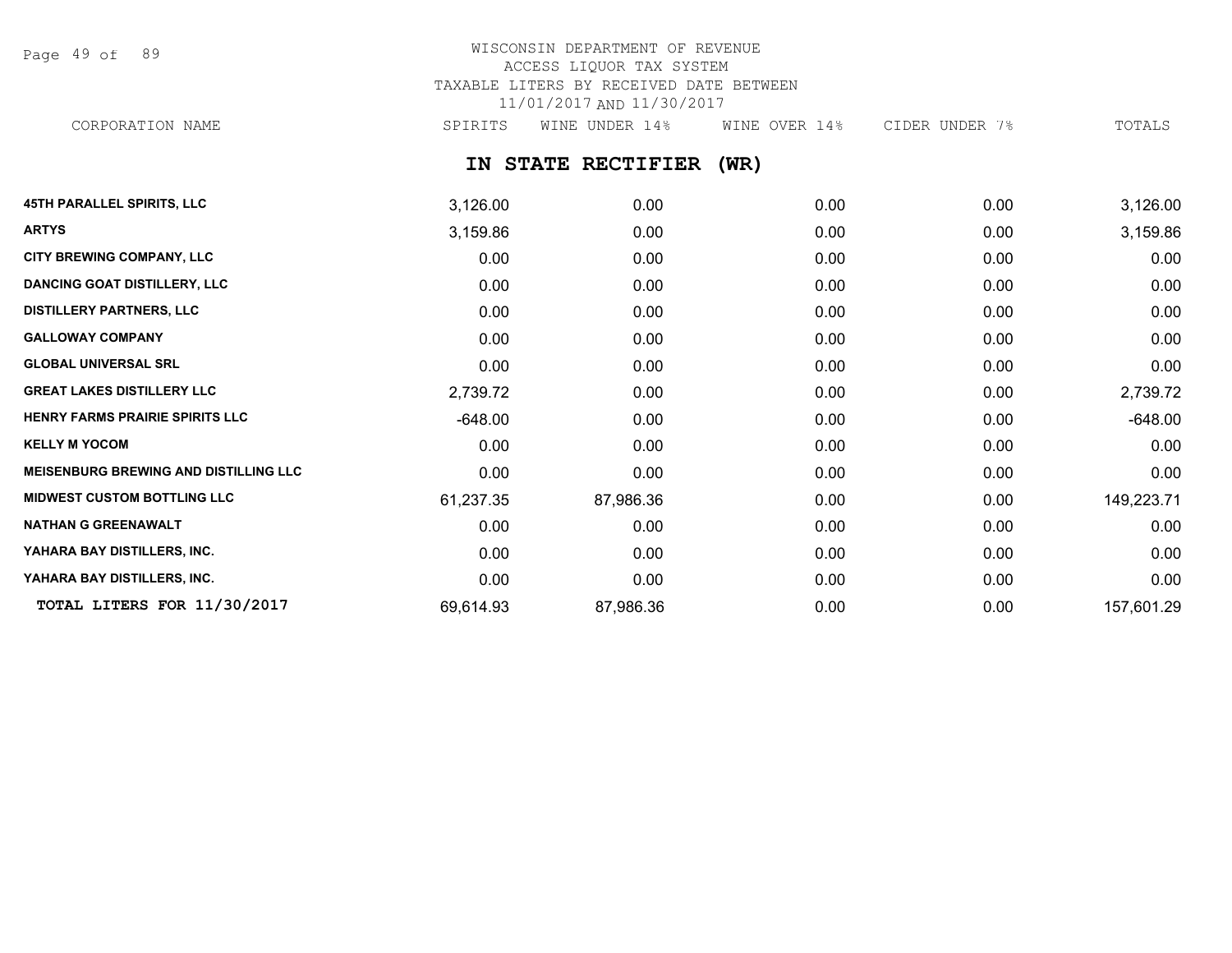Page 50 of 89

# WISCONSIN DEPARTMENT OF REVENUE ACCESS LIQUOR TAX SYSTEM TAXABLE LITERS BY RECEIVED DATE BETWEEN 11/01/2017 AND 11/30/2017

CORPORATION NAME SPIRITS WINE UNDER 14% WINE OVER 14% CIDER UNDER 7% TOTALS

**IN STATE WINERY (WWI)**

| <b>AEPPELTREOW INC</b>                            | 0.00 | 844.90    | 27.25    | 1,542.93 | 2,415.08  |
|---------------------------------------------------|------|-----------|----------|----------|-----------|
| <b>AMANDA STEFL</b>                               | 0.00 | 2,142.84  | 0.00     | 0.00     | 2,142.84  |
| <b>BARABOO BLUFF WINERY, LLC</b>                  | 0.00 | 2,820.12  | 0.00     | 0.00     | 2,820.12  |
| <b>BAYFIELD WINERY, LTD.</b>                      | 0.00 | 1,066.50  | 0.00     | 0.00     | 1,066.50  |
| <b>BELLEVINEZ LLC</b>                             | 0.00 | 1,188.62  | 0.00     | 0.00     | 1,188.62  |
| <b>BLIND HORSE WINERY LLC</b>                     | 0.00 | 0.00      | 0.00     | 0.00     | 0.00      |
| <b>BOTHAM VINEYARDS, INC.</b>                     | 0.00 | 2,929.90  | 0.00     | 0.00     | 2,929.90  |
| <b>BRANCHES WINERY LLC</b>                        | 0.00 | 0.00      | 0.00     | 0.00     | 0.00      |
| <b>BRIAN C LOKRANTZ</b>                           | 0.00 | 0.00      | 0.00     | 0.00     | 0.00      |
| <b>BRIGADOON FARM &amp; WINERY LLC</b>            | 0.00 | 801.03    | 0.00     | 0.00     | 801.03    |
| <b>C &amp; N CORPORATION</b>                      | 0.00 | 59,975.05 | 238.52   | 0.00     | 60,213.57 |
| <b>CHATEAU ST CROIX WINERY &amp; VINEYARD LLC</b> | 0.00 | 3,960.71  | 1,051.51 | 0.00     | 5,012.22  |
| <b>CIDER HOUSE OF WISCONSIN LLC</b>               | 0.00 | 0.00      | 0.00     | 0.00     | 0.00      |
| <b>CLAY JAR HOLDINGS LLC</b>                      | 0.00 | 165.80    | 21.08    | 0.00     | 186.88    |
| <b>CLOVER MEADOW LLC</b>                          | 0.00 | 227.12    | 0.00     | 0.00     | 227.12    |
| <b>COLDSPRING OF WISCONSIN LLC</b>                | 0.00 | 0.38      | 2.61     | 0.00     | 2.99      |
| <b>COLLEEN M BOS</b>                              | 0.00 | 1,147.03  | 0.00     | 0.00     | 1,147.03  |
| <b>CRAIG FLETCHER</b>                             | 0.00 | 0.00      | 0.00     | 0.00     | 0.00      |
| <b>DANIEL J KOEPKE</b>                            | 0.00 | 0.00      | 0.00     | 0.00     | 0.00      |
| DANZINGER VINEYARDS LLC                           | 0.00 | 0.00      | 0.00     | 0.00     | 0.00      |
| <b>DAVID F MAHER</b>                              | 0.00 | 0.00      | 0.00     | 0.00     | 0.00      |
| <b>DEAN L BAUMGARTEN</b>                          | 0.00 | 493.62    | 0.00     | 0.00     | 493.62    |
| <b>DIANA HOBSON</b>                               | 0.00 | 0.00      | 0.00     | 0.00     | 0.00      |
| DRUMLIN RIDGE WINERY LLC                          | 0.00 | 0.00      | 0.00     | 0.00     | 0.00      |
| <b>EDWARD J RINK</b>                              | 0.00 | 4.50      | 0.00     | 0.00     | 4.50      |
| <b>ELISABETH W KLEIN</b>                          | 0.00 | 0.00      | 0.00     | 0.00     | 0.00      |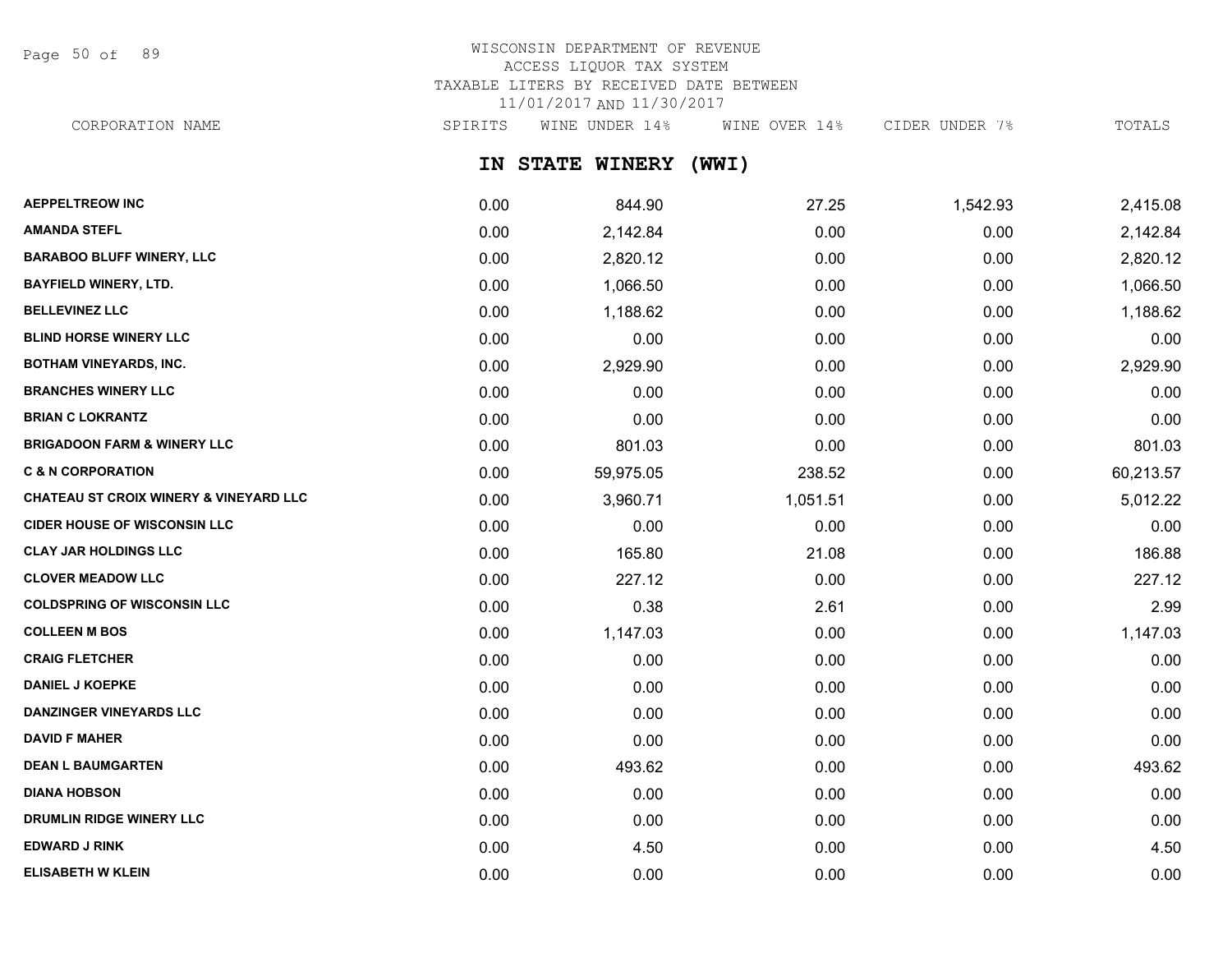#### WISCONSIN DEPARTMENT OF REVENUE

#### ACCESS LIQUOR TAX SYSTEM

TAXABLE LITERS BY RECEIVED DATE BETWEEN

| CORPORATION NAME                        | SPIRITS | WINE UNDER 14% | WINE OVER 14% | CIDER UNDER 7% | TOTALS    |
|-----------------------------------------|---------|----------------|---------------|----------------|-----------|
| <b>FAWN CREEK WINERY LLC</b>            | 0.00    | 5,873.25       | 0.00          | 0.00           | 5,873.25  |
| <b>FERMENTING CELLARS LLC</b>           | 0.00    | 904.00         | 36.00         | 0.00           | 940.00    |
| FISHER KING WINERY, LLC                 | 0.00    | 1,040.99       | 0.00          | 0.00           | 1,040.99  |
| <b>FRESAR INC</b>                       | 0.00    | 94.64          | 0.00          | 0.00           | 94.64     |
| FRUIT OF THE WOODS WINE CELLAR, INC.    | 0.00    | 23,691.76      | 26.99         | 0.00           | 23,718.75 |
| <b>HALF KRAKT LLC</b>                   | 0.00    | 0.00           | 0.00          | 0.00           | 0.00      |
| <b>HALF MOON HILL LLC</b>               | 0.00    | 46.48          | 0.00          | 63.71          | 110.19    |
| <b>HARALD TOMESCH</b>                   | 0.00    | 299.05         | 1,135.62      | 0.00           | 1,434.67  |
| <b>HARBOR RIDGE WINERY INC.</b>         | 0.00    | 0.00           | 0.00          | 0.00           | 0.00      |
| <b>HERDIE BAISDEN</b>                   | 0.00    | 378.55         | 0.00          | 8,524.14       | 8,902.69  |
| <b>ISLAND ORCHARD CIDER LLC</b>         | 0.00    | 544.15         | 0.00          | 5,844.81       | 6,388.96  |
| <b>JACKSON WINE LLC</b>                 | 0.00    | 918.00         | 57.01         | 0.00           | 975.01    |
| <b>JAMES PLOETZ</b>                     | 0.00    | 966.00         | 0.00          | 0.00           | 966.00    |
| <b>JEFFERY BEMIS</b>                    | 0.00    | 4,103.38       | 0.00          | 0.00           | 4,103.38  |
| <b>JEFFREY L STOEGER</b>                | 0.00    | 0.00           | 0.00          | 0.00           | 0.00      |
| <b>JONATHAN DALE</b>                    | 0.00    | 0.00           | 0.00          | 0.00           | 0.00      |
| <b>JORNY'S END LLC</b>                  | 0.00    | 0.00           | 0.00          | 0.00           | 0.00      |
| <b>JORNY'S END LLC</b>                  | 0.00    | 0.00           | 0.00          | 0.00           | 0.00      |
| <b>JOSEPH CALLOW</b>                    | 0.00    | 3,769.88       | 0.00          | 863.07         | 4,632.95  |
| <b>JOSEPH CALLOW</b>                    | 0.00    | 0.00           | 0.00          | 0.00           | 0.00      |
| <b>JOSEPH STALLER</b>                   | 0.00    | 0.00           | 0.00          | 0.00           | 0.00      |
| <b>JOSEPH WYNIMKO</b>                   | 0.00    | 676.60         | 0.00          | 0.00           | 676.60    |
| <b>JULIE A ANDRZEJCZAK</b>              | 0.00    | 526.17         | 6.81          | 0.00           | 532.98    |
| <b>KEVIN BEHNKE</b>                     | 0.00    | 0.00           | 0.00          | 0.00           | 0.00      |
| <b>LAKE NOKOMIS CRANBERRIES INC</b>     | 0.00    | 0.00           | 0.00          | 0.00           | 0.00      |
| <b>LANDTA WINES LLC</b>                 | 0.00    | 635.95         | 0.00          | 0.00           | 635.95    |
| <b>LARSON &amp; LARSON</b>              | 0.00    | 556.72         | 0.00          | 0.00           | 556.72    |
| <b>LAUTENBACH'S ORCHARD COUNTRY INC</b> | 0.00    | 13,490.86      | 0.00          | 0.00           | 13,490.86 |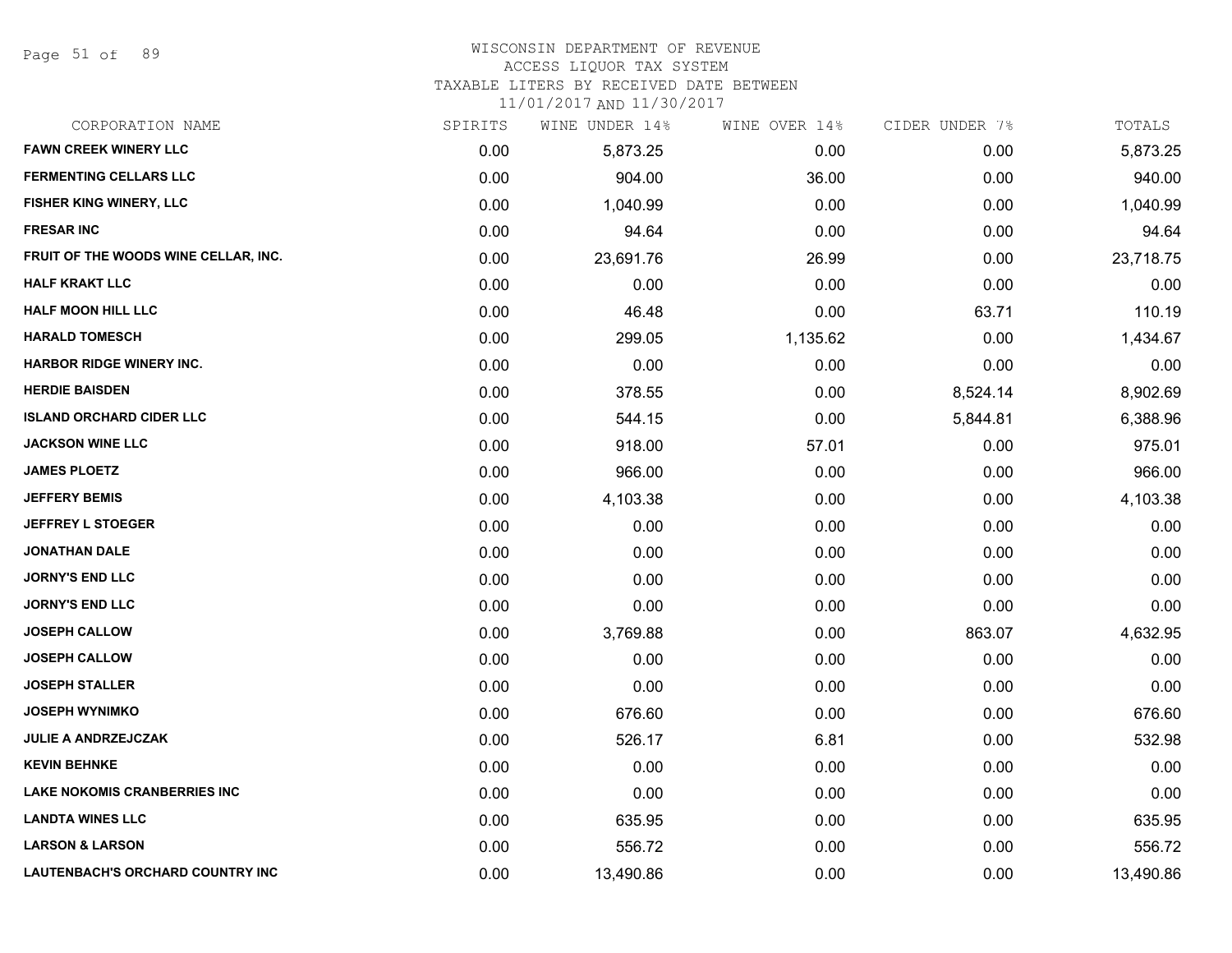Page 52 of 89

# WISCONSIN DEPARTMENT OF REVENUE

## ACCESS LIQUOR TAX SYSTEM

TAXABLE LITERS BY RECEIVED DATE BETWEEN

| CORPORATION NAME                               | SPIRITS | WINE UNDER 14% | WINE OVER 14% | CIDER UNDER 7% | TOTALS    |
|------------------------------------------------|---------|----------------|---------------|----------------|-----------|
| <b>LOST ISLAND WINE LLC</b>                    | 0.00    | 2,588.99       | 0.00          | 0.00           | 2,588.99  |
| <b>LUNCH CREEK VINEYARDS LLC</b>               | 0.00    | 0.00           | 0.00          | 0.00           | 0.00      |
| <b>MARION J WEGLARZ AND MARLYS A BOCK PTRS</b> | 0.00    | 0.00           | 0.00          | 0.00           | 0.00      |
| <b>MARTIN E SELL</b>                           | 0.00    | 0.00           | 0.00          | 0.00           | 0.00      |
| <b>MARY BELLAZZINI</b>                         | 0.00    | 0.00           | 0.00          | 0.00           | 0.00      |
| <b>MATENAER CORPORATION</b>                    | 0.00    | 0.00           | 0.00          | 0.00           | 0.00      |
| <b>MATTHEW RICK</b>                            | 0.00    | 0.00           | 0.00          | 0.00           | 0.00      |
| <b>MCILQUHAM LLC</b>                           | 0.00    | 1,970.98       | 0.00          | 0.00           | 1,970.98  |
| <b>MERSHONIAN CIDERY LLC</b>                   | 0.00    | 0.00           | 0.00          | 1,835.92       | 1,835.92  |
| <b>MUNSON BRIDGE WINERY INC</b>                | 0.00    | 1,065.59       | 2,195.53      | 0.00           | 3,261.12  |
| <b>MUSETTA WINERY, LLC</b>                     | 0.00    | 18,380.19      | 2,954.24      | 0.00           | 21,334.43 |
| NORTHLEAF WINERY, LLC                          | 0.00    | 1,580.25       | 22.49         | 0.00           | 1,602.74  |
| <b>ODILON FORD WINERY INC</b>                  | 0.00    | 1.02           | 0.00          | 0.00           | 1.02      |
| <b>PARALLEL 44 VINEYARD &amp; WINERY, INC.</b> | 0.00    | 4,264.90       | 228.76        | 0.00           | 4,493.66  |
| <b>PARALLEL 44 VINEYARD &amp; WINERY, INC.</b> | 0.00    | 3,518.98       | 0.00          | 0.00           | 3,518.98  |
| <b>PATRICK ARNDT</b>                           | 0.00    | 454.25         | 0.00          | 0.00           | 454.25    |
| <b>PAUL D ASPER</b>                            | 0.00    | 0.00           | 0.00          | 0.00           | 0.00      |
| <b>PAUL G BLOMMEL</b>                          | 0.00    | 1.59           | 0.00          | 450.08         | 451.67    |
| PAUL J FRANZEN                                 | 0.00    | 0.00           | 0.00          | 0.00           | 0.00      |
| <b>PIEPERTK LLC</b>                            | 0.00    | 2,015.23       | 22.49         | 0.00           | 2,037.72  |
| <b>PRAIRIE HAWK WINERY INC</b>                 | 0.00    | 953.85         | 0.00          | 198.30         | 1,152.15  |
| <b>RED OAK VINEYARD INC</b>                    | 0.00    | 0.00           | 0.00          | 0.00           | 0.00      |
| <b>RIC JORANLIEN</b>                           | 0.00    | 4,114.73       | 0.00          | 0.00           | 4,114.73  |
| <b>RIC JORANLIEN</b>                           | 0.00    | 1,453.59       | 0.00          | 0.00           | 1,453.59  |
| <b>RIVER BEND VINEYARD &amp; WINERY LLC</b>    | 0.00    | 0.00           | 0.00          | 0.00           | 0.00      |
| <b>ROBERT BORUCKI</b>                          | 0.00    | 0.00           | 0.00          | 0.00           | 0.00      |
| <b>ROCK N WOOL WINERY LLC</b>                  | 0.00    | 0.00           | 0.00          | 0.00           | 0.00      |
| <b>RUSHFORD MEADERY AND WINERY LLC</b>         | 0.00    | 393.72         | 0.00          | $-20.43$       | 373.29    |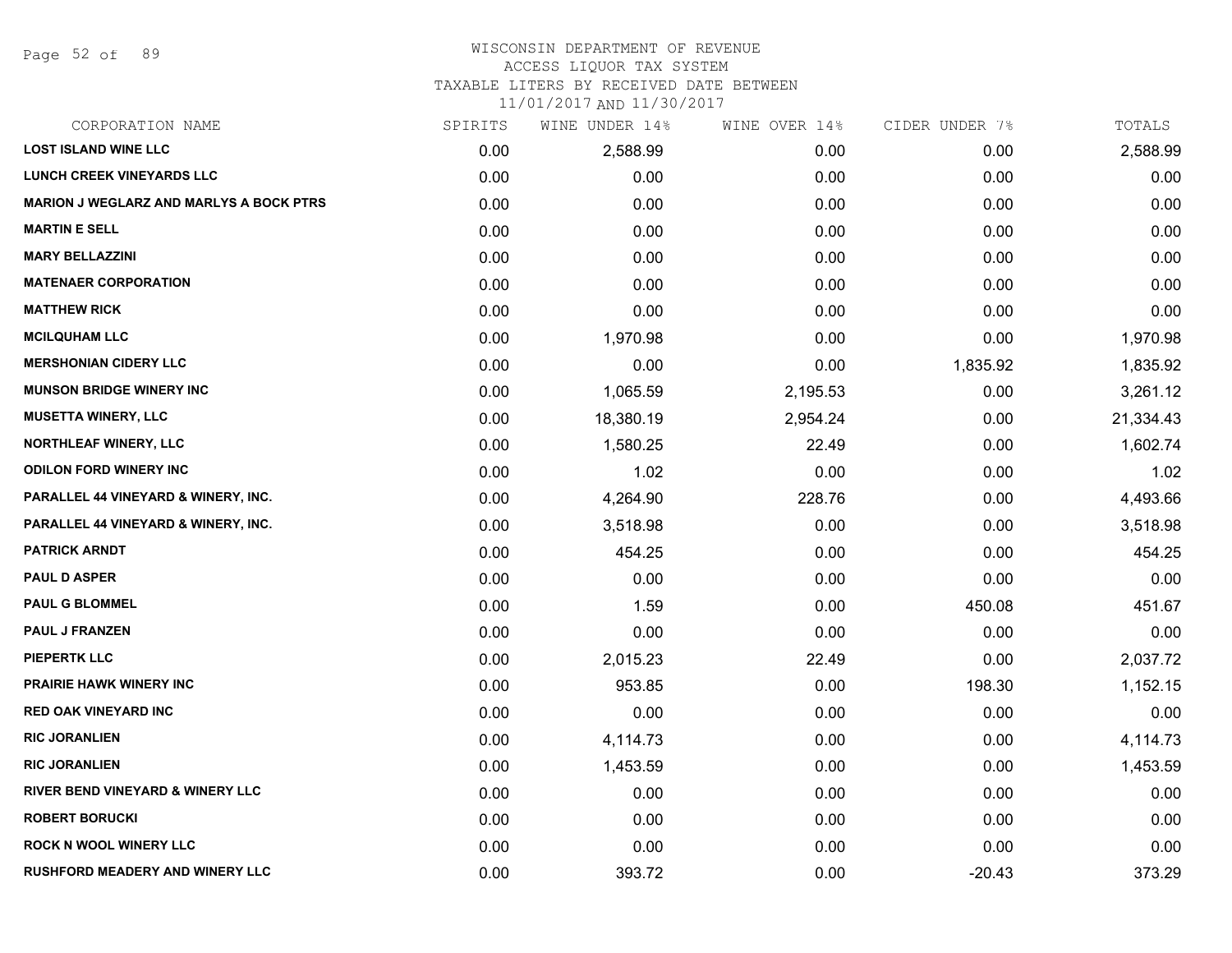Page 53 of 89

# WISCONSIN DEPARTMENT OF REVENUE ACCESS LIQUOR TAX SYSTEM TAXABLE LITERS BY RECEIVED DATE BETWEEN

| CORPORATION NAME                                 | SPIRITS | WINE UNDER 14% | WINE OVER 14% | CIDER UNDER 7% | TOTALS    |
|--------------------------------------------------|---------|----------------|---------------|----------------|-----------|
| <b>RYAN PRELLWITZ</b>                            | 0.00    | 0.00           | 0.00          | 0.00           | 0.00      |
| <b>SANDSTONE RIDGE VINEYARD &amp; WINERY LLC</b> | 0.00    | 0.00           | 0.00          | 0.00           | 0.00      |
| <b>SANTA FE FUTURES, INC.</b>                    | 0.00    | 0.00           | 0.00          | 0.00           | 0.00      |
| <b>SEVEN HAWKS VINEYARDS LLC</b>                 | 0.00    | 0.00           | 0.00          | 0.00           | 0.00      |
| <b>SEVEN HAWKS VINEYARDS LLC</b>                 | 0.00    | 0.00           | 0.00          | 0.00           | 0.00      |
| <b>SHARON L PINGEL</b>                           | 0.00    | 0.00           | 0.00          | 0.00           | 0.00      |
| <b>SHERRY HARDIE</b>                             | 0.00    | 0.00           | 0.00          | 0.00           | 0.00      |
| <b>SIMON CREEK VINEYARD LLC</b>                  | 0.00    | 4,810.94       | 699.77        | 0.00           | 5,510.71  |
| SINNIPEE VALLEY VINEYARD LLC                     | 0.00    | 0.00           | 0.00          | 0.00           | 0.00      |
| <b>SPB LLC</b>                                   | 0.00    | 0.00           | 0.00          | 32,539.95      | 32,539.95 |
| SPIRITS OF NORWAY VINEYARD LLC                   | 0.00    | 0.00           | 0.00          | 0.00           | 0.00      |
| SPRECHER BREWING COMPANY, INC.                   | 0.00    | 0.00           | 0.00          | 5,080.42       | 5,080.42  |
| <b>SPURGEON VINEYARDS &amp; WINERY LLC</b>       | 0.00    | 2,246.92       | 71.92         | 0.00           | 2,318.84  |
| <b>STEPHEN M KENNEDY</b>                         | 0.00    | 1,114.80       | 0.00          | 0.00           | 1,114.80  |
| <b>STEVEN DEBAKER</b>                            | 0.00    | 193.51         | 85.51         | 0.00           | 279.02    |
| STEVEN M & JUDITH A JACOBSON LLC                 | 0.00    | 0.00           | 0.00          | 0.00           | 0.00      |
| <b>STILLMANK BREWING COMPANY</b>                 | 0.00    | 0.00           | 0.00          | 1,320.16       | 1,320.16  |
| <b>STONES THROW WINERY INC</b>                   | 0.00    | 1,703.43       | 0.00          | 0.00           | 1,703.43  |
| <b>SUNSET POINT WINERY LLC</b>                   | 0.00    | 740.63         | 34.08         | 0.00           | 774.71    |
| <b>TENBA RIDGE WINERY LLC</b>                    | 0.00    | 2,152.49       | 0.00          | 0.00           | 2,152.49  |
| THE RUM TREE, INC.                               | 0.00    | 0.00           | 0.00          | 0.00           | 0.00      |
| THE WINE VINEYARD LLC                            | 0.00    | 863.98         | 0.00          | 0.00           | 863.98    |
| THE WOODLAND TRAIL BEVERAGE COMPANY, INC.        | 0.00    | 416.39         | 0.00          | 0.00           | 416.39    |
| <b>TOMMYS TOO HIGH WINES LLC</b>                 | 0.00    | 420.18         | 0.00          | 0.00           | 420.18    |
| <b>TROY LANDWEHR</b>                             | 0.00    | 770.25         | 46.50         | 0.00           | 816.75    |
| <b>TWO BROTHERS WINES LLC</b>                    | 0.00    | 816.74         | 225.76        | 0.00           | 1,042.50  |
| VAN WYCHEN WINES INC.                            | 0.00    | 0.00           | 0.00          | 0.00           | 0.00      |
| <b>VERNON VINEYARDS LTD</b>                      | 0.00    | 1,167.03       | 0.00          | 0.00           | 1,167.03  |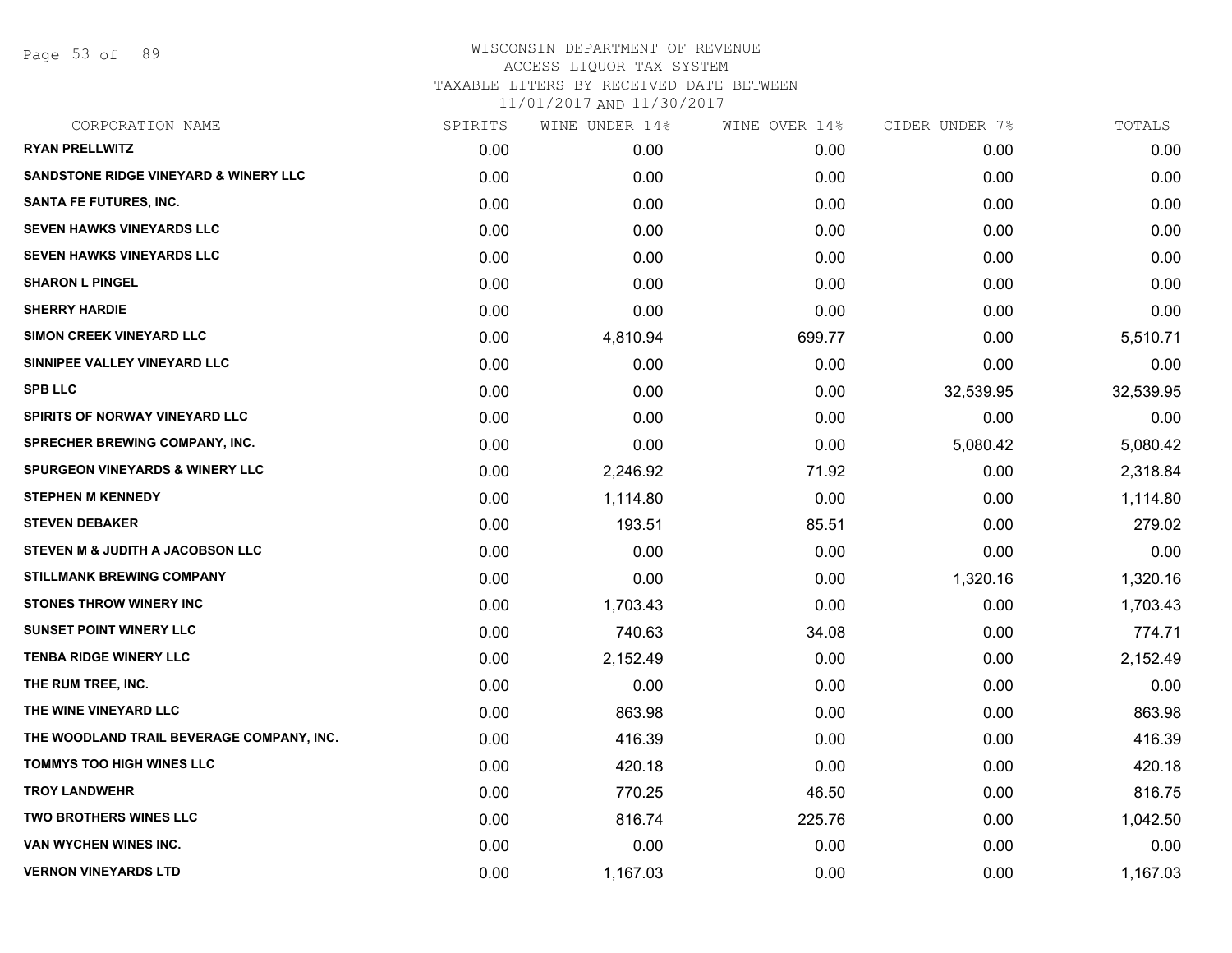Page 54 of 89

# WISCONSIN DEPARTMENT OF REVENUE

# ACCESS LIQUOR TAX SYSTEM

TAXABLE LITERS BY RECEIVED DATE BETWEEN

| CORPORATION NAME                                   | SPIRITS | WINE UNDER 14% | WINE OVER 14% | CIDER UNDER 7% | TOTALS     |
|----------------------------------------------------|---------|----------------|---------------|----------------|------------|
| <b>VETRO WINERY LLC</b>                            | 0.00    | 514.48         | 0.00          | 0.00           | 514.48     |
| <b>VINES TO CELLAR, INC.</b>                       | 0.00    | 790.24         | 0.00          | 0.00           | 790.24     |
| <b>VON KLAUS WINERY LLC</b>                        | 0.00    | 1,482.74       | 0.00          | 0.00           | 1,482.74   |
| VON STIEHL WINERY LTD.                             | 0.00    | 0.00           | 0.00          | 0.00           | 0.00       |
| <b>VON STIEHL WINERY LTD.</b>                      | 0.00    | 10,664.61      | 0.00          | 0.00           | 10,664.61  |
| <b>VON STIEHL WINERY LTD.</b>                      | 0.00    | 0.00           | 0.00          | 0.00           | 0.00       |
| <b>WEST PRAIRIE WINERY LLC</b>                     | 0.00    | 5,499.58       | 0.00          | 30.02          | 5,529.60   |
| <b>WHISPERING BLUFFS VINEYARD &amp; WINERY LTD</b> | 0.00    | 0.00           | 0.00          | 0.00           | 0.00       |
| <b>WHISPERING WINDS WINERY LLC</b>                 | 0.00    | 755.19         | 0.00          | 0.00           | 755.19     |
| <b>WHITE BEAR SPIRITS LLC</b>                      | 0.00    | 1,215.76       | 3.75          | 0.00           | 1,219.51   |
| <b>WHITE WINTER WINERY INC</b>                     | 0.00    | 489.14         | 0.00          | 0.00           | 489.14     |
| <b>WILLIAM F BLUHM</b>                             | 0.00    | 8,259.92       | 285.20        | 0.00           | 8,545.12   |
| <b>WINEMAKER'S DAUGHTER LLC</b>                    | 0.00    | 396.14         | 0.00          | 0.00           | 396.14     |
| <b>WINESITTER BREWHOUSE LLC</b>                    | 0.00    | 165.01         | 0.00          | 0.00           | 165.01     |
| <b>WOLLERSHEIM WINERY, INC.</b>                    | 0.00    | 10,454.11      | 216.00        | 0.00           | 10,670.11  |
| <b>WOLLERSHEIM WINERY, INC.</b>                    | 0.00    | 41,639.54      | 1,481.23      | 0.00           | 43,120.77  |
| TOTAL LITERS FOR 11/30/2017                        | 0.00    | 278,786.16     | 11,176.63     | 58,273.08      | 348,235.87 |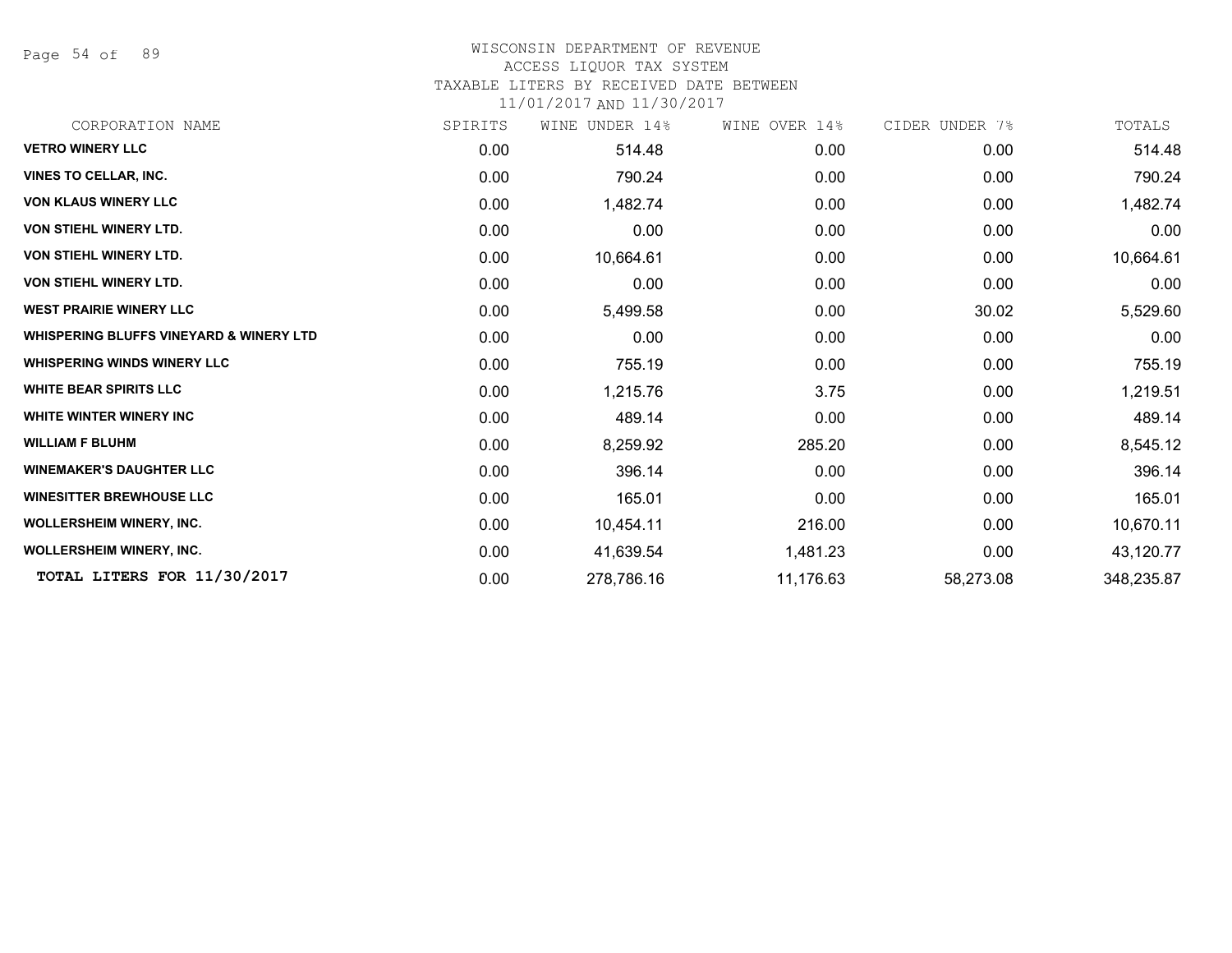Page 55 of 89

# WISCONSIN DEPARTMENT OF REVENUE ACCESS LIQUOR TAX SYSTEM TAXABLE LITERS BY RECEIVED DATE BETWEEN 11/01/2017 AND 11/30/2017

**WINE DIRECT SHIPPER (WDS) 1-800 WINESHOP.COM INC** 0.00 0.00 0.00 0.00 0.00 **2HAWK, LLC** 0.00 0.00 0.00 0.00 0.00 **7 & 8 LLC** 0.00 0.00 0.00 0.00 0.00 **A TO Z WINEWORKS LLC** 0.00 0.00 0.00 0.00 0.00 **A W DIRECT LLC** 0.00 0.00 0.00 0.00 0.00 CORPORATION NAME SPIRITS WINE UNDER 14% WINE OVER 14% CIDER UNDER 7% TOTALS

**ABACELA VINEYARDS & WINERY INC** 0.00 0.00 0.00 0.00 0.00 **ABEJA LLC** 0.00 0.00 0.00 0.00 0.00 **ABERNATHY HOFFMAN, LLC** 0.00 0.00 0.00 0.00 0.00 **ABREU VINEYARDS INC** 0.00 0.00 0.00 0.00 0.00 **AC VIN CO LLC** 0.00 38.25 56.25 0.00 94.50 **ACCOLADE WINES NORTH AMERICA INC 15.01** 0.00 15.01 15.75 0.00 0.00 30.76 **ACORN ALEGRIA WINERY** 0.00 0.00 0.00 0.00 0.00 **ADAMS WINERY LLC** 0.00 0.00 0.00 0.00 0.00 **ADELAIDA CELLARS INC** 0.00 0.00 0.00 0.00 0.00 **ADELSHEIM VINEYARD LLC** 0.00 0.00 0.00 0.00 0.00 **AGATE RIDGE VINEYARD LLC** 0.00 0.00 0.00 0.00 0.00 **AH WINES INC** 0.00 0.00 0.00 0.00 0.00 **ALEJANDRO BULGHERONI ESTATE LLC** 0.00 0.00 0.00 0.00 0.00 **ALEXANDER P OXMAN** 0.00 0.00 0.00 0.00 0.00 **ALEXANDRIA NICOLE CELLARS LLC** 0.00 0.00 0.00 0.00 0.00 **ALOFT WINES LLC** 0.00 0.00 0.00 0.00 0.00 **ALPHA & OMEGA WINERY LLC** 0.00 0.00 0.00 0.00 0.00 **ALTAMURA WINERY INC** 0.00 0.00 0.00 0.00 0.00 **ALVAREZ VINEYARDS LLC** 0.00 0.00 0.00 0.00 0.00

**AMANDA STEFL** 0.00 0.00 0.00 0.00 0.00

**AMAPOLA CREEK VINEYARDS & WINERY** 0.00 0.00 0.00 0.00 0.00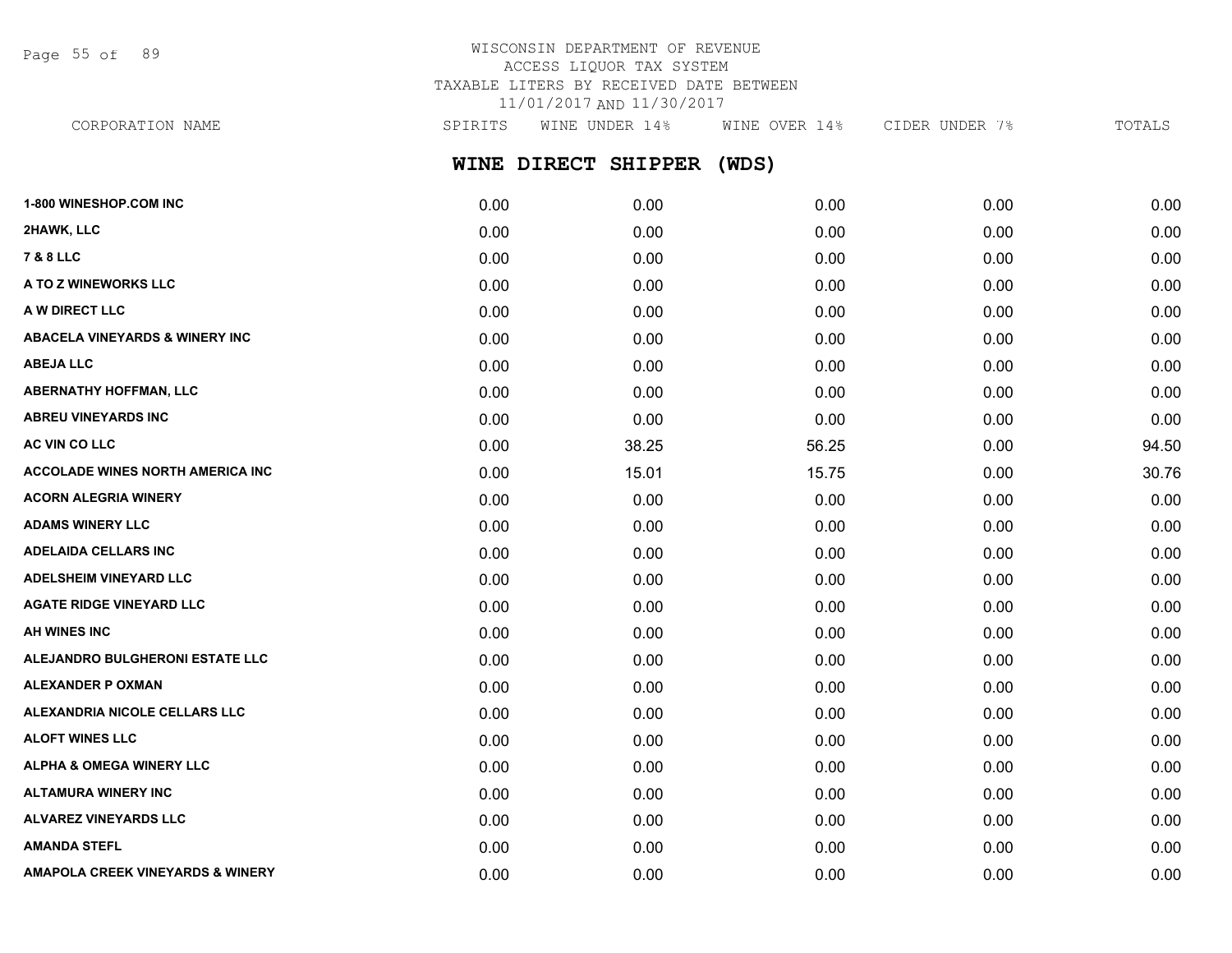Page 56 of 89

| CORPORATION NAME                       | SPIRITS | WINE UNDER 14% | WINE OVER 14% | CIDER UNDER 7% | TOTALS |
|----------------------------------------|---------|----------------|---------------|----------------|--------|
| <b>AMAVI CELLARS LLC</b>               | 0.00    | 0.00           | 0.00          | 0.00           | 0.00   |
| <b>AMERICAN VINTNERS LLC</b>           | 0.00    | 0.00           | 0.00          | 0.00           | 0.00   |
| <b>AMERICAN WINE TRADE INC</b>         | 0.00    | 0.00           | 0.00          | 0.00           | 0.00   |
| <b>AMICI CELLARS INC</b>               | 0.00    | 0.00           | 0.00          | 0.00           | 0.00   |
| <b>AMIZETTA VINEYARDS WINERY LLC</b>   | 0.00    | 0.00           | 0.00          | 0.00           | 0.00   |
| <b>AMPELOS CELLARS INC</b>             | 0.00    | 0.00           | 0.00          | 0.00           | 0.00   |
| <b>AMUSE BOUCHE LLC</b>                | 0.00    | 0.00           | 0.00          | 0.00           | 0.00   |
| <b>ANCIENT PEAK INC</b>                | 0.00    | 0.00           | 0.00          | 0.00           | 0.00   |
| ANDERSONS CONN VALLEY WINERY INC       | 0.00    | 0.00           | 0.00          | 0.00           | 0.00   |
| <b>ANIMO LP</b>                        | 0.00    | 0.00           | 0.00          | 0.00           | 0.00   |
| <b>ANOMALY VINEYARDS LLC</b>           | 0.00    | 0.00           | 0.00          | 0.00           | 0.00   |
| <b>ANTHILL FARMS LLC</b>               | 0.00    | 0.00           | 0.00          | 0.00           | 0.00   |
| <b>ANTHONY M TRUCHARD</b>              | 0.00    | 0.00           | 0.00          | 0.00           | 0.00   |
| <b>APPELLATION TRADING COMPANY LLC</b> | 0.00    | 0.00           | 0.00          | 0.00           | 0.00   |
| <b>AQUA PUMPKIN INC</b>                | 0.00    | 0.00           | 0.00          | 0.00           | 0.00   |
| <b>ARCHANGEL INVESTMENTS LLC</b>       | 0.00    | 0.00           | 0.00          | 0.00           | 0.00   |
| <b>ARETE WINES LLC</b>                 | 0.00    | 0.00           | 0.00          | 0.00           | 0.00   |
| <b>ARIETTA INC</b>                     | 0.00    | 0.00           | 0.00          | 0.00           | 0.00   |
| <b>ARISTA WINES LLC</b>                | 0.00    | 0.00           | 0.00          | 0.00           | 0.00   |
| ARIZONA STRONGHOLD VINEYARDS LLC       | 0.00    | 0.00           | 0.00          | 0.00           | 0.00   |
| <b>ARKENSTONE VINEYARDS LLC</b>        | 0.00    | 0.00           | 0.00          | 0.00           | 0.00   |
| <b>ARMIDA WINERY INC</b>               | 0.00    | 0.00           | 0.00          | 0.00           | 0.00   |
| <b>ARMSTRONG FAMILY WINERY LLC</b>     | 0.00    | 0.00           | 0.00          | 0.00           | 0.00   |
| <b>ARMSTRONG VINEYARDS INC</b>         | 0.00    | 0.00           | 0.00          | 0.00           | 0.00   |
| <b>ARRINGTON VINEYARDS LLC</b>         | 0.00    | 0.00           | 0.00          | 0.00           | 0.00   |
| <b>ARTISTE MANAGEMENT CO LLC</b>       | 0.00    | 0.00           | 0.00          | 0.00           | 0.00   |
| AU BON CLIMAT LLC                      | 0.00    | 0.00           | 0.00          | 0.00           | 0.00   |
| <b>AUBERT WINEGROWING INC</b>          | 0.00    | 0.00           | 0.00          | 0.00           | 0.00   |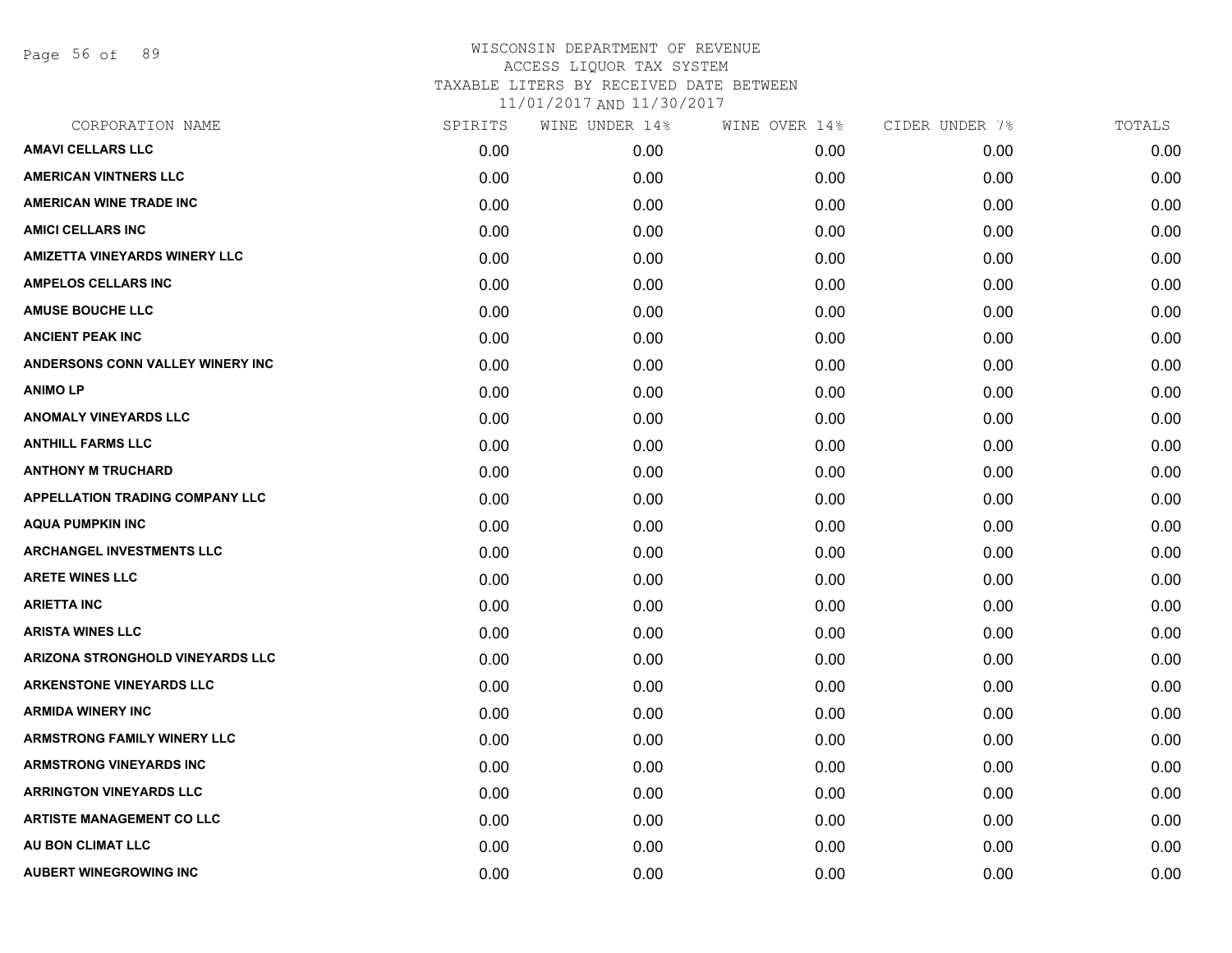Page 57 of 89

| CORPORATION NAME                       | SPIRITS | WINE UNDER 14% | WINE OVER 14% | CIDER UNDER 7% | TOTALS |
|----------------------------------------|---------|----------------|---------------|----------------|--------|
| <b>AUGUST BRIGGS JR INC</b>            | 0.00    | 0.00           | 0.00          | 0.00           | 0.00   |
| <b>AUSTIN NICHOLS &amp; CO INC</b>     | 0.00    | 0.00           | 0.00          | 0.00           | 0.00   |
| AVV WINERY CO LLC                      | 0.00    | 0.00           | 0.00          | 0.00           | 0.00   |
| <b>B &amp; B ORGANICS, LLC</b>         | 0.00    | 0.00           | 0.00          | 0.00           | 0.00   |
| <b>BADGER MOUNTAIN INC</b>             | 0.00    | 0.00           | 0.00          | 0.00           | 0.00   |
| <b>BALLENTINE VINEYARDS INC</b>        | 0.00    | 0.00           | 0.00          | 0.00           | 0.00   |
| <b>BALTIMORE BEND VINEYARD LLC</b>     | 0.00    | 0.00           | 0.00          | 0.00           | 0.00   |
| <b>BANSHEE WINES LLC</b>               | 0.00    | 0.00           | 0.00          | 0.00           | 0.00   |
| <b>BARABOO BLUFF WINERY, LLC</b>       | 0.00    | 0.00           | 0.00          | 0.00           | 0.00   |
| <b>BARGETTOS SANTA CRUZ WINERY INC</b> | 0.00    | 0.00           | 0.00          | 0.00           | 0.00   |
| <b>BARNARD GRIFFIN INC</b>             | 0.00    | 0.00           | 0.00          | 0.00           | 0.00   |
| <b>BARNETT VINEYARDS LP</b>            | 0.00    | 0.00           | 0.00          | 0.00           | 0.00   |
| <b>BATTLE FAMILY VINEYARDS LLC</b>     | 0.00    | 0.00           | 0.00          | 0.00           | 0.00   |
| <b>BAW INC</b>                         | 0.00    | 0.00           | 0.00          | 0.00           | 0.00   |
| <b>BAYFIELD WINERY, LTD.</b>           | 0.00    | 0.00           | 0.00          | 0.00           | 0.00   |
| <b>BEAUX FRERES LLC</b>                | 0.00    | 0.00           | 0.00          | 0.00           | 0.00   |
| <b>BECKER FARMS INC</b>                | 0.00    | 0.00           | 0.00          | 0.00           | 0.00   |
| <b>BEDELL NORTH FORK LLC</b>           | 0.00    | 0.00           | 0.00          | 0.00           | 0.00   |
| <b>BEHRENS AND DRINKWARD</b>           | 0.00    | 0.00           | 0.00          | 0.00           | 0.00   |
| <b>BEL VINO LLC</b>                    | 0.00    | 0.00           | 0.00          | 0.00           | 0.00   |
| <b>BELLEVINEZ LLC</b>                  | 0.00    | 0.00           | 0.00          | 0.00           | 0.00   |
| <b>BENESSERE VINEYARDS LTD</b>         | 0.00    | 0.00           | 27.00         | 0.00           | 27.00  |
| <b>BENNETT LANE WINERY LLC</b>         | 0.00    | 0.00           | 0.00          | 0.00           | 0.00   |
| <b>BENOVIA WINERY LLC</b>              | 0.00    | 0.00           | 0.00          | 0.00           | 0.00   |
| <b>BENT CREEK WINERY LLC</b>           | 0.00    | 0.00           | 0.00          | 0.00           | 0.00   |
| <b>BENTON-LANE LLC</b>                 | 0.00    | 0.00           | 0.00          | 0.00           | 0.00   |
| <b>BERGSTROM WINES LLC</b>             | 0.00    | 0.00           | 0.00          | 0.00           | 0.00   |
| <b>BERNARDUS LLC</b>                   | 0.00    | 0.00           | 0.00          | 0.00           | 0.00   |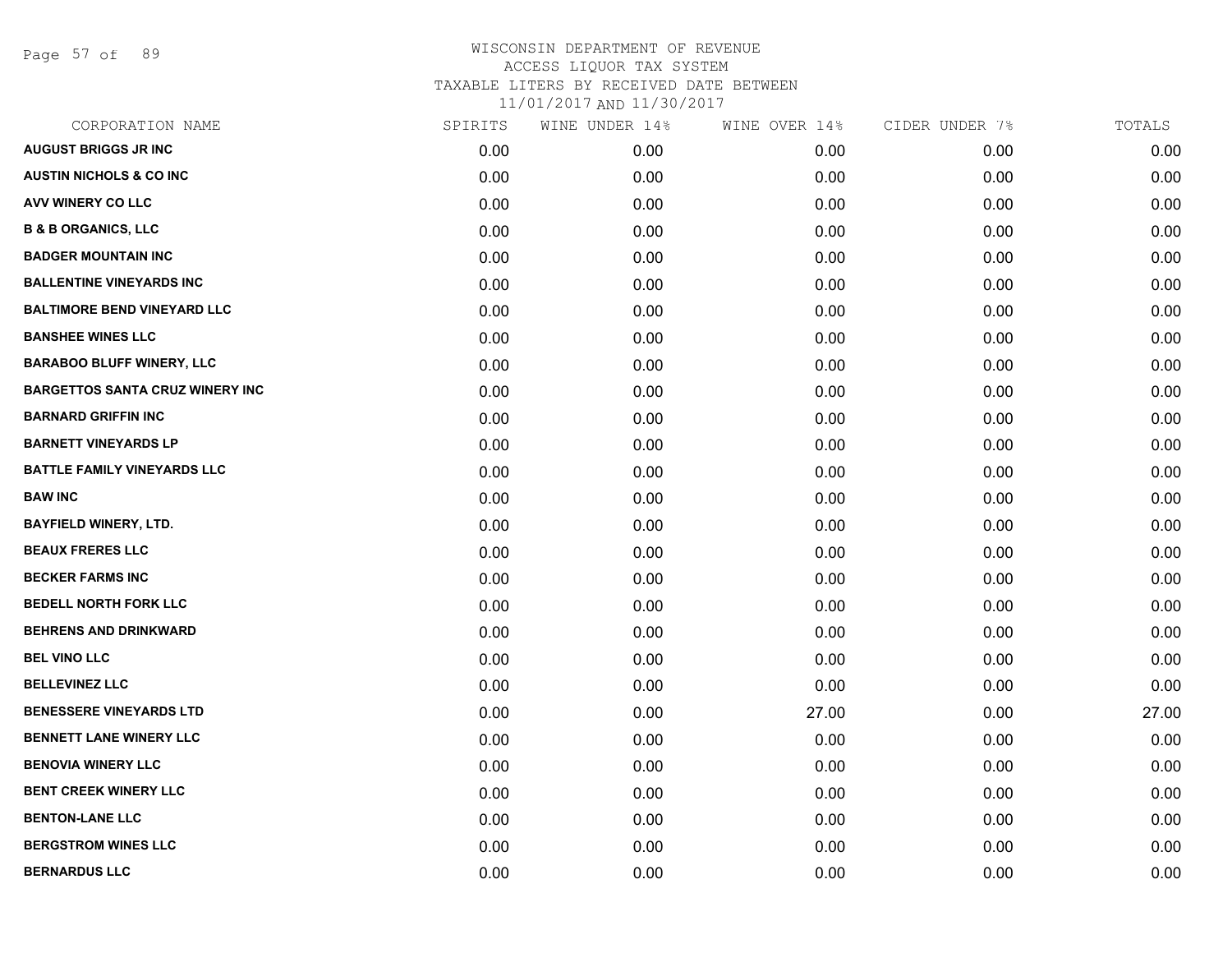| CORPORATION NAME                              | SPIRITS | WINE UNDER 14% | WINE OVER 14% | CIDER UNDER 7% | TOTALS   |
|-----------------------------------------------|---------|----------------|---------------|----------------|----------|
| BETHEL HEIGHTS VINEYARD INC                   | 0.00    | 0.00           | 0.00          | 0.00           | 0.00     |
| BETTER BRANDS INTERNATIONAL                   | 0.00    | 0.00           | 0.00          | 0.00           | 0.00     |
| <b>BETZ CELLARS LLC</b>                       | 0.00    | 0.00           | 0.00          | 0.00           | 0.00     |
| <b>BIG BASIN VINEYARDS LLC</b>                | 0.00    | 0.00           | 0.00          | 0.00           | 0.00     |
| <b>BIG TABLE FARM, INC</b>                    | 0.00    | 0.00           | 0.00          | 0.00           | 0.00     |
| <b>BILTMORE ESTATE WINE COMPANY</b>           | 0.00    | 0.00           | 0.00          | 0.00           | 0.00     |
| <b>BLACK MESA WINERY LLC</b>                  | 0.00    | 0.00           | 0.00          | 0.00           | 0.00     |
| <b>BLACKBIRD VINEYARDS LLC</b>                | 0.00    | 0.00           | 0.00          | 0.00           | 0.00     |
| <b>BLANKIET ESTATE LLC</b>                    | 0.00    | 0.00           | 0.00          | 0.00           | 0.00     |
| <b>BLIND HORSE WINERY LLC</b>                 | 0.00    | 0.00           | 0.00          | 0.00           | 0.00     |
| <b>BLUE MOUNTAIN CIDER COMPANY LLC</b>        | 0.00    | 0.00           | 0.00          | 0.00           | 0.00     |
| <b>BLUE SKY VINTNERS LLC</b>                  | 0.00    | 0.00           | 0.00          | 0.00           | 0.00     |
| <b>BNA WINE GROUP LLC</b>                     | 0.00    | 0.00           | 0.00          | 0.00           | 0.00     |
| <b>BOEGER WINERY INC</b>                      | 0.00    | 0.00           | 0.00          | 0.00           | 0.00     |
| <b>BOGLE VINEYARDS INC</b>                    | 0.00    | 0.00           | 0.00          | 0.00           | 0.00     |
| <b>BONNY DOON WINERY INC</b>                  | 0.00    | 0.00           | 0.00          | 0.00           | 0.00     |
| <b>BOOKWALTER WINERY LLC</b>                  | 0.00    | 0.00           | 0.00          | 0.00           | 0.00     |
| <b>BOTHAM VINEYARDS, INC.</b>                 | 0.00    | 0.00           | 0.00          | 0.00           | 0.00     |
| <b>BOUCHAINE VINEYARDS INC</b>                | 0.00    | 0.00           | 0.00          | 0.00           | 0.00     |
| <b>BOWERS HARBOR VINEYARDS AND WINERY INC</b> | 0.00    | 0.00           | 0.00          | 0.00           | 0.00     |
| <b>BRANCHES WINERY LLC</b>                    | 0.00    | 0.00           | 0.00          | 0.00           | 0.00     |
| <b>BRASSFIELD ESTATE WINERY LLC</b>           | 0.00    | 0.00           | 0.00          | 0.00           | 0.00     |
| <b>BRESSLER VINEYARDS LLC</b>                 | 0.00    | 0.00           | 0.00          | 0.00           | 0.00     |
| <b>BRET LOPEZ</b>                             | 0.00    | 0.00           | 0.00          | 0.00           | 0.00     |
| <b>BRIAN CARTER CELLARS LLC</b>               | 0.00    | 0.00           | 0.00          | 0.00           | 0.00     |
| <b>BRIAN M HEATH</b>                          | 0.00    | 0.00           | 0.00          | 0.00           | 0.00     |
| <b>BRIGADOON FARM &amp; WINERY LLC</b>        | 0.00    | 0.00           | 0.00          | 0.00           | 0.00     |
| <b>BRIGHT CELLARS INC</b>                     | 0.00    | 2,100.00       | 379.50        | 0.00           | 2,479.50 |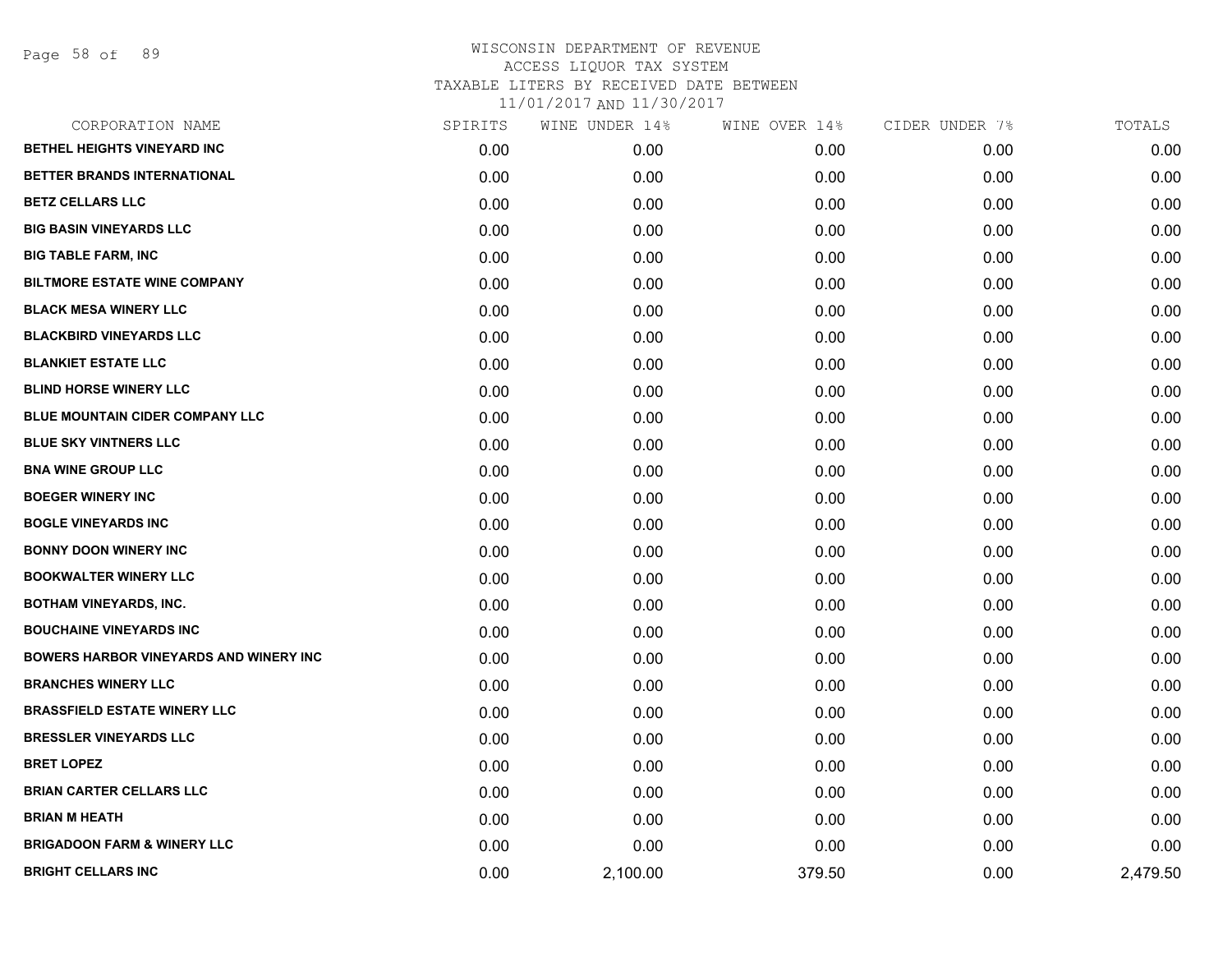Page 59 of 89

| CORPORATION NAME                           | SPIRITS | WINE UNDER 14% | WINE OVER 14% | CIDER UNDER 7% | TOTALS |
|--------------------------------------------|---------|----------------|---------------|----------------|--------|
| <b>BRONCO WINE COMPANY</b>                 | 0.00    | 0.00           | 0.00          | 0.00           | 0.00   |
| BROWN COUNTY WINE COMPANY, INC.            | 0.00    | 0.00           | 0.00          | 0.00           | 0.00   |
| <b>BROWN ESTATE VINEYARDS LLC</b>          | 0.00    | 0.00           | 0.00          | 0.00           | 0.00   |
| <b>BRUTOCAO CELLARS LP</b>                 | 0.00    | 0.00           | 0.00          | 0.00           | 0.00   |
| <b>BRYANT VINEYARDS INC</b>                | 0.00    | 0.00           | 0.00          | 0.00           | 0.00   |
| <b>BUCKLER FAMILY VINEYARDS LLC</b>        | 0.00    | 0.00           | 0.00          | 0.00           | 0.00   |
| <b>BULLY HILL VINEYARDS INC</b>            | 0.00    | 0.00           | 0.00          | 0.00           | 0.00   |
| <b>BURGESS CELLARS INC</b>                 | 0.00    | 0.00           | 0.00          | 0.00           | 0.00   |
| <b>BURRELL SCHOOL VINEYARDS INC</b>        | 0.00    | 0.00           | 0.00          | 0.00           | 0.00   |
| <b>BUTTONWOOD FARM WINERY INC</b>          | 0.00    | 0.00           | 0.00          | 0.00           | 0.00   |
| <b>C &amp; C WINE SERVICES INC</b>         | 0.00    | 0.00           | 0.00          | 0.00           | 0.00   |
| <b>C &amp; N CORPORATION</b>               | 0.00    | 0.00           | 0.00          | 0.00           | 0.00   |
| C G DI ARIE VINEYARD & WINERY LLC          | 0.00    | 0.00           | 0.00          | 0.00           | 0.00   |
| <b>C MONDAVI &amp; SONS</b>                | 0.00    | 0.00           | 0.00          | 0.00           | 0.00   |
| <b>CAIN CELLARS INC</b>                    | 0.00    | 0.00           | 0.00          | 0.00           | 0.00   |
| <b>CAIRDEAN VINEYARDS LLC</b>              | 0.00    | 0.00           | 0.00          | 0.00           | 0.00   |
| <b>CAKEBREAD CELLARS</b>                   | 0.00    | 0.00           | 0.00          | 0.00           | 0.00   |
| <b>CALCAREOUS VINEYARD LLC</b>             | 0.00    | 0.00           | 0.00          | 0.00           | 0.00   |
| <b>CALDWELL WINERY LLC</b>                 | 0.00    | 0.00           | 0.00          | 0.00           | 0.00   |
| <b>CALERA WINE COMPANY LP</b>              | 0.00    | 0.00           | 0.00          | 0.00           | 0.00   |
| <b>CALLAWAY TEMECULA LP</b>                | 0.00    | 0.00           | 0.00          | 0.00           | 0.00   |
| <b>CANA'S FEAST WINERY LLC</b>             | 0.00    | 0.00           | 0.00          | 0.00           | 0.00   |
| <b>CARACCIOLI CELLARS INC</b>              | 0.00    | 0.00           | 0.00          | 0.00           | 0.00   |
| <b>CARL THOMA</b>                          | 0.00    | 0.00           | 0.00          | 0.00           | 0.00   |
| <b>CARLISLE WINERY &amp; VINEYARDS LLC</b> | 0.00    | 0.00           | 0.00          | 0.00           | 0.00   |
| <b>CARLOS CREEK WINERY INC</b>             | 0.00    | 0.00           | 0.00          | 0.00           | 0.00   |
| <b>CARLSON VINEYARDS INC</b>               | 0.00    | 0.00           | 0.00          | 0.00           | 0.00   |
| <b>CARNEROS WINE COMPANY INC</b>           | 0.00    | 0.00           | 0.00          | 0.00           | 0.00   |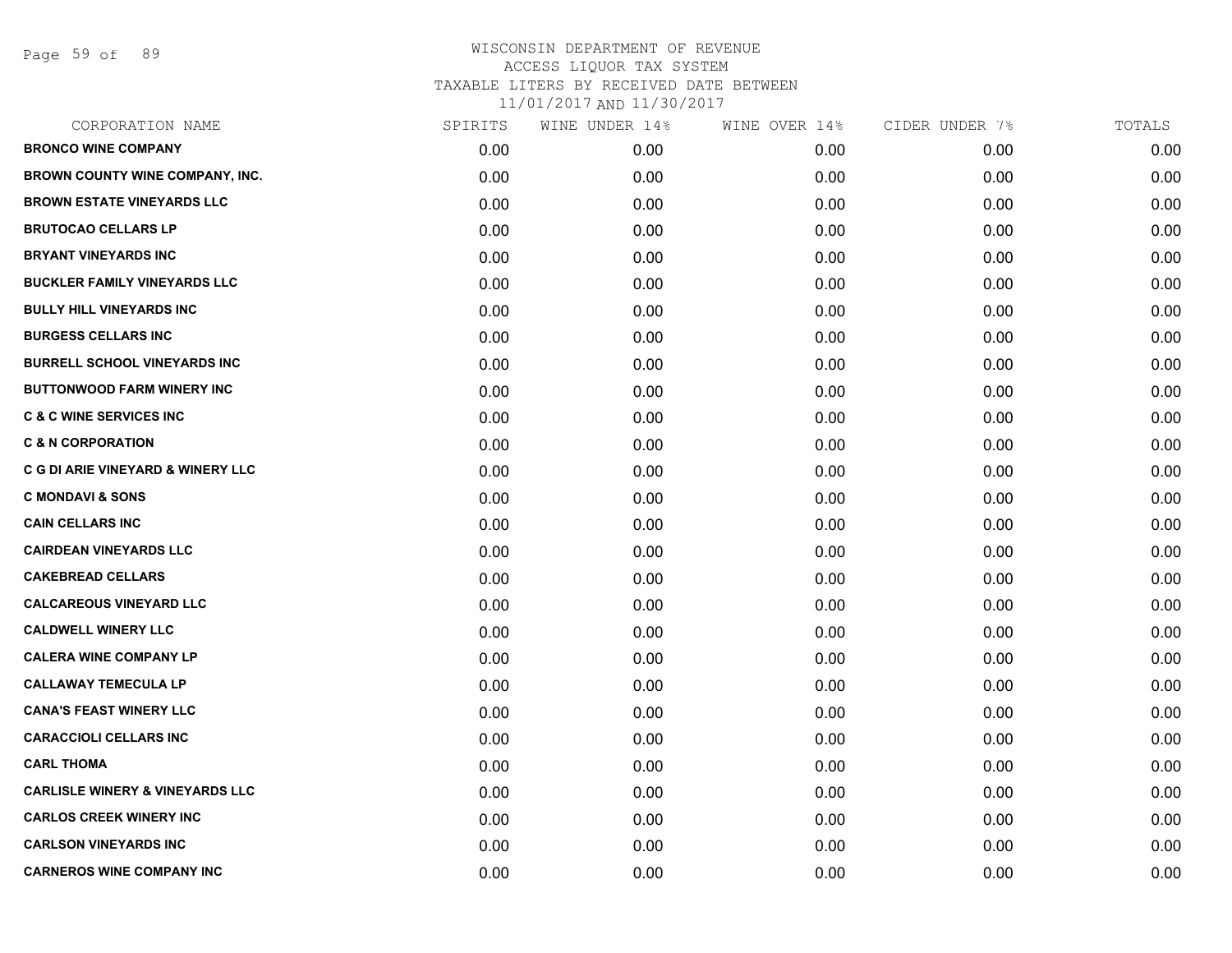Page 60 of 89

| CORPORATION NAME                                  | SPIRITS | WINE UNDER 14% | WINE OVER 14% | CIDER UNDER 7% | TOTALS |
|---------------------------------------------------|---------|----------------|---------------|----------------|--------|
| <b>CASTORO CELLARS</b>                            | 0.00    | 0.00           | 0.00          | 0.00           | 0.00   |
| <b>CAYMUS VINEYARDS INC</b>                       | 0.00    | 0.00           | 0.00          | 0.00           | 0.00   |
| <b>CECIL A ZERBA</b>                              | 0.00    | 0.00           | 0.00          | 0.00           | 0.00   |
| <b>CEDAR KNOLL VINEYARDS INC</b>                  | 0.00    | 0.00           | 0.00          | 0.00           | 0.00   |
| <b>CEJA VINEYARDS INC</b>                         | 0.00    | 0.00           | 0.00          | 0.00           | 0.00   |
| <b>CELLAR RAT CELLARS LLC</b>                     | 0.00    | 0.00           | 0.00          | 0.00           | 0.00   |
| <b>CHACEWATER LLC</b>                             | 0.00    | 0.00           | 0.00          | 0.00           | 0.00   |
| <b>CHAPPELLET WINERY INC</b>                      | 0.00    | 0.00           | 319.50        | 0.00           | 319.50 |
| <b>CHARLES &amp; MARTHA BARRA</b>                 | 0.00    | 0.00           | 0.00          | 0.00           | 0.00   |
| <b>CHARLES REININGER LLC</b>                      | 0.00    | 0.00           | 0.00          | 0.00           | 0.00   |
| <b>CHATEAU BIANCA INC</b>                         | 0.00    | 0.00           | 0.00          | 0.00           | 0.00   |
| <b>CHATEAU DIANA LLC</b>                          | 0.00    | 0.00           | 0.00          | 0.00           | 0.00   |
| <b>CHATEAU GRAND TRAVERSE LTD</b>                 | 0.00    | 0.00           | 0.00          | 0.00           | 0.00   |
| <b>CHATEAU MARGENE INC</b>                        | 0.00    | 0.00           | 0.00          | 0.00           | 0.00   |
| <b>CHATEAU MORRISETTE INC</b>                     | 0.00    | 0.00           | 0.00          | 0.00           | 0.00   |
| <b>CHATEAU OPERATIONS, LTD.</b>                   | 0.00    | 0.00           | 0.00          | 0.00           | 0.00   |
| <b>CHATEAU POTELLE HOLDINGS LLC</b>               | 0.00    | 0.00           | 0.00          | 0.00           | 0.00   |
| <b>CHATEAU ST CROIX WINERY &amp; VINEYARD LLC</b> | 0.00    | 0.00           | 0.00          | 0.00           | 0.00   |
| <b>CHERRY HILL LLC</b>                            | 0.00    | 0.00           | 0.00          | 0.00           | 0.00   |
| <b>CHIARELLO FAMILY VINEYARDS LLC</b>             | 0.00    | 0.00           | 0.00          | 0.00           | 0.00   |
| <b>CHIMNEY ROCK WINERY LLC</b>                    | 0.00    | 0.00           | 0.00          | 0.00           | 0.00   |
| <b>CHRISTOPHE BARON</b>                           | 0.00    | 0.00           | 0.00          | 0.00           | 0.00   |
| <b>CHRISTOPHER DRAKE WHITCRAFT</b>                | 0.00    | 0.00           | 0.00          | 0.00           | 0.00   |
| <b>CHRISTOPHER FIGGINS</b>                        | 0.00    | 0.00           | 0.00          | 0.00           | 0.00   |
| <b>CIDER HOUSE OF WISCONSIN LLC</b>               | 0.00    | 0.00           | 0.00          | 0.00           | 0.00   |
| <b>CINNABAR WINERY LLC</b>                        | 0.00    | 0.00           | 0.00          | 0.00           | 0.00   |
| CITY VINTNERS SAN FRANCISCO WINERY LLC            | 0.00    | 0.00           | 0.00          | 0.00           | 0.00   |
| <b>CLAY JAR HOLDINGS LLC</b>                      | 0.00    | 0.00           | 0.00          | 0.00           | 0.00   |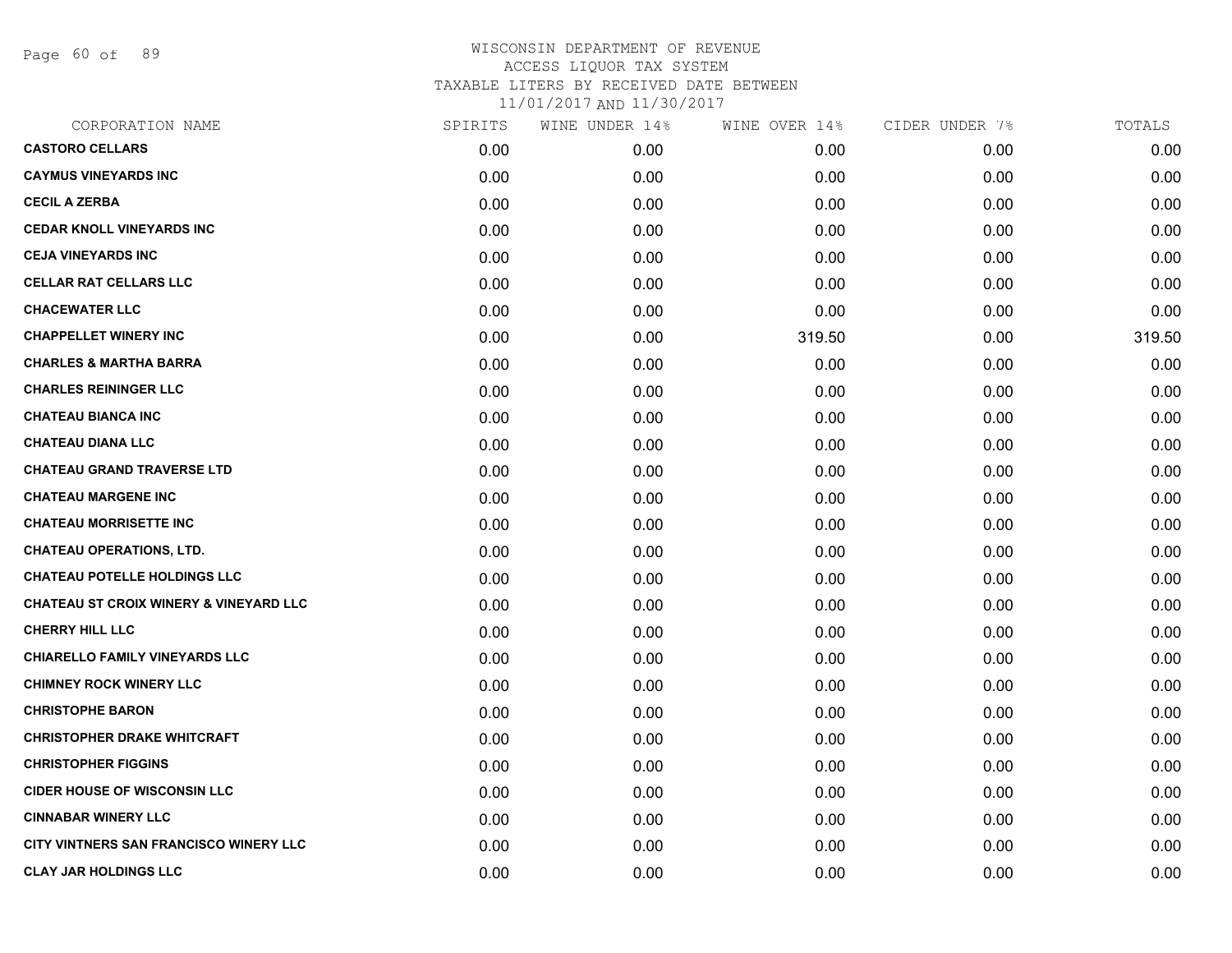Page 61 of 89

| CORPORATION NAME                                | SPIRITS | WINE UNDER 14% | WINE OVER 14% | CIDER UNDER 7% | TOTALS |
|-------------------------------------------------|---------|----------------|---------------|----------------|--------|
| <b>CLIF BAR FAMILY WINERY &amp; FARM LLC</b>    | 0.00    | 0.00           | 0.00          | 0.00           | 0.00   |
| <b>CLINE CELLARS INC</b>                        | 0.00    | 0.00           | 0.00          | 0.00           | 0.00   |
| <b>CLOS DU VAL WINE CO LTD</b>                  | 0.00    | 0.00           | 0.00          | 0.00           | 0.00   |
| <b>CLOS LACHANCE WINES LLC</b>                  | 0.00    | 0.00           | 0.00          | 0.00           | 0.00   |
| <b>COCKERELL WINE CONSULTING LLC</b>            | 0.00    | 0.00           | 0.00          | 0.00           | 0.00   |
| <b>CODORNIU NAPA INC</b>                        | 0.00    | 0.00           | 0.00          | 0.00           | 0.00   |
| <b>COL SOLARE, LLP</b>                          | 0.00    | 0.00           | 0.00          | 0.00           | 0.00   |
| <b>COLGIN PARTNERS LLC</b>                      | 0.00    | 0.00           | 0.00          | 0.00           | 0.00   |
| <b>COLLEEN M BOS</b>                            | 0.00    | 0.00           | 0.00          | 0.00           | 0.00   |
| <b>COLUMBIA RIVER WINERY INC</b>                | 0.00    | 0.00           | 0.00          | 0.00           | 0.00   |
| <b>CONSTELLATION BRANDS U.S. OPERATIONS INC</b> | 0.00    | 192.08         | 428.25        | 0.00           | 620.33 |
| <b>CONUNDRUM WINERY LLC</b>                     | 0.00    | 0.00           | 0.00          | 0.00           | 0.00   |
| <b>CONWAY VINEYARDS INC</b>                     | 0.00    | 0.00           | 0.00          | 0.00           | 0.00   |
| <b>COOL HAND VINEYARDS LLC</b>                  | 0.00    | 0.00           | 0.00          | 0.00           | 0.00   |
| <b>COPPER CANE LLC</b>                          | 0.00    | 0.00           | 0.00          | 0.00           | 0.00   |
| <b>CORISON WINERY INC</b>                       | 0.00    | 0.00           | 0.00          | 0.00           | 0.00   |
| <b>CORNERSTONE CELLARS LLC</b>                  | 0.00    | 0.00           | 0.00          | 0.00           | 0.00   |
| <b>CORY J MICHAL</b>                            | 0.00    | 0.00           | 0.00          | 0.00           | 0.00   |
| <b>COURAGEOUS INC</b>                           | 0.00    | 0.00           | 0.00          | 0.00           | 0.00   |
| <b>CRAIG FLETCHER</b>                           | 0.00    | 0.00           | 0.00          | 0.00           | 0.00   |
| <b>CRAIG S HANDLY</b>                           | 0.00    | 0.00           | 0.00          | 0.00           | 0.00   |
| <b>CREATIVE WINE CONCEPTS INC</b>               | 0.00    | 0.00           | 0.00          | 0.00           | 0.00   |
| <b>CREW WINE COMPANY LLC</b>                    | 0.00    | 0.00           | 0.00          | 0.00           | 0.00   |
| <b>CRIMSON WINE GROUP LTD</b>                   | 0.00    | 0.00           | 0.00          | 0.00           | 0.00   |
| <b>CRISTOM VINEYARDS INC</b>                    | 0.00    | 0.00           | 0.00          | 0.00           | 0.00   |
| <b>CROCKER &amp; STARR WINE CO LLC</b>          | 0.00    | 0.00           | 0.00          | 0.00           | 0.00   |
| <b>CROWN POINT WINERY LLC</b>                   | 0.00    | 0.00           | 0.00          | 0.00           | 0.00   |
| <b>CULTIVATE WINES LLC</b>                      | 0.00    | 0.00           | 0.00          | 0.00           | 0.00   |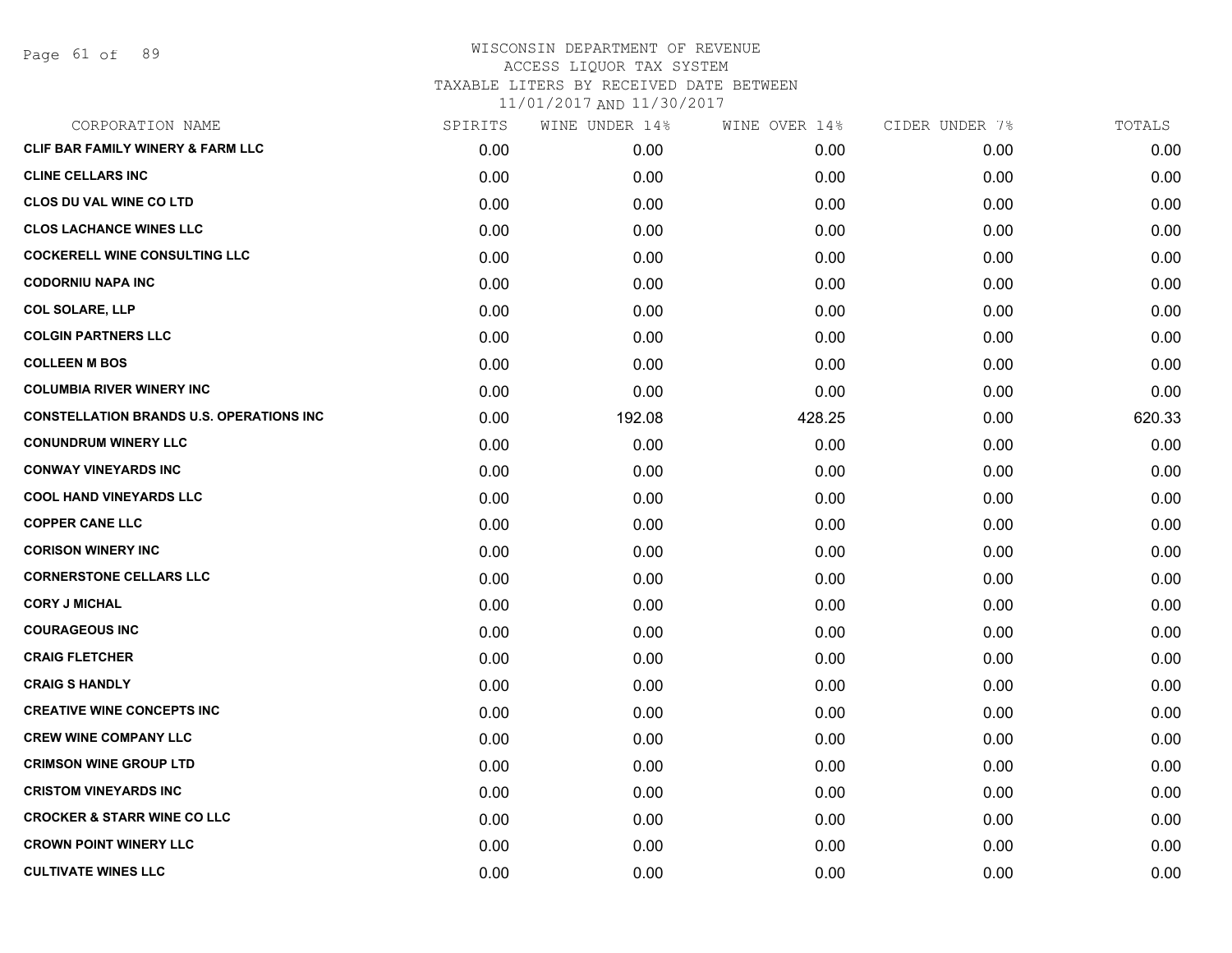Page 62 of 89

| CORPORATION NAME                   | SPIRITS | WINE UNDER 14% | WINE OVER 14% | CIDER UNDER 7% | TOTALS |
|------------------------------------|---------|----------------|---------------|----------------|--------|
| <b>CUNAT PREMIUM VINEYARDS LLC</b> | 0.00    | 0.00           | 0.00          | 0.00           | 0.00   |
| <b>CUSHMAN WINERY CORPORATION</b>  | 0.00    | 0.00           | 0.00          | 0.00           | 0.00   |
| <b>CUVAISON INC</b>                | 0.00    | 0.00           | 0.00          | 0.00           | 0.00   |
| <b>CWC WINERY LLC</b>              | 0.00    | 0.00           | 0.00          | 0.00           | 0.00   |
| <b>D &amp; J F CELLARS INC</b>     | 0.00    | 0.00           | 0.00          | 0.00           | 0.00   |
| <b>D MYERS LLC</b>                 | 0.00    | 0.00           | 0.00          | 0.00           | 0.00   |
| <b>DANA ESTATES INC</b>            | 0.00    | 0.00           | 0.00          | 0.00           | 0.00   |
| <b>DANIEL J KOEPKE</b>             | 0.00    | 0.00           | 0.00          | 0.00           | 0.00   |
| DANZA DEL SOL WINERY INC           | 0.00    | 0.00           | 0.00          | 0.00           | 0.00   |
| <b>DANZINGER VINEYARDS LLC</b>     | 0.00    | 0.00           | 0.00          | 0.00           | 0.00   |
| <b>DAOU VINEYARDS LLC</b>          | 0.00    | 0.00           | 0.00          | 0.00           | 0.00   |
| <b>DARIOUSH KHALEDI WINERY LLC</b> | 0.00    | 0.00           | 0.00          | 0.00           | 0.00   |
| <b>DAVID BRUCE WINERY INC</b>      | 0.00    | 0.00           | 0.00          | 0.00           | 0.00   |
| <b>DAVID COFFARO</b>               | 0.00    | 0.00           | 0.00          | 0.00           | 0.00   |
| <b>DAVID J MATTHEWS</b>            | 0.00    | 0.00           | 0.00          | 0.00           | 0.00   |
| <b>DAVID JAMES LLC</b>             | 0.00    | 0.00           | 0.00          | 0.00           | 0.00   |
| <b>DAVIDS PINOT VINEYARDS INC</b>  | 0.00    | 0.00           | 0.00          | 0.00           | 0.00   |
| <b>DAVIS ESTATES LLC</b>           | 0.00    | 0.00           | 0.00          | 0.00           | 0.00   |
| DE LA MONTANYA WINERY INC          | 0.00    | 0.00           | 0.00          | 0.00           | 0.00   |
| DEERFIELD RANCH WINERY LLC         | 0.00    | 0.00           | 0.00          | 0.00           | 0.00   |
| DEL DOTTO VINEYARDS INC            | 0.00    | 0.00           | 0.00          | 0.00           | 0.00   |
| <b>DELICATO VINEYARDS INC</b>      | 0.00    | 0.00           | 0.00          | 0.00           | 0.00   |
| <b>DELILLE CELLARS LLC</b>         | 0.00    | 0.00           | 0.00          | 0.00           | 0.00   |
| <b>DENNER WINERY INC</b>           | 0.00    | 0.00           | 0.00          | 0.00           | 0.00   |
| <b>DENNIS R ONEIL</b>              | 0.00    | 0.00           | 0.00          | 0.00           | 0.00   |
| DH GUSTAFSON FAMILY VINEYARDS LLC  | 0.00    | 0.00           | 0.00          | 0.00           | 0.00   |
| <b>DIAMOND MOUNTAIN VINEYARD</b>   | 0.00    | 0.00           | 0.00          | 0.00           | 0.00   |
| <b>DIANA HOBSON</b>                | 0.00    | 0.00           | 0.00          | 0.00           | 0.00   |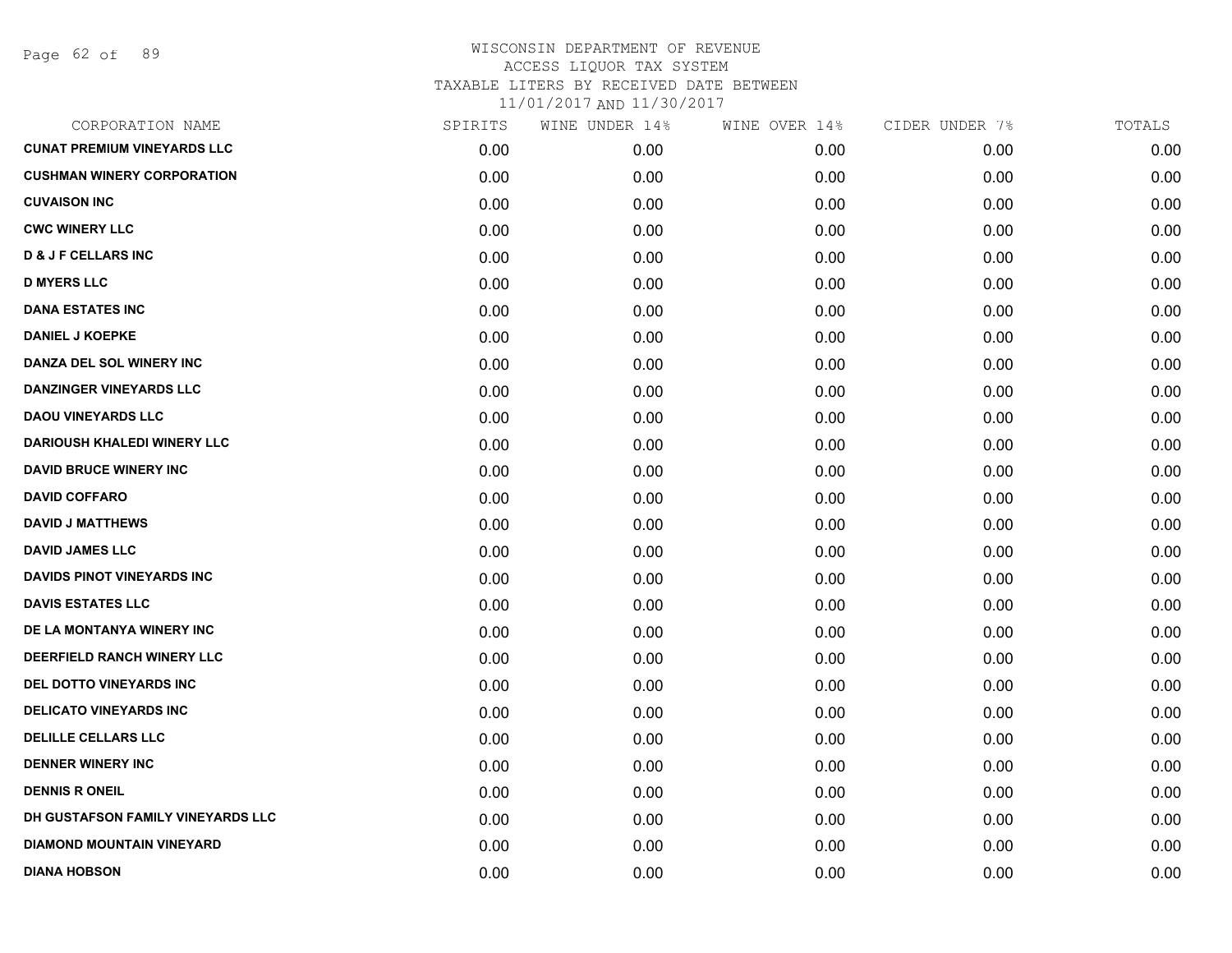Page 63 of 89

### WISCONSIN DEPARTMENT OF REVENUE ACCESS LIQUOR TAX SYSTEM TAXABLE LITERS BY RECEIVED DATE BETWEEN

| CORPORATION NAME                                                         | SPIRITS | WINE UNDER 14% | WINE OVER 14% | CIDER UNDER 7% | TOTALS |
|--------------------------------------------------------------------------|---------|----------------|---------------|----------------|--------|
| <b>DOMAINE CARNEROS LTD</b>                                              | 0.00    | 0.00           | 0.00          | 0.00           | 0.00   |
| <b>DOMAINE CHANDON INC</b>                                               | 0.00    | 0.00           | 0.00          | 0.00           | 0.00   |
| <b>DOMAINE DE MARIA SOTER LLC</b>                                        | 0.00    | 0.00           | 0.00          | 0.00           | 0.00   |
| <b>DOMAINE DROUHIN OREGON LLC</b>                                        | 0.00    | 0.00           | 0.00          | 0.00           | 0.00   |
| <b>DOMAINE MB LLC</b>                                                    | 0.00    | 0.00           | 0.00          | 0.00           | 0.00   |
| <b>DOMAINE SERENE VINEYARDS &amp; WINERY INC</b>                         | 0.00    | 0.00           | 0.00          | 0.00           | 0.00   |
| <b>DOMINICK CHIRICHILLO</b>                                              | 0.00    | 0.00           | 0.00          | 0.00           | 0.00   |
| <b>DON SEBASTIANI &amp; SONS INTERNATIONAL WINE</b><br><b>NEGOCIANTS</b> | 0.00    | 0.00           | 0.00          | 0.00           | 0.00   |
| <b>DONALD PHILLIPS HILL JR</b>                                           | 0.00    | 0.00           | 0.00          | 0.00           | 0.00   |
| DONATI FAMILY VINEYARD INC                                               | 0.00    | 0.00           | 0.00          | 0.00           | 0.00   |
| DONELAN FAMILY WINE CELLARS LLC                                          | 0.00    | 0.00           | 0.00          | 0.00           | 0.00   |
| <b>DOUBLE CANYON VINEYARDS LLC</b>                                       | 0.00    | 0.00           | 0.00          | 0.00           | 0.00   |
| <b>DRUMLIN RIDGE WINERY LLC</b>                                          | 0.00    | 0.00           | 0.00          | 0.00           | 0.00   |
| DRY CREEK VINEYARD INC                                                   | 0.00    | 0.00           | 0.00          | 0.00           | 0.00   |
| <b>DSC INVESTORS INC</b>                                                 | 0.00    | 0.00           | 0.00          | 0.00           | 0.00   |
| <b>DUCKHORN WINE COMPANY</b>                                             | 0.00    | 0.00           | 0.00          | 0.00           | 0.00   |
| <b>DUMOL WINERY LLC</b>                                                  | 0.00    | 0.00           | 0.00          | 0.00           | 0.00   |
| <b>DUNHAM CELLARS LLC</b>                                                | 0.00    | 0.00           | 0.00          | 0.00           | 0.00   |
| <b>DUNN VINEYARDS LLC</b>                                                | 0.00    | 0.00           | 0.00          | 0.00           | 0.00   |
| DUPLIN WINE CELLARS INC                                                  | 0.00    | 0.00           | 0.00          | 0.00           | 0.00   |
| DUTTON GOLDFIELD WINERY LLC                                              | 0.00    | 0.00           | 0.00          | 0.00           | 0.00   |
| <b>E &amp; J GALLO WINERY</b>                                            | 0.00    | 0.00           | 0.00          | 0.00           | 0.00   |
| <b>E STRING CELLARS LLC</b>                                              | 0.00    | 0.00           | 0.00          | 0.00           | 0.00   |
| <b>EAGLES LANDING WINERY LLC</b>                                         | 0.00    | 0.00           | 0.00          | 0.00           | 0.00   |
| <b>EARL E BROWN &amp; SONS INC</b>                                       | 0.00    | 0.00           | 0.00          | 0.00           | 0.00   |
| <b>EBERLE WINERY LP</b>                                                  | 0.00    | 0.00           | 0.00          | 0.00           | 0.00   |
| EDEN ICE CIDER COMPANY INC.                                              | 0.00    | 3.94           | 0.00          | 0.00           | 3.94   |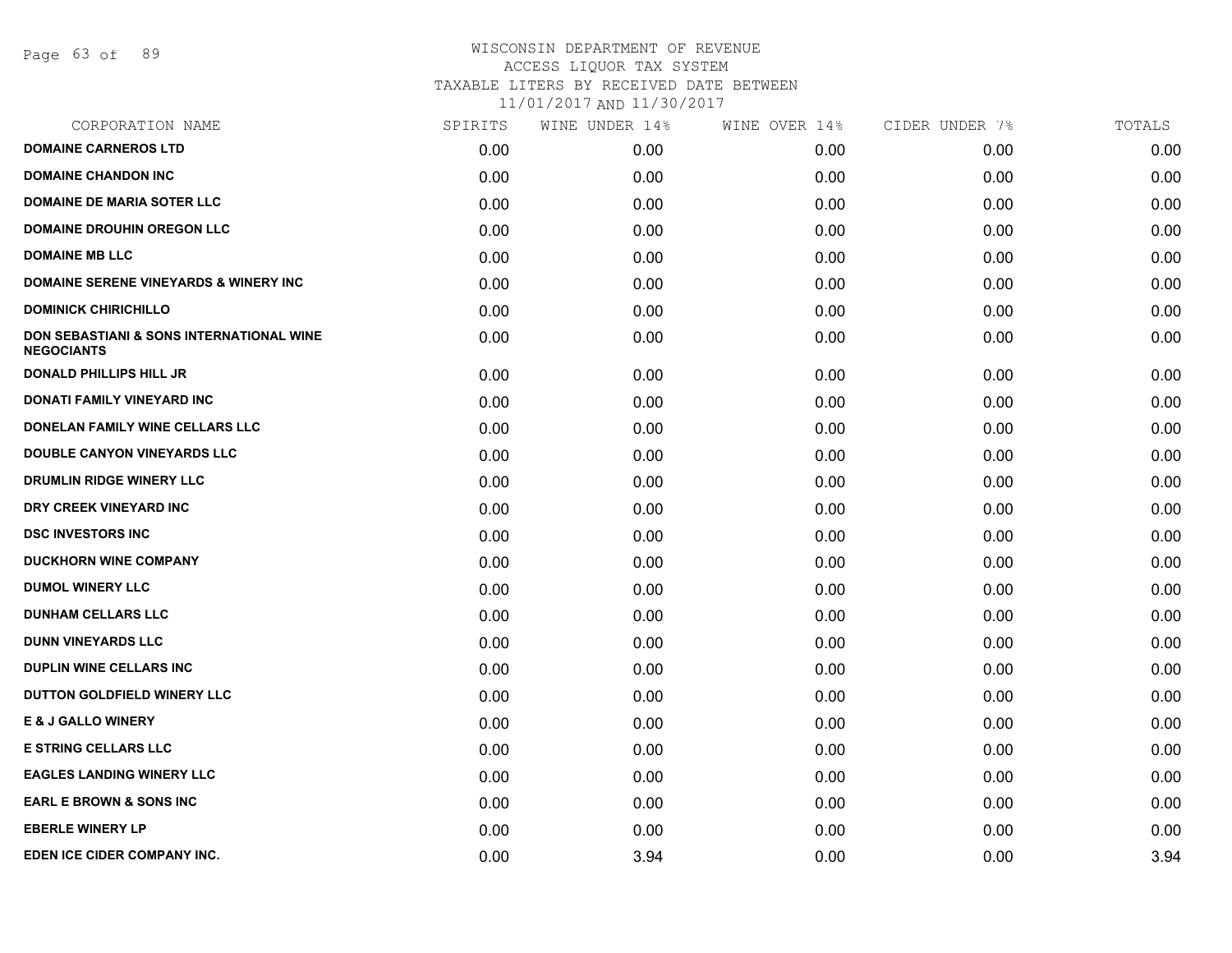Page 64 of 89

| CORPORATION NAME                                 | SPIRITS | WINE UNDER 14% | WINE OVER 14% | CIDER UNDER 7% | TOTALS |
|--------------------------------------------------|---------|----------------|---------------|----------------|--------|
| <b>EDWARD J RINK</b>                             | 0.00    | 0.00           | 0.00          | 0.00           | 0.00   |
| EHREN JORDAN WINE CELLARS LLC                    | 0.00    | 0.00           | 0.00          | 0.00           | 0.00   |
| <b>EILEEN BRYS</b>                               | 0.00    | 0.00           | 0.00          | 0.00           | 0.00   |
| <b>ELEGANCE PROPERTIES LLC</b>                   | 0.00    | 0.00           | 0.00          | 0.00           | 0.00   |
| <b>ELISABETH W KLEIN</b>                         | 0.00    | 0.00           | 0.00          | 0.00           | 0.00   |
| <b>ELK COVE VINEYARDS INC</b>                    | 0.00    | 0.00           | 0.00          | 0.00           | 0.00   |
| <b>ELV-OREGON LLC</b>                            | 0.00    | 0.00           | 0.00          | 0.00           | 0.00   |
| <b>ELYSE WINERY LLC</b>                          | 0.00    | 0.00           | 0.00          | 0.00           | 0.00   |
| <b>EMILIO GUGLIELMO WINERY INC</b>               | 0.00    | 0.00           | 0.00          | 0.00           | 0.00   |
| <b>ERIC TRUMP WINE MANUFACTURING LLC</b>         | 0.00    | 0.00           | 0.00          | 0.00           | 0.00   |
| <b>ERNEST VINEYARDS LLC</b>                      | 0.00    | 0.00           | 0.00          | 0.00           | 0.00   |
| <b>ESCALERA-BOULET LLC</b>                       | 0.00    | 0.00           | 0.00          | 0.00           | 0.00   |
| <b>F KORBEL &amp; BROS INC</b>                   | 0.00    | 0.00           | 0.00          | 0.00           | 0.00   |
| <b>FANTESCA LLC</b>                              | 0.00    | 0.00           | 0.00          | 0.00           | 0.00   |
| <b>FAT BOYS INC</b>                              | 0.00    | 0.00           | 0.00          | 0.00           | 0.00   |
| <b>FAWN CREEK WINERY LLC</b>                     | 0.00    | 0.00           | 0.00          | 0.00           | 0.00   |
| <b>FAZELI VINEYARDS, LLC</b>                     | 0.00    | 0.00           | 0.00          | 0.00           | 0.00   |
| FENESTRA WINERY INC                              | 0.00    | 0.00           | 0.00          | 0.00           | 0.00   |
| FENN VALLEY VINEYARDS, INC.                      | 0.00    | 0.00           | 0.00          | 0.00           | 0.00   |
| <b>FERMENTING CELLARS LLC</b>                    | 0.00    | 0.00           | 0.00          | 0.00           | 0.00   |
| <b>FERRARI CARANO VINEYARDS &amp; WINERY LLC</b> | 0.00    | 0.00           | 0.00          | 0.00           | 0.00   |
| <b>FETZER VINEYARDS</b>                          | 0.00    | 0.00           | 0.00          | 0.00           | 0.00   |
| <b>FIDDLEHEAD CELLARS LP</b>                     | 0.00    | 0.00           | 0.00          | 0.00           | 0.00   |
| <b>FIDELITAS WINES LLC</b>                       | 0.00    | 0.00           | 0.00          | 0.00           | 0.00   |
| <b>FIESTA VINEYARD &amp; WINERY LLC</b>          | 0.00    | 0.00           | 0.00          | 0.00           | 0.00   |
| <b>FINKELSTEIN VINEYARDS INC</b>                 | 0.00    | 0.00           | 0.00          | 0.00           | 0.00   |
| <b>FIRESTEED CORPORATION</b>                     | 0.00    | 0.00           | 0.00          | 0.00           | 0.00   |
| FISHER KING WINERY, LLC                          | 0.00    | 0.00           | 0.00          | 0.00           | 0.00   |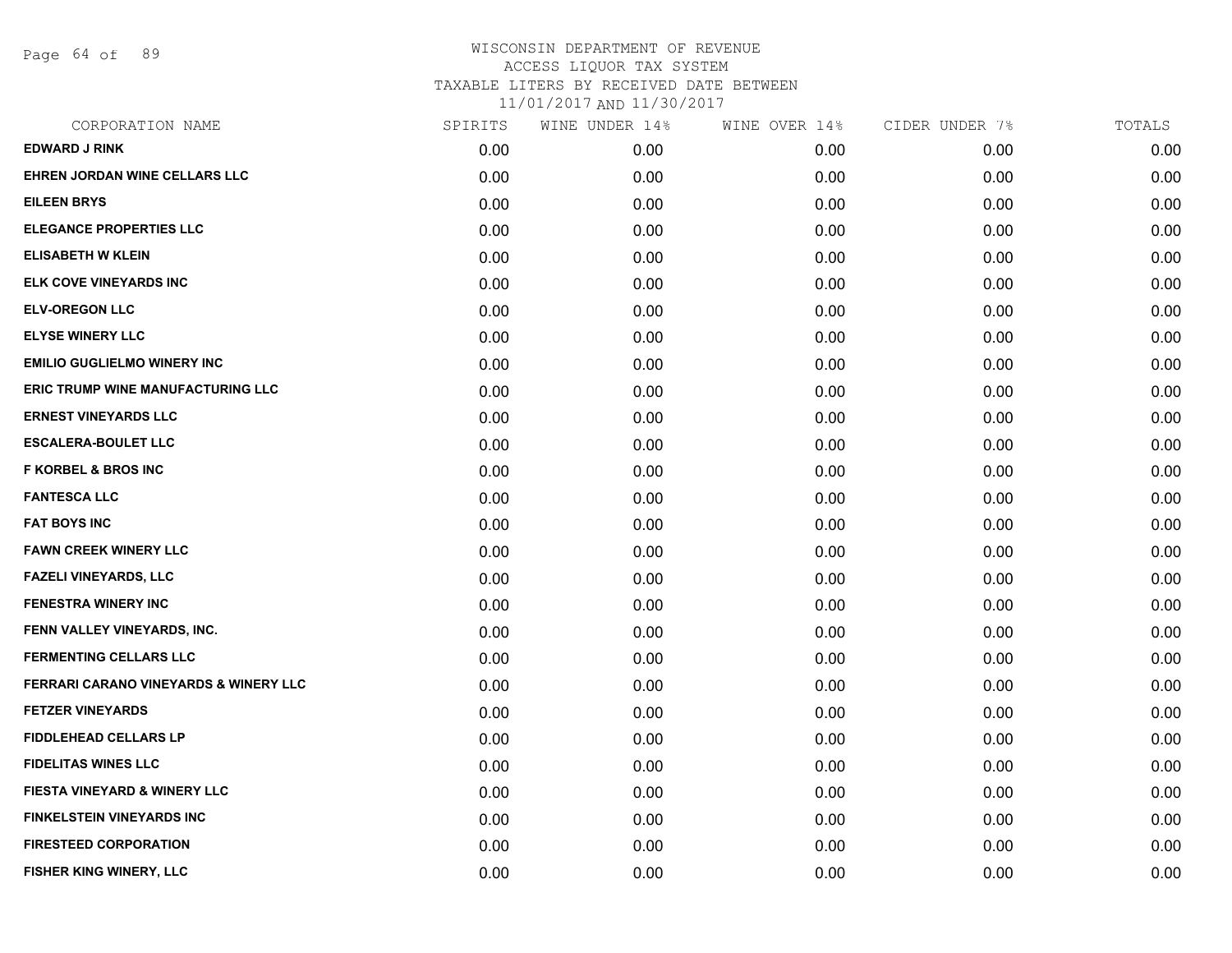Page 65 of 89

| CORPORATION NAME                               | SPIRITS | WINE UNDER 14% | WINE OVER 14% | CIDER UNDER 7% | TOTALS |
|------------------------------------------------|---------|----------------|---------------|----------------|--------|
| <b>FISHER VINEYARDS</b>                        | 0.00    | 0.00           | 0.00          | 0.00           | 0.00   |
| <b>FIVE VINES LLC</b>                          | 0.00    | 0.00           | 0.00          | 0.00           | 0.00   |
| <b>FLORA SPRINGS WINE COMPANY</b>              | 0.00    | 0.00           | 0.00          | 0.00           | 0.00   |
| FLOWERS VINEYARD AND WINERY, LLC               | 0.00    | 0.00           | 0.00          | 0.00           | 0.00   |
| <b>FLYING B VINEYARD LP</b>                    | 0.00    | 0.00           | 0.00          | 0.00           | 0.00   |
| <b>FN CELLARS LLC</b>                          | 0.00    | 0.00           | 0.00          | 0.00           | 0.00   |
| <b>FOLEY ESTATES VINEYARD &amp; WINERY LLC</b> | 0.00    | 0.00           | 0.00          | 0.00           | 0.00   |
| <b>FOLEY FAMILY WINES INC</b>                  | 0.00    | 0.00           | 0.00          | 0.00           | 0.00   |
| <b>FOLEY FAMILY WINES INC</b>                  | 0.00    | 0.00           | 0.00          | 0.00           | 0.00   |
| FOLIO WINE COMPANY LLC                         | 0.00    | 0.00           | 0.00          | 0.00           | 0.00   |
| FORT ROSS VINEYARD & WINERY LLC                | 0.00    | 0.00           | 0.00          | 0.00           | 0.00   |
| <b>FOXEN VINEYARD INC</b>                      | 0.00    | 0.00           | 0.00          | 0.00           | 0.00   |
| <b>FRANCIS COPPOLA WINERY LLC</b>              | 0.00    | 403.06         | 272.25        | 0.00           | 675.31 |
| <b>FRANCISCAN VINEYARDS INC</b>                | 0.00    | 0.00           | 0.00          | 0.00           | 0.00   |
| <b>FRANK FAMILY VINEYARDS LLC</b>              | 0.00    | 0.00           | 0.00          | 0.00           | 0.00   |
| <b>FRED C SCHERRER</b>                         | 0.00    | 0.00           | 0.00          | 0.00           | 0.00   |
| FREIXENET SONOMA CAVES INC                     | 0.00    | 0.00           | 0.00          | 0.00           | 0.00   |
| <b>FREY VINEYARDS LTD</b>                      | 0.00    | 0.00           | 0.00          | 0.00           | 0.00   |
| <b>FROGS LEAP WINERY</b>                       | 0.00    | 0.00           | 0.00          | 0.00           | 0.00   |
| <b>FROGTOWN CELLARS LLP</b>                    | 0.00    | 0.00           | 0.00          | 0.00           | 0.00   |
| FRUIT OF THE WOODS WINE CELLAR, INC.           | 0.00    | 0.00           | 0.00          | 0.00           | 0.00   |
| <b>FULCRUM WINES LLC</b>                       | 0.00    | 0.00           | 0.00          | 0.00           | 0.00   |
| <b>FULKERSON WINE CELLARS LLC</b>              | 0.00    | 0.00           | 0.00          | 0.00           | 0.00   |
| <b>FULLERTON WINES, INC</b>                    | 0.00    | 0.00           | 0.00          | 0.00           | 0.00   |
| <b>FURTHERMORE LLC</b>                         | 0.00    | 0.00           | 0.00          | 0.00           | 0.00   |
| <b>G GRAHAM WINES INC</b>                      | 0.00    | 0.00           | 0.00          | 0.00           | 0.00   |
| <b>GALENA CELLARS INC</b>                      | 0.00    | 0.00           | 0.00          | 0.00           | 0.00   |
| <b>GALLICA WINES LLC</b>                       | 0.00    | 0.00           | 0.00          | 0.00           | 0.00   |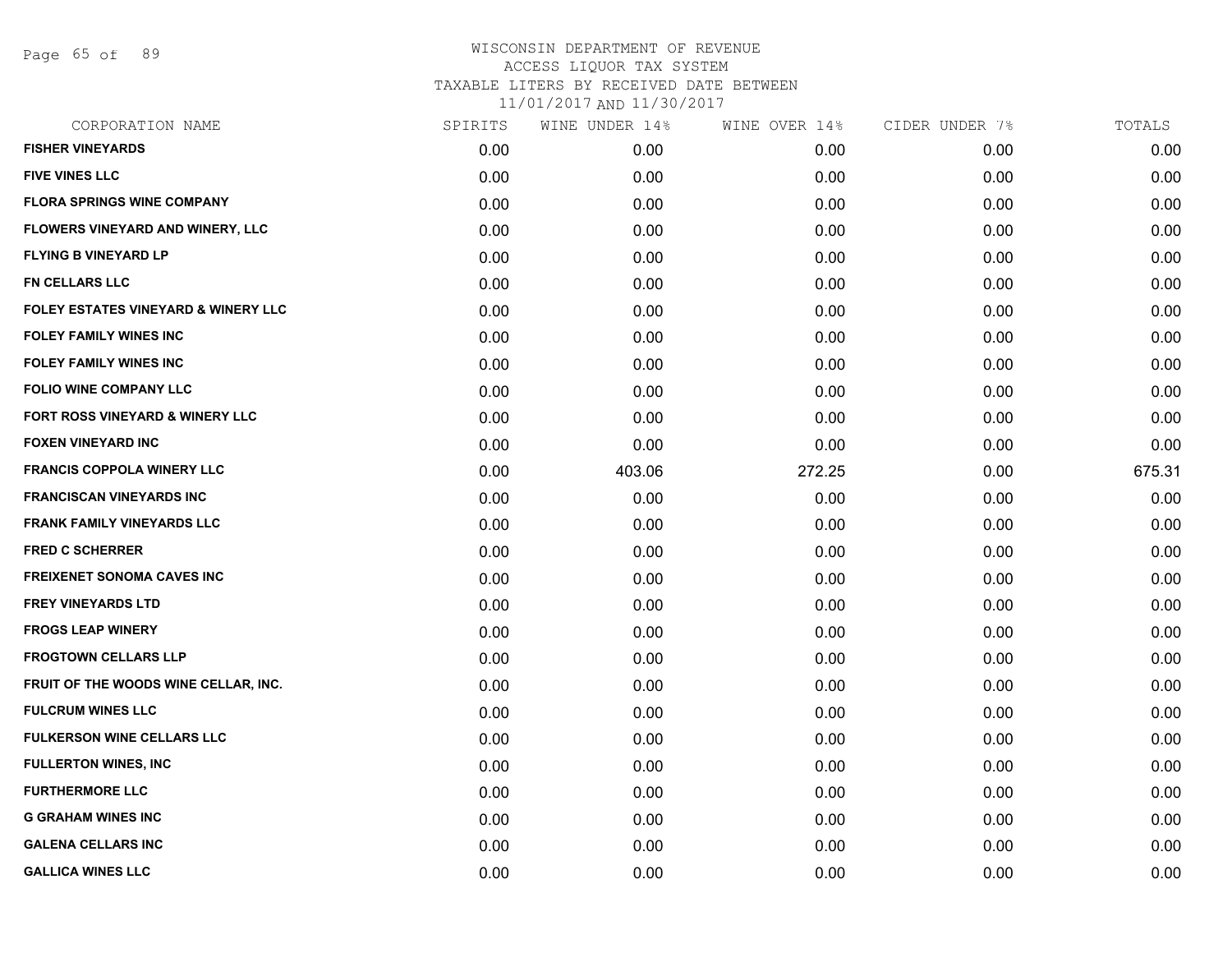# WISCONSIN DEPARTMENT OF REVENUE ACCESS LIQUOR TAX SYSTEM TAXABLE LITERS BY RECEIVED DATE BETWEEN

| CORPORATION NAME                                    | SPIRITS | WINE UNDER 14% | WINE OVER 14% | CIDER UNDER 7% | TOTALS |
|-----------------------------------------------------|---------|----------------|---------------|----------------|--------|
| <b>GAMBLE FAMILY VINEYARDS LLC</b>                  | 0.00    | 0.00           | 0.00          | 0.00           | 0.00   |
| <b>GARGIULO VINEYARD LLC</b>                        | 0.00    | 0.00           | 0.00          | 0.00           | 0.00   |
| <b>GARROD TRUST</b>                                 | 0.00    | 0.00           | 0.00          | 0.00           | 0.00   |
| <b>GARVIN HEIGHTS VINEYARDS, LLC</b>                | 0.00    | 0.00           | 0.00          | 0.00           | 0.00   |
| <b>GEARY MARKET INVESTMENT COMPANY LTD</b>          | 0.00    | 0.00           | 0.00          | 0.00           | 0.00   |
| <b>GEMSTONE VINEYARDS LLC</b>                       | 0.00    | 0.00           | 0.00          | 0.00           | 0.00   |
| <b>GENERATIONS OF SONOMA LLC</b>                    | 0.00    | 0.00           | 0.00          | 0.00           | 0.00   |
| <b>GENESEO PARTNERS LP</b>                          | 0.00    | 0.00           | 0.00          | 0.00           | 0.00   |
| <b>GEORGE O HENDRY</b>                              | 0.00    | 0.00           | 0.00          | 0.00           | 0.00   |
| <b>GERBER, GERBER &amp; GERBER DISCLAIMER TRUST</b> | 0.00    | 0.00           | 0.00          | 0.00           | 0.00   |
| <b>GF WINES LLC</b>                                 | 0.00    | 0.00           | 0.00          | 0.00           | 0.00   |
| <b>GIFT SERVICES INC</b>                            | 0.00    | 189.75         | 3.00          | 0.00           | 192.75 |
| <b>GLOBAL UNIVERSAL SRL</b>                         | 0.00    | 0.00           | 0.00          | 0.00           | 0.00   |
| <b>GOLDIN INVESTMENT II INC</b>                     | 0.00    | 0.00           | 0.00          | 0.00           | 0.00   |
| <b>GOLDRIDGEPINOT.COM LLC</b>                       | 0.00    | 0.00           | 0.00          | 0.00           | 0.00   |
| <b>GOOD FOUNDATIONS INC</b>                         | 0.00    | 0.00           | 0.00          | 0.00           | 0.00   |
| <b>GOOSE RIDGE LLC</b>                              | 0.00    | 0.00           | 0.00          | 0.00           | 0.00   |
| <b>GRAPE VISIONS LLC</b>                            | 0.00    | 0.00           | 0.00          | 0.00           | 0.00   |
| <b>GRAPESEED WINE FUND LLC</b>                      | 0.00    | 0.00           | 0.00          | 0.00           | 0.00   |
| <b>GRASSINI FAMILY VINEYARDS LLC</b>                | 0.00    | 0.00           | 0.00          | 0.00           | 0.00   |
| <b>GREEN FAMILY WINERY LLC</b>                      | 0.00    | 0.00           | 0.00          | 0.00           | 0.00   |
| <b>GREG SANDERS</b>                                 | 0.00    | 0.00           | 0.00          | 0.00           | 0.00   |
| <b>GRGICH HILLS CELLAR</b>                          | 0.00    | 0.00           | 0.00          | 0.00           | 0.00   |
| <b>GRIEB OPTIMAL WINECRAFTING LLC</b>               | 0.00    | 0.00           | 0.00          | 0.00           | 0.00   |
| <b>GROTH VINEYARDS &amp; WINERY LLC</b>             | 0.00    | 0.00           | 0.00          | 0.00           | 0.00   |
| <b>GULLETT &amp; GULLETT</b>                        | 0.00    | 0.00           | 0.00          | 0.00           | 0.00   |
| H DE V LLC                                          | 0.00    | 0.00           | 0.00          | 0.00           | 0.00   |
| <b>HAFNER VINEYARD LLC</b>                          | 0.00    | 0.00           | 0.00          | 0.00           | 0.00   |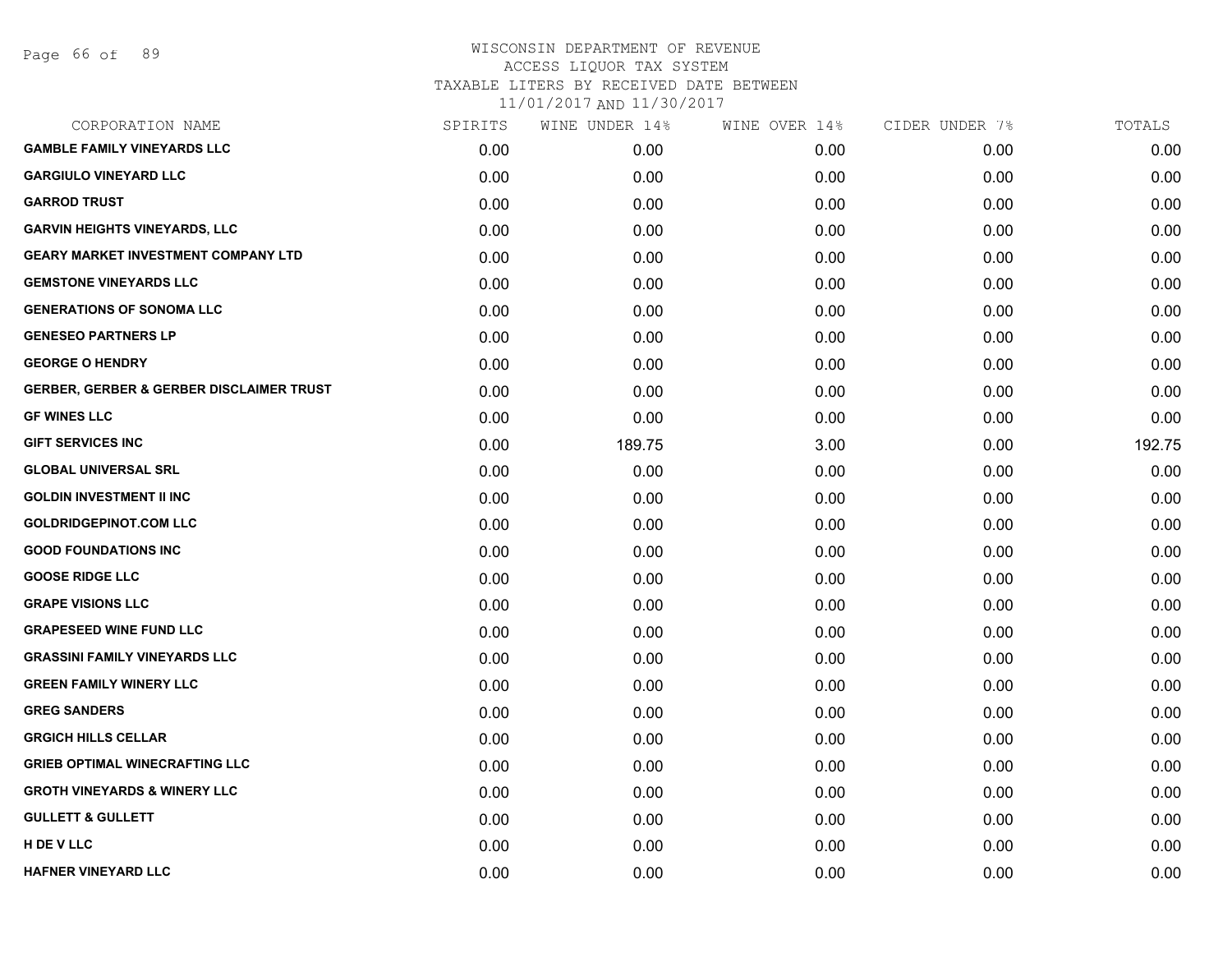Page 67 of 89

## WISCONSIN DEPARTMENT OF REVENUE ACCESS LIQUOR TAX SYSTEM TAXABLE LITERS BY RECEIVED DATE BETWEEN

| CORPORATION NAME                      | SPIRITS | WINE UNDER 14% | WINE OVER 14% | CIDER UNDER 7% | TOTALS |
|---------------------------------------|---------|----------------|---------------|----------------|--------|
| <b>HAGAFEN CELLARS INC</b>            | 0.00    | 0.00           | 0.00          | 0.00           | 0.00   |
| <b>HAHN ESTATE</b>                    | 0.00    | 0.00           | 0.00          | 0.00           | 0.00   |
| <b>HALF KRAKT LLC</b>                 | 0.00    | 0.00           | 0.00          | 0.00           | 0.00   |
| <b>HALF MOON HILL LLC</b>             | 0.00    | 0.00           | 0.00          | 0.00           | 0.00   |
| <b>HALL WINES LLC</b>                 | 0.00    | 0.00           | 0.00          | 0.00           | 0.00   |
| <b>HALTER WINERY LLC</b>              | 0.00    | 0.00           | 0.00          | 0.00           | 0.00   |
| <b>HAMEL FAMILY WINES LLC</b>         | 0.00    | 0.00           | 0.00          | 0.00           | 0.00   |
| <b>HAMMLER WINE CORP</b>              | 0.00    | 0.00           | 0.00          | 0.00           | 0.00   |
| HANDLEY CELLARS LIMITED PARTNERSHIP   | 0.00    | 22.50          | 12.00         | 0.00           | 34.50  |
| <b>HANNA WINERY INC</b>               | 0.00    | 0.00           | 0.00          | 0.00           | 0.00   |
| <b>HARALD TOMESCH</b>                 | 0.00    | 0.00           | 0.00          | 0.00           | 0.00   |
| <b>HARBOR RIDGE WINERY INC.</b>       | 0.00    | 0.00           | 0.00          | 0.00           | 0.00   |
| <b>HARLAN ESTATE WINERY INC</b>       | 0.00    | 0.00           | 0.00          | 0.00           | 0.00   |
| <b>HARMELL CELLARS LLC</b>            | 0.00    | 0.00           | 0.00          | 0.00           | 0.00   |
| <b>HARRIS &amp; HARRIS</b>            | 0.00    | 0.00           | 0.00          | 0.00           | 0.00   |
| <b>HARRY &amp; DAVID HOLDINGS INC</b> | 0.00    | 0.00           | 0.00          | 0.00           | 0.00   |
| HARTWELL VINEYARDS LLC                | 0.00    | 0.00           | 0.00          | 0.00           | 0.00   |
| <b>HAWKES LLC</b>                     | 0.00    | 0.00           | 0.00          | 0.00           | 0.00   |
| <b>HDD LLC</b>                        | 0.00    | 0.00           | 0.00          | 0.00           | 0.00   |
| <b>HEITZ WINE CELLARS</b>             | 0.00    | 0.00           | 0.00          | 0.00           | 0.00   |
| <b>HEMISPHERE WINE COMPANY INC</b>    | 0.00    | 0.00           | 0.00          | 0.00           | 0.00   |
| <b>HEMISPHERES LLC</b>                | 0.00    | 0.00           | 0.00          | 0.00           | 0.00   |
| <b>HERB LAMB VINEYARDS, LLC</b>       | 0.00    | 0.00           | 0.00          | 0.00           | 0.00   |
| <b>HERDIE BAISDEN</b>                 | 0.00    | 0.00           | 0.00          | 0.00           | 0.00   |
| <b>HERON HILL VINEYARDS INC</b>       | 0.00    | 0.00           | 0.00          | 0.00           | 0.00   |
| <b>HERRERA &amp; HERRERA</b>          | 0.00    | 0.00           | 0.00          | 0.00           | 0.00   |
| <b>HESTAN VINEYARDS LLC</b>           | 0.00    | 0.00           | 0.00          | 0.00           | 0.00   |
| <b>HILL ESTATES INC</b>               | 0.00    | 0.00           | 0.00          | 0.00           | 0.00   |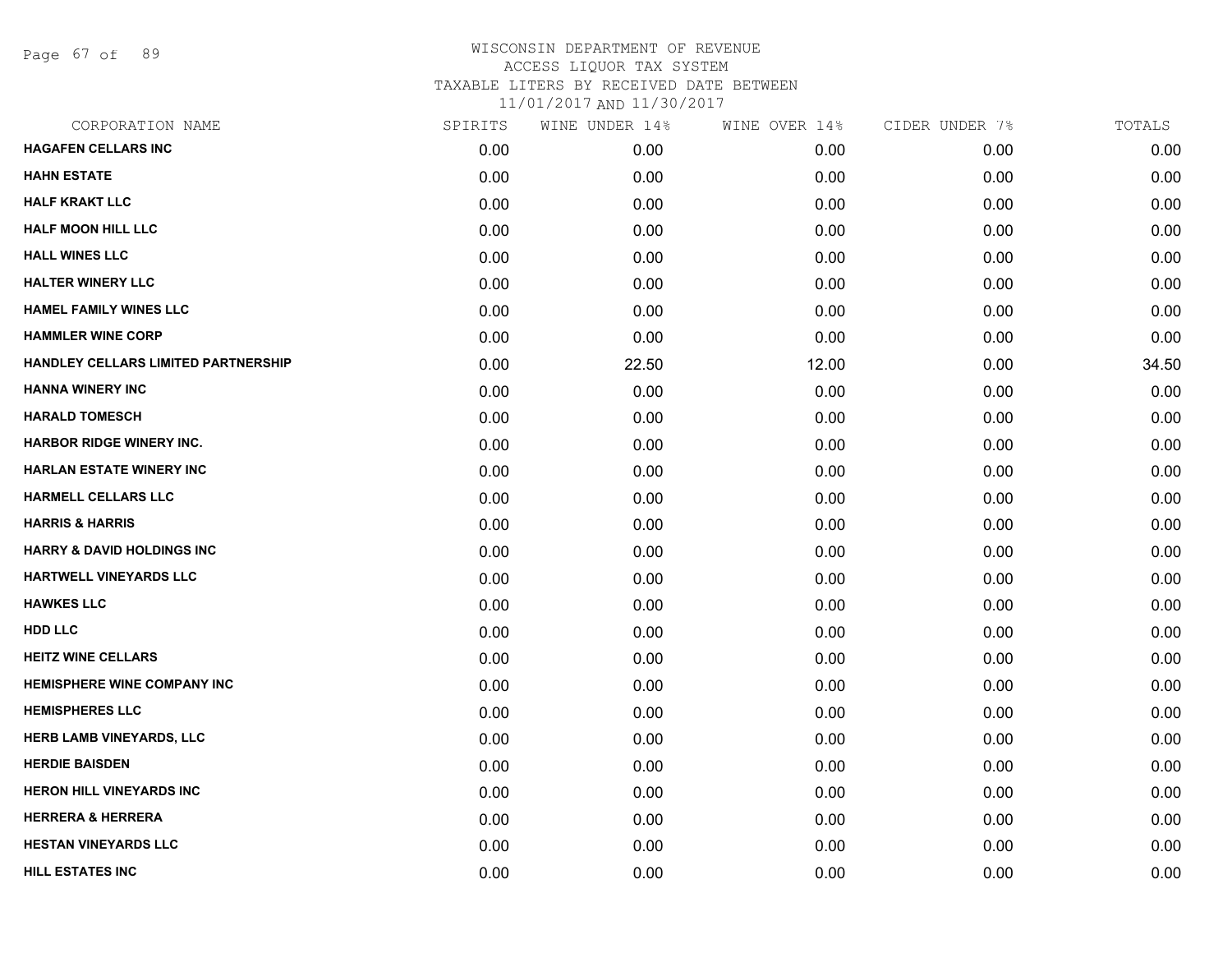Page 68 of 89

| CORPORATION NAME                      | SPIRITS | WINE UNDER 14% | WINE OVER 14% | CIDER UNDER 7% | TOTALS |
|---------------------------------------|---------|----------------|---------------|----------------|--------|
| <b>HIRSCH WINERY LLC</b>              | 0.00    | 0.00           | 0.00          | 0.00           | 0.00   |
| <b>HOFFMAN AND HOFFMAN</b>            | 0.00    | 0.00           | 0.00          | 0.00           | 0.00   |
| <b>HOLLYS HILL VINEYARDS LLC</b>      | 0.00    | 0.00           | 0.00          | 0.00           | 0.00   |
| HONIG VINEYARD AND WINERY LLC         | 0.00    | 0.00           | 0.00          | 0.00           | 0.00   |
| <b>HOPE WINE LLC</b>                  | 0.00    | 0.00           | 0.00          | 0.00           | 0.00   |
| <b>HOUDINI INC</b>                    | 0.00    | 0.00           | 0.00          | 0.00           | 0.00   |
| <b>HOURGLASS WINE COMPANY INC</b>     | 0.00    | 0.00           | 0.00          | 0.00           | 0.00   |
| <b>HUNEEUS VINTNERS LLC</b>           | 0.00    | 0.00           | 0.00          | 0.00           | 0.00   |
| HUNT COUNTRY VINEYARDS LLC            | 0.00    | 0.00           | 0.00          | 0.00           | 0.00   |
| <b>HUSCH VINEYARDS INC</b>            | 0.00    | 0.00           | 0.00          | 0.00           | 0.00   |
| <b>INCEPTION WINES LLC</b>            | 0.00    | 0.00           | 0.00          | 0.00           | 0.00   |
| <b>INMAN FAMILY WINES LLC</b>         | 0.00    | 0.00           | 0.00          | 0.00           | 0.00   |
| <b>INVESTOR'S OF AMERICA LP</b>       | 0.00    | 0.00           | 0.00          | 0.00           | 0.00   |
| <b>IRON HORSE VINEYARDS LP</b>        | 0.00    | 0.00           | 0.00          | 0.00           | 0.00   |
| <b>ISENHOWER CELLARS LLC</b>          | 0.00    | 0.00           | 0.00          | 0.00           | 0.00   |
| <b>ISLAND ORCHARD CIDER LLC</b>       | 0.00    | 0.00           | 0.00          | 0.00           | 0.00   |
| <b>ISR VINEYARDS ASSOCIATION</b>      | 0.00    | 0.00           | 0.00          | 0.00           | 0.00   |
| <b>J CELLARS INVESTMENTS LLC</b>      | 0.00    | 0.00           | 0.00          | 0.00           | 0.00   |
| <b>J LOHR WINERY CORP</b>             | 0.00    | 0.00           | 0.00          | 0.00           | 0.00   |
| J PEDRONCELLI WINERY                  | 0.00    | 0.00           | 0.00          | 0.00           | 0.00   |
| <b>J RICKARDS WINERY LLC</b>          | 0.00    | 0.00           | 0.00          | 0.00           | 0.00   |
| <b>J.W. THOMAS LLC</b>                | 0.00    | 0.00           | 0.00          | 0.00           | 0.00   |
| <b>J3 WINE PARTNERS LLC</b>           | 0.00    | 0.00           | 0.00          | 0.00           | 0.00   |
| JACK JOHN INVESTMENTS INC             | 0.00    | 0.00           | 0.00          | 0.00           | 0.00   |
| <b>JACKSON FAMILY WINES INC</b>       | 0.00    | 0.00           | 0.00          | 0.00           | 0.00   |
| <b>JACKSON WINE LLC</b>               | 0.00    | 0.00           | 0.00          | 0.00           | 0.00   |
| <b>JACKSON WINERY &amp; VINEYARDS</b> | 0.00    | 0.00           | 0.00          | 0.00           | 0.00   |
| <b>JACUZZI FAMILY VINEYARDS LLC</b>   | 0.00    | 0.00           | 0.00          | 0.00           | 0.00   |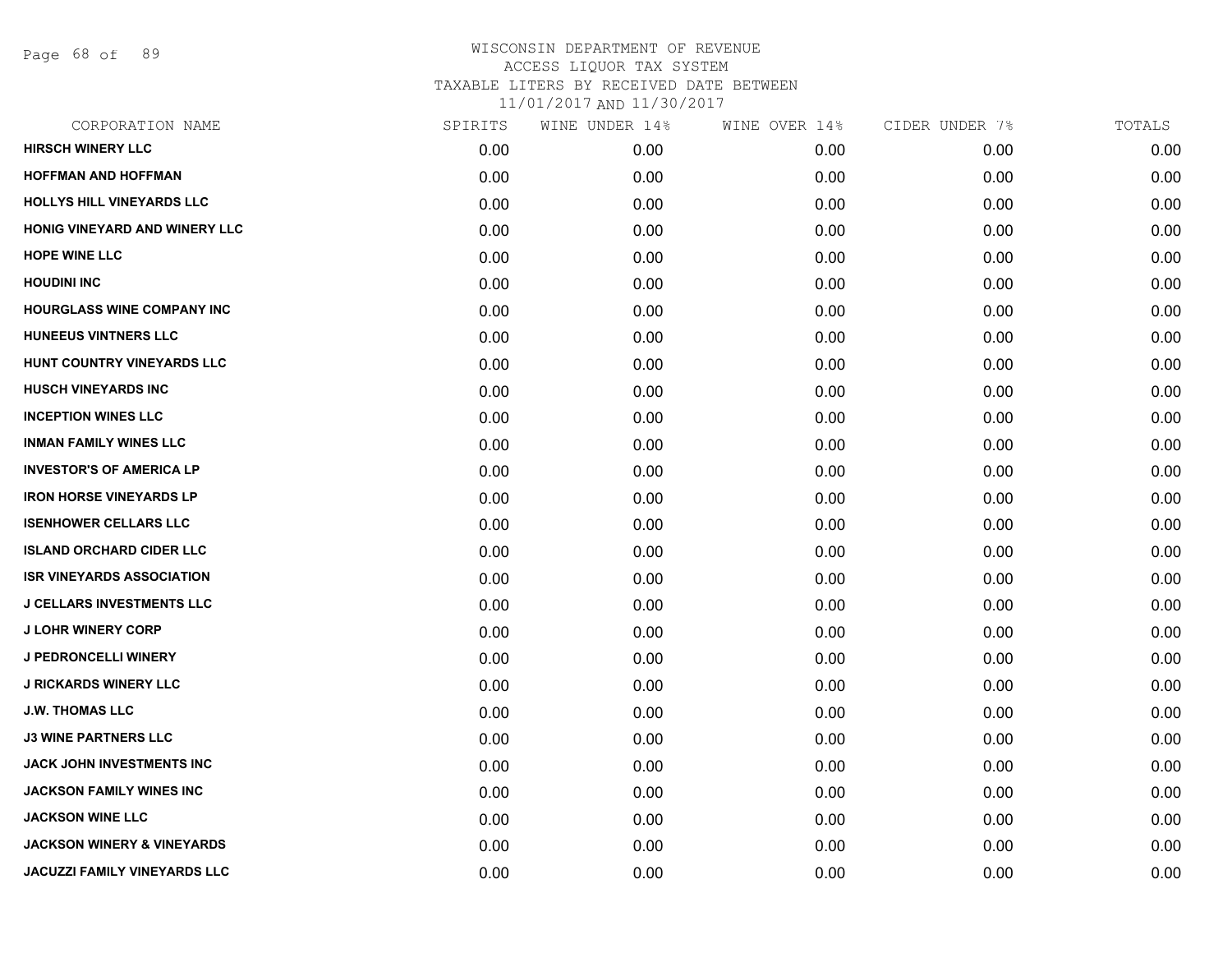Page 69 of 89

| CORPORATION NAME                         | SPIRITS | WINE UNDER 14% | WINE OVER 14% | CIDER UNDER 7% | TOTALS |
|------------------------------------------|---------|----------------|---------------|----------------|--------|
| <b>JAM CELLARS INC</b>                   | 0.00    | 0.00           | 0.00          | 0.00           | 0.00   |
| <b>JAMES L LAMBERT</b>                   | 0.00    | 0.00           | 0.00          | 0.00           | 0.00   |
| <b>JAMES P PROSSER</b>                   | 0.00    | 0.00           | 0.00          | 0.00           | 0.00   |
| <b>JB GEORGE LLC</b>                     | 0.00    | 0.00           | 0.00          | 0.00           | 0.00   |
| <b>JC CELLARS INC</b>                    | 0.00    | 0.00           | 0.00          | 0.00           | 0.00   |
| <b>JEFFERY M GORDON</b>                  | 0.00    | 0.00           | 0.00          | 0.00           | 0.00   |
| <b>JEFFREY L STOEGER</b>                 | 0.00    | 0.00           | 0.00          | 0.00           | 0.00   |
| <b>JENNIFER L JACKSON-HARTFORD</b>       | 0.00    | 0.00           | 0.00          | 0.00           | 0.00   |
| <b>JESSUP CELLARS HOLDING CO LLC</b>     | 0.00    | 0.00           | 0.00          | 0.00           | 0.00   |
| <b>JM CELLARS COMPANY</b>                | 0.00    | 0.00           | 0.00          | 0.00           | 0.00   |
| <b>J-NH WINE GROUP LLC</b>               | 0.00    | 0.00           | 0.00          | 0.00           | 0.00   |
| JOHN ANTHONY VINEYARDS LLC               | 0.00    | 0.00           | 0.00          | 0.00           | 0.00   |
| <b>JOHN E NICOLOZAKES</b>                | 0.00    | 0.00           | 0.00          | 0.00           | 0.00   |
| <b>JOHN M STEWART</b>                    | 0.00    | 0.00           | 0.00          | 0.00           | 0.00   |
| <b>JONATHAN DALE</b>                     | 0.00    | 0.00           | 0.00          | 0.00           | 0.00   |
| JONES FAMILY WINERY LLC                  | 0.00    | 0.00           | 0.00          | 0.00           | 0.00   |
| <b>JORNY'S END LLC</b>                   | 0.00    | 0.00           | 0.00          | 0.00           | 0.00   |
| JOSEPH ALEXANDER VILLICANA II            | 0.00    | 0.00           | 0.00          | 0.00           | 0.00   |
| <b>JOSEPH CALLOW</b>                     | 0.00    | 0.00           | 0.00          | 0.00           | 0.00   |
| <b>JOSEPH CALLOW</b>                     | 0.00    | 0.00           | 0.00          | 0.00           | 0.00   |
| <b>JOSEPH PHELPS VINEYARDS LLC</b>       | 0.00    | 0.00           | 0.00          | 0.00           | 0.00   |
| <b>JOSEPH STALLER</b>                    | 0.00    | 0.00           | 0.00          | 0.00           | 0.00   |
| <b>JOSEPH WYNIMKO</b>                    | 0.00    | 0.00           | 0.00          | 0.00           | 0.00   |
| <b>JOYCE VINEYARDS LLC</b>               | 0.00    | 0.00           | 0.00          | 0.00           | 0.00   |
| <b>JRV LLC</b>                           | 0.00    | 0.00           | 0.00          | 0.00           | 0.00   |
| JUDD FAMILY VINEYARDS LP                 | 0.00    | 0.00           | 0.00          | 0.00           | 0.00   |
| <b>JULIE A ANDRZEJCZAK</b>               | 0.00    | 0.00           | 0.00          | 0.00           | 0.00   |
| <b>JUSTIN VINEYARDS &amp; WINERY LLC</b> | 0.00    | 0.00           | 0.00          | 0.00           | 0.00   |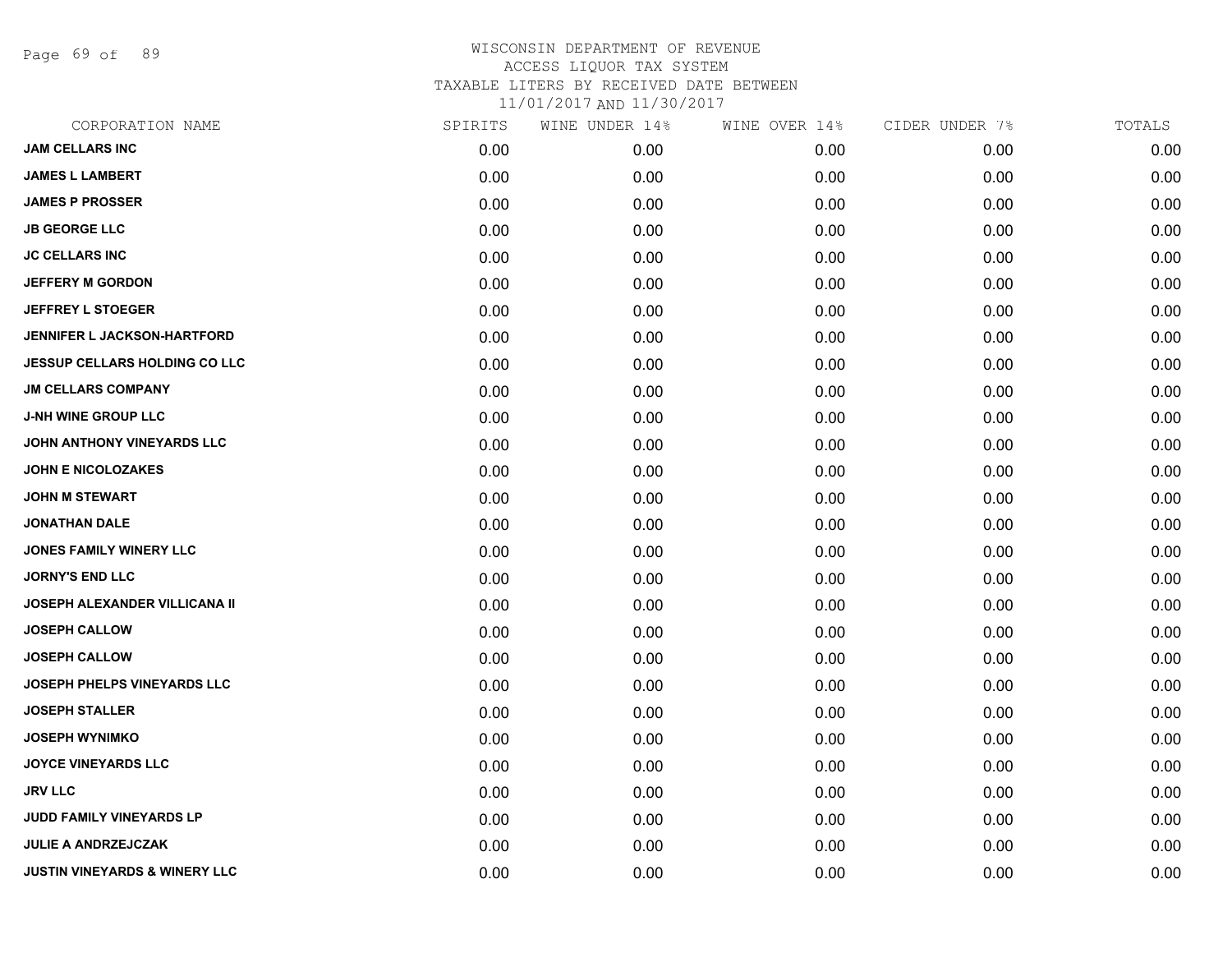Page 70 of 89

| CORPORATION NAME                     | SPIRITS | WINE UNDER 14% | WINE OVER 14% | CIDER UNDER 7% | TOTALS |
|--------------------------------------|---------|----------------|---------------|----------------|--------|
| <b>JVW CORPORATION</b>               | 0.00    | 0.00           | 0.00          | 0.00           | 0.00   |
| <b>K VINTNERS LLC</b>                | 0.00    | 0.00           | 0.00          | 0.00           | 0.00   |
| <b>KACHINA CELLARS LLC</b>           | 0.00    | 0.00           | 0.00          | 0.00           | 0.00   |
| <b>KAMEN WINES LLC</b>               | 0.00    | 0.00           | 0.00          | 0.00           | 0.00   |
| <b>KANGARU ENTERPRISES LLC</b>       | 0.00    | 0.00           | 0.00          | 0.00           | 0.00   |
| <b>KB WINES LLC</b>                  | 0.00    | 0.00           | 0.00          | 0.00           | 0.00   |
| <b>KEEVER VINEYARDS LLC</b>          | 0.00    | 0.00           | 0.00          | 0.00           | 0.00   |
| <b>KEN BROWN WINES LLC</b>           | 0.00    | 0.00           | 0.00          | 0.00           | 0.00   |
| <b>KENEFICK RANCHES WINERY LLC</b>   | 0.00    | 0.00           | 0.00          | 0.00           | 0.00   |
| <b>KENT HUMPHREY</b>                 | 0.00    | 0.00           | 1.50          | 0.00           | 1.50   |
| KENWARD FAMILY VINEYARDS, LLC        | 0.00    | 0.00           | 0.00          | 0.00           | 0.00   |
| <b>KENZO ESTATE INC</b>              | 0.00    | 0.00           | 0.00          | 0.00           | 0.00   |
| <b>KERWIN ESTATE LLC</b>             | 0.00    | 0.00           | 0.00          | 0.00           | 0.00   |
| <b>KESTREL PROPERTIES LLC</b>        | 0.00    | 0.00           | 0.00          | 0.00           | 0.00   |
| <b>KING ESTATE WINERY LP</b>         | 0.00    | 0.00           | 0.00          | 0.00           | 0.00   |
| <b>KISTLER VINEYARDS, LLC</b>        | 0.00    | 0.00           | 0.00          | 0.00           | 0.00   |
| <b>KLEIN FOODS INC</b>               | 0.00    | 0.00           | 0.00          | 0.00           | 0.00   |
| <b>KNIGHTS BRIDGE WINERY LLC</b>     | 0.00    | 0.00           | 0.00          | 0.00           | 0.00   |
| <b>KOEHLER WINERY LLC</b>            | 0.00    | 0.00           | 0.00          | 0.00           | 0.00   |
| <b>KONSTANTIN D FRANK &amp; SONS</b> | 0.00    | 0.00           | 0.00          | 0.00           | 0.00   |
| <b>KOPRI INC</b>                     | 0.00    | 0.00           | 0.00          | 0.00           | 0.00   |
| <b>KRUPP BROTHERS LLC</b>            | 0.00    | 0.00           | 0.00          | 0.00           | 0.00   |
| <b>KSSM LLC</b>                      | 0.00    | 0.00           | 0.00          | 0.00           | 0.00   |
| <b>KT WINECO LLC</b>                 | 0.00    | 0.00           | 0.00          | 0.00           | 0.00   |
| <b>KULETO VILLA LLC</b>              | 0.00    | 0.00           | 0.00          | 0.00           | 0.00   |
| <b>KUNDE ENTERPRISES INC</b>         | 0.00    | 42.75          | 333.76        | 0.00           | 376.51 |
| KUVEE, INC.                          | 0.00    | 0.00           | 0.00          | 0.00           | 0.00   |
| <b>L C WINE</b>                      | 0.00    | 0.00           | 0.00          | 0.00           | 0.00   |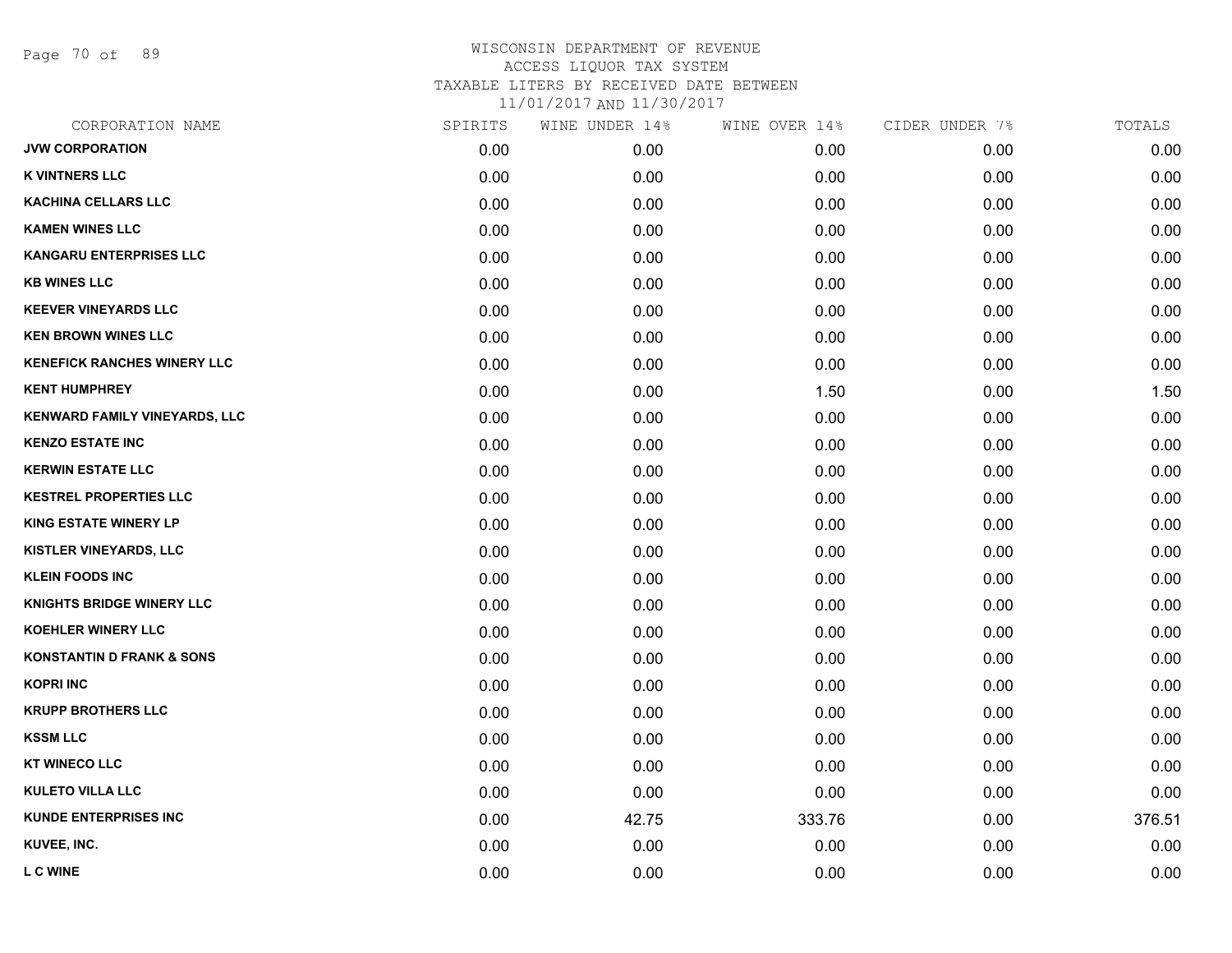| CORPORATION NAME                                  | SPIRITS | WINE UNDER 14% | WINE OVER 14% | CIDER UNDER 7% | TOTALS |
|---------------------------------------------------|---------|----------------|---------------|----------------|--------|
| L FOPPIANO WINE CO INC                            | 0.00    | 0.00           | 0.00          | 0.00           | 0.00   |
| <b>L18 WINES LLC</b>                              | 0.00    | 0.00           | 0.00          | 0.00           | 0.00   |
| <b>LADERA WINERY LLC</b>                          | 0.00    | 0.00           | 0.00          | 0.00           | 0.00   |
| <b>LAETITIA VINEYARD &amp; WINERY INC</b>         | 0.00    | 0.00           | 0.00          | 0.00           | 0.00   |
| <b>LAGUNA OAKS VINEYARD &amp; WINERY INC</b>      | 0.00    | 0.00           | 0.00          | 0.00           | 0.00   |
| <b>LAIL VINEYARDS LLC</b>                         | 0.00    | 0.00           | 0.00          | 0.00           | 0.00   |
| <b>LAIRD FAMILY ESTATE LLC</b>                    | 0.00    | 0.00           | 0.00          | 0.00           | 0.00   |
| <b>LAKE NOKOMIS CRANBERRIES INC</b>               | 0.00    | 0.00           | 0.00          | 0.00           | 0.00   |
| <b>LAMBERT BRIDGE WINERY INC</b>                  | 0.00    | 0.00           | 0.00          | 0.00           | 0.00   |
| <b>LANCASTER ESTATE VINEYARD &amp; WINERY LLC</b> | 0.00    | 0.00           | 0.00          | 0.00           | 0.00   |
| <b>LANGE WINERY LLC</b>                           | 0.00    | 0.00           | 0.00          | 0.00           | 0.00   |
| <b>LANGETWINS WINE CO INC</b>                     | 0.00    | 0.00           | 0.00          | 0.00           | 0.00   |
| <b>LARKMEAD VINEYARDS INC</b>                     | 0.00    | 0.00           | 0.00          | 0.00           | 0.00   |
| <b>LARSON &amp; LARSON</b>                        | 0.00    | 0.00           | 0.00          | 0.00           | 0.00   |
| <b>LARSON FAMILY WINERY INC</b>                   | 0.00    | 0.00           | 0.00          | 0.00           | 0.00   |
| <b>LASSETER FAMILY WINERY LLC</b>                 | 0.00    | 0.00           | 0.00          | 0.00           | 0.00   |
| <b>LATITUDE BEVERAGE COMPANY</b>                  | 0.00    | 0.00           | 0.00          | 0.00           | 0.00   |
| <b>LAUTENBACH'S ORCHARD COUNTRY INC</b>           | 0.00    | 0.00           | 0.00          | 0.00           | 0.00   |
| <b>LAVA SPRINGS INC</b>                           | 0.00    | 0.00           | 0.00          | 0.00           | 0.00   |
| <b>LAW ESTATE WINES</b>                           | 0.00    | 0.00           | 0.00          | 0.00           | 0.00   |
| <b>LAWER FAMILY WINERY INC</b>                    | 0.00    | 0.00           | 0.00          | 0.00           | 0.00   |
| LE CEP II INC                                     | 0.00    | 0.00           | 0.00          | 0.00           | 0.00   |
| <b>LEAL VINEYARDS INC</b>                         | 0.00    | 0.00           | 0.00          | 0.00           | 0.00   |
| LEFT COAST CELLARS LLC                            | 0.00    | 0.00           | 0.00          | 0.00           | 0.00   |
| <b>LEMELSON WINERY LLC</b>                        | 0.00    | 0.00           | 0.00          | 0.00           | 0.00   |
| <b>LEONARDINI FAMILY WINERY LLC</b>               | 0.00    | 0.00           | 0.00          | 0.00           | 0.00   |
| <b>LEONESSE CELLARS LLC</b>                       | 0.00    | 0.00           | 0.00          | 0.00           | 0.00   |
| <b>LEONETTI CELLAR LLC</b>                        | 0.00    | 0.00           | 0.00          | 0.00           | 0.00   |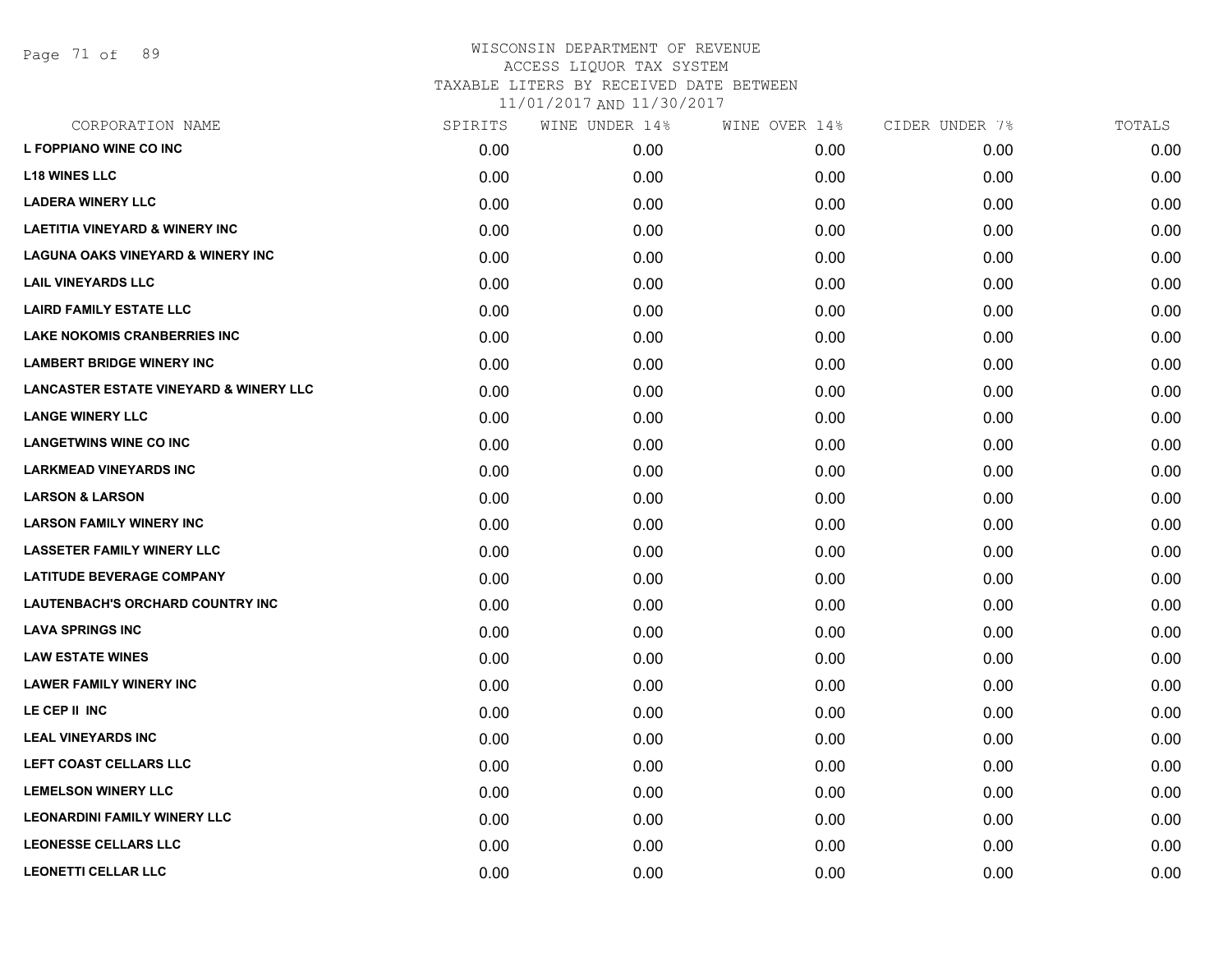Page 72 of 89

| CORPORATION NAME                          | SPIRITS | WINE UNDER 14% | WINE OVER 14% | CIDER UNDER 7% | TOTALS   |
|-------------------------------------------|---------|----------------|---------------|----------------|----------|
| <b>LEVIATHAN WINE COMPANY LLC</b>         | 0.00    | 0.00           | 0.00          | 0.00           | 0.00     |
| LIFE IS SHORT! LLC                        | 0.00    | 0.00           | 0.00          | 0.00           | 0.00     |
| <b>LIMERICK LANE CELLARS INC</b>          | 0.00    | 0.00           | 0.00          | 0.00           | 0.00     |
| <b>LION NATHAN USA INC</b>                | 0.00    | 0.00           | 0.00          | 0.00           | 0.00     |
| <b>LIONS PEAK</b>                         | 0.00    | 0.00           | 0.00          | 0.00           | 0.00     |
| <b>LLOYD W DAVIS</b>                      | 0.00    | 0.00           | 0.00          | 0.00           | 0.00     |
| <b>LOBO WINES LLC</b>                     | 0.00    | 0.00           | 0.00          | 0.00           | 0.00     |
| <b>LONG MEADOW RANCH WINERY INC</b>       | 0.00    | 0.00           | 0.00          | 0.00           | 0.00     |
| <b>LONG SHADOWS VINTNERS LLC</b>          | 0.00    | 0.00           | 0.00          | 0.00           | 0.00     |
| <b>LONGBOARD VINEYARDS LLC</b>            | 0.00    | 0.00           | 0.00          | 0.00           | 0.00     |
| <b>LONGORIA &amp; LONGORIA</b>            | 0.00    | 0.00           | 0.00          | 0.00           | 0.00     |
| <b>LONZ WINERY INC</b>                    | 0.00    | 0.00           | 0.00          | 0.00           | 0.00     |
| <b>LORIMAR WINERY INC</b>                 | 0.00    | 0.00           | 0.00          | 0.00           | 0.00     |
| <b>LOST ISLAND WINE LLC</b>               | 0.00    | 0.00           | 0.00          | 0.00           | 0.00     |
| <b>LOUIDAR LLC</b>                        | 0.00    | 0.00           | 0.00          | 0.00           | 0.00     |
| <b>LOWDEN SCHOOLHOUSE CORPORATION</b>     | 0.00    | 0.00           | 0.00          | 0.00           | 0.00     |
| <b>LUCAS &amp; LEWELLEN VINEYARDS INC</b> | 0.00    | 0.00           | 0.00          | 0.00           | 0.00     |
| <b>LUNA VINEYARDS INC</b>                 | 0.00    | 0.00           | 0.00          | 0.00           | 0.00     |
| <b>LYNFRED WINERY INC</b>                 | 0.00    | 0.00           | 0.00          | 0.00           | 0.00     |
| <b>LYNMAR WINERY LLC</b>                  | 0.00    | 0.00           | 0.00          | 0.00           | 0.00     |
| <b>M &amp; J MONDAVI FAMILY LLC</b>       | 0.00    | 0.00           | 0.00          | 0.00           | 0.00     |
| M.A.C. WINES, LLC                         | 0.00    | 0.00           | 0.00          | 0.00           | 0.00     |
| <b>MADRIGAL FAMILY WINERY LLC</b>         | 0.00    | $-22.50$       | 0.00          | 0.00           | $-22.50$ |
| <b>MADRONA VINEYARDS LP</b>               | 0.00    | 0.00           | 0.00          | 0.00           | 0.00     |
| <b>MAKK WINE LLC</b>                      | 0.00    | 0.00           | 0.00          | 0.00           | 0.00     |
| <b>MANO'S INC</b>                         | 0.00    | 0.00           | 0.00          | 0.00           | 0.00     |
| <b>MARGERUM WINE COMPANY INC</b>          | 0.00    | 0.00           | 0.00          | 0.00           | 0.00     |
| <b>MARIA A KLEIN</b>                      | 0.00    | 0.00           | 0.00          | 0.00           | 0.00     |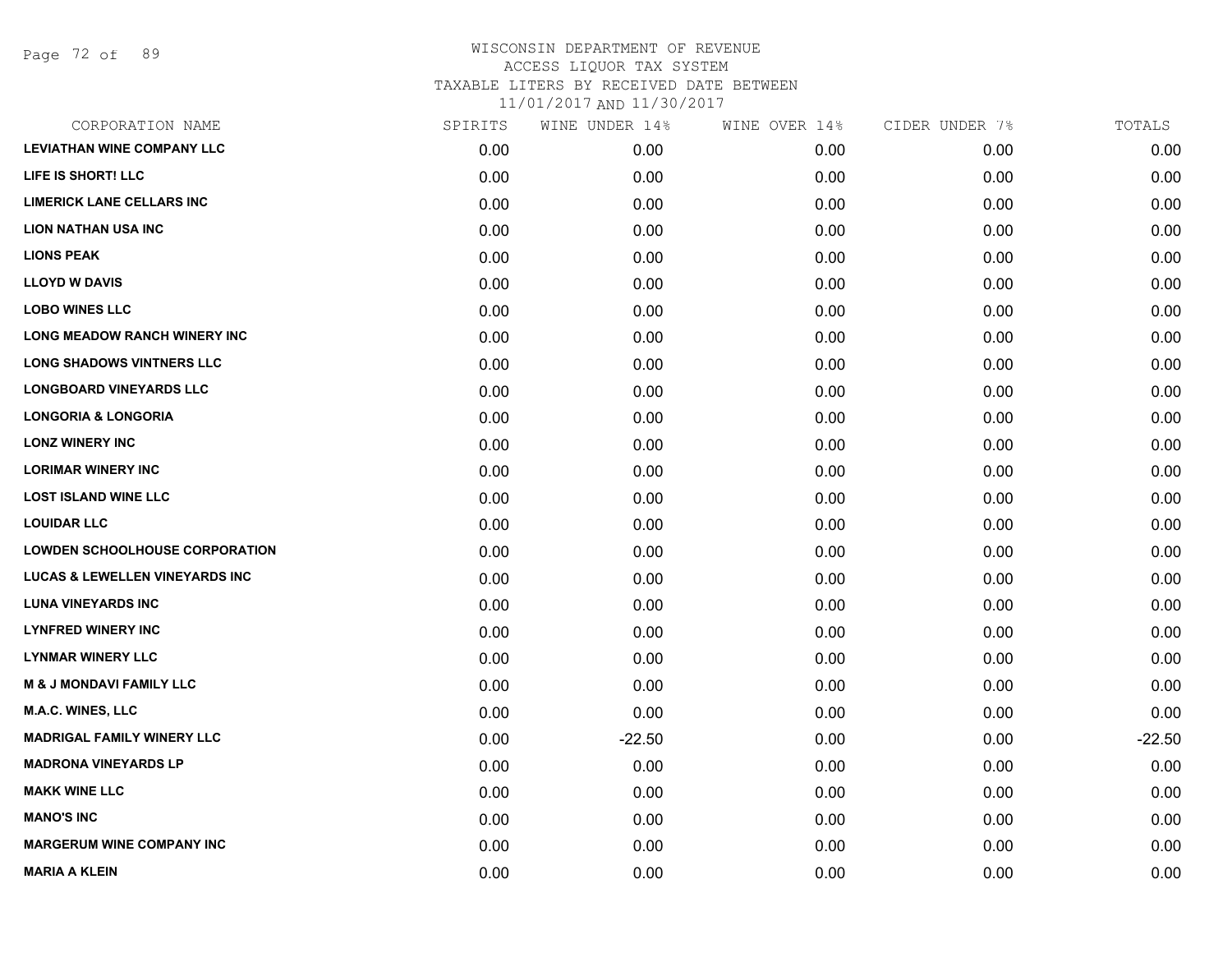Page 73 of 89

## WISCONSIN DEPARTMENT OF REVENUE ACCESS LIQUOR TAX SYSTEM TAXABLE LITERS BY RECEIVED DATE BETWEEN

11/01/2017 AND 11/30/2017

| CORPORATION NAME                               | SPIRITS | WINE UNDER 14% | WINE OVER 14% | CIDER UNDER 7% | TOTALS |
|------------------------------------------------|---------|----------------|---------------|----------------|--------|
| <b>MARIETTA CELLARS INC</b>                    | 0.00    | 0.00           | 0.00          | 0.00           | 0.00   |
| <b>MARION J WEGLARZ AND MARLYS A BOCK PTRS</b> | 0.00    | 0.00           | 0.00          | 0.00           | 0.00   |
| <b>MARK HEROLD</b>                             | 0.00    | 0.00           | 0.00          | 0.00           | 0.00   |
| <b>MARKHAM VINEYARDS</b>                       | 0.00    | 0.00           | 0.00          | 0.00           | 0.00   |
| <b>MARTIN E SELL</b>                           | 0.00    | 0.00           | 0.00          | 0.00           | 0.00   |
| <b>MARTIN RAY WINERY INC</b>                   | 0.00    | 0.00           | 0.00          | 0.00           | 0.00   |
| <b>MARTINELLI WINERY INC</b>                   | 0.00    | 0.00           | 0.00          | 0.00           | 0.00   |
| <b>MATHY WINERY LLC</b>                        | 0.00    | 452.25         | 68.65         | 0.00           | 520.90 |
| <b>MATTHEW RICK</b>                            | 0.00    | 0.00           | 0.00          | 0.00           | 0.00   |
| <b>MATTHIAS A PIPPIG &amp; JAMIE M KINSER</b>  | 0.00    | 0.00           | 0.00          | 0.00           | 0.00   |
| <b>MAUI WINE LTD</b>                           | 0.00    | 0.00           | 0.00          | 0.00           | 0.00   |
| <b>MAURITSON FAMILY WINERY</b>                 | 0.00    | 0.00           | 0.00          | 0.00           | 0.00   |
| <b>MAYACAMAS VINEYARDS INC</b>                 | 0.00    | 0.00           | 0.00          | 0.00           | 0.00   |
| <b>MAYNARD J KEENAN</b>                        | 0.00    | 0.00           | 0.00          | 0.00           | 0.00   |
| <b>MCILQUHAM LLC</b>                           | 0.00    | 0.00           | 0.00          | 0.00           | 0.00   |
| <b>MCKAHN FAMILY CELLARS, LLC</b>              | 0.00    | 0.00           | 0.00          | 0.00           | 0.00   |
| <b>MCMENAMINS INC</b>                          | 0.00    | 0.00           | 0.00          | 0.00           | 0.00   |
| <b>MCNAB RIDGE WINERY LLC</b>                  | 0.00    | 0.00           | 0.00          | 0.00           | 0.00   |
| <b>MELROSE CELLARS LLC</b>                     | 0.00    | 0.00           | 0.00          | 0.00           | 0.00   |
| <b>MELVILLE VINEYARDS SOUTH LLC</b>            | 0.00    | 0.00           | 0.00          | 0.00           | 0.00   |
| <b>MENDOCINO WINE GROUP LLC</b>                | 0.00    | 0.00           | 0.00          | 0.00           | 0.00   |
| <b>MER ET SOLEIL LLC</b>                       | 0.00    | 0.00           | 0.00          | 0.00           | 0.00   |
| <b>MERCER WINE ESTATES LLC</b>                 | 0.00    | 0.00           | 0.00          | 0.00           | 0.00   |
| <b>MEREDITH VINEYARD ESTATE INC</b>            | 0.00    | 0.00           | 0.00          | 0.00           | 0.00   |
| <b>MERRYVALE VINEYARDS LLC</b>                 | 0.00    | 0.00           | 0.00          | 0.00           | 0.00   |
| <b>MERSHONIAN CIDERY LLC</b>                   | 0.00    | 0.00           | 0.00          | 0.00           | 0.00   |
| <b>MESSINA HOF WINE CELLARS INC</b>            | 0.00    | 0.00           | 0.00          | 0.00           | 0.00   |
| <b>METAMORPHOSIS WINES LLC</b>                 | 0.00    | 0.00           | 0.00          | 0.00           | 0.00   |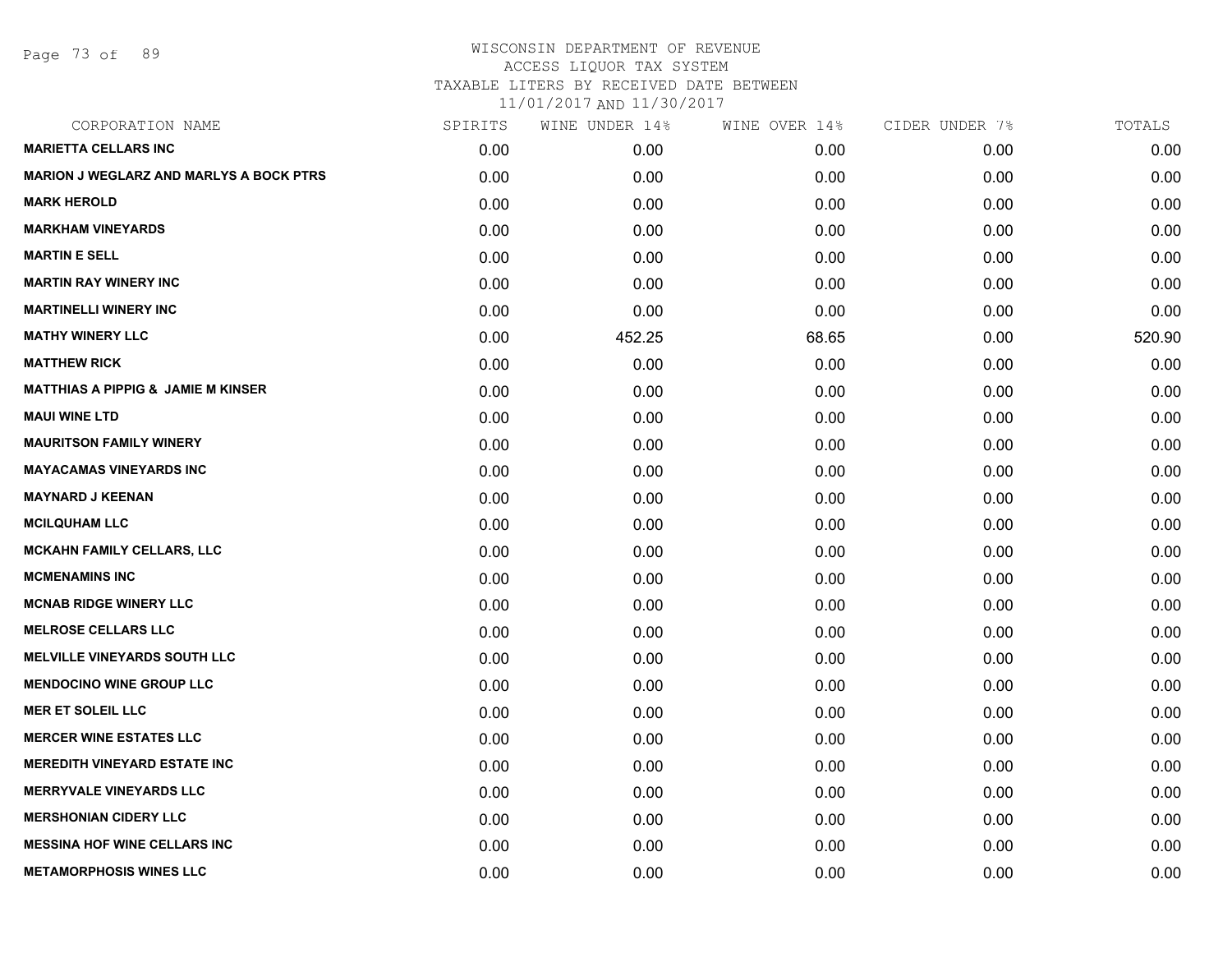Page 74 of 89

| CORPORATION NAME                                  | SPIRITS | WINE UNDER 14% | WINE OVER 14% | CIDER UNDER 7% | TOTALS |
|---------------------------------------------------|---------|----------------|---------------|----------------|--------|
| <b>METROPOLITAN WINES LLC</b>                     | 0.00    | 0.00           | 0.00          | 0.00           | 0.00   |
| <b>METTLER WINES LLC</b>                          | 0.00    | 0.00           | 0.00          | 0.00           | 0.00   |
| <b>MEV CORPORATION</b>                            | 0.00    | 0.00           | 0.00          | 0.00           | 0.00   |
| <b>MEYER CELLARS LLC</b>                          | 0.00    | 0.00           | 0.00          | 0.00           | 0.00   |
| <b>MICHEAL DASHE</b>                              | 0.00    | 0.00           | 0.00          | 0.00           | 0.00   |
| <b>MIDDLETON FAMILY WINES LLC</b>                 | 0.00    | 0.00           | 0.00          | 0.00           | 0.00   |
| <b>MIDNIGHT CELLARS INC</b>                       | 0.00    | 0.00           | 0.00          | 0.00           | 0.00   |
| <b>MILDARA BLASS INC</b>                          | 0.00    | 0.00           | 0.00          | 0.00           | 0.00   |
| <b>MILLBROOK WINERY INC</b>                       | 0.00    | 0.00           | 0.00          | 0.00           | 0.00   |
| <b>MINER FAMILY WINERY LLC</b>                    | 0.00    | 0.00           | 0.00          | 0.00           | 0.00   |
| <b>MINNESOTAS FINEST FERMENTED PRODUCTS</b>       | 0.00    | 0.00           | 0.00          | 922.60         | 922.60 |
| <b>MIRA WINERY LLC</b>                            | 0.00    | 0.00           | 0.00          | 0.00           | 0.00   |
| <b>MIRAMONT ESTATE VINEYARDS &amp; WINERY INC</b> | 0.00    | 0.00           | 0.00          | 0.00           | 0.00   |
| <b>MIRASOL WINE LLC</b>                           | 0.00    | 0.00           | 0.00          | 0.00           | 0.00   |
| <b>MODERN DEVELOPMENT COMPANY</b>                 | 0.00    | 0.00           | 0.00          | 0.00           | 0.00   |
| MOLLYDOOKER INTERNATIONAL LLC                     | 0.00    | 0.00           | 0.00          | 0.00           | 0.00   |
| <b>MONTICELLO CELLARS INC</b>                     | 0.00    | 0.00           | 0.00          | 0.00           | 0.00   |
| <b>MONTINORE VINEYARDS LIMITED</b>                | 0.00    | 0.00           | 0.00          | 0.00           | 0.00   |
| <b>MORCHELLA WINE CELLARS LLC</b>                 | 0.00    | 0.00           | 0.00          | 0.00           | 0.00   |
| <b>MOSHIN VINEYARDS INC</b>                       | 0.00    | 0.00           | 0.00          | 0.00           | 0.00   |
| <b>MULLIGAN &amp; MULLIGAN</b>                    | 0.00    | 0.00           | 0.00          | 0.00           | 0.00   |
| <b>MUNCH &amp; FOX</b>                            | 0.00    | 0.00           | 0.00          | 0.00           | 0.00   |
| <b>MUNSON BRIDGE WINERY INC</b>                   | 0.00    | 0.00           | 0.00          | 0.00           | 0.00   |
| <b>MUSETTA WINERY, LLC</b>                        | 0.00    | 0.00           | 0.00          | 0.00           | 0.00   |
| <b>NCWGINC</b>                                    | 0.00    | 0.00           | 0.00          | 0.00           | 0.00   |
| <b>NABOR WINES LLC</b>                            | 0.00    | 0.00           | 0.00          | 0.00           | 0.00   |
| <b>NAKED WINES LLC</b>                            | 0.00    | 0.00           | 0.00          | 0.00           | 0.00   |
| <b>NAKEDWINES.COM INC</b>                         | 0.00    | 0.00           | 0.00          | 0.00           | 0.00   |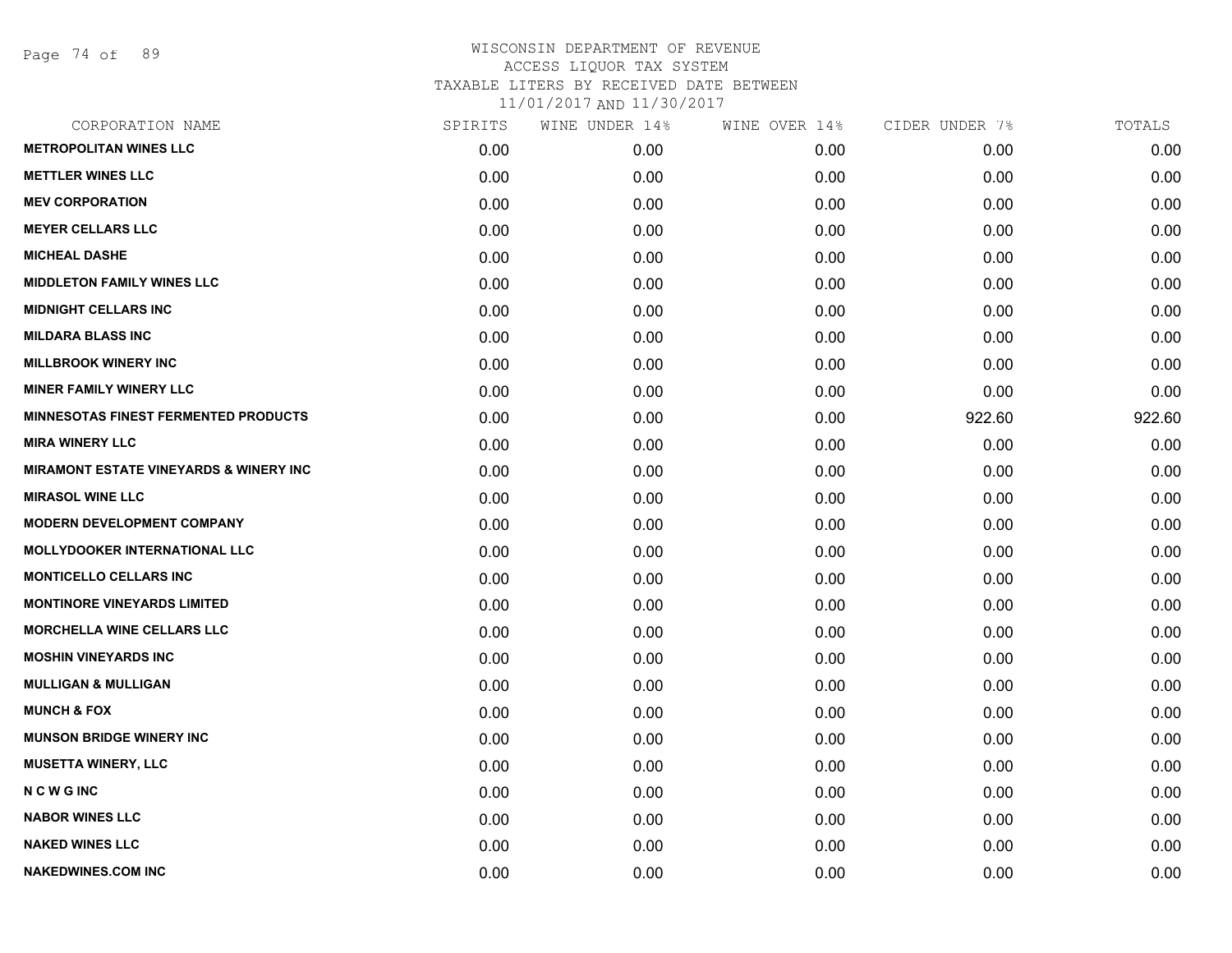Page 75 of 89

| CORPORATION NAME                  | SPIRITS | WINE UNDER 14% | WINE OVER 14% | CIDER UNDER 7% | TOTALS |
|-----------------------------------|---------|----------------|---------------|----------------|--------|
| NAPA WINE CELLAR, INC.            | 0.00    | 0.00           | 0.00          | 0.00           | 0.00   |
| NAPA WINERY GROUP, LLC            | 0.00    | 0.00           | 0.00          | 0.00           | 0.00   |
| <b>NAVARRE CELLARS LTD</b>        | 0.00    | 0.00           | 0.00          | 0.00           | 0.00   |
| <b>NAVARRO VINEYARDS, LLC</b>     | 0.00    | 0.00           | 0.00          | 0.00           | 0.00   |
| <b>NEFF CELLARS LLC</b>           | 0.00    | 0.00           | 0.00          | 0.00           | 0.00   |
| <b>NEVADA WINE CELLARS INC</b>    | 0.00    | 0.00           | 0.00          | 0.00           | 0.00   |
| <b>NEW VAVIN INC</b>              | 0.00    | 0.00           | 0.00          | 0.00           | 0.00   |
| <b>NEWTON VINEYARD LLC</b>        | 0.00    | 0.00           | 0.00          | 0.00           | 0.00   |
| <b>NICALI, LLC</b>                | 0.00    | 0.00           | 0.00          | 0.00           | 0.00   |
| <b>NICHOLSON RANCH LLC</b>        | 0.00    | 0.00           | 0.00          | 0.00           | 0.00   |
| NIEBAUM-COPPOLA ESTATE WINERY LP  | 0.00    | 0.00           | 0.00          | 0.00           | 0.00   |
| <b>NO. 12 CIDER HOUSE LLC</b>     | 0.00    | 0.00           | 0.00          | 0.00           | 0.00   |
| NORTHLEAF WINERY, LLC             | 0.00    | 0.00           | 0.00          | 0.00           | 0.00   |
| <b>NOVA WINES, INC.</b>           | 0.00    | 0.00           | 0.00          | 0.00           | 0.00   |
| <b>NV AWG LTD</b>                 | 0.00    | 0.00           | 0.00          | 0.00           | 0.00   |
| <b>NW WINE COMPANY LLC</b>        | 0.00    | 0.00           | 0.00          | 0.00           | 0.00   |
| OAK RIDGE WINERY LLC              | 0.00    | 0.00           | 0.00          | 0.00           | 0.00   |
| <b>OAKVILLE HILLS CELLARS INC</b> | 0.00    | 0.00           | 0.00          | 0.00           | 0.00   |
| <b>OAKVILLE RANCH WINERY INC</b>  | 0.00    | 0.00           | 0.00          | 0.00           | 0.00   |
| <b>OAT HILL CORPORATION</b>       | 0.00    | 0.00           | 0.00          | 0.00           | 0.00   |
| <b>OBRIEN FAMILY VINEYARD LLC</b> | 0.00    | 0.00           | 0.00          | 0.00           | 0.00   |
| <b>OGB PARTNERS LLC</b>           | 0.00    | 0.00           | 0.00          | 0.00           | 0.00   |
| OLD VINE WINE PARTNERS LLC        | 0.00    | 0.00           | 0.00          | 0.00           | 0.00   |
| <b>OLIVER WINE COMPANY INC</b>    | 0.00    | 0.00           | 0.00          | 0.00           | 0.00   |
| ON Q WINES, LLC                   | 0.00    | 0.00           | 0.00          | 0.00           | 0.00   |
| O'NEILL BEVERAGES CO LLC          | 0.00    | 0.00           | 0.00          | 0.00           | 0.00   |
| <b>OPAL WEST WINES, LLC</b>       | 0.00    | 0.00           | 0.00          | 0.00           | 0.00   |
| <b>OPOLO WINES LP</b>             | 0.00    | 0.00           | 0.00          | 0.00           | 0.00   |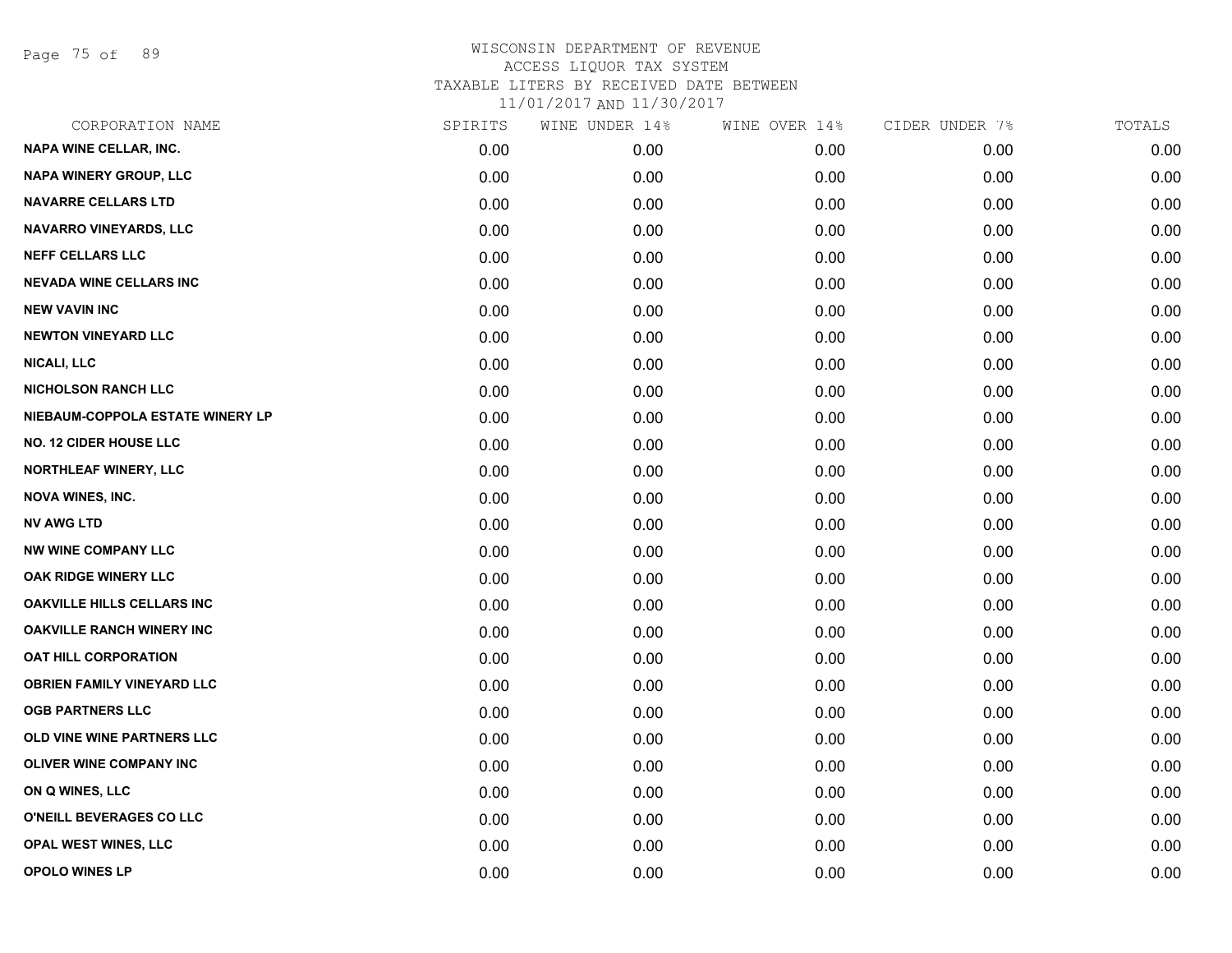Page 76 of 89

| CORPORATION NAME                     | SPIRITS | WINE UNDER 14% | WINE OVER 14% | CIDER UNDER 7% | TOTALS |
|--------------------------------------|---------|----------------|---------------|----------------|--------|
| OPUS ONE WINERY LLC                  | 0.00    | 0.00           | 0.00          | 0.00           | 0.00   |
| <b>ORCA PROPERTIES LLC</b>           | 0.00    | 0.00           | 0.00          | 0.00           | 0.00   |
| <b>ORFILA VINEYARDS INC</b>          | 0.00    | 0.00           | 0.00          | 0.00           | 0.00   |
| <b>ORIN SWIFT CELLARS LLC</b>        | 0.00    | 0.00           | 0.00          | 0.00           | 0.00   |
| O'SHAUGHNESSY DEL OSO LLC            | 0.00    | 0.00           | 0.00          | 0.00           | 0.00   |
| <b>OWEN ROE LLC</b>                  | 0.00    | 0.00           | 0.00          | 0.00           | 0.00   |
| <b>PAHLMEYER LLC</b>                 | 0.00    | 0.00           | 0.00          | 0.00           | 0.00   |
| PALI WINE COMPANY LP                 | 0.00    | 0.00           | 0.00          | 0.00           | 0.00   |
| PALOMA VINEYARD LLC                  | 0.00    | 0.00           | 0.00          | 0.00           | 0.00   |
| PARAGON VINEYARD CO INC              | 0.00    | 0.00           | 0.00          | 0.00           | 0.00   |
| PARALLEL 44 VINEYARD & WINERY, INC.  | 0.00    | 0.00           | 0.00          | 0.00           | 0.00   |
| <b>PARKER STATION INC</b>            | 0.00    | 0.00           | 0.00          | 0.00           | 0.00   |
| PARSONAGE CELLARS INC                | 0.00    | 0.00           | 0.00          | 0.00           | 0.00   |
| <b>PASSAGGIO WINES LLC</b>           | 0.00    | 0.00           | 0.00          | 0.00           | 0.00   |
| <b>PATEL WINERY LLC</b>              | 0.00    | 0.00           | 0.00          | 0.00           | 0.00   |
| <b>PATRICIA A HOOVER</b>             | 0.00    | 0.00           | 0.00          | 0.00           | 0.00   |
| <b>PATRICK ARNDT</b>                 | 0.00    | 0.00           | 0.00          | 0.00           | 0.00   |
| <b>PAUL D ASPER</b>                  | 0.00    | 0.00           | 0.00          | 0.00           | 0.00   |
| <b>PAUL G BLOMMEL</b>                | 0.00    | 0.00           | 0.00          | 0.00           | 0.00   |
| <b>PAUL HOBBS WINERY LP</b>          | 0.00    | 0.00           | 0.00          | 0.00           | 0.00   |
| <b>PAUL J FRANZEN</b>                | 0.00    | 0.00           | 0.00          | 0.00           | 0.00   |
| <b>PAVI WINES LLC</b>                | 0.00    | 0.00           | 0.00          | 0.00           | 0.00   |
| PCJ, INC.                            | 0.00    | 0.00           | 0.00          | 0.00           | 0.00   |
| PEACHY CANYON WINERY                 | 0.00    | 0.00           | 0.00          | 0.00           | 0.00   |
| PEAR VALLEY VINEYARD, INC.           | 0.00    | 0.00           | 0.00          | 0.00           | 0.00   |
| PEAY VINEYARDS LLC                   | 0.00    | 0.00           | 0.00          | 0.00           | 0.00   |
| PEJU FAMILY OPERATING PARTNERSHIP LP | 0.00    | 230.25         | 295.51        | 0.00           | 525.76 |
| <b>PELLEGRINI RANCHES INC</b>        | 0.00    | 0.00           | 0.00          | 0.00           | 0.00   |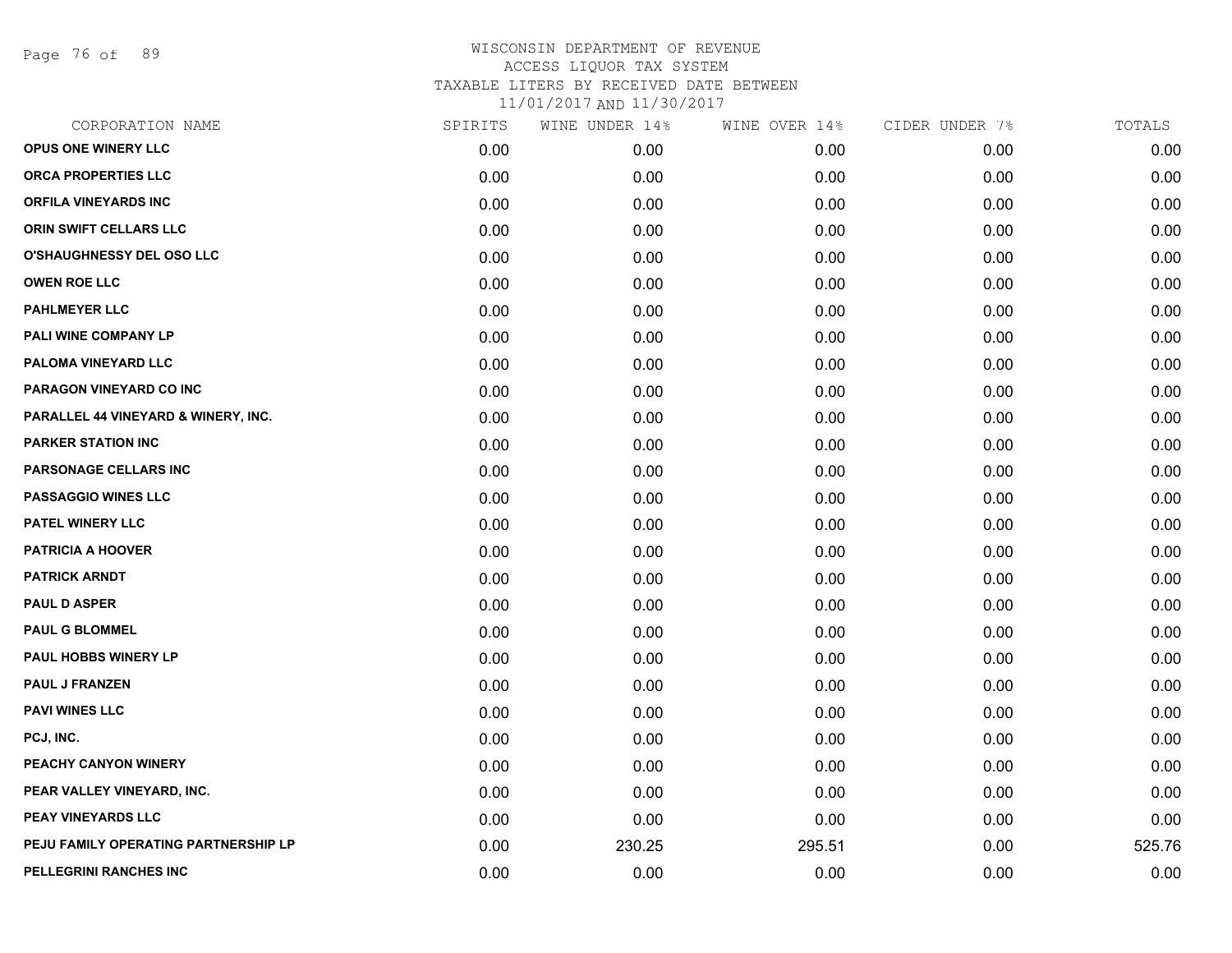Page 77 of 89

| CORPORATION NAME                            | SPIRITS | WINE UNDER 14% | WINE OVER 14% | CIDER UNDER 7% | TOTALS |
|---------------------------------------------|---------|----------------|---------------|----------------|--------|
| <b>PENROSE LANE LIMITED</b>                 | 0.00    | 0.00           | 0.00          | 0.00           | 0.00   |
| PEPPER BRIDGE WINERY LLC                    | 0.00    | 0.00           | 0.00          | 0.00           | 0.00   |
| PERNOD RICARD KENWOOD HOLDING LLC           | 0.00    | 0.00           | 0.00          | 0.00           | 0.00   |
| PERNOD RICARD USA LLC                       | 0.00    | 0.00           | 0.00          | 0.00           | 0.00   |
| <b>PERVINO INC</b>                          | 0.00    | 0.00           | 0.00          | 0.00           | 0.00   |
| PETER FRANUS WINE COMPANY INC               | 0.00    | 0.00           | 0.00          | 0.00           | 0.00   |
| <b>PETER HOEHN</b>                          | 0.00    | 0.00           | 0.00          | 0.00           | 0.00   |
| PETER MICHAEL WINERY                        | 0.00    | 0.00           | 0.00          | 0.00           | 0.00   |
| PETRONI VINEYARDS LLC                       | 0.00    | 0.00           | 0.00          | 0.00           | 0.00   |
| PHILIP TOGNI VINEYARD LP                    | 0.00    | 0.00           | 0.00          | 0.00           | 0.00   |
| <b>PHILLIPS FARMS LLC</b>                   | 0.00    | 0.00           | 0.00          | 0.00           | 0.00   |
| <b>PIEPERTK LLC</b>                         | 0.00    | 0.00           | 0.00          | 0.00           | 0.00   |
| <b>PINA CELLARS LP</b>                      | 0.00    | 0.00           | 0.00          | 0.00           | 0.00   |
| <b>PINE RIDGE WINERY LLC</b>                | 0.00    | 0.00           | 0.00          | 0.00           | 0.00   |
| <b>PJK WINERY LLC</b>                       | 0.00    | 0.00           | 0.00          | 0.00           | 0.00   |
| PONZI VINEYARDS, LLC                        | 0.00    | 0.00           | 0.00          | 0.00           | 0.00   |
| POPE VALLEY WINERY LLC                      | 0.00    | 0.00           | 0.00          | 0.00           | 0.00   |
| PORTER FAMILY VINEYARDS LLC                 | 0.00    | 0.00           | 0.00          | 0.00           | 0.00   |
| <b>POTT WINE</b>                            | 0.00    | 0.00           | 0.00          | 0.00           | 0.00   |
| <b>PRAGER WINERY &amp; PORT WORKS, INC.</b> | 0.00    | 0.76           | 7.88          | 0.00           | 8.64   |
| <b>PRAIRIE BERRY LLC</b>                    | 0.00    | 0.00           | 0.00          | 0.00           | 0.00   |
| PRAIRIE HAWK WINERY INC                     | 0.00    | 0.00           | 0.00          | 0.00           | 0.00   |
| <b>PRECEPT BRANDS LLC</b>                   | 0.00    | 0.00           | 0.00          | 0.00           | 0.00   |
| <b>PREMIUM VINTNERS LLC</b>                 | 0.00    | 3.00           | 0.00          | 0.00           | 3.00   |
| PRESQU'ILE WINERY                           | 0.00    | 0.00           | 0.00          | 0.00           | 0.00   |
| PRIDE MOUNTAIN VINEYARDS LLC                | 0.00    | 0.00           | 0.00          | 0.00           | 0.00   |
| <b>PRINCE MICHEL LLC</b>                    | 0.00    | 0.00           | 0.00          | 0.00           | 0.00   |
| PROMONTORY LLC                              | 0.00    | 0.00           | 0.00          | 0.00           | 0.00   |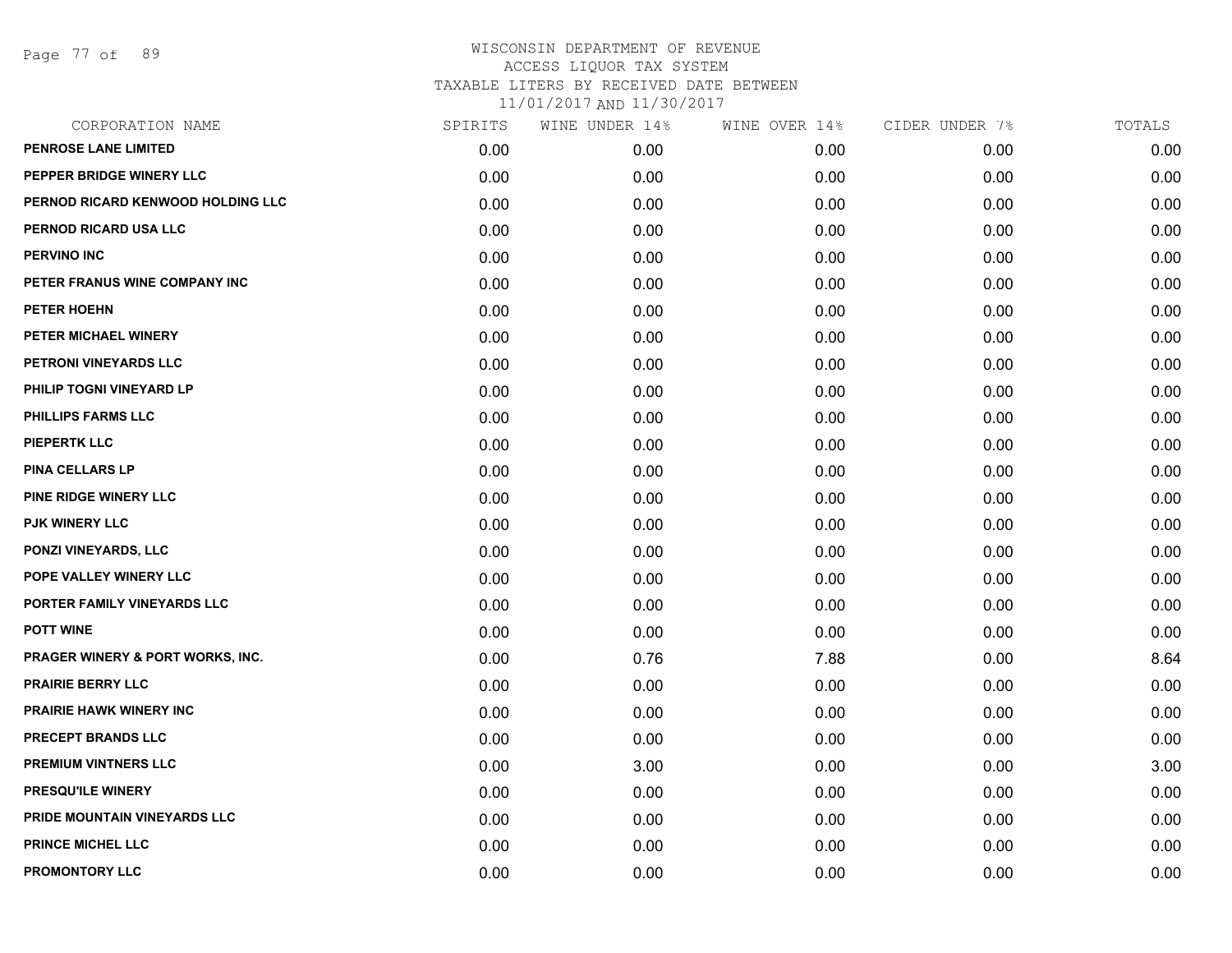Page 78 of 89

| CORPORATION NAME                         | SPIRITS | WINE UNDER 14% | WINE OVER 14% | CIDER UNDER 7% | TOTALS   |
|------------------------------------------|---------|----------------|---------------|----------------|----------|
| <b>PWG LLC</b>                           | 0.00    | 0.00           | 0.00          | 0.00           | 0.00     |
| <b>QUADY SOUTH WINERY LLC</b>            | 0.00    | 0.00           | 0.00          | 0.00           | 0.00     |
| <b>QUILCEDA CREEK VINTNERS INC</b>       | 0.00    | 0.00           | 0.00          | 0.00           | 0.00     |
| <b>QUPE WINE CELLARS LLC</b>             | 0.00    | 0.00           | 0.00          | 0.00           | 0.00     |
| <b>R LAWSON ENTERPRISES LLC</b>          | 0.00    | 0.00           | 0.00          | 0.00           | 0.00     |
| <b>RADIO-COTEAU WINE CELLARS LLC</b>     | 0.00    | 0.00           | 0.00          | 0.00           | 0.00     |
| <b>RAMAZZOTTI WINES LLC</b>              | 0.00    | 0.00           | 0.00          | 0.00           | 0.00     |
| <b>RAMEY WINE CELLARS INC</b>            | 0.00    | 0.00           | 0.00          | 0.00           | 0.00     |
| <b>RAPTOR RIDGE WINERY LLC</b>           | 0.00    | 0.00           | 0.00          | 0.00           | 0.00     |
| RASA VINEYARDS, LLC                      | 0.00    | 0.00           | 0.00          | 0.00           | 0.00     |
| <b>RAYMOND SIGNORELLO</b>                | 0.00    | 0.00           | 0.00          | 0.00           | 0.00     |
| <b>RAYMOND VINEYARD &amp; CELLAR INC</b> | 0.00    | 0.00           | 0.00          | 0.00           | 0.00     |
| <b>RB WINE ASSOCIATES LLC</b>            | 0.00    | 0.00           | 0.00          | 0.00           | 0.00     |
| <b>RBZ VINEYARDS LLC</b>                 | 0.00    | 0.00           | 0.00          | 0.00           | 0.00     |
| <b>RED CAR WINE COMPANY LLC</b>          | 0.00    | 11.25          | 0.00          | 0.00           | 11.25    |
| <b>RED MARE WINES LLC</b>                | 0.00    | 0.00           | 0.00          | 0.00           | 0.00     |
| <b>RED OAK VINEYARD INC</b>              | 0.00    | 0.00           | 0.00          | 0.00           | 0.00     |
| <b>REGUSCI WINERY INC</b>                | 0.00    | 0.00           | 0.00          | 0.00           | 0.00     |
| <b>REN ACQUISITION INC</b>               | 0.00    | 0.00           | 30.00         | 0.00           | 30.00    |
| REVANA FAMILY PARTNERS LP                | 0.00    | 0.00           | 0.00          | 0.00           | 0.00     |
| REVANA FAMILY PARTNERS LP                | 0.00    | 0.00           | 0.00          | 0.00           | 0.00     |
| <b>REVELRY VINTNERS LLC</b>              | 0.00    | 0.00           | 0.00          | 0.00           | 0.00     |
| <b>REYNOLDS CREATIVE PRODUCTS INC</b>    | 0.00    | 0.00           | 0.00          | 0.00           | 0.00     |
| <b>RHYS VINEYARDS LLC</b>                | 0.00    | 0.00           | 0.00          | 0.00           | 0.00     |
| <b>RIC JORANLIEN</b>                     | 0.00    | 0.00           | 0.00          | 0.00           | 0.00     |
| <b>RICHARD E LIBBY</b>                   | 0.00    | 3,688.50       | 926.25        | 0.00           | 4,614.75 |
| <b>RICHARD FORTUNE</b>                   | 0.00    | 0.00           | 0.00          | 0.00           | 0.00     |
| <b>RIDGE VINEYARDS INC</b>               | 0.00    | 0.00           | 0.00          | 0.00           | 0.00     |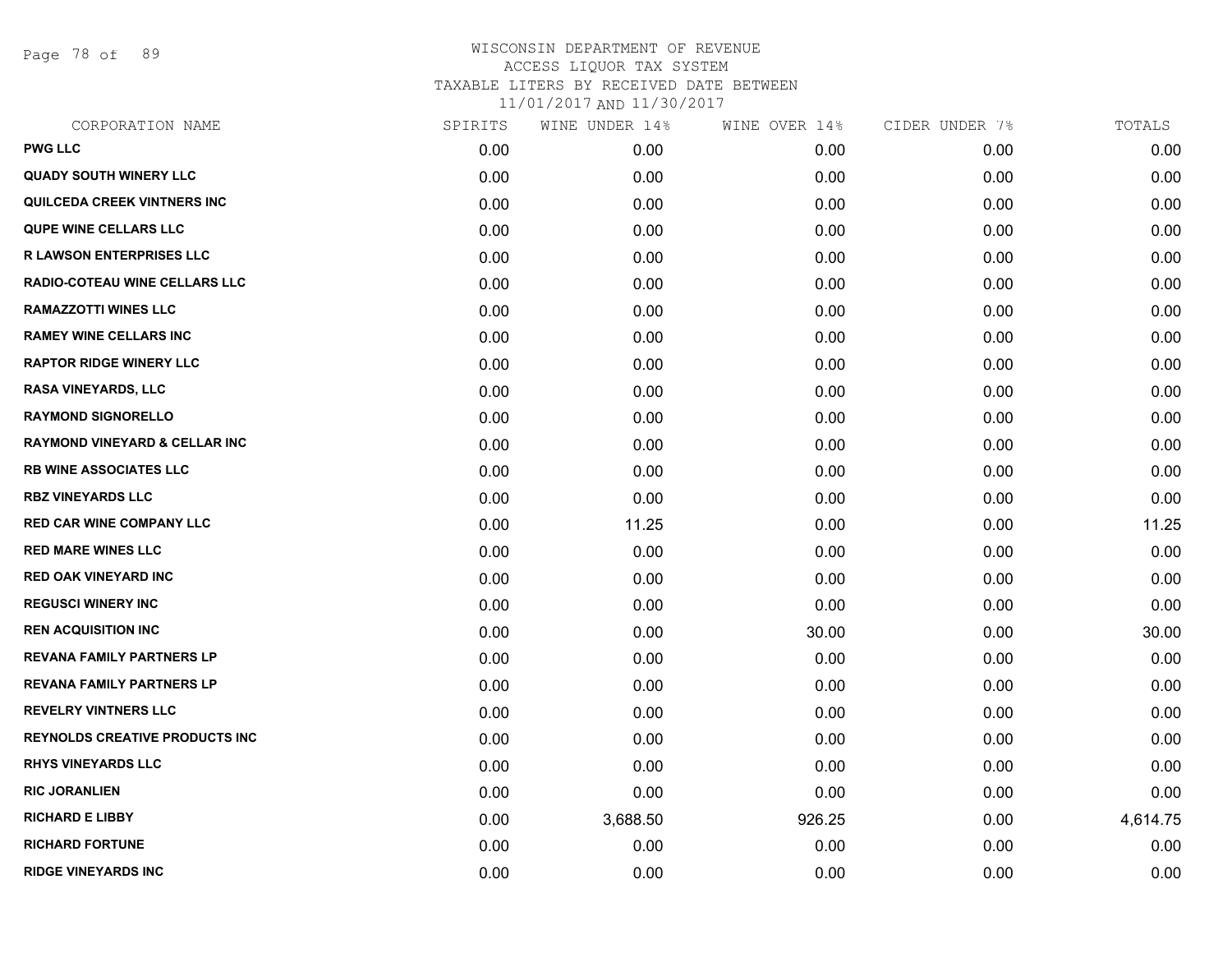Page 79 of 89

| CORPORATION NAME                            | SPIRITS | WINE UNDER 14% | WINE OVER 14% | CIDER UNDER 7% | TOTALS |
|---------------------------------------------|---------|----------------|---------------|----------------|--------|
| <b>RIGHT SIDE LLC</b>                       | 0.00    | 0.00           | 0.00          | 0.00           | 0.00   |
| <b>RIVER BEND VINEYARD &amp; WINERY LLC</b> | 0.00    | 0.00           | 0.00          | 0.00           | 0.00   |
| RIVER VALLEY VINEYARD INC                   | 0.00    | 0.00           | 0.00          | 0.00           | 0.00   |
| <b>RIVER VIEW WINERY LLC</b>                | 0.00    | 0.00           | 0.00          | 0.00           | 0.00   |
| <b>RIVERBENCH LLC</b>                       | 0.00    | 0.00           | 0.00          | 0.00           | 0.00   |
| <b>ROBERT CRAIG WINERY LP</b>               | 0.00    | 0.00           | 0.00          | 0.00           | 0.00   |
| <b>ROBERT FOLEY LLC</b>                     | 0.00    | 0.00           | 0.00          | 0.00           | 0.00   |
| <b>ROBERT HALL WINERY LLC</b>               | 0.00    | 0.00           | 0.00          | 0.00           | 0.00   |
| <b>ROBERT MUELLER CELLARS</b>               | 0.00    | 0.00           | 0.00          | 0.00           | 0.00   |
| <b>ROBERT YOUNG ESTATE WINERY LLC</b>       | 0.00    | 0.00           | 0.00          | 0.00           | 0.00   |
| ROCCA FAMILY VINEYARDS INC                  | 0.00    | 0.00           | 0.00          | 0.00           | 0.00   |
| <b>ROCHE WINERY LLC</b>                     | 0.00    | 0.00           | 0.00          | 0.00           | 0.00   |
| <b>ROCK N WOOL WINERY LLC</b>               | 0.00    | 0.00           | 0.00          | 0.00           | 0.00   |
| ROCK WALL WINE COMPANY INC                  | 0.00    | 0.00           | 0.00          | 0.00           | 0.00   |
| <b>ROEDERER ESTATE INC</b>                  | 0.00    | 0.00           | 0.00          | 0.00           | 0.00   |
| ROMBAUER VINEYARDS INC                      | 0.00    | 0.00           | 0.00          | 0.00           | 0.00   |
| <b>RONALD L FENOLIO</b>                     | 0.00    | 0.00           | 0.00          | 0.00           | 0.00   |
| <b>RONALD T RUBIN</b>                       | 0.00    | 0.00           | 0.00          | 0.00           | 0.00   |
| <b>ROUND POND ESTATE LLC</b>                | 0.00    | 0.00           | 0.00          | 0.00           | 0.00   |
| <b>ROWLEY ESTATES LLC</b>                   | 0.00    | 0.00           | 0.00          | 0.00           | 0.00   |
| <b>RRJ REAL PROPERTIES LLC</b>              | 0.00    | 0.00           | 0.00          | 0.00           | 0.00   |
| <b>RSB VINEYARDS LLC</b>                    | 0.00    | 0.00           | 0.00          | 0.00           | 0.00   |
| <b>RUDD WINES INC</b>                       | 0.00    | 0.00           | 0.00          | 0.00           | 0.00   |
| <b>RUDIUS WINES, LLC</b>                    | 0.00    | 0.00           | 0.00          | 0.00           | 0.00   |
| <b>RUSHFORD MEADERY AND WINERY LLC</b>      | 0.00    | 0.00           | 0.00          | 0.00           | 0.00   |
| RUTHERFORD HILL WINERY LLC                  | 0.00    | 0.00           | 0.00          | 0.00           | 0.00   |
| <b>RYAN PRELLWITZ</b>                       | 0.00    | 0.00           | 0.00          | 0.00           | 0.00   |
| <b>SAINTSBURY LLC</b>                       | 0.00    | 0.00           | 0.00          | 0.00           | 0.00   |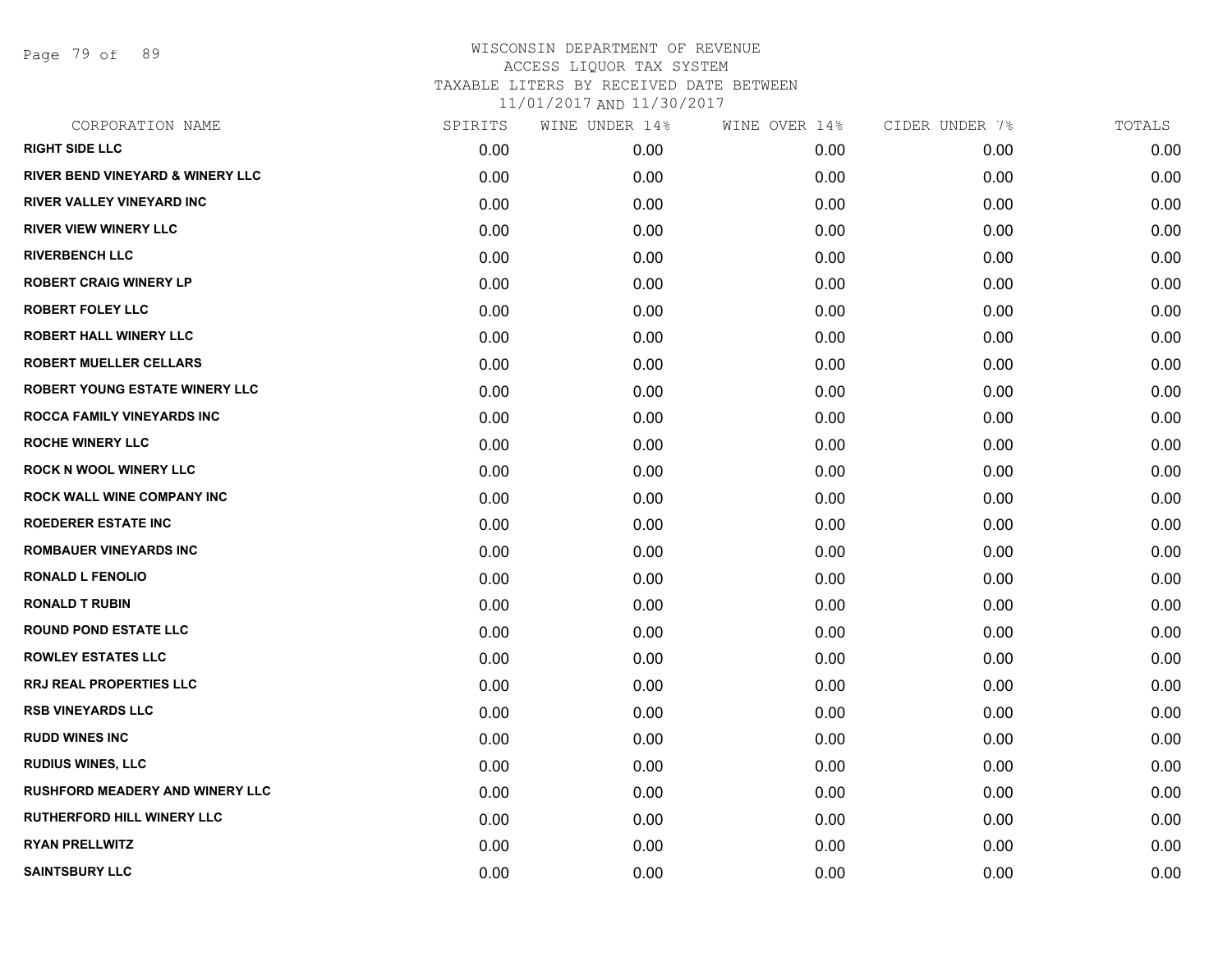Page 80 of 89

| CORPORATION NAME                              | SPIRITS | WINE UNDER 14% | WINE OVER 14% | CIDER UNDER 7% | TOTALS |
|-----------------------------------------------|---------|----------------|---------------|----------------|--------|
| <b>SANDHI VINTNERS LLC</b>                    | 0.00    | 0.00           | 0.00          | 0.00           | 0.00   |
| <b>SANFORD WINERY COMPANY LP</b>              | 0.00    | 0.00           | 0.00          | 0.00           | 0.00   |
| <b>SARACINA VINEYARDS LLC</b>                 | 0.00    | 0.00           | 0.00          | 0.00           | 0.00   |
| SAVANNAH CHANELLE VINEYARDS INC               | 0.00    | 0.00           | 0.00          | 0.00           | 0.00   |
| <b>SAVIAH ROSE WINERY LLC</b>                 | 0.00    | 0.00           | 0.00          | 0.00           | 0.00   |
| <b>SAXUM VINEYARDS INC</b>                    | 0.00    | 0.00           | 0.00          | 0.00           | 0.00   |
| <b>SBRAGIA FAMILY VINEYARDS LLC</b>           | 0.00    | 0.00           | 0.00          | 0.00           | 0.00   |
| <b>SCHEID VINEYARDS CALIFORNIA INC</b>        | 0.00    | 0.00           | 0.00          | 0.00           | 0.00   |
| <b>SCHRADER CELLARS LLC</b>                   | 0.00    | 0.00           | 0.00          | 0.00           | 0.00   |
| <b>SCHRAMSBERG VINEYARDS CO INC</b>           | 0.00    | 78.00          | 42.75         | 0.00           | 120.75 |
| <b>SCHUG WINERY LLC</b>                       | 0.00    | 0.00           | 0.00          | 0.00           | 0.00   |
| <b>SCHWEIGER VINEYARDS INC</b>                | 0.00    | 0.00           | 0.00          | 0.00           | 0.00   |
| <b>SCREAMING EAGLE LLC</b>                    | 0.00    | 0.00           | 0.00          | 0.00           | 0.00   |
| <b>SEAVER VINEYARDS LLC</b>                   | 0.00    | 0.00           | 0.00          | 0.00           | 0.00   |
| <b>SEAVEY VINEYARD LP</b>                     | 0.00    | 0.00           | 0.00          | 0.00           | 0.00   |
| <b>SEBASTOPOL VINEYARDS &amp; WINERY CORP</b> | 0.00    | 0.00           | 0.00          | 0.00           | 0.00   |
| <b>SELBY ENTERPRISES INC</b>                  | 0.00    | 0.00           | 0.00          | 0.00           | 0.00   |
| <b>SEQUOIA GROVE VINEYARDS LP</b>             | 0.00    | 0.00           | 0.00          | 0.00           | 0.00   |
| <b>SEVEN STONES WINERY LLC</b>                | 0.00    | 0.00           | 0.00          | 0.00           | 0.00   |
| <b>SHADY LADIES LLC</b>                       | 0.00    | 0.00           | 0.00          | 0.00           | 0.00   |
| <b>SHAFER VINEYARDS INC</b>                   | 0.00    | 0.00           | 0.00          | 0.00           | 0.00   |
| <b>SHANNON RIDGE INC</b>                      | 0.00    | 0.00           | 0.00          | 0.00           | 0.00   |
| <b>SHARON L PINGEL</b>                        | 0.00    | 0.00           | 0.00          | 0.00           | 0.00   |
| <b>SHELTON-MACKENZIE WINE COMPANY</b>         | 0.00    | 0.00           | 0.00          | 0.00           | 0.00   |
| <b>SHERRY HARDIE</b>                          | 0.00    | 0.00           | 0.00          | 0.00           | 0.00   |
| SHERWIN FAMILY VINEYARDS LLC                  | 0.00    | 0.00           | 0.00          | 0.00           | 0.00   |
| <b>SIERRA SUNRISE VINEYARDS</b>               | 0.00    | 0.00           | 0.00          | 0.00           | 0.00   |
| SILVER OAK WINE CELLARS LP                    | 0.00    | 0.00           | 0.00          | 0.00           | 0.00   |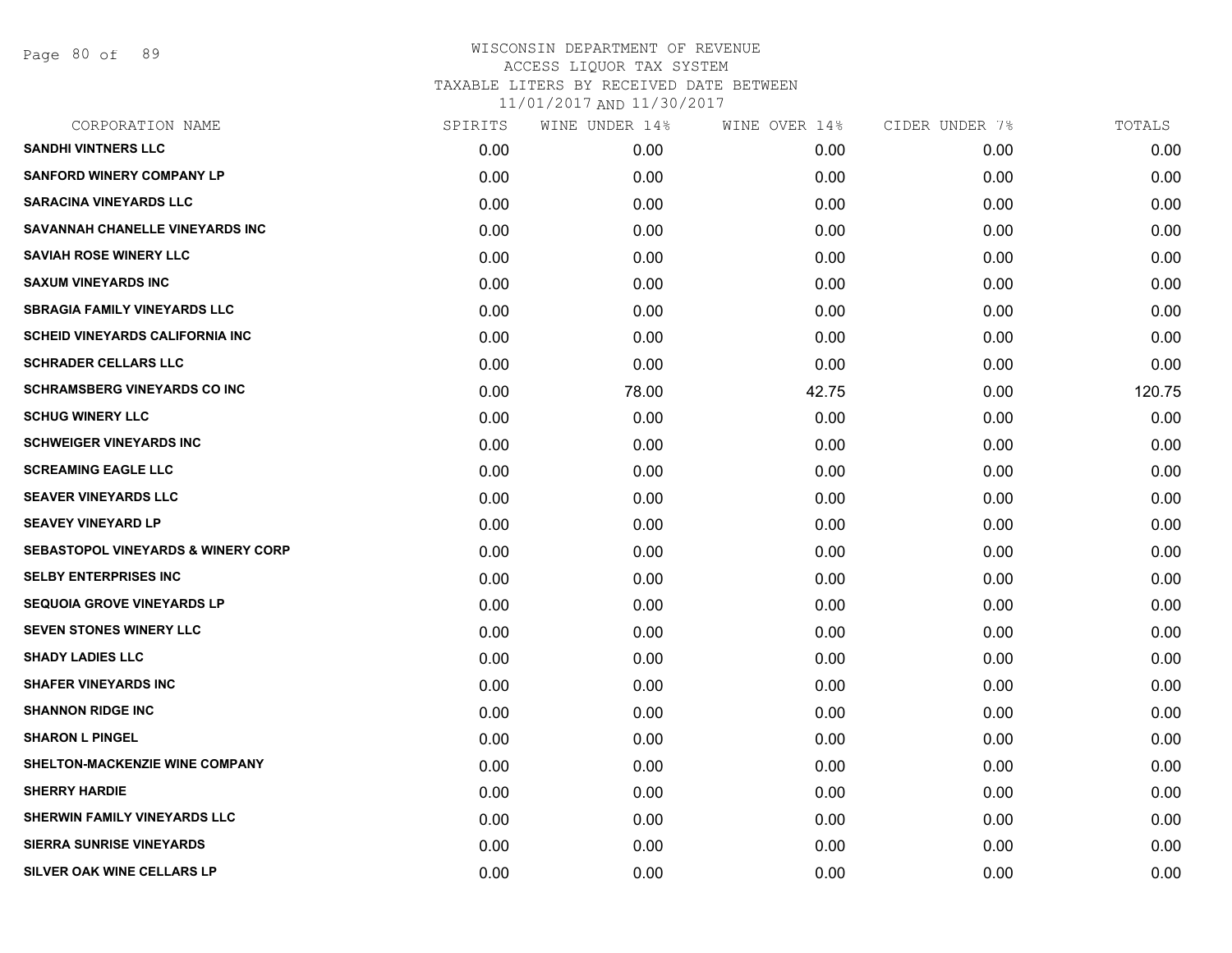| CORPORATION NAME                           | SPIRITS | WINE UNDER 14% | WINE OVER 14% | CIDER UNDER 7% | TOTALS |
|--------------------------------------------|---------|----------------|---------------|----------------|--------|
| SILVER TRIDENT WINERY LLC                  | 0.00    | 0.00           | 0.00          | 0.00           | 0.00   |
| <b>SINE QUA NON INC</b>                    | 0.00    | 0.00           | 0.00          | 0.00           | 0.00   |
| SINNIPEE VALLEY VINEYARD LLC               | 0.00    | 0.00           | 0.00          | 0.00           | 0.00   |
| <b>SINSKEY VINEYARDS INC</b>               | 0.00    | 0.00           | 0.00          | 0.00           | 0.00   |
| <b>SISYPHUS LLC</b>                        | 0.00    | 0.00           | 0.00          | 0.00           | 0.00   |
| <b>SIX SIGMA WINERY LLC</b>                | 0.00    | 0.00           | 0.00          | 0.00           | 0.00   |
| <b>SKYWALKER VINEYARDS, LLC</b>            | 0.00    | 0.00           | 0.00          | 0.00           | 0.00   |
| <b>SMALL VINES WINES INC</b>               | 0.00    | 0.00           | 0.00          | 0.00           | 0.00   |
| <b>SMITH &amp; SMITH</b>                   | 0.00    | 0.00           | 9.00          | 0.00           | 9.00   |
| SMITH ANDERSON ENTERPRISES INC             | 0.00    | 0.00           | 0.00          | 0.00           | 0.00   |
| <b>SOKOL BLOSSER LTD</b>                   | 0.00    | 0.00           | 0.00          | 0.00           | 0.00   |
| SOMERSTON WINE COMPANY, LLC                | 0.00    | 0.00           | 0.00          | 0.00           | 0.00   |
| SONOMA-CUTRER VINEYARDS INC                | 0.00    | 0.00           | 0.00          | 0.00           | 0.00   |
| <b>SOUTH COAST WINERY INC</b>              | 0.00    | 0.00           | 0.00          | 0.00           | 0.00   |
| <b>SP GROSSNICKLE LLC</b>                  | 0.00    | 0.00           | 0.00          | 0.00           | 0.00   |
| <b>SPANOS BERBERIAN WINERY LLC</b>         | 0.00    | 0.00           | 0.00          | 0.00           | 0.00   |
| <b>SPARKLING OREGON LLC</b>                | 0.00    | 0.00           | 0.00          | 0.00           | 0.00   |
| SPIRITS OF NORWAY VINEYARD LLC             | 0.00    | 0.00           | 0.00          | 0.00           | 0.00   |
| <b>SPOTTSWOODE WINERY INC</b>              | 0.00    | 0.00           | 0.00          | 0.00           | 0.00   |
| <b>SPRECHER BREWING COMPANY, INC.</b>      | 0.00    | 0.00           | 0.00          | 0.00           | 0.00   |
| <b>SPRING MOUNTAIN VINEYARD INC</b>        | 0.00    | 0.00           | 0.00          | 0.00           | 0.00   |
| <b>SPURGEON VINEYARDS &amp; WINERY LLC</b> | 0.00    | 0.00           | 0.00          | 0.00           | 0.00   |
| <b>SQUIX LLC</b>                           | 0.00    | 0.00           | 0.00          | 0.00           | 0.00   |
| <b>ST HELENA ESTATE LLC</b>                | 0.00    | 0.00           | 0.00          | 0.00           | 0.00   |
| <b>ST JAMES WINERY INC</b>                 | 0.00    | 0.00           | 0.00          | 0.00           | 0.00   |
| ST JULIAN WINE COMPANY INC                 | 0.00    | 0.00           | 0.00          | 0.00           | 0.00   |
| <b>ST SUPERY INC</b>                       | 0.00    | 0.00           | 0.00          | 0.00           | 0.00   |
| ST. FRANCIS WINERY & VINEYARD L.P.         | 0.00    | 0.00           | 0.00          | 0.00           | 0.00   |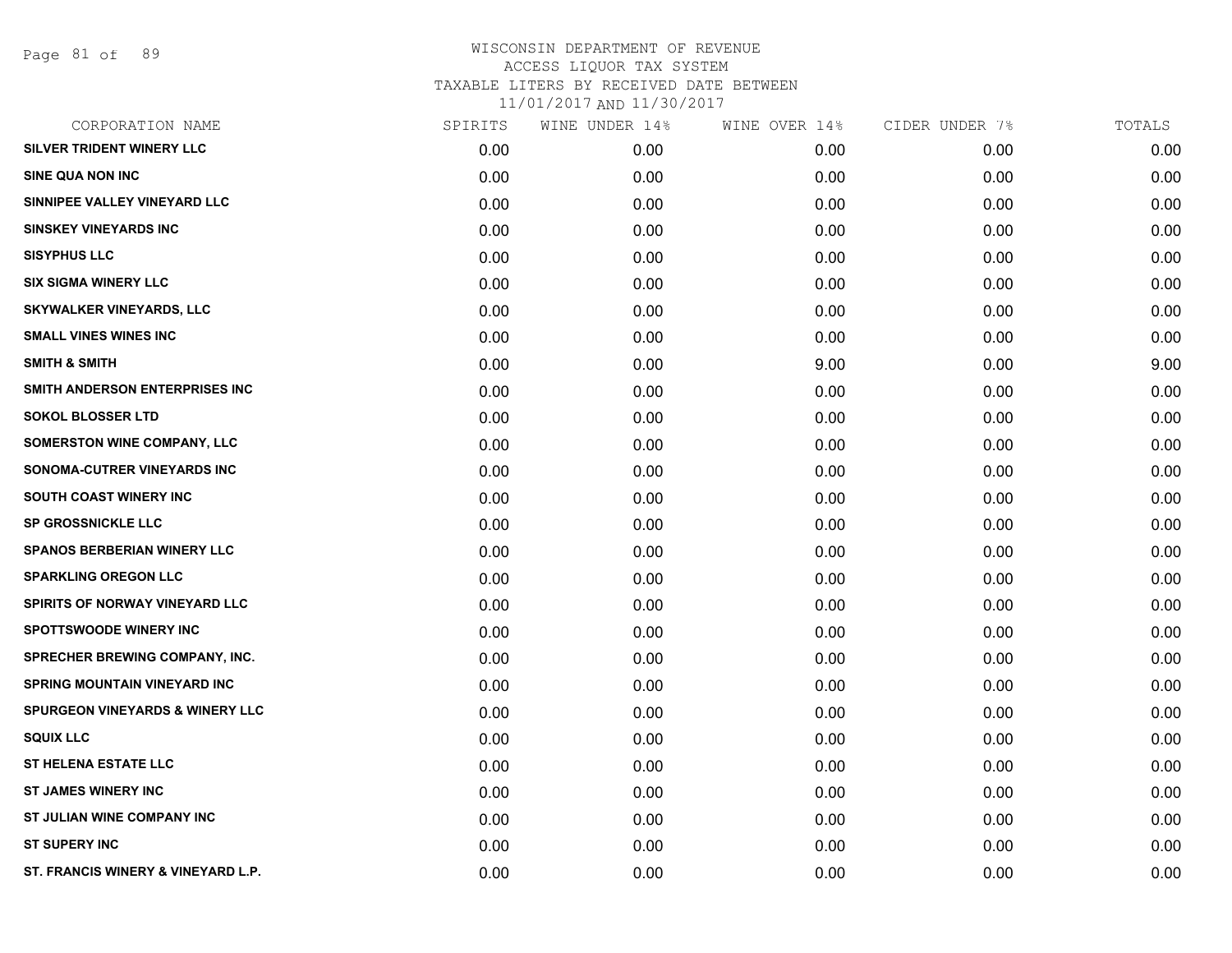| CORPORATION NAME                           | SPIRITS | WINE UNDER 14% | WINE OVER 14% | CIDER UNDER 7% | TOTALS |
|--------------------------------------------|---------|----------------|---------------|----------------|--------|
| <b>STAGLIN FAMILY VINEYARD LLC</b>         | 0.00    | 0.00           | 0.00          | 0.00           | 0.00   |
| <b>STAG'S LEAP WINE CELLARS LLC</b>        | 0.00    | 0.00           | 0.00          | 0.00           | 0.00   |
| <b>STANDING JOURNEY LLC</b>                | 0.00    | 0.00           | 0.00          | 0.00           | 0.00   |
| <b>STE MICHELLE WINE ESTATES LTD</b>       | 0.00    | 0.00           | 0.00          | 0.00           | 0.00   |
| <b>STEPHAN VINEYARD INC</b>                | 0.00    | 0.00           | 0.00          | 0.00           | 0.00   |
| <b>STEPHEN M KENNEDY</b>                   | 0.00    | 0.00           | 0.00          | 0.00           | 0.00   |
| <b>STEPHEN M REUSTLE</b>                   | 0.00    | 0.00           | 0.00          | 0.00           | 0.00   |
| STEPHEN W. PARRY AND SUSAN F. PARRY        | 0.00    | 0.00           | 0.00          | 0.00           | 0.00   |
| <b>STEVEN DEBAKER</b>                      | 0.00    | 0.00           | 0.00          | 0.00           | 0.00   |
| <b>STEVEN KENT LLC</b>                     | 0.00    | 0.00           | 0.00          | 0.00           | 0.00   |
| STEVEN M & JUDITH A JACOBSON LLC           | 0.00    | 0.00           | 0.00          | 0.00           | 0.00   |
| <b>STEVEN N LEDSON</b>                     | 0.00    | 0.00           | 0.00          | 0.00           | 0.00   |
| <b>STOLLER VINEYARDS INC</b>               | 0.00    | 0.00           | 0.00          | 0.00           | 0.00   |
| <b>STOLPMAN VINEYARDS LLC</b>              | 0.00    | 0.00           | 0.00          | 0.00           | 0.00   |
| <b>STONE EDGE WINERY LLC</b>               | 0.00    | 0.00           | 0.00          | 0.00           | 0.00   |
| STONE HILL WINE CO INC                     | 0.00    | 0.00           | 0.00          | 0.00           | 0.00   |
| <b>STONECUSHION INC</b>                    | 0.00    | 0.00           | 0.00          | 0.00           | 0.00   |
| <b>STONEHAUS WINERY, INC.</b>              | 0.00    | 0.00           | 0.00          | 0.00           | 0.00   |
| <b>STONES THROW WINERY INC</b>             | 0.00    | 0.00           | 0.00          | 0.00           | 0.00   |
| <b>STONY HILL VINEYARD INC</b>             | 0.00    | 62.25          | 0.38          | 0.00           | 62.63  |
| STORYBOOK MOUNTAIN WINERY INC              | 0.00    | 0.00           | 0.00          | 0.00           | 0.00   |
| SULLIVAN VINEYARDS CORPORATION             | 0.00    | 0.00           | 0.00          | 0.00           | 0.00   |
| <b>SULPHUR SPRINGS WINERY LLC</b>          | 0.00    | 0.00           | 0.00          | 0.00           | 0.00   |
| <b>SUMMERS WINERY LLC</b>                  | 0.00    | 0.00           | 0.00          | 0.00           | 0.00   |
| <b>SUMMERWOOD WINERY &amp; INN INC</b>     | 0.00    | 0.00           | 0.00          | 0.00           | 0.00   |
| <b>SUNSET POINT WINERY LLC</b>             | 0.00    | 0.00           | 0.00          | 0.00           | 0.00   |
| <b>SUNSTONE VINEYARDS &amp; WINERY INC</b> | 0.00    | 0.00           | 0.00          | 0.00           | 0.00   |
| <b>SUSAN M BOSWELL</b>                     | 0.00    | 0.00           | 0.00          | 0.00           | 0.00   |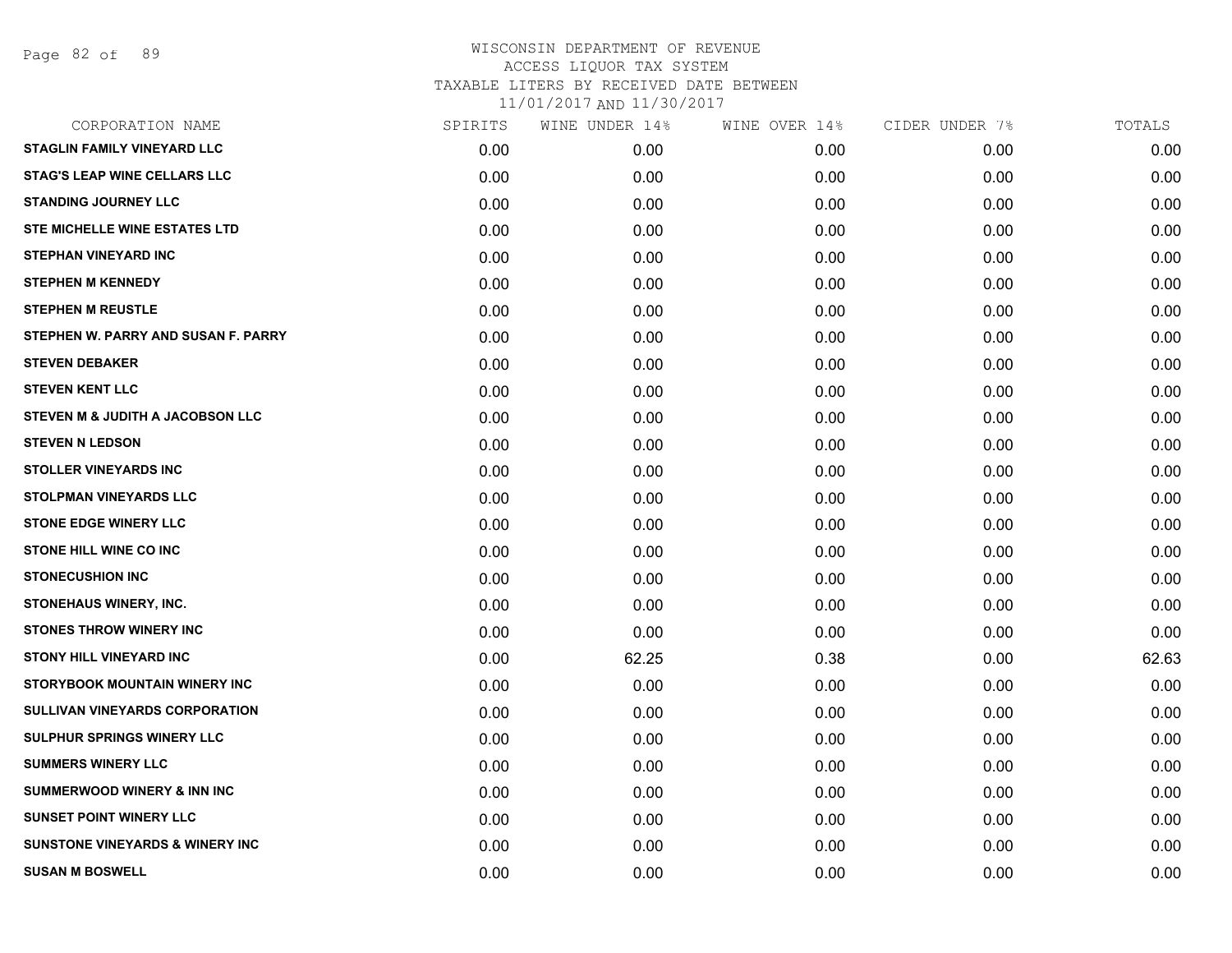Page 83 of 89

| CORPORATION NAME                     | SPIRITS | WINE UNDER 14% | WINE OVER 14% | CIDER UNDER 7% | TOTALS |
|--------------------------------------|---------|----------------|---------------|----------------|--------|
| <b>SUTTER HOME WINERY INC</b>        | 0.00    | 0.00           | 0.00          | 0.00           | 0.00   |
| <b>SWEAZEY WINERY INVESTMENT LLC</b> | 0.00    | 0.00           | 0.00          | 0.00           | 0.00   |
| <b>SWEET CHEEKS VINEYARDS INC</b>    | 0.00    | 0.00           | 0.00          | 0.00           | 0.00   |
| <b>TABLAS CREEK VINEYARD LP</b>      | 0.00    | 0.00           | 0.00          | 0.00           | 0.00   |
| <b>TAFT STREET INC</b>               | 0.00    | 0.00           | 0.00          | 0.00           | 0.00   |
| <b>TAKARA SAKE USA INC</b>           | 0.00    | 0.00           | 0.00          | 0.00           | 0.00   |
| <b>TALLEY VINEYARDS INC</b>          | 0.00    | 0.00           | 0.00          | 0.00           | 0.00   |
| TAMBER BEY VINEYARDS LLC             | 0.00    | 0.00           | 0.00          | 0.00           | 0.00   |
| <b>TANDEM WINES LLC</b>              | 0.00    | 0.00           | 0.00          | 0.00           | 0.00   |
| <b>TARA BELLA WINERY LLC</b>         | 0.00    | 0.00           | 0.00          | 0.00           | 0.00   |
| <b>TEALE CREEK ASSOCIATES</b>        | 0.00    | 0.00           | 0.00          | 0.00           | 0.00   |
| <b>TENBA RIDGE WINERY LLC</b>        | 0.00    | 0.00           | 0.00          | 0.00           | 0.00   |
| <b>TERRA SPRINGS LLC</b>             | 0.00    | 0.00           | 0.00          | 0.00           | 0.00   |
| <b>TERRA VINUM LLC</b>               | 0.00    | 0.00           | 0.00          | 0.00           | 0.00   |
| <b>TERRAVANT WINE COMPANY LLC</b>    | 0.00    | 0.00           | 0.00          | 0.00           | 0.00   |
| <b>TESTAROSSA VINEYARDS LLC</b>      | 0.00    | 0.00           | 0.00          | 0.00           | 0.00   |
| THE BIALE ESTATE                     | 0.00    | 0.00           | 0.00          | 0.00           | 0.00   |
| THE BRANDER VINEYARD                 | 0.00    | 0.00           | 0.00          | 0.00           | 0.00   |
| THE CELLAR LLC                       | 0.00    | 0.00           | 0.00          | 0.00           | 0.00   |
| THE HESS COLLECTION WINERY           | 0.00    | 0.00           | 0.00          | 0.00           | 0.00   |
| THE HOGUE CELLARS LTD                | 0.00    | 0.00           | 0.00          | 0.00           | 0.00   |
| THE INFINITE MONKEY THEOREM INC      | 0.00    | 0.00           | 0.00          | 0.00           | 0.00   |
| THE LITTORAI WINES                   | 0.00    | 0.00           | 0.00          | 0.00           | 0.00   |
| THE MEEKER VINEYARD                  | 0.00    | 0.00           | 0.00          | 0.00           | 0.00   |
| THE MORLET SELECTION INC             | 0.00    | 0.00           | 0.00          | 0.00           | 0.00   |
| THE MORNE WINE COMPANY               | 0.00    | 0.00           | 0.00          | 0.00           | 0.00   |
| THE RUM TREE, INC.                   | 0.00    | 0.00           | 0.00          | 0.00           | 0.00   |
| THE SHORES OF FAIRHAVEN INC          | 0.00    | 0.00           | 0.00          | 0.00           | 0.00   |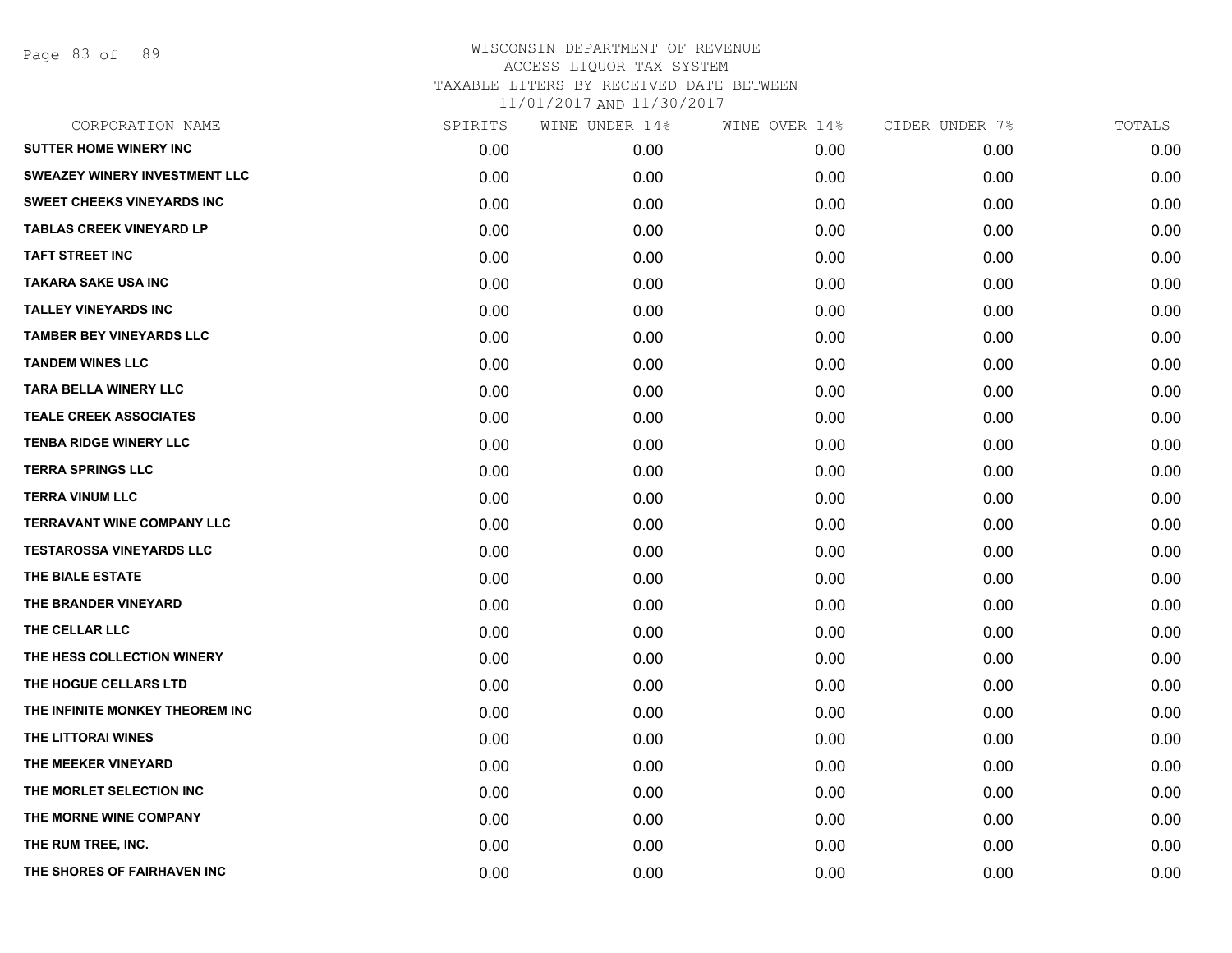### WISCONSIN DEPARTMENT OF REVENUE ACCESS LIQUOR TAX SYSTEM TAXABLE LITERS BY RECEIVED DATE BETWEEN

11/01/2017 AND 11/30/2017

| CORPORATION NAME                               | SPIRITS | WINE UNDER 14% | WINE OVER 14% | CIDER UNDER 7% | TOTALS |
|------------------------------------------------|---------|----------------|---------------|----------------|--------|
| THE SILVERADO VINEYARDS                        | 0.00    | 0.00           | 0.00          | 0.00           | 0.00   |
| THE VINEYARD LLC                               | 0.00    | 0.00           | 0.00          | 0.00           | 0.00   |
| THE WILLIAMSBURG WINERY LTD                    | 0.00    | 0.00           | 0.00          | 0.00           | 0.00   |
| THE WINE GROUP INC                             | 0.00    | 0.00           | 0.00          | 0.00           | 0.00   |
| THE WINE VINEYARD LLC                          | 0.00    | 0.00           | 0.00          | 0.00           | 0.00   |
| THE WOODLAND TRAIL BEVERAGE COMPANY, INC.      | 0.00    | 0.00           | 0.00          | 0.00           | 0.00   |
| THIS REALM LLC                                 | 0.00    | 0.00           | 0.00          | 0.00           | 0.00   |
| <b>THOMAS C HOFFMAN</b>                        | 0.00    | 0.00           | 0.00          | 0.00           | 0.00   |
| THOMAS FOGARTY WINERY LLC                      | 0.00    | 0.00           | 0.00          | 0.00           | 0.00   |
| <b>THOMAS L BECKMEN &amp; JUDITH F BECKMEN</b> | 0.00    | 0.00           | 0.00          | 0.00           | 0.00   |
| <b>THURMAN J RODGERS</b>                       | 0.00    | 0.00           | 0.00          | 0.00           | 0.00   |
| TI BEVERAGE GROUP LTD                          | 0.00    | 0.00           | 0.00          | 0.00           | 0.00   |
| TIM BLUE WINES LLC                             | 0.00    | 0.00           | 0.00          | 0.00           | 0.00   |
| <b>TMR WINE COMPANY LLC</b>                    | 0.00    | 0.00           | 0.00          | 0.00           | 0.00   |
| <b>TOAD HOLLOW VINEYARDS INC</b>               | 0.00    | 0.00           | 0.00          | 0.00           | 0.00   |
| <b>TOBIN JAMES CELLARS</b>                     | 0.00    | 0.00           | 0.00          | 0.00           | 0.00   |
| <b>TODD ANDERSON</b>                           | 0.00    | 0.00           | 0.00          | 0.00           | 0.00   |
| <b>TOLLIVER RANCH BRANDS LLC</b>               | 0.00    | 0.00           | 0.00          | 0.00           | 0.00   |
| <b>TOM MEADOWCROFT</b>                         | 0.00    | 0.00           | 0.00          | 0.00           | 0.00   |
| <b>TOMMYS TOO HIGH WINES LLC</b>               | 0.00    | 0.00           | 0.00          | 0.00           | 0.00   |
| <b>TREANA WINERY LLC</b>                       | 0.00    | 0.00           | 0.00          | 0.00           | 0.00   |
| <b>TREASURY WINE ESTATES AMERICAS COMPANY</b>  | 0.00    | 0.00           | 0.00          | 0.00           | 0.00   |
| TREFETHEN VINEYARDS WINERY INC                 | 0.00    | 0.00           | 0.00          | 0.00           | 0.00   |
| <b>TRENTADUE WINERY LLC</b>                    | 0.00    | 0.00           | 0.00          | 0.00           | 0.00   |
| <b>TRINITAS CELLARS LLC</b>                    | 0.00    | 0.00           | 0.00          | 0.00           | 0.00   |
| TRINITY VALLEY VINEYARDS LLC                   | 0.00    | 0.00           | 0.00          | 0.00           | 0.00   |
| <b>TRIONE VINEYARDS LLC</b>                    | 0.00    | 0.00           | 0.00          | 0.00           | 0.00   |
| <b>TROY LANDWEHR</b>                           | 0.00    | 0.00           | 0.00          | 0.00           | 0.00   |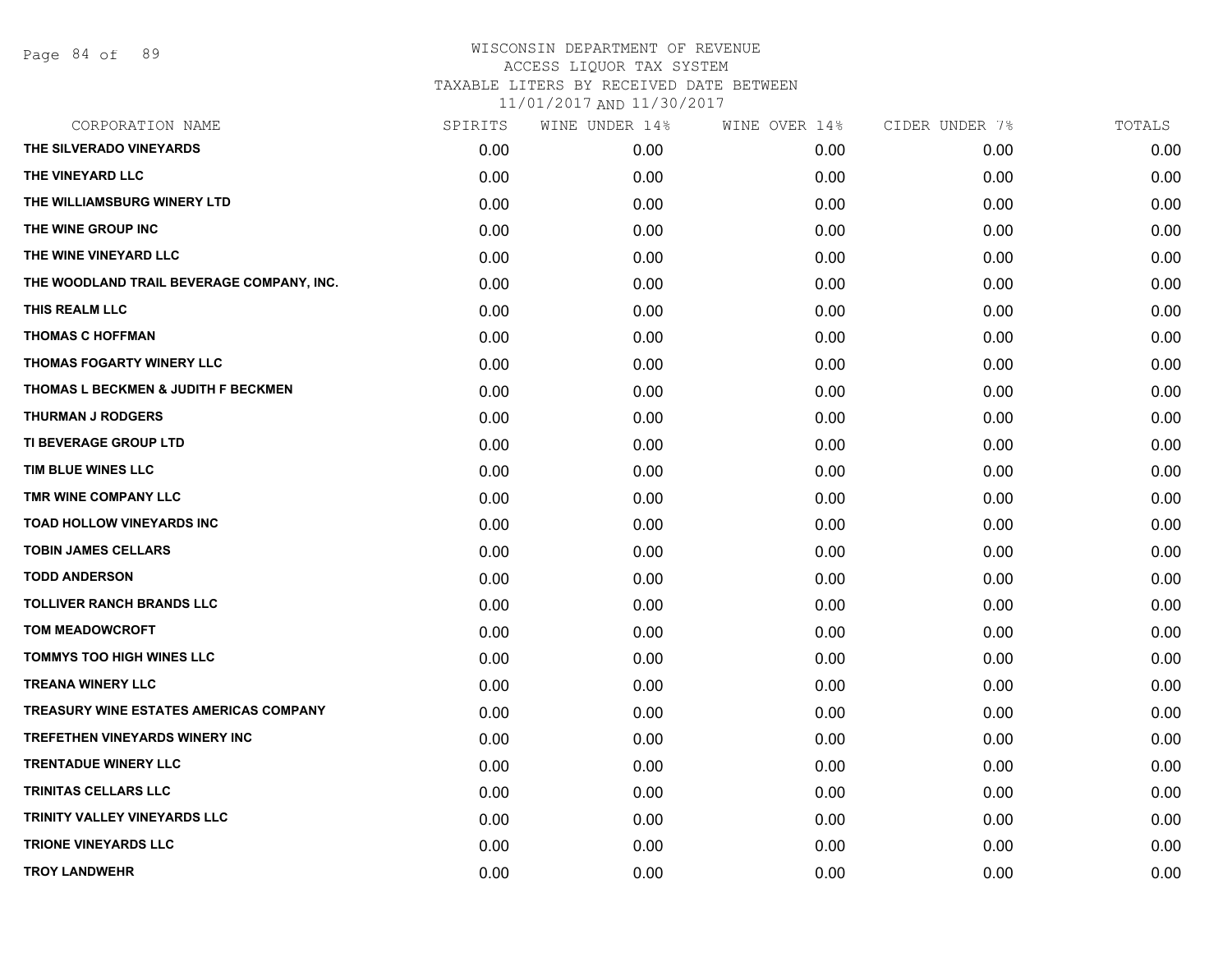Page 85 of 89

| CORPORATION NAME                  | SPIRITS | WINE UNDER 14% | WINE OVER 14% | CIDER UNDER 7% | TOTALS |
|-----------------------------------|---------|----------------|---------------|----------------|--------|
| <b>TSG LLC</b>                    | 0.00    | 0.00           | 0.00          | 0.00           | 0.00   |
| <b>TURKOVICH FAMILY WINES LLC</b> | 0.00    | 0.00           | 0.00          | 0.00           | 0.00   |
| <b>TURLEY WINE CELLARS INC</b>    | 0.00    | 0.00           | 0.00          | 0.00           | 0.00   |
| <b>TURNBULL WINE CELLARS</b>      | 0.00    | 0.00           | 0.00          | 0.00           | 0.00   |
| <b>TWIN PEAKS WINERY INC</b>      | 0.00    | 0.00           | 0.00          | 0.00           | 0.00   |
| <b>TWIN RIDGE ESTATES LLC</b>     | 0.00    | 0.00           | 0.00          | 0.00           | 0.00   |
| <b>TWISTED OAK WINERY LLC</b>     | 0.00    | 0.00           | 0.00          | 0.00           | 0.00   |
| <b>TWO LADS LLC</b>               | 0.00    | 0.00           | 0.00          | 0.00           | 0.00   |
| <b>TWOMEY CELLARS LLC</b>         | 0.00    | 0.00           | 0.00          | 0.00           | 0.00   |
| <b>TY R CATON</b>                 | 0.00    | 0.00           | 0.00          | 0.00           | 0.00   |
| UNTI WINE CO LLC                  | 0.00    | 0.00           | 0.00          | 0.00           | 0.00   |
| <b>URBAN CELLARS LLC</b>          | 0.00    | 0.00           | 0.00          | 0.00           | 0.00   |
| <b>V&amp;CLLC</b>                 | 0.00    | 0.00           | 0.00          | 0.00           | 0.00   |
| <b>V SATTUI WINERY INC</b>        | 0.00    | 0.00           | 0.00          | 0.00           | 0.00   |
| VAN RUITEN FAMILY WINERY LLC      | 0.00    | 0.00           | 0.00          | 0.00           | 0.00   |
| VAN WYCHEN WINES INC.             | 0.00    | 0.00           | 0.00          | 0.00           | 0.00   |
| <b>VERMEIL WINE GROUP LLC</b>     | 0.00    | 0.00           | 0.00          | 0.00           | 0.00   |
| <b>VERNON VINEYARDS LTD</b>       | 0.00    | 0.00           | 0.00          | 0.00           | 0.00   |
| <b>VETRO WINERY LLC</b>           | 0.00    | 0.00           | 0.00          | 0.00           | 0.00   |
| <b>VICINI ENTERPRISES LLC</b>     | 0.00    | 0.00           | 0.00          | 0.00           | 0.00   |
| <b>VIGNETTE WINERY LLC</b>        | 0.00    | 0.00           | 0.00          | 0.00           | 0.00   |
| <b>VILLA AMOROSA INC</b>          | 0.00    | 0.00           | 0.00          | 0.00           | 0.00   |
| <b>VILLA ENCINAL PARTNERS LP</b>  | 0.00    | 0.00           | 0.00          | 0.00           | 0.00   |
| <b>VILLA TOSCANO INC</b>          | 0.00    | 0.00           | 0.00          | 0.00           | 0.00   |
| VIN DE ZO LLC                     | 0.00    | 0.00           | 0.00          | 0.00           | 0.00   |
| <b>VINA ROBLES INC</b>            | 0.00    | 0.00           | 0.00          | 0.00           | 0.00   |
| <b>VINCENT ARROYO WINERY INC</b>  | 0.00    | 0.00           | 0.00          | 0.00           | 0.00   |
| <b>VINE &amp; SUN LLC</b>         | 0.00    | 0.00           | 0.00          | 0.00           | 0.00   |
|                                   |         |                |               |                |        |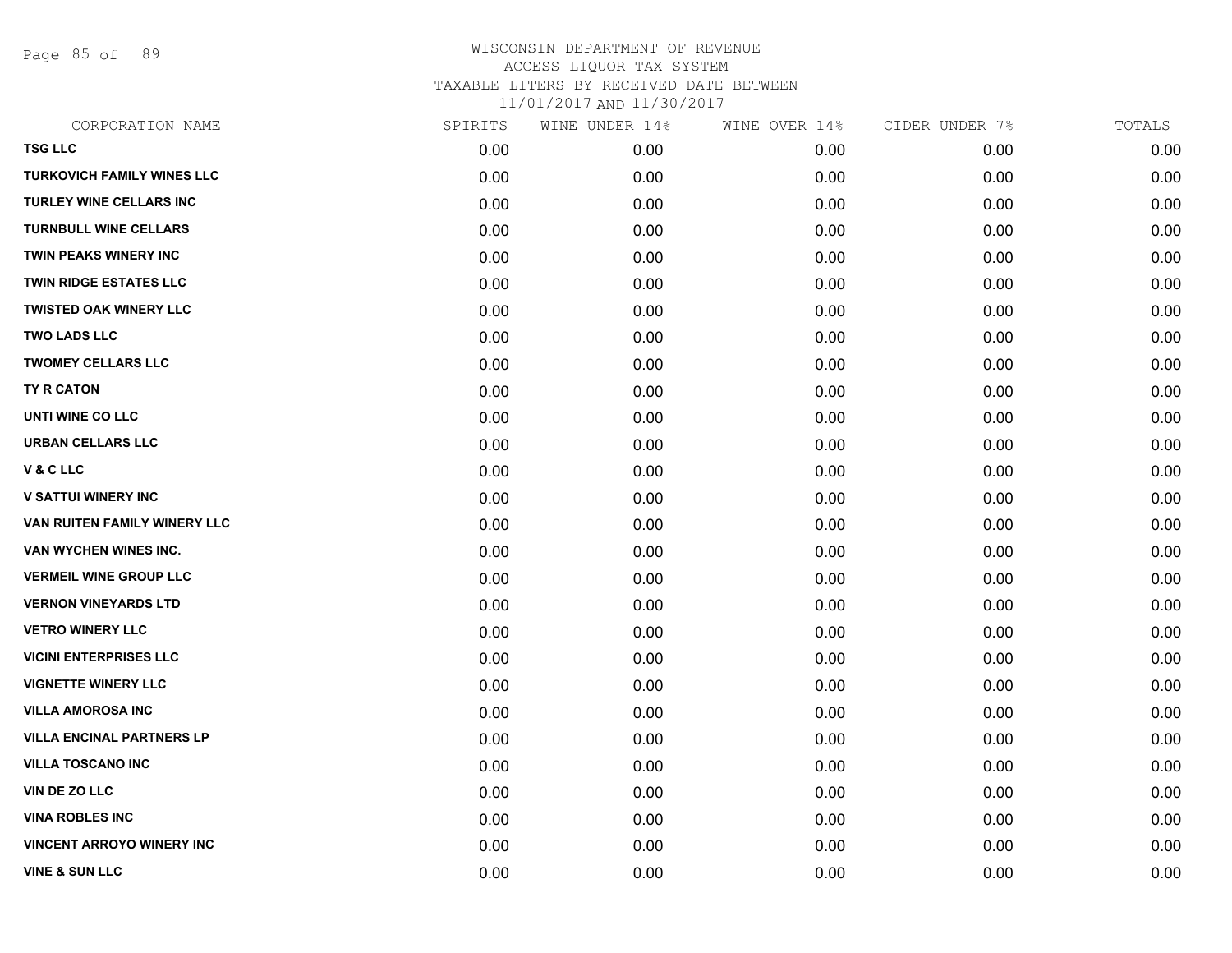Page 86 of 89

| CORPORATION NAME                        | SPIRITS | WINE UNDER 14% | WINE OVER 14% | CIDER UNDER 7% | TOTALS |
|-----------------------------------------|---------|----------------|---------------|----------------|--------|
| <b>VINE CLIFF WINERY INC</b>            | 0.00    | 0.00           | 0.00          | 0.00           | 0.00   |
| <b>VINEBURG LLC</b>                     | 0.00    | 0.00           | 0.00          | 0.00           | 0.00   |
| <b>VINEOAKS LLC</b>                     | 0.00    | 0.00           | 0.00          | 0.00           | 0.00   |
| <b>VINES TO CELLAR, INC.</b>            | 0.00    | 0.00           | 0.00          | 0.00           | 0.00   |
| <b>VINEYARD 29 LLC</b>                  | 0.00    | 0.00           | 0.00          | 0.00           | 0.00   |
| <b>VINTAGE WINE ESTATES, INC.</b>       | 0.00    | 0.00           | 0.00          | 0.00           | 0.00   |
| <b>VINTAGE WINE ESTATES, INC.</b>       | 0.00    | 0.00           | 0.00          | 0.00           | 0.00   |
| <b>VINTAGE WINE ESTATES, INC.</b>       | 0.00    | 0.00           | 0.00          | 0.00           | 0.00   |
| <b>VINTAGE WINE ESTATES, INC.</b>       | 0.00    | 0.00           | 0.00          | 0.00           | 0.00   |
| <b>VINTAGE WINE ESTATES, INC.</b>       | 0.00    | 0.00           | 0.00          | 0.00           | 0.00   |
| <b>VINTAGE WINE ESTATES, INC.</b>       | 0.00    | 0.00           | 0.00          | 0.00           | 0.00   |
| <b>VINTAGE WINE ESTATES, INC.</b>       | 0.00    | 0.00           | 0.00          | 0.00           | 0.00   |
| <b>VINTAGE WINE ESTATES, INC.</b>       | 0.00    | 0.00           | 0.00          | 0.00           | 0.00   |
| <b>VINUM CELLARS INC</b>                | 0.00    | 0.00           | 0.00          | 0.00           | 0.00   |
| VON STIEHL WINERY LTD.                  | 0.00    | 0.00           | 0.00          | 0.00           | 0.00   |
| W G BEST WEINKELLEREI INC               | 0.00    | 0.00           | 0.00          | 0.00           | 0.00   |
| <b>W J DEUTSCH &amp; SONS LTD</b>       | 0.00    | 0.00           | 0.00          | 0.00           | 0.00   |
| <b>WAITS-MAST FAMILY CELLARS LLC</b>    | 0.00    | 0.00           | 0.00          | 0.00           | 0.00   |
| <b>WASHINGTON VINTNERS LLC</b>          | 0.00    | 0.00           | 0.00          | 0.00           | 0.00   |
| <b>WEIBEL INCORPORATED</b>              | 0.00    | 0.00           | 0.00          | 0.00           | 0.00   |
| <b>WENTE BROS</b>                       | 0.00    | 0.00           | 0.00          | 0.00           | 0.00   |
| <b>WEST COAST WINE PARTNERS LLC</b>     | 0.00    | 0.00           | 0.00          | 0.00           | 0.00   |
| <b>WEST PRAIRIE WINERY LLC</b>          | 0.00    | 0.00           | 0.00          | 0.00           | 0.00   |
| <b>WESTFALL WINERY LLC</b>              | 0.00    | 0.00           | 0.00          | 0.00           | 0.00   |
| <b>WESTPORT WINERY LLC</b>              | 0.00    | 0.00           | 0.00          | 0.00           | 0.00   |
| <b>WHEELER WINERY INC</b>               | 0.00    | 0.00           | 0.00          | 0.00           | 0.00   |
| <b>WHETSTONE WINE CELLARS LLC</b>       | 0.00    | 0.00           | 0.00          | 0.00           | 0.00   |
| WHISPERING BLUFFS VINEYARD & WINERY LTD | 0.00    | 0.00           | 0.00          | 0.00           | 0.00   |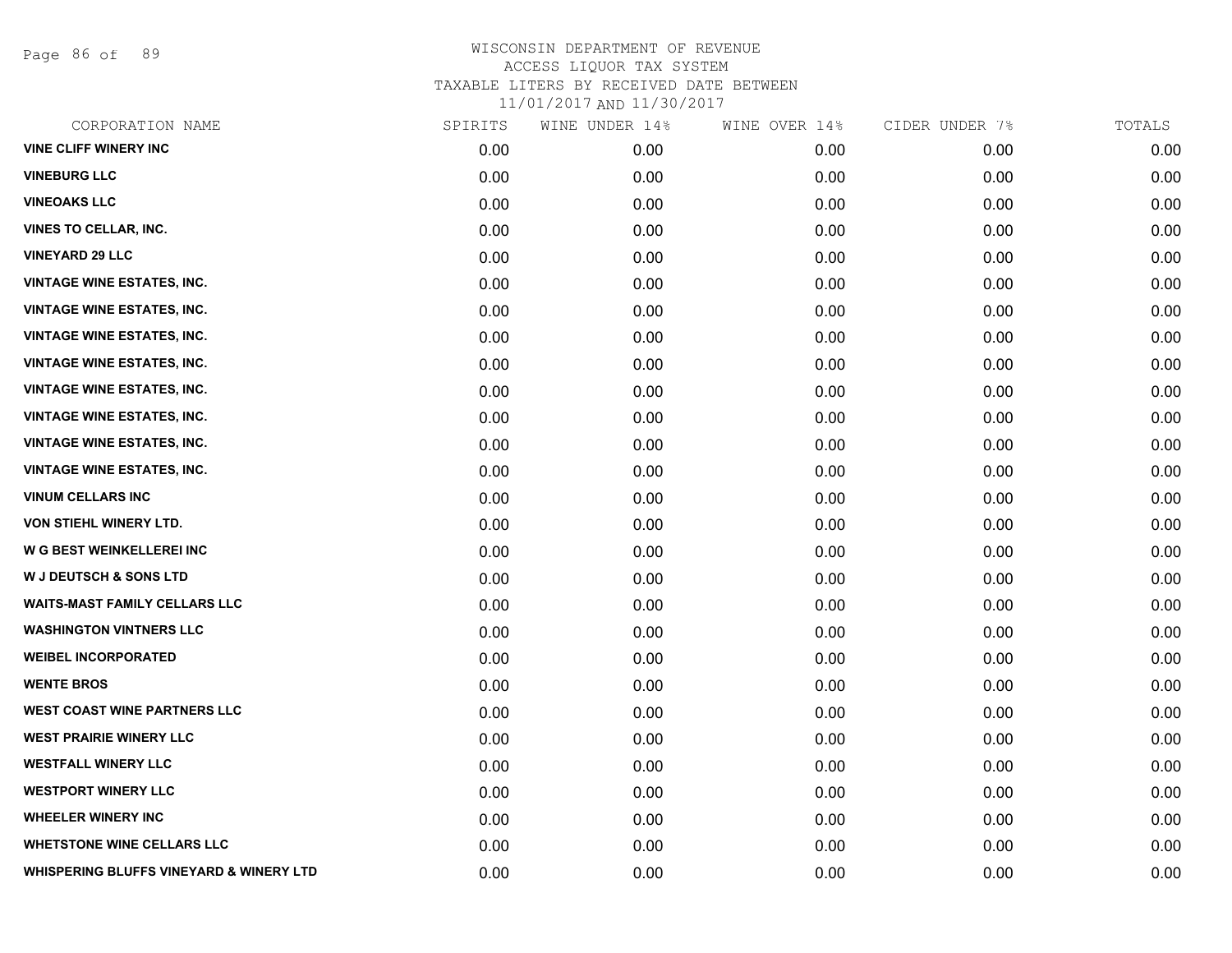| CORPORATION NAME                               | SPIRITS | WINE UNDER 14% | WINE OVER 14% | CIDER UNDER 7% | TOTALS |
|------------------------------------------------|---------|----------------|---------------|----------------|--------|
| <b>WHISPERING WINDS WINERY LLC</b>             | 0.00    | 0.00           | 0.00          | 0.00           | 0.00   |
| <b>WHITE BEAR SPIRITS LLC</b>                  | 0.00    | 0.00           | 0.00          | 0.00           | 0.00   |
| WHITE OAK VINEYARDS & WINERY LLC               | 0.00    | 0.00           | 0.00          | 0.00           | 0.00   |
| <b>WHITE WINTER WINERY INC</b>                 | 0.00    | 0.00           | 0.00          | 0.00           | 0.00   |
| <b>WIENS CELLARS LLC</b>                       | 0.00    | 0.00           | 0.00          | 0.00           | 0.00   |
| <b>WILDEROTTER WINERY LLC</b>                  | 0.00    | 0.00           | 0.00          | 0.00           | 0.00   |
| <b>WILLAMETTE VALLEY VINEYARDS INC</b>         | 0.00    | 0.00           | 0.00          | 0.00           | 0.00   |
| <b>WILLIAM F BLUHM</b>                         | 0.00    | 0.00           | 0.00          | 0.00           | 0.00   |
| <b>WILLIAM MOSBY</b>                           | 0.00    | 0.00           | 0.00          | 0.00           | 0.00   |
| <b>WILLIAMS &amp; SELYEM LLC</b>               | 0.00    | 0.00           | 0.00          | 0.00           | 0.00   |
| <b>WILRONA LLC</b>                             | 0.00    | 0.00           | 0.00          | 0.00           | 0.00   |
| <b>WILSON CREEK WINERY &amp; VINEYARDS INC</b> | 0.00    | 0.00           | 0.00          | 0.00           | 0.00   |
| <b>WIND GAP WINES LLC</b>                      | 0.00    | 0.00           | 0.00          | 0.00           | 0.00   |
| <b>WINDERLEA WINE COMPANY LLC</b>              | 0.00    | 0.00           | 0.00          | 0.00           | 0.00   |
| <b>WINDWARD VINEYARD LLC</b>                   | 0.00    | 0.00           | 0.00          | 0.00           | 0.00   |
| <b>WINE BY JOE LLC</b>                         | 0.00    | 0.00           | 0.00          | 0.00           | 0.00   |
| WINE OF THE MONTH CLUB, INC.                   | 0.00    | 0.00           | 0.00          | 0.00           | 0.00   |
| <b>WINE ROAD VINTNERS LLC</b>                  | 0.00    | 0.00           | 0.00          | 0.00           | 0.00   |
| <b>WINE.COM OF TEXAS LLC</b>                   | 0.00    | 0.00           | 0.00          | 0.00           | 0.00   |
| <b>WINEGREETING.COM INC</b>                    | 0.00    | 0.00           | 0.00          | 0.00           | 0.00   |
| <b>WINERY AT BLACK STAR FARMS LLC</b>          | 0.00    | 0.00           | 0.00          | 0.00           | 0.00   |
| <b>WINERY EXCHANGE, INC.</b>                   | 0.00    | 0.00           | 0.00          | 0.00           | 0.00   |
| <b>WINERY FULFILLMENT SERVICES LLC</b>         | 0.00    | 0.00           | 0.00          | 0.00           | 0.00   |
| <b>WINESITTER BREWHOUSE LLC</b>                | 0.00    | 0.00           | 0.00          | 0.00           | 0.00   |
| WINNESHIEK WILDBERRY WINERY LLC                | 0.00    | 0.00           | 0.00          | 0.00           | 0.00   |
| <b>WINSIDE USA INC</b>                         | 0.00    | 0.00           | 0.00          | 0.00           | 0.00   |
| <b>WOLFF VINEYARD LLC</b>                      | 0.00    | 0.00           | 0.00          | 0.00           | 0.00   |
| <b>WOLLERSHEIM WINERY, INC.</b>                | 0.00    | 0.00           | 0.00          | 0.00           | 0.00   |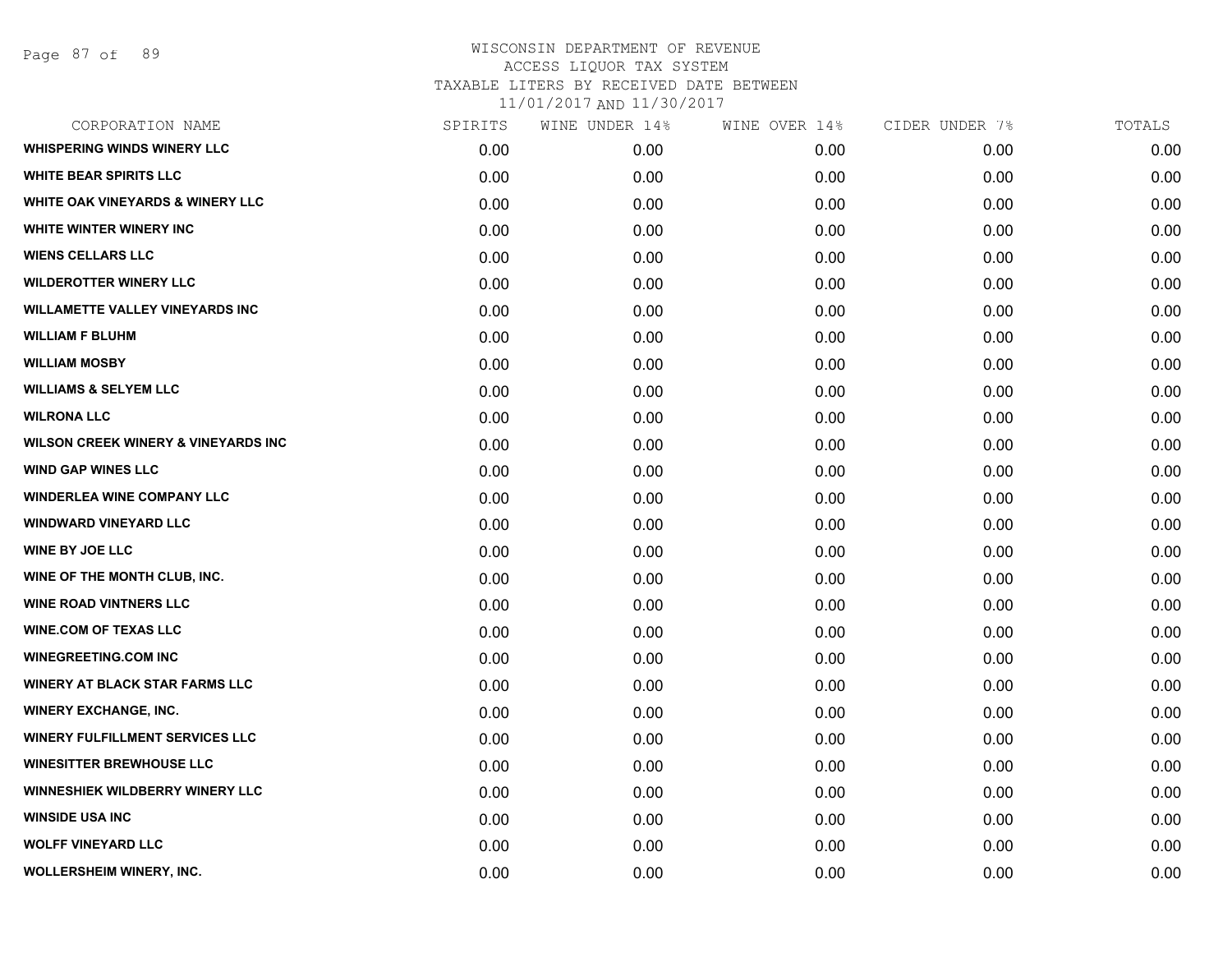Page 88 of 89

| CORPORATION NAME                   | SPIRITS | WINE UNDER 14% | WINE OVER 14% | CIDER UNDER 7% | TOTALS    |
|------------------------------------|---------|----------------|---------------|----------------|-----------|
| <b>WOLLERSHEIM WINERY, INC.</b>    | 0.00    | 0.00           | 0.00          | 0.00           | 0.00      |
| <b>WOODSON WINES LLC</b>           | 0.00    | 0.00           | 0.00          | 0.00           | 0.00      |
| <b>WOODWARD CANYON WINERY INC.</b> | 0.00    | 0.00           | 0.00          | 0.00           | 0.00      |
| <b>WORLD'S END LLC</b>             | 0.00    | 0.00           | 0.00          | 0.00           | 0.00      |
| <b>WRH PARTNERS LLC</b>            | 0.00    | 5.25           | 27.00         | 0.00           | 32.25     |
| YORKVILLE CELLARS INC              | 0.00    | 0.00           | 0.00          | 0.00           | 0.00      |
| <b>ZD WINES LLC</b>                | 0.00    | 0.00           | 0.00          | 0.00           | 0.00      |
| <b>ZERO LINK MARKETS INC</b>       | 0.00    | 856.19         | 135.33        | 0.00           | 991.52    |
| TOTAL LITERS FOR 11/30/2017        | 0.00    | 8,372.54       | 3,391.51      | 922.60         | 12,686.65 |